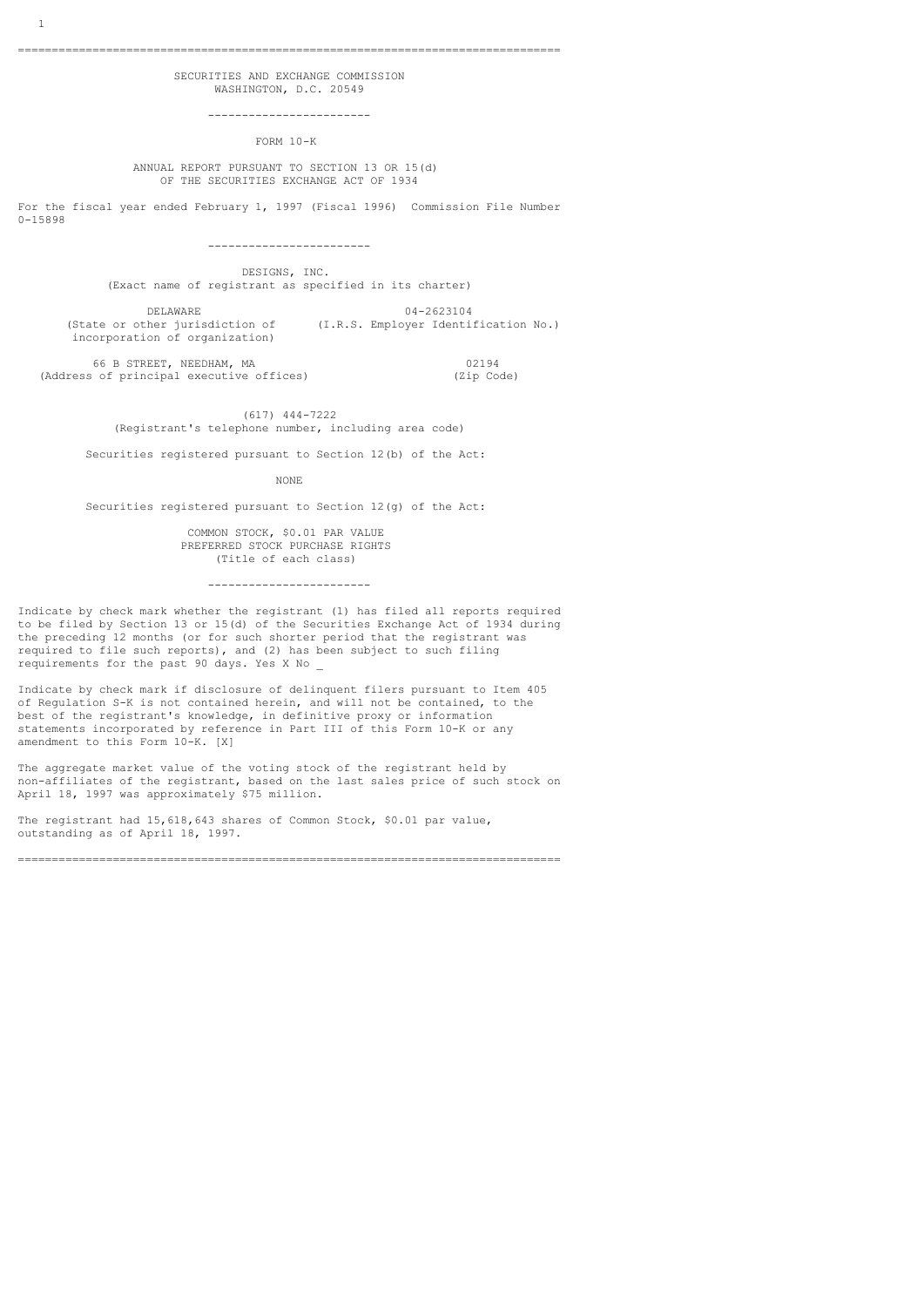|          | INCORPORATED DOCUMENT                                                                       | FORM 10-K REQUIREMENT                                                                                                                                                                                                                                             |
|----------|---------------------------------------------------------------------------------------------|-------------------------------------------------------------------------------------------------------------------------------------------------------------------------------------------------------------------------------------------------------------------|
| PART II  | ---------------------                                                                       |                                                                                                                                                                                                                                                                   |
| Item 5   | Market for Registrant's Common Equity<br>and Related Shareholder Matters                    | Page 34 of the Annual Report to Shareholders<br>for the fiscal year ended February 1, 1997.                                                                                                                                                                       |
| Item 6   | Selected Financial Data                                                                     | Page 11 of the Annual Report to Shareholders<br>for the fiscal year ended February 1, 1997.                                                                                                                                                                       |
| Item 7   | Management's Discussion and Analysis<br>of Financial Condition and Results<br>of Operations | Pages 12 through 17 of the Annual Report to<br>Shareholders for the fiscal year ended<br>February 1, 1997.                                                                                                                                                        |
| Item 8   | Financial Statements and<br>Supplementary Data                                              | Pages 18 through 30 of the Annual Report to<br>Shareholders for the fiscal year ended<br>February 1, 1997.                                                                                                                                                        |
| PART III |                                                                                             |                                                                                                                                                                                                                                                                   |
| Item 10  | Directors and Executive Officers                                                            | All information under the caption "Nominees<br>for Director and Executive Officers" in the<br>Company's definitive Proxy Statement which is<br>expected to be filed within 120 days of the<br>end of the fiscal year ended February 1,<br>1997.                   |
| Item 11  | Executive Compensation                                                                      | All information under the caption "Executive<br>Compensation" in the Company's definitive<br>Proxy Statement which is expected to be filed<br>within 120 days of the end of the fiscal year<br>ended February 1, 1997.                                            |
| Item 12  | Security Ownership of Certain<br>Beneficial Owners                                          | All information under the caption "Security<br>Ownership of Certain Beneficial Owners and<br>Management" in the Company's definitive Proxy<br>Statement which is expected to be filed<br>within 120 days of the end of the fiscal year<br>ended February 1, 1997. |
| Item 13  | Certain Relationships and Related<br>Transactions                                           | All information under the caption "Certain<br>Relationships and Related Transactions" in<br>the Company's definitive Proxy Statement<br>which is expected to be filed within 120 days<br>of the end of the fiscal year ended February<br>1, 1997.                 |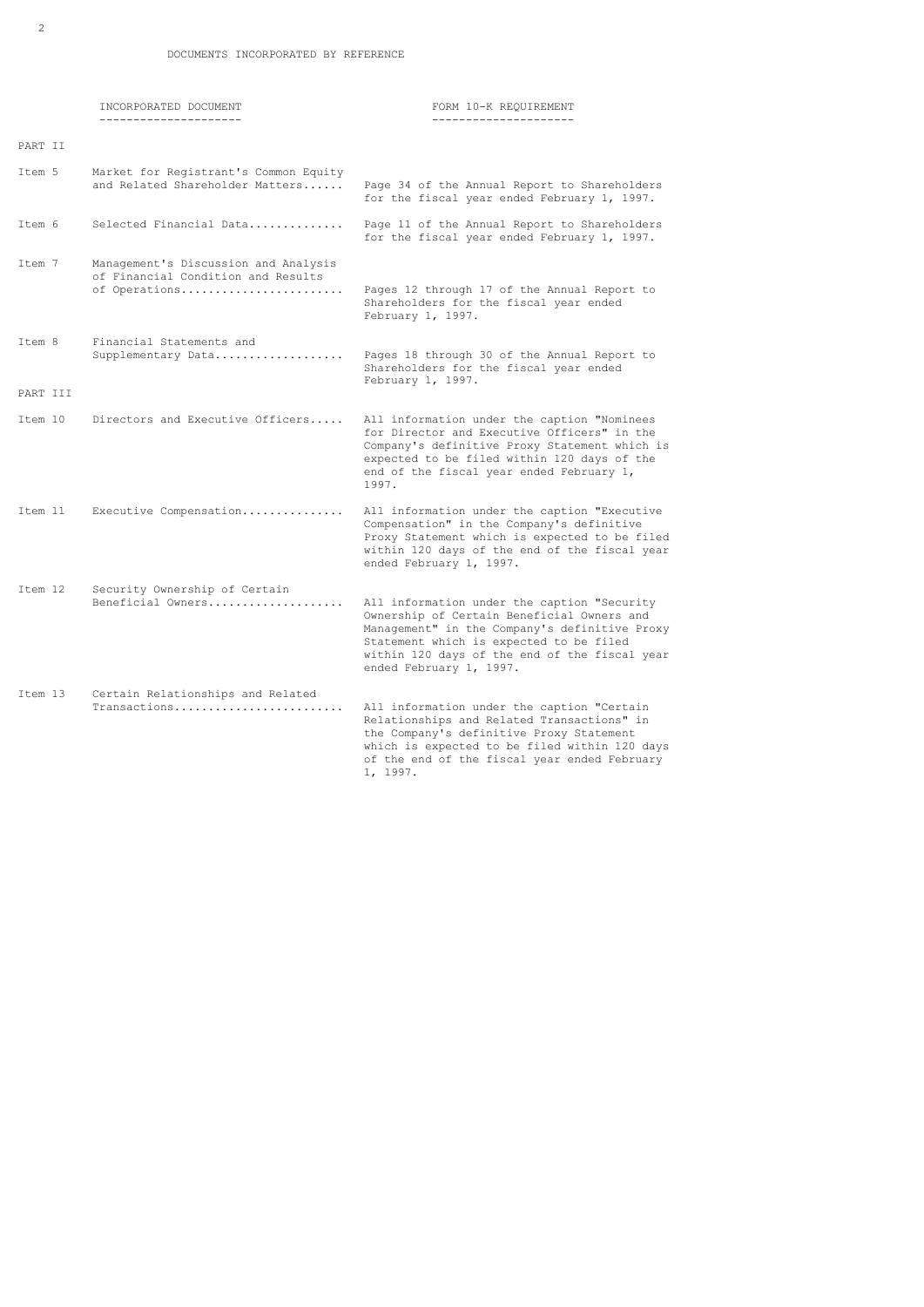### INDEX TO ANNUAL REPORT ON FORM 10-K YEAR ENDED FEBRUARY 1, 1997

|          | PAGE                                                                                                                                                                                                                                                   |    |
|----------|--------------------------------------------------------------------------------------------------------------------------------------------------------------------------------------------------------------------------------------------------------|----|
| PART I   |                                                                                                                                                                                                                                                        |    |
| Item 1.  |                                                                                                                                                                                                                                                        | 4  |
| Item 2.  |                                                                                                                                                                                                                                                        | 10 |
| Item 3.  |                                                                                                                                                                                                                                                        | 10 |
| Item 4.  | Submission of Matters to a Vote of Security Holders                                                                                                                                                                                                    | 10 |
| PART II  |                                                                                                                                                                                                                                                        |    |
| Item 5.  | Market for Registrant's Common Equity and Related                                                                                                                                                                                                      | 11 |
| Item 6.  |                                                                                                                                                                                                                                                        | 11 |
| Item 7.  | Management's Discussion and Analysis of Financial<br>Condition and Results of Operations                                                                                                                                                               | 11 |
| Item 8.  | Financial Statements and Supplementary Data                                                                                                                                                                                                            | 11 |
| Item 9.  | Changes in and Disagreements with Accountants on<br>Accounting and Financial Disclosure                                                                                                                                                                | 11 |
|          | The information called for by Items 5, 6, 7 and 8, to<br>the extent not included in this document, is incorporated<br>herein by reference to the Company's Annual Report<br>to Shareholders for the year ended February 1, 1997.                       |    |
| PART III |                                                                                                                                                                                                                                                        |    |
| Item 10. | Directors and Executive Officers of the Registrant                                                                                                                                                                                                     | 11 |
| Item 11. |                                                                                                                                                                                                                                                        | 11 |
| Item 12. | Security Ownership of Certain Beneficial Owners                                                                                                                                                                                                        | 11 |
| Item 13. | Certain Relationships and Related Transactions                                                                                                                                                                                                         | 11 |
|          | The information called for by Items 10, 11, 12 and 13,<br>to the extent not included in this document, is<br>incorporated herein by reference to the<br>Company's definitive proxy statement which is expected to<br>be filed on or about May 9, 1997. |    |
| PART IV  |                                                                                                                                                                                                                                                        |    |
| Item 14. | Exhibits, Financial Statement Schedules and Reports on                                                                                                                                                                                                 | 12 |

<u>3</u> and the contract of the contract of the contract of the contract of the contract of the contract of the contract of the contract of the contract of the contract of the contract of the contract of the contract of the co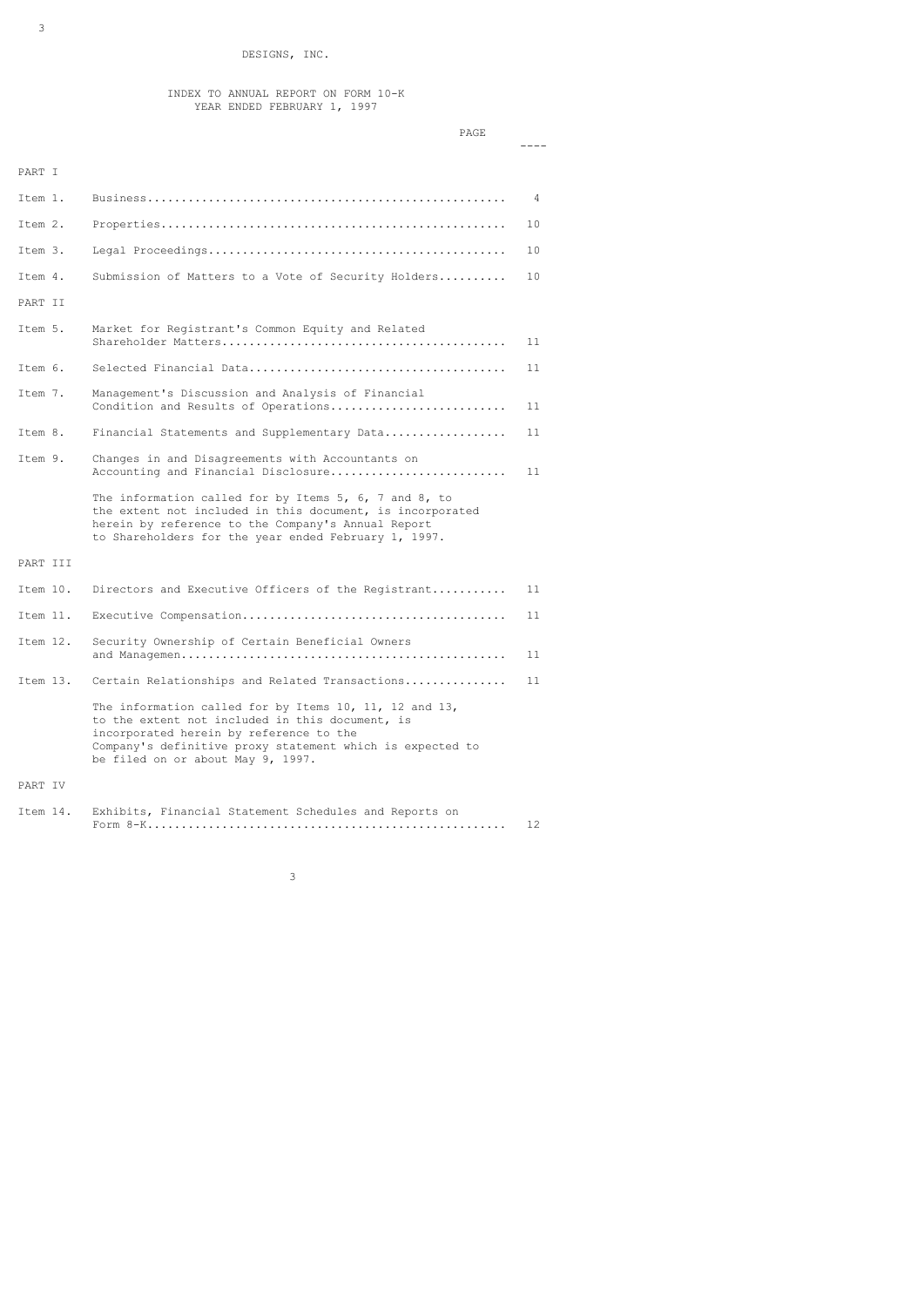## ITEM 1. BUSINESS

### SUMMARY

 Designs, Inc. (the "Company") is a specialty retailer in the United States of quality branded apparel and accessories. The Company markets a broad selection of Levi Strauss & Co. and Boston Traders(R) brand products through predominantly mall-based, first quality stores under the names "DESIGNS" and "BOSTON TRADING CO."; and outlet stores under the names "LEVI'S OUTLET BY DESIGNS" and "BOSTON TRADERS." A subsidiary of the Company also owns a 70% interest in a partnership that operates, as part of a joint venture with a subsidiary of Levi's Only Stores, Inc. ("LOS"), a subsidiary of Levi Strauss & Co., stores under the name "ORIGINAL LEVI'S STORE" and outlet stores under the name "LEVI'S OUTLET," each of which feature men's and women's Levi Strauss & Co. brand products.

The Company makes extensive use of Levi Strauss & Co. brand names, trademarks and trade names in its advertising, signs and store displays, and uses the broad recognition of these Levi Strauss & Co. brand names to generate sales. Management believes that the Levi's(R) and Dockers(R) names are two of the most recognized apparel brand names in the United States and that the Levi's(R) brand name is among the most recognized brand names in the world.

 During fiscal 1995, the Company completed the purchase of the Boston Traders(R) brand in order to exclusively own a brand to complement the existing Levi Strauss & Co. brand product lines offered by the Company. The Boston Traders(R) brand, established in 1967, was historically known for its wholesale and retail sales of sweaters and tops for both men and women. The Company intends to feature its private label Boston Traders(R) brand products in its new Boston Trading Co.(SM) stores opened in fiscal 1997. These stores will carry casual sportswear and basic clothing, activewear and performance wear and a limited selection of Levi's(R) brand products. The Company also intends to feature its Traders Collection(R) private label brand in its Designs stores. This new product line is expected to provide the Company with a broader assortment of tops that will complement the Levi Strauss & Co. brands sold in the Company's Designs stores. The addition of the Boston Traders(R) and Traders Collection(R) brands in the Designs stores, and the opening of Boston Trading Co.(SM) stores in fiscal 1997 are expected to increase sales and improve margins, although there are no assurances that the introduction and integration of these brands will be successful or that positive sales and margin results will be generated. In fiscal 1997, the Company plans to open six Boston Trading Co.(SM) stores, five of which were open as of May 1, 1997. Depending on the level of customer acceptance of the Boston Trading Co.(SM) store concept and the Boston Traders(R) brand, the Company plans, barring any unforeseen circumstances, to expand this new specialty retail concept nationally.

### STORE FORMATS

 Designs stores are located in enclosed regional shopping malls and offer a broad selection of first quality Levi Strauss & Co., Boston Traders(R) and Traders Collection(R) brand merchandise. The new Boston Traders(R) product line was re-introduced into the Designs stores in the fall of 1996 to offer a broader merchandise selection to Designs store customers and increase the proportion of non-Levi's(R) brand product, as requested by Levi Strauss & Co.

 In fiscal 1997, the Company will feature the Boston Traders(R) product line in its Boston Trading Co.(SM) stores which are located in upscale malls and an urban location. This store format also carries a limited selection of Levi Strauss & Co. products.

 Boston Traders(R) outlet stores, which are located in outlet shopping areas throughout the United States, feature end-of-season Boston Traders(R) and Traders Collection(R) brand product lines from the Designs and Boston Trading Co.(SM) stores.

 Levi's(R) Outlet by Designs stores are located in manufacturers' outlet parks and shopping centers. These outlet stores sell manufacturing overruns, discontinued lines and irregulars purchased by the Company directly from Levi Strauss & Co. and its licensees, as well as end-of-season Levi's(R) and Dockers(R) brand merchandise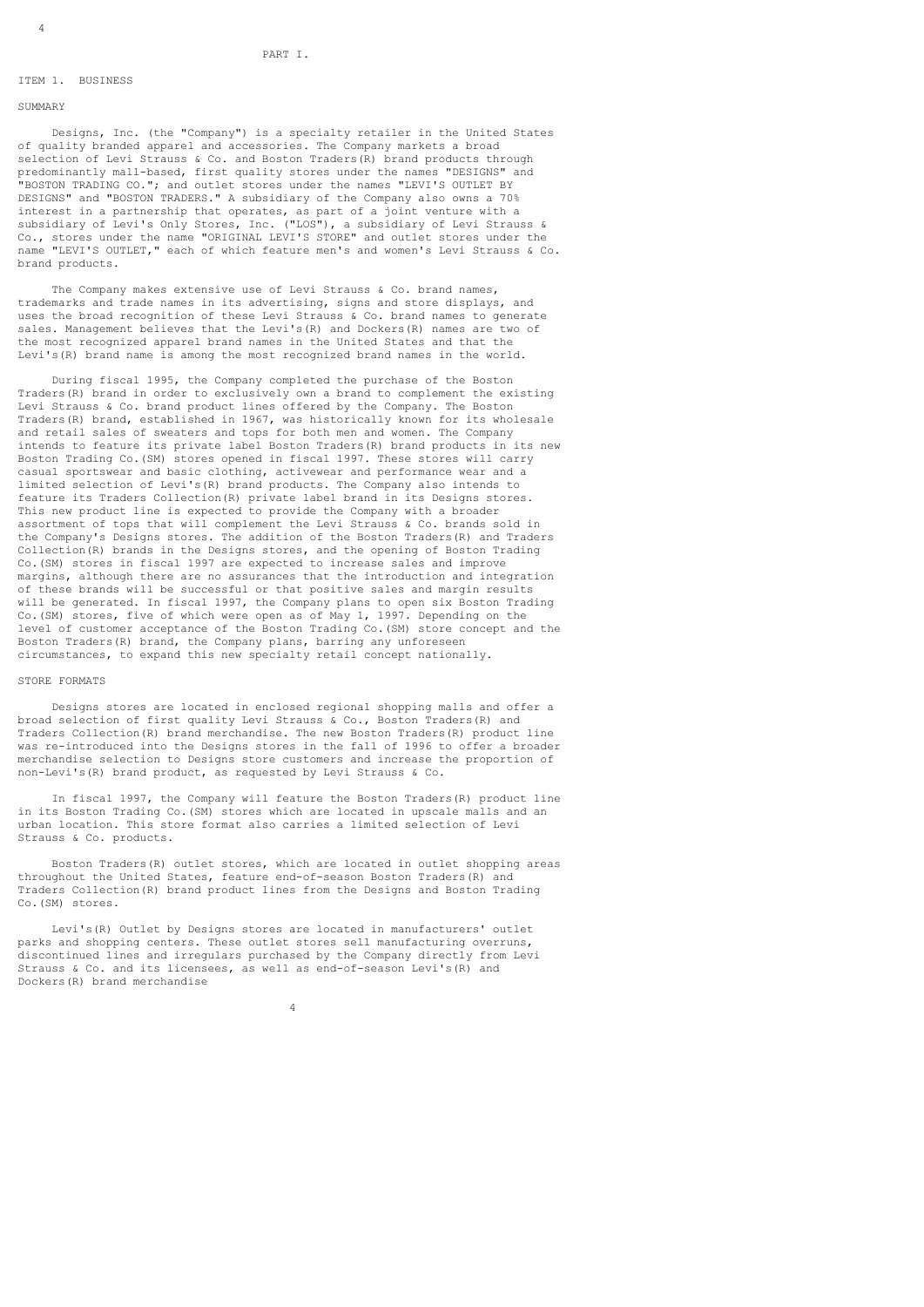transferred from Designs stores. Levi's(R) Outlet by Designs stores have capitalized on outlet shopping areas specializing in "value" retailing. To date, each Levi's (R) Outlet by Designs store is the only authorized outlet in its shopping area selling exclusively Levi Strauss & Co. brand products.

 A subsidiary of the Company participates in a joint venture with a subsidiary of LOS, which operates Original Levi's(R) Stores(TM). See "Expansion Strategy." Original Levi's(R) Stores(TM) are located in upscale malls and urban locations and feature hardwood floors and "video walls" displaying Levi Strauss & Co. advertisements and popular music videos. This format focuses on men's and women's Levi's(R) brand products consisting of core traditional styles such as five pocket and 501(R) jeans, denim jackets, contemporary silverTab(TM) brand tops and bottoms, exclusive merchandise from the Levi's(R) Europe lines and Levi's(R) Personal Pair(TM) individually fitted jeans for women. The joint venture also operates Levi's(R) Outlets stores that sell only Levi's(R) brand products, including end of season and close-out products from Original Levi's(R) Stores(TM).

 Management believes that the Company competes effectively with other apparel retailers by offering superior selection, quality merchandise, knowledgeable in-store service and competitive price points. The Company stresses product training with its sales staff and, with the assistance of Levi Strauss & Co. personnel and materials, provides its sales personnel with substantial product knowledge training across the Boston Traders(R), Traders Collection(R), Levi's(R) and Dockers(R) product lines.

### EXPANSION STRATEGY

 Since its inception in 1976, the Company has grown through the addition of new stores and the modification of its retail formats. The following table provides a summary of the number of stores in operation at year end for the past three fiscal years. With the exception of the Boston Traders(R) outlet stores, Levi Strauss & Co. must approve all new store locations which sell Levi Strauss & Co. brand products.

|                                     | FISCAL YEARS ENDED  |                     |                     |
|-------------------------------------|---------------------|---------------------|---------------------|
|                                     | FEBRUARY 1,<br>1997 | FEBRUARY 3.<br>1996 | JANUARY 28,<br>1995 |
|                                     |                     |                     |                     |
|                                     | 44                  | 49                  | 51(2)               |
| Levi's (R) Outlet by Designs        | 58                  | 58                  | 61                  |
| Joint Venture:                      |                     |                     |                     |
| Original Levi's $(R)$ Stores $(TM)$ | 11                  | 11                  | 8(3)                |
| Levi's $(R)$ Outlets                | 10                  | 4                   |                     |
| Boston Traders (R) outlet stores    | 2.7                 | 35(1)               |                     |
|                                     |                     |                     |                     |
| $Total$                             | 150                 | 157                 | 120                 |
|                                     |                     |                     |                     |

#### - ---------------

- (1) In May 1995, the Company acquired certain assets of Boston Trading Ltd., Inc. including 33 Boston Traders(R) outlet stores.
- (2) During fiscal year 1994, the Company closed fifteen Designs stores as part of a restructuring program.
- (3) The Company sold one "Original Levi's(R) Store(TM) and two "Dockers(R) Shops" to LOS on January 28, 1995.

 On January 28, 1995, Designs JV Corp., a wholly-owned subsidiary of the Company, and a subsidiary of LOS entered into a partnership agreement (the "Partnership Agreement") to engage in the retail sale of Levi's(R) brand jeans and jeans-related products. The joint venture that was established by the Partnership Agreement is known as The Designs/OLS Partnership (the "OLS Partnership"). The term of the OLS Partnership is ten years; however, the Partnership Agreement contains certain exit rights that enable either partner to buy or sell its interest in the joint venture beginning January 2000. The Company previously announced that the OLS Partnership may open up to 35 to 50 Original Levi's(R) Stores(TM) and Levi's(R) Outlets throughout 11 Northeast states and the District of Columbia through the end of fiscal 1999.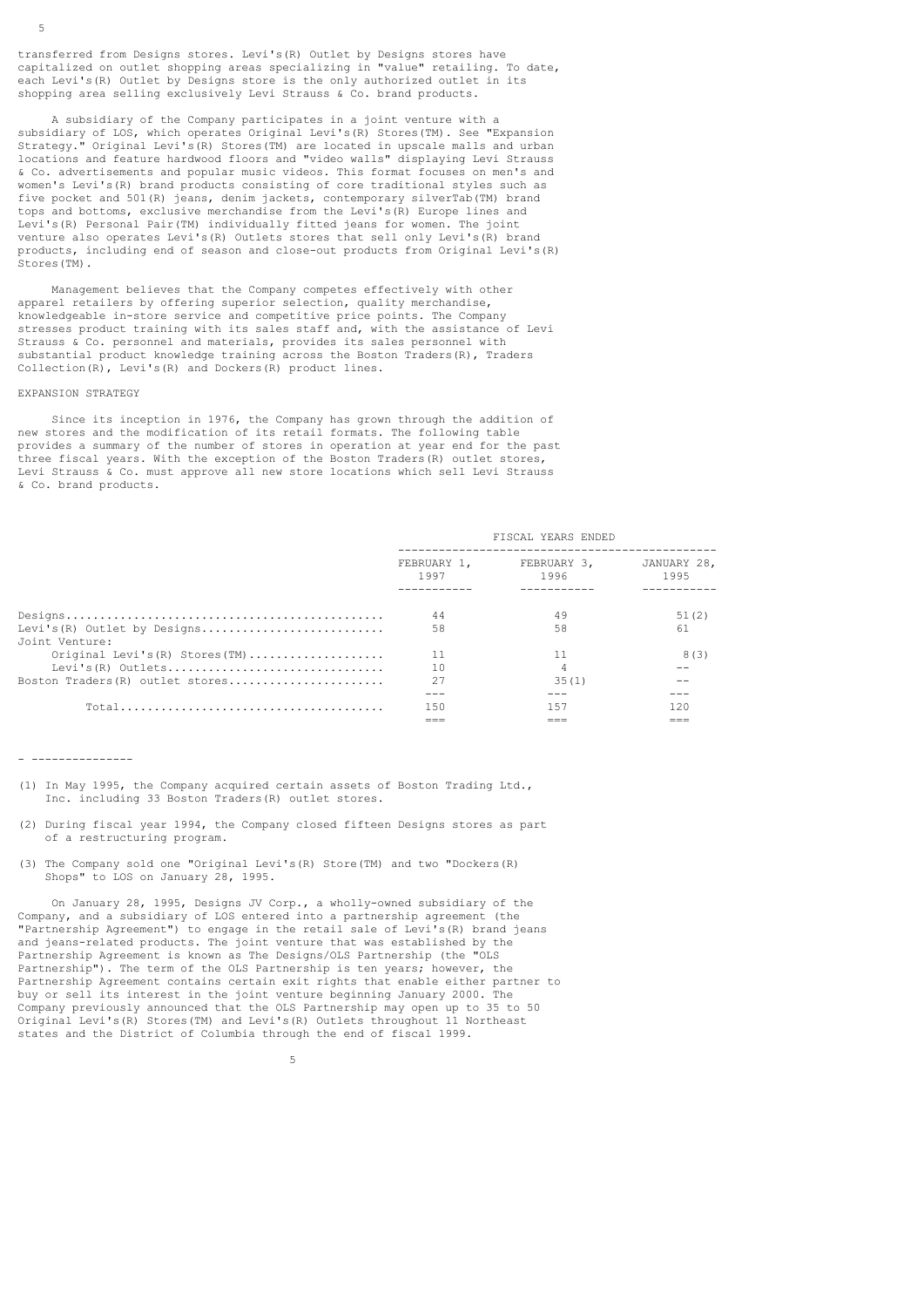In June 1994, Levi Strauss & Co. advised the Company that it did not see any additional growth in the Levi's(R) Outlet by Designs format, other than additional Levi's(R) Outlet stores that may be opened under the OLS Partnership. Levi Strauss & Co. has opened Levi's(R) Outlets and Dockers(R) Outlets through their LOS subsidiary and informed the Company that it did not intend to open these outlets in centers serviced by one of the Company's existing Levi's(R) Outlet by Designs stores. Accordingly, wholly-owned Levi's(R) Outlet by Designs and iointly-owned Levi's (R) Outlet locations continue to be the only authorized retail outlet locations in their respective outlet centers to sell Levi's(R) brand products. The Company does not expect to open additional Levi's(R) Outlet by Designs stores in the future, with the exception of Levi's(R) Outlets that are opened by the OLS Partnership as discussed above.

 Present plans are that future growth of the Company will be derived from the opening of new stores that will predominantly feature the Boston Traders(R) brand under the name Boston Trading Co.(SM) as discussed above, and stores opened by the OLS Partnership.

### CUSTOMER BASE

 The Company's product selection, offered by its various store formats, is designed to satisfy the casual apparel needs of customers in all age groups and income brackets. A substantial portion of the Company's customer base consists of Levi's(R) and Dockers(R) brand customers. A segment of the Company's customer base consists of foreign travelers shopping for Levi Strauss & Co. products. The recent introduction of the Company's private label merchandise allows customers to purchase additional casual apparel with the Boston Traders(R) and Traders Collection(R) brand product lines which are intended to complement the Levi's(R) brand merchandise sold in the Designs and Boston Trading Co.(SM) stores.

## MERCHANDISING AND DISTRIBUTION

 Through fiscal year 1996, the majority of the assortment focus was on a core selection of traditional Levi's(R) and Dockers(R) brand products. During the third quarter of fiscal 1996, the Company re-introduced the Boston Traders(R) brand product line and a range of Boston Traders(R) brand accessories in the Designs stores. Barring unforeseen circumstances, in the fall of 1997 the Company plans to further distinguish the Boston Traders(R) and Traders Collection(R) brand product lines by offering Boston Traders(R) brand merchandise only in the Boston Trading Co.(SM) stores and Traders Collection(R) brand merchandise only in the Designs stores. Expectations are that the addition of non-Levi Strauss & Co. brands will enable the Designs stores to capitalize on new products either not offered by Levi Strauss & Co. or of which Levi Strauss & Co. sells limited styles. These include classifications such as outerwear, sweaters and knitwear. The Company expects that approximately 30% of the product assortment in Designs stores will come from non-Levi Strauss & Co. sources during fiscal 1997.

 In its Levi's(R) Outlet by Designs stores, the Company offers a selection of Levi Strauss & Co. brands of merchandise including manufacturing overruns, discontinued lines and irregulars purchased by the Company directly from Levi Strauss & Co. and end-of-season merchandise transferred from the Designs stores. The Levi's(R) Outlets operated by the OLS Partnership sell only Levi's(R) brand products and service the close-out products of Original Levi's(R) Stores(TM). Due to the limited availability of merchandise sold through the Levi's(R) Outlet stores, the Company continues to evaluate and act upon opportunities to purchase substantial quantities of merchandise. The Boston Traders(R) outlet stores feature end-of-season Boston Traders(R) and Traders Collection(R) brand product lines from the Designs and Boston Trading Co.(SM) stores.

 Merchandising in Original Levi's(R) Stores(TM) focuses on men's and women's tops and bottoms under the Levi's(R) brand name, including traditional 501(R), 505(R) and 550(TM) five pocket jeans; contemporary silverTab(TM) bottoms and tops; 560(TM) Loose fitting jeans and Personal Pair(TM) individually fitted jeans for women; denim jackets; a full line of women's jeans; T-shirts; denim shirts; sweat shirts; Levi's(R) brand shorts; and coordinating accessories. Many styles are unique to the Original Levi's(R) Store(TM), and are, except for Original Levi's(R) Stores(TM) operated by LOS, not available at any other retail store in the United States.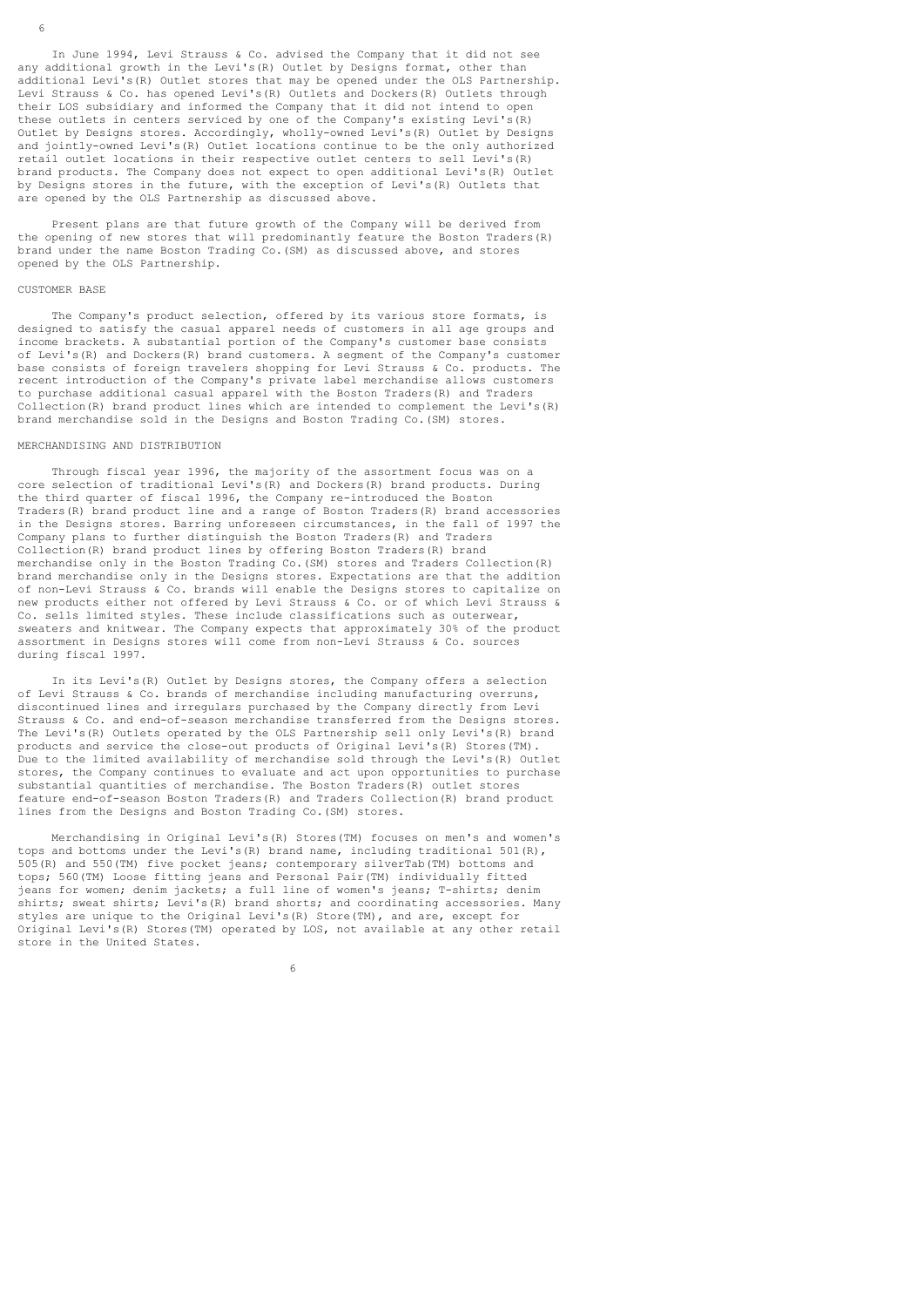All merchandising decisions, including pricing, markdowns, advertising and promotional campaigns, inventory purchases and merchandise allocations, are made centrally at the Company's headquarters with input from field operations personnel.

 Prior to the acquisition of the Boston Traders(R) brand, the Company's stores were stocked by "direct to store" vendor shipments and transfers from other stores. After this acquisition, the Company expanded much of its infrastructure to support a vertically integrated private label business. This expansion involved the establishment of product development, sourcing and logistics teams. The Company operates a product development office in New York City which conceptualizes, designs and sources the Company's private label merchandise. The Company imports a substantial portion of its private label merchandise. In fiscal 1996, the Company utilized the services of buying agents and approximately 20 third party manufacturers to produce such merchandise. In addition, the Company contracted with third-party warehouses to provide storage and distribution capacity to move the Boston Traders(R) brand merchandise. The Company will continue to develop its product design, sourcing, import and logistics capabilities as well as management information systems and training programs to support this infrastructure.

 During the fiscal year ended February 1, 1997, sales by store format, by product category were as follows:

## OLS PARTNERSHIP

| CATEGORY    | DESIGNS | LEVI'S (R)<br>OUTLET<br>BY DESIGNS | BOSTON<br>TRADERS (R)<br>OUTLET | ORIGINAL<br>LEVI'S (R) LEVI'S (R)<br>STORES () TM | OUTLET | TOTAL<br>COMPANY |
|-------------|---------|------------------------------------|---------------------------------|---------------------------------------------------|--------|------------------|
|             |         |                                    |                                 |                                                   |        |                  |
|             |         |                                    |                                 |                                                   |        |                  |
| Men's       | 69%     | 68%                                | 72%                             | 618                                               | 68%    | 68%              |
| Women's     | 2.7%    | 18%                                | 19%                             | 31%                                               | 2.5%   | 2.4%             |
| Youth       | $1\%$   | 7%                                 | $- -$                           | 7%                                                | 4%     | 3 <sup>°</sup>   |
| Accessories | 3%      | 7%                                 | $9\%$                           | 7%                                                | 3%     | .5%              |

#### TRADEMARKS

 The Company is the owner of the "Boston Traders" and "Traders Collection" trademarks and certain other trademarks acquired as part of the acquisition of certain assets of Boston Trading Ltd., Inc.

 "501," "505," "Dockers" and "Levi's" are registered trademarks, and "550," "560," "silverTab," "Original Levi's(R) Store" and "Personal Pair" are trademarks of Levi Strauss & Co.

# STORE OPERATIONS

 The Company currently employs four Divisional Vice Presidents, all of whom have over 15 years of service with the Company. Each Divisional Vice President is solely responsible for the operations and profitability of their respective business divisions which include Levi's(R) Outlet by Designs, Designs, Boston Trading Co.(SM) and Boston Traders(R) Outlet. In addition, in 1994 a General Manager was hired to manage the stores currently operated by the OLS Partnership. The OLS Partnership also has one Regional Manager who is responsible for the operations of all joint venture stores.

 At February 1, 1997, the Company employed 19 district managers, having an average employment period of seven years, to provide management development and guidance to individual store managers. The Company also employed five district manager candidates at February 1, 1997. Each district manager is responsible for hiring and developing store managers at the stores assigned to that district manager's geographic area and for the overall profitability of those stores. District managers report directly to a Divisional Vice President, who reports directly to the Company's President and Chief Executive Officer.

 Designs stores average approximately 6,200 square feet in size and are located in enclosed regional shopping malls usually anchored by department stores. Levi's(R) Outlet by Designs stores are located in manufacturers' outlet parks and range in size from approximately 8,000 to 19,600 square feet. Similarly located, the Boston Traders(R) outlet stores range in size from 2,000 to 6,500 square feet. Original Levi's(R) Stores(TM), having both mall-based and urban locations, range in size from 4,000 to 15,300 square feet. Levi's(R) Outlet stores, operated by the OLS Partnership, are located in outlet parks selling exclusively Levi Strauss & Co. brand products. These Levi's(R) Outlet stores range in size from 5,600 to 8,000 square feet.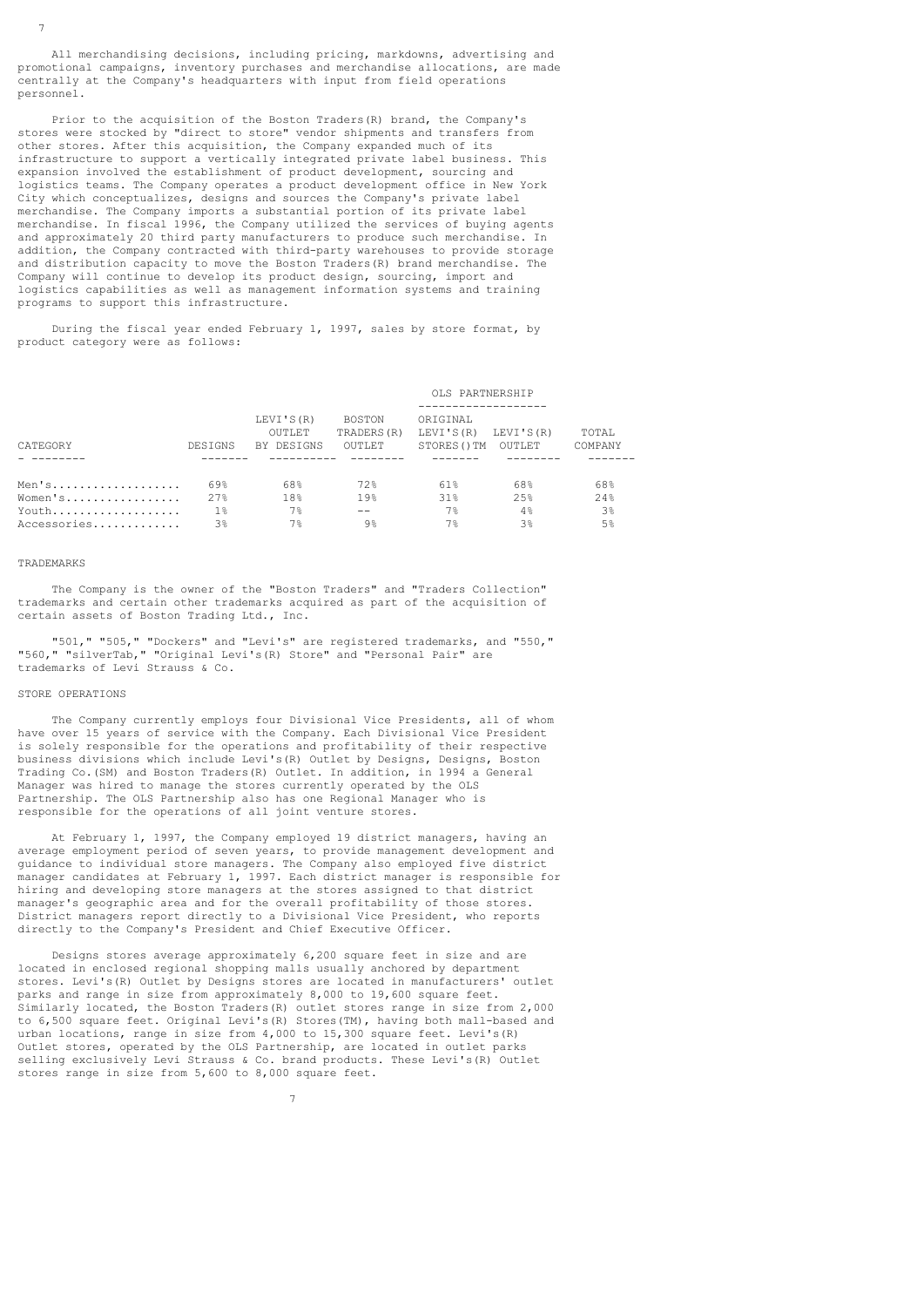The Company's stores utilize centrally developed interior design and merchandise layout plans specifically designed to promote customer identification of the store as a specialty store selling quality branded apparel and accessories including Levi Strauss & Co., Boston Traders(R), and Traders Collection(R) brand products. The merchandise layout is further customized by store management and the Company's visual merchandising department to suit each particular store location. Designs stores display Traders Collection(R), Levi's(R) and Dockers(R) logos and utilize distinctive promotional displays; the Levi's(R) Outlet stores display Levi Strauss & Co. brand logos and distinctive displays; Original Levi's(R) Stores(TM) also feature a "video wall" presentation developed to promote an upscale image of the men's and women's Levi's(R) brand products sold in those stores. Each Boston Trading Co.(SM) store features an interactive kiosk and an array of 18 video monitors of varying sizes which present active scenes. The Company uses Levi Strauss & Co. logos and trademarks on store signs with the permission of Levi Strauss & Co.

# CUSTOMER SERVICE AND TRAINING

 Providing outstanding customer service is the most important responsibility of all of the Company's associates. Sales associate expectations regarding service and salesmanship are established during orientation training sessions developed by the Company's Training and Operational Support team. This training program, and other associate development programs are conducted at the Company's home office through its "Designs University" educational program established in fiscal 1996. The primary focus of the customer service programs conducted by Designs University is to teach all associates that nothing is of greater importance than satisfying the customer.

 The Company's training programs also stress product awareness. The Company's Training and Operational Support team provides associates in each store format with substantial product knowledge and training across the Boston Traders(R) and Traders Collection(R) and (with the assistance of Levi Strauss & Co.) Levi Strauss & Co. brand product lines. This training includes instruction on how to promote sales and coordinate apparel and accessories. Management believes that sales associates accomplish the important goals of reinforcing the customer's perception of the Company's stores as branded specialty stores and of differentiating its stores from those of the Company's competitors.

 Each Designs, Boston Trading Co.(SM) and Boston Traders(R) outlet stores employ approximately 5-15 associates. Each Levi's (R) Outlet stores and Original Levi's(R) Store(TM) location employs approximately 15-45 associates. Store personnel usually include one store manager, one or more assistant managers and shift supervisors and a team of full-time and part-time sales associates. Depending on the location, a store manager candidate or assistant manager candidate may also be included in the team. The store management team is responsible for all operational matters in the store, including day to day hiring and the training of sales associates.

 All members of store management participate in the Store Management Development Program developed by the Training and Operational Support Department. Participants learn how to perform all the management functions required to successfully run a store. These programs also focus on basic operation procedures, merchandising and visual merchandising, and personnel management, respectively. The quarterly programs conducted by Designs University are focused on leadership, education, motivation and team building.

#### INFORMATION SYSTEMS

 The Company believes that management information systems are an important factor in the continued growth of the Company. The Company continues to devote significant resources to the development of information systems which are intended to enable the Company to centrally maintain inventory, pricing and other financial controls. During the first quarter of fiscal 1996, the Company began to convert its merchandise management software to a new system and installed a new merchandising software package. This software is designed to enhance the analytical capabilities of the Company's merchandise and financial functions and to provide an integrated business approach to its financial and merchandising systems. The process of converting to new merchandising software and the related training of merchandising and financial associates to operate the new systems is expected to continue through fiscal 1997. During the second quarter of fiscal 1996, the

<u>83 - John Stein, Amerikaansk politiker (</u>† 18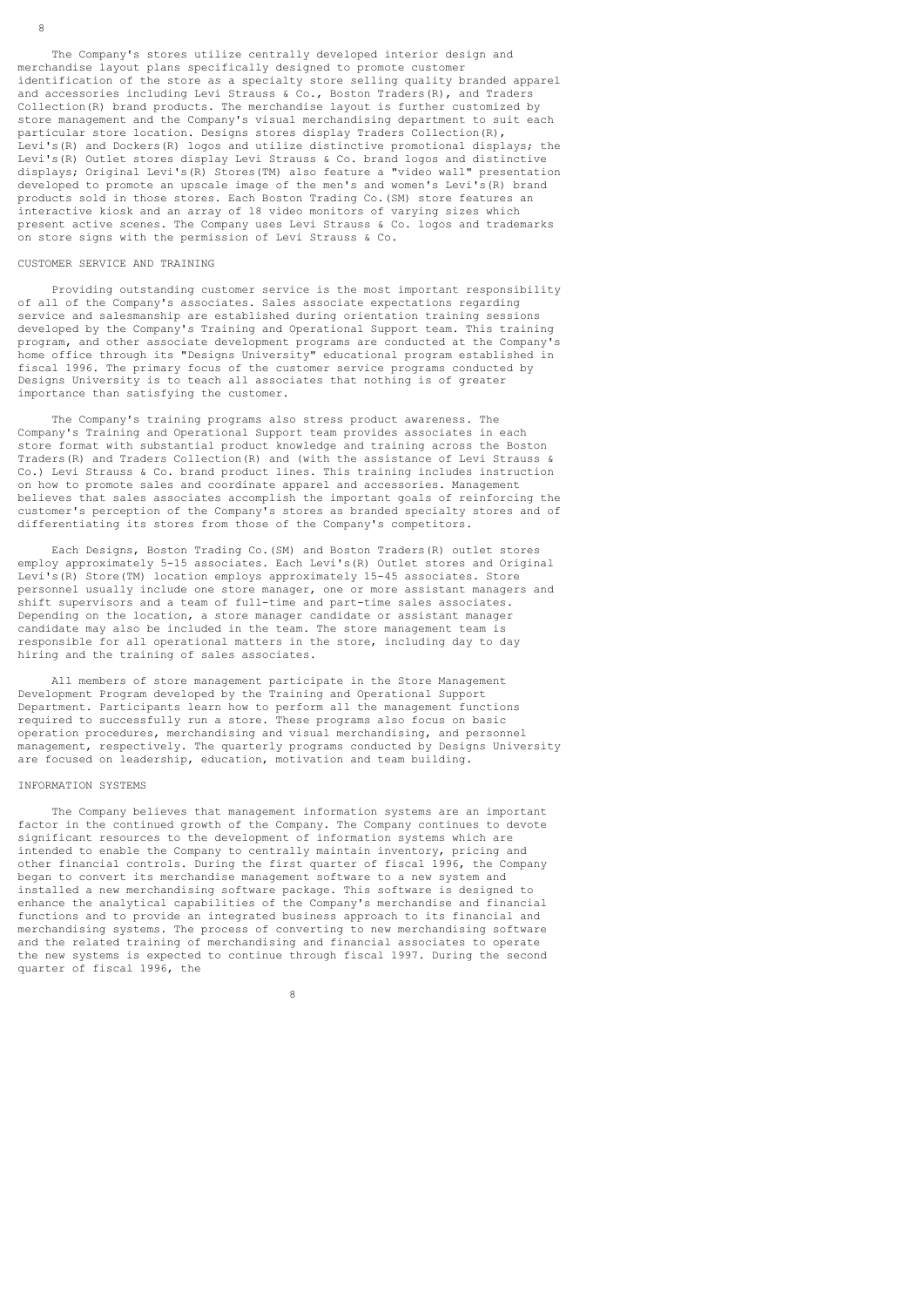The Company makes use of software systems for enhanced merchandise replenishment. The merchandise replenishment systems are automated allocation and planning tools designed for apparel retailers and are used to allocate in the private label environment of ever-changing styles. These systems also allow the Company's merchandise allocation staff to utilize available sales and inventory data to react to the individual needs of each store on a timely basis.

 The Company utilizes a computer-aided design system in its New York City product development office to automate certain merchandise design and production functions.

## ADVERTISING

 $\ddot{9}$ 

 The Company benefits from the high visibility and recognition of the Levi's(R) and Dockers(R) brand names, as well as the natural flow of traffic that results from locating stores in areas of high retail activity including large regional malls, destination outlet centers and high traffic inner city shopping districts. Historically, the Company has received co-operative advertising allowances from Levi Strauss & Co. that typically fund a substantial portion of the Company's advertising expenditures. In fiscal 1996, the Company received allowances totaling approximately 17% of its advertising expenditures. The co-operative advertising allowances associated with the Company's advertising are expected to fluctuate in proportion to amounts of Levi Strauss & Co. brand products purchased and Levi Strauss & Co.'s co-operative advertising policies.

 In the fourth quarter of fiscal 1996, the Company retained the services of an independent advertising agency to assist the Company with advertising and promotion of its Boston Trading Co.(SM) store format. The Company used television and radio commercials to promote the opening of Boston Trading Co.(SM) stores in the markets where these stores are located. The Company anticipates increased expenses associated with the advertising and marketing of its Boston Trading Co.(SM) stores and its private label brands in the future.

## COMPETITION

The United States casual apparel market is highly competitive with many national and regional department stores, specialty apparel retailers and discount stores offering a broad range of apparel products similar to those sold by the Company. The Company's competitors in the casual apparel market consist of national and regional department stores in the Company's market areas, such as J.C. Penney Company, Sears, Roebuck & Company, Dillard Department Stores Inc., May Company, Kohls, Macy's and Filene's. In addition, the Company competes with several specialty apparel retailers, including The GAP, Inc., The Limited, Inc. and County Seat Stores, Inc.

# EMPLOYEES

 As of February 1, 1997, the Company and the OLS Partnership employed approximately 2,690 associates, of whom 2,480 were full-time and part-time sales personnel and 210 were employed at the Company's headquarters and its New York product design office. The Company and the OLS Partnership hire additional temporary employees during the peak late summer and holiday seasons.

 All full-time employees are entitled, when eligible, to life, medical, disability and dental insurance and to participate in the Company's 401(k) retirement savings plan. Store managers, district managers and divisional vice presidents are eligible to receive incentive compensation subject to the achievement of specific performance objectives measured by return on net assets and profitability. In addition, store and district managers are eligible to receive incentive compensation based on quarterly sales and payroll objectives. Vice Presidents and district managers are also entitled to use an automobile provided by the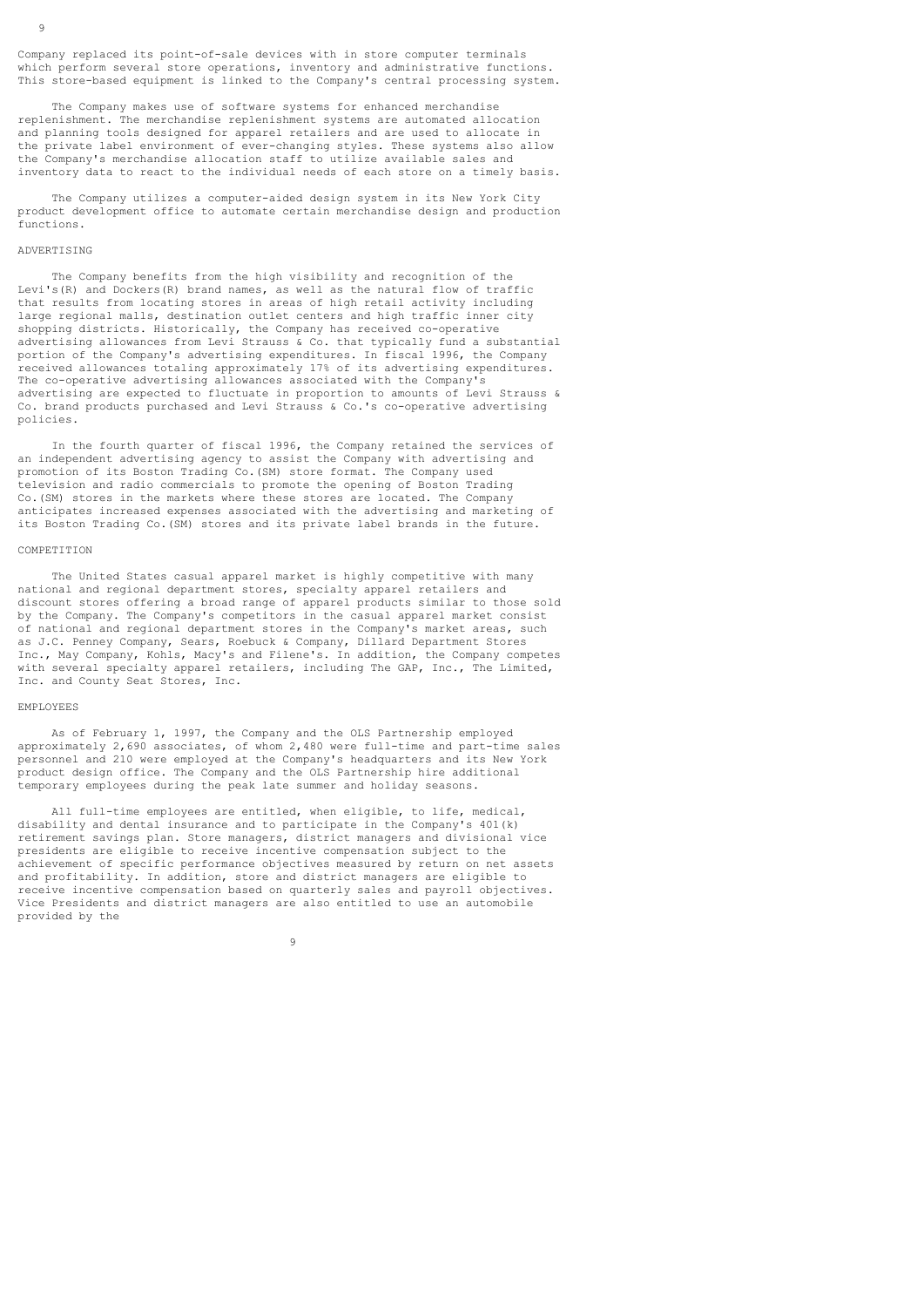Company or to receive an automobile allowance. Sales personnel are compensated on an hourly basis and, generally, receive no commissions but are eligible to earn, from time to time, incentive prizes as part of individual store's sales contests. Vice Presidents, certain district and store managers and certain other employees, have been granted stock options. Management believes that the Company's practice of promoting from within has led to a lower than average rate of employee turnover. None of the Company's employees are represented by a union.

#### RISKS AND UNCERTAINTIES

 The Company filed a Current Report on Form 8-K, dated April 22, 1997, which identifies certain risks and uncertainties that may have an impact on the future earnings and direction of the Company.

# ITEM 2. PROPERTIES

 As of February 1, 1997, the Company operated 44 Designs stores, 58 Levi's(R) Outlet by Designs stores, 27 Boston Traders(R) outlet stores, 11 Original Levi's(R) Stores)TM) and 10 Levi's(R) Outlets. All such stores, with the exception of joint venture stores, are leased by the Company directly from shopping mall, outlet park and urban property owners. The 11 Original Levi's(R) Stores(TM) and ten Levi's(R) Outlets are leased directly by the OLS Partnership. Designs store and Original Levi's(R) Store(TM) leases are generally ten years in length with no renewal option. Outlet store leases are usually for a series of shorter periods and certain leases contain renewal options extending their terms to between 10 and 15 years. The leases for Boston Trading Co.(SM) stores which opened after February 1, 1997, have terms between 7 and 10 years. Most of the Company's leases provide for annual rent based on a percentage of store sales, subject to quaranteed minimum amounts.

In April 1996, the Company moved its headquarters to Needham, Massachusetts. The lease for the headquarters office, which began in November 1995, is for ten years. The lease provides for the Company to pay all occupancy costs associated with the land and the headquarters building.

 The Company utilizes third-party warehouse facilities to receive and distribute Boston Traders(R), Traders Collection(R) and Levi Strauss & Co. brand products.

 Sites for store expansion are selected on the basis of several factors intended to maximize the exposure of each store to the Company's target customers. These factors include the demographic profile of the area in which the site is located, the types of stores and other retailers in the area, the location of the store within the mall and the attractiveness of the store layout. The Company believes that its selection of locations enables the Company's mall, urban and outlet stores to attract customers from the general shopping traffic and to generate its own customers from the surrounding areas.

 See "Management's Discussion and Analysis of Financial Condition and Results of Operations -- Liquidity and Capital Resources -- Capital Expenditures."

## ITEM 3. LEGAL PROCEEDINGS

 The Company is a party to litigation and claims arising in the ordinary course of its business. Management does not expect the results of these actions to have a material adverse effect on the Company's business or financial condition.

## ITEM 4. SUBMISSION OF MATTERS TO A VOTE OF SECURITY HOLDERS

 No matter was submitted during the fourth quarter of fiscal 1996 to a vote of security holders, through the solicitation of proxies or otherwise.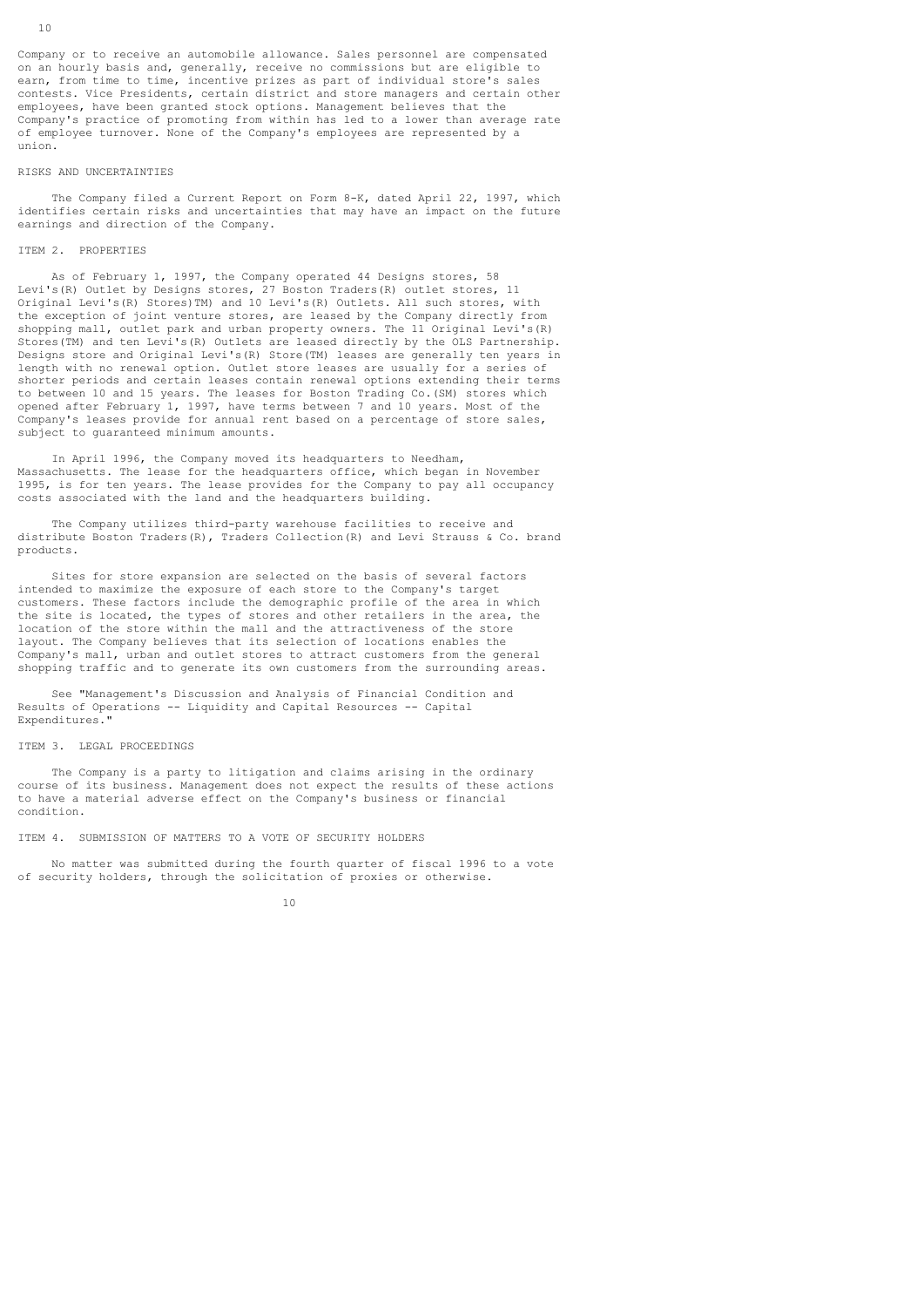ITEM 5. MARKET FOR THE REGISTRANT'S COMMON EQUITY AND RELATED SHAREHOLDER MATTERS

 The information required by this item is furnished by incorporation by reference to Page 34 of the Annual Report to Shareholders for the year ended February 1, 1997.

ITEM 6. SELECTED FINANCIAL DATA

 The information required by this item is furnished by incorporation by reference to Page 11 of the Annual Report to Shareholders for the year ended February 1, 1997.

ITEM 7. MANAGEMENT'S DISCUSSION AND ANALYSIS OF FINANCIAL CONDITION AND RESULTS OF OPERATIONS

 The information required by this item is furnished by incorporation by reference to Pages 12 through 17 of the Annual Report to Shareholders for the year ended February 1, 1997.

ITEM 8. FINANCIAL STATEMENTS AND SUPPLEMENTARY DATA

 The information required by this item is furnished by incorporation by reference to Pages 18 through 30 of the Annual Report to Shareholders for the year ended February 1, 1997.

ITEM 9. CHANGES IN AND DISAGREEMENTS WITH ACCOUNTANTS ON ACCOUNTING AND FINANCIAL DISCLOSURE

None.

## PART III.

## ITEM 10. DIRECTORS AND EXECUTIVE OFFICERS OF THE REGISTRANT

 Information with respect to directors and executive officers of the Company is incorporated herein by reference to the Company's definitive proxy statement expected to be filed within 120 days of the end of the fiscal year ended February 1, 1997.

# ITEM 11. EXECUTIVE COMPENSATION

 Information with respect to executive compensation is incorporated herein by reference to the Company's definitive proxy statement expected to be filed within 120 days of the end of the fiscal year ended February 1, 1997.

ITEM 12. SECURITY OWNERSHIP OF CERTAIN BENEFICIAL OWNERS AND MANAGEMENT

 Information with respect to security ownership of certain beneficial owners and management is incorporated herein by reference to the Company's definitive proxy statement expected to be filed within 120 days of the end of the fiscal year ended February 1, 1997.

ITEM 13. CERTAIN RELATIONSHIPS AND RELATED TRANSACTIONS

 Information with respect to certain relationships and related transactions is incorporated by reference to the Company's definitive proxy statement to be filed within 120 days of the fiscal year ended February 1, 1997.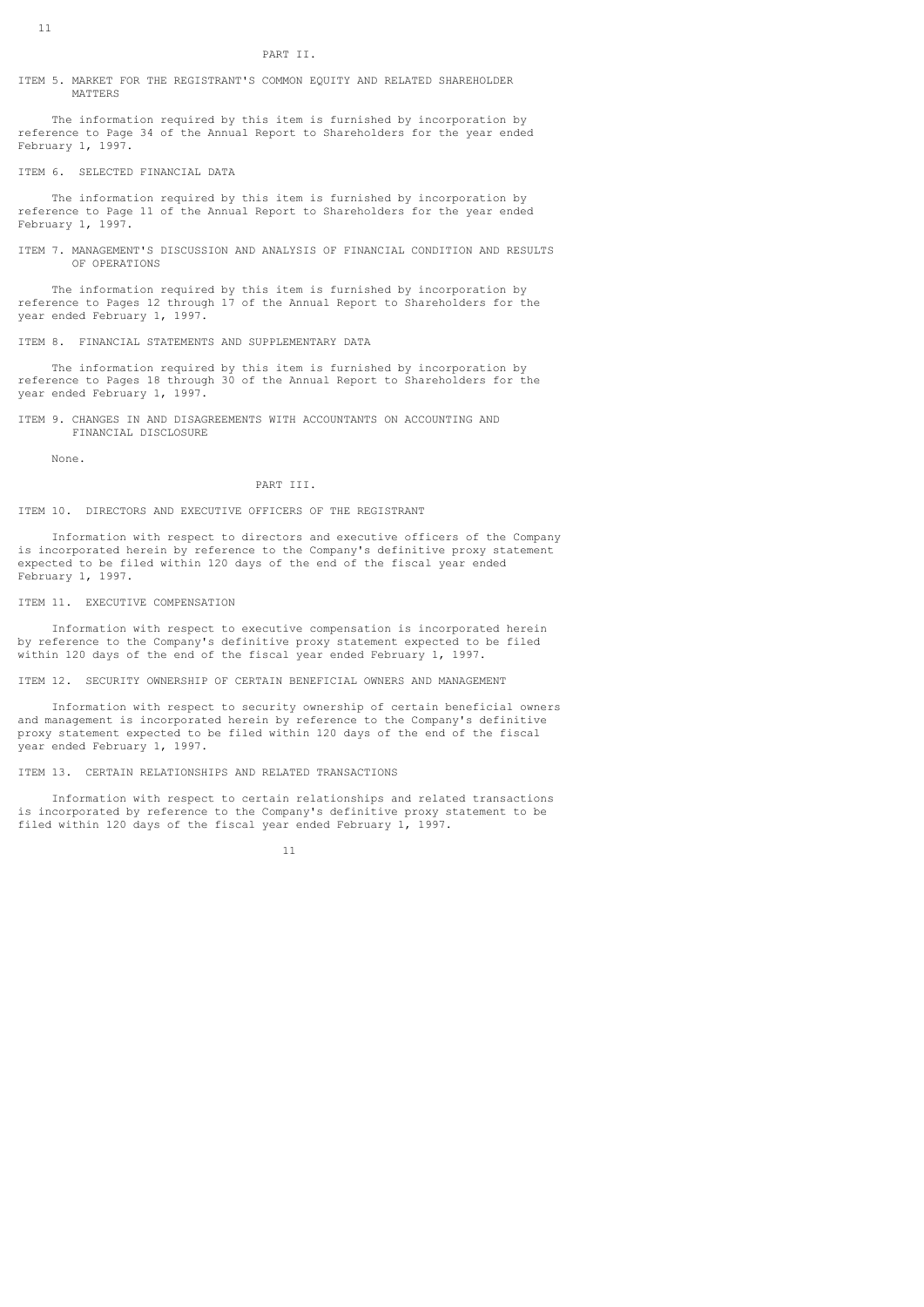#### PART IV.

## ITEM 14. EXHIBITS, FINANCIAL STATEMENT SCHEDULES, AND REPORTS ON FORM 8-K

(A) 1. & 2. CONSOLIDATED FINANCIAL STATEMENTS AND SCHEDULES

 The financial statements and schedules listed in the index below are filed as part of this annual report.

#### 1. CONSOLIDATED FINANCIAL STATEMENTS

|                                                                                                                  | REFERENCE (PAGE) |                                                              |
|------------------------------------------------------------------------------------------------------------------|------------------|--------------------------------------------------------------|
|                                                                                                                  | __________       | ANNUAL REPORT<br>FORM 10-K TO SHAREHOLDERS<br>______________ |
| Covered by Report of Independent Accountants:<br>Consolidated Balance Sheets at February 1, 1997 and February 3, |                  | 18                                                           |
| Consolidated Statements of Income for the years ended February 1,<br>1997, February 3, 1996 and January 28, 1995 |                  | 19                                                           |
| Statements of Changes in Stockholders' Equity                                                                    |                  | 20                                                           |
|                                                                                                                  |                  | 21                                                           |
| Notes to Consolidated Financial Statements, except note N                                                        |                  | $22 - 30$                                                    |
|                                                                                                                  |                  | 32                                                           |
| Not Covered by Report of Independent Accountants:                                                                |                  |                                                              |
|                                                                                                                  |                  | 30                                                           |

## 2. CONSOLIDATED FINANCIAL STATEMENT SCHEDULES:

 All schedules have been omitted because the required information is not applicable or is not present in amounts sufficient to require submission of the schedules, or because the information required is included in the financial statements or notes thereto.

## 3. EXHIBITS

- 3.1 Restated Certificate of Incorporation of the Company, as amended (included as Exhibit 3.1 to Amendment No. 3 of the Company's Registration Statement on Form S-1 (No. 33-13402), and incorporated herein by reference).
- 3.2 Certificate of Amendment to Restated Certificate of Incorporation, as amended, dated June 22, 1993 (included as Exhibit 3.2 to the Company's Quarterly Report on Form 10-Q dated June 17, 1996, and incorporated herein by reference).
- 3.3 Certificate of Designations, Preferences and Rights of a Series of Preferred Stock of the Company establishing Series A Junior Participating Cumulative Preferred Stock dated May 1, 1995 (included as Exhibit 3.2 to the Company's Annual Report on Form 10-K dated May 1, 1996, and incorporated herein by reference).
- 3.4 By-Laws of the Company, as amended (included as Exhibit 3.1 to the Company's Quarterly Report on Form 10-Q dated December 12, 1995, and  $\sum_{i=1}^{n}$  incorporated herein by reference).
- 4.1 Shareholder Rights Agreement dated as of May 1, 1995 between the Company and its transfer agent (included as Exhibit 4.1 to the Company's Current Report on Form 8-K dated May 1, 1995, and incorporated herein by reference). \*
- 10.1 1987 Incentive Stock Option Plan, as amended (included as Exhibit 10.1 to the Company's Annual Report on Form 10-K dated April 29, 1993, and incorporated herein by reference). \*
- 10.2 1987 Non-Qualified Stock Option Plan, as amended (included as Exhibit 10.2 to the Company's Annual Report on Form 10-K dated April 29, 1993, and incorporated by herein by reference).
- 10.3 1992 Stock Incentive Plan, as amended (included as Exhibit A to the Company's definitive proxy statement dated May 10, 1994, and incorporated by reference).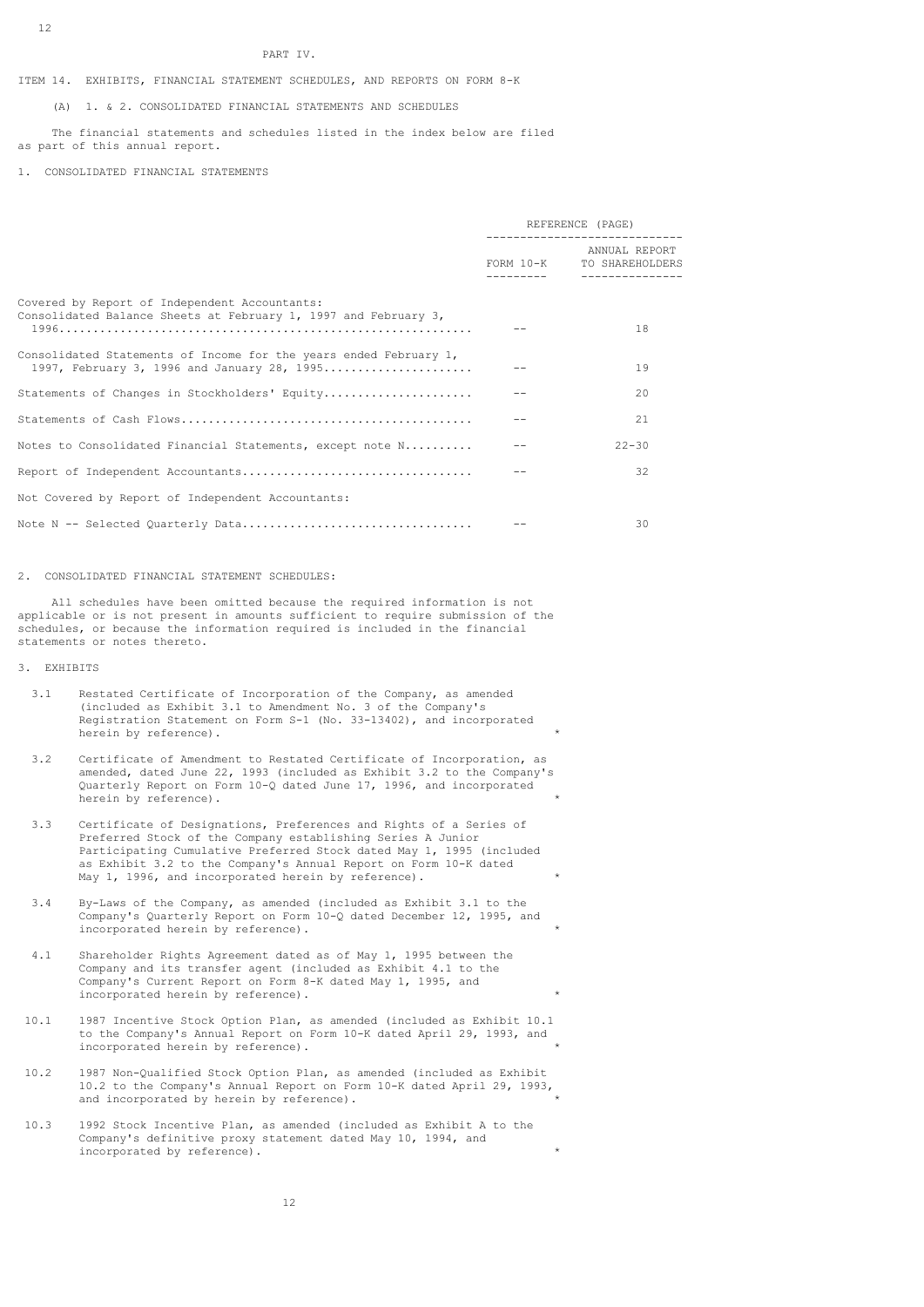- $10.4$ Senior Executive Incentive Plan effective beginning with the fiscal year ended February 1, 1997 (included as Exhibit 10.4 to the Company's Quarterly Report on Form 10-Q dated September 17, 1996, and incorporated herein by reference).  $\qquad \qquad$  \*
- 10.5 Trademark License Agreement between the Company and Levi Strauss & Co. dated as of November 15, 1996.
- 10.6 Amended and Restated Credit Agreement among the Company, BayBank, N.A., and State Street Bank and Trust Company dated as of July 24, 1996 (included as Exhibit 10.1 to the Company's Current Report on Form 8-K dated August 7, 1996, and incorporated herein by reference).
- 10.7 Consulting Agreement between the Company and Stanley I. Berger dated December 21, 1994 (included as Exhibit 10.7 to the Company's Annual Report on Form 10-K dated April 28, 1995, and incorporated herein by reference). \*
- 10.8 Participation Agreement among Designs JV Corp.(the "Designs Partner"), the Company, LDJV Inc. (the "LOS Partner"), Levi's Only Stores, Inc. ("LOS"), Levi Strauss & Co. ("LS&CO") and Levi Strauss Associates Inc. ("LSAI") dated January 28, 1995 (included as Exhibit 10.1 to the Company's Current Report on Form 8-K dated April 24, 1995, and incorporated herein by reference). \*
- 10.9 Partnership Agreement of The Designs/OLS Partnership (the "OLS Partnership") between the LOS Partner and the Designs Partner dated January 28, 1995 (included as Exhibit 10.2 to the Company's Current Report on Form 8-K dated April 24, 1995, and incorporated herein by reference).
- 10.10 Glossary executed by the Designs Partner, the Company, the LOS Partner, LOS, LS&CO, LSAI and the OLS Partnership dated January 28, 1995 (included as Exhibit 10.3 to the Company's Current Report on Form 8-K dated April 24, 1995, and incorporated herein by reference).
- 10.11 Sublicense Agreement between LOS and the LOS Partner dated January 28, 1995 (included as Exhibit 10.4 to the Company's Current Report on Form 8-K dated April 24, 1995, and incorporated herein by reference).
- 10.12 Sublicense Agreement between the LOS Partner and the OLS Partnership dated January 28, 1995 (included as Exhibit 10.5 to the Company's Current Report on Form 8-K dated April 24, 1995, and incorporated herein by reference). \*
- 10.13 License Agreement between the Company and the OLS Partnership dated January 28, 1995 (included as Exhibit 10.6 to the Company's Current Report on Form 8-K dated April 24, 1995, and incorporated herein by reference).
- 10.14 Administrative Services Agreement between the Company and the OLS Partnership dated January 28, 1995 (included as Exhibit 10.7 to the Company's Current Report on Form 8-K dated April 24, 1995, and incorporated herein by reference). reference).  $\qquad \qquad \star$
- 10.15 Credit Agreement among the Company, LOS and the OLS Partnership dated as of October 1, 1996 (included as Exhibit 10.15 to the Company's Quarterly Report on Form 10-Q dated December 17, 1996, and incorporated herein by reference). \*
- 10.16 Asset Purchase Agreement between LOS and the Company relating to the sale of stores located in Minneapolis, Minnesota dated January 28, 1995 (included as Exhibit 10.9 to the Company's Current Report on Form 8-K dated April 24, 1995, and incorporated herein by reference).
- 10.17 Asset Purchase Agreement between LOS and the Company relating to the sale of a store located in Cambridge Massachusetts dated January 28, 1995 (included as Exhibit 10.10 to the Company's Current Report on Form 8-K dated April 24, 1995, and incorporated herein by reference).
- 10.18 Asset Purchase Agreement among Boston Trading Ltd., Inc., Designs Acquisition Corp., the Company and others dated April 21, 1995 (included as 10.16 to the Company's Quarterly Report on Form 10-Q dated September 12, 1995, and incorporated herein by reference).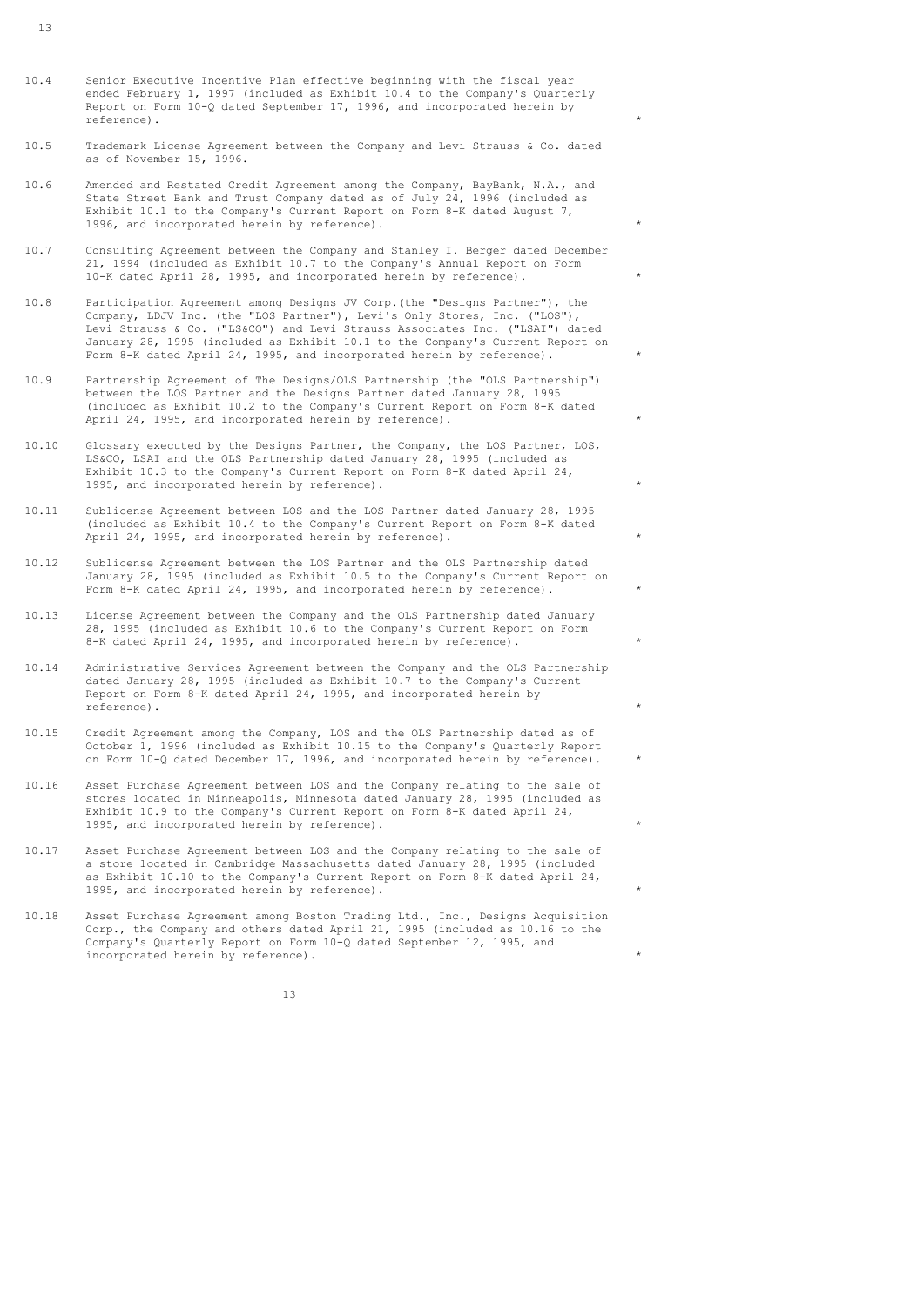- 10.19 10.19 Non-Negotiable Promissory Note between the Company and Atlantic Harbor, Inc., formerly known as Boston Trading Ltd., Inc., dated May 2, 1995 (included as 10.17 to the Company's Quarterly Report on Form 10-Q dated September 12, 1995, and incorporated herein by reference).
- $10.20$ Employment Agreement dated as of October 16, 1995 between the Company and Joel H. Reichman (included as Exhibit 10.1 to the Company's Current Report on Form 8-K dated December 6, 1995, and incorporated herein by reference). \*
- $10.21$ Employment Agreement dated as of October 16, 1995 between the Company and Scott N. Semel (included as Exhibit 10.2 to the Company's Current Report on Form 8-K dated December 6, 1995, and incorporated herein by reference).
- 10.22 Employment Agreement dated as of October 16, 1995 between the Company and Mark S. Lisnow (included as Exhibit 10.3 to the Company's Current Report on Form 8-K dated December 6, 1995, and incorporated herein by reference).
- 10.23 Employment Separation Agreement dated as of August 7, 1996 between the Company and William D. Richins (included as Exhibit 10.26 to the Company's Quarterly Report on Form 10-Q dated September 17, 1996, and incorporated herein by reference).
- 11 Statement re: computation of per share earnings.
- 13 Annual Report to Shareholders for the fiscal year ended February 1, 1997 (with the exception of the information incorporated by reference included in Items 5, 6, 7 and 8, the Annual Report to Shareholders for the fiscal year ended February 1, 1997 is not deemed filed as part of this report).
- $21$ Subsidiaries of the Registrant.
- 23 Consent of Coopers & Lybrand, L.L.P. dated May 1, 1997.
- 27 Financial Data Schedule.
- 99 Report of the Company dated April 22, 1997 concerning certain cautionary statements of the Company to be taken into account in conjunction with consideration and review of the Company's publicly-disseminated documents (including oral statements made by others on behalf of the Company) that include forward looking information.
- \* Previously filed with the Securities and Exchange Commission.
	- (b) REPORTS ON FORM 8-K:
	- (i) The Company reported under Item 5 on Form 8-K dated April 22, 1997, certain cautionary statements of the Company to be taken into account in conjunction with the consideration and review of the Company's publicly-disseminated documents (including oral statements made by others on behalf of the Company) that include forward-looking information.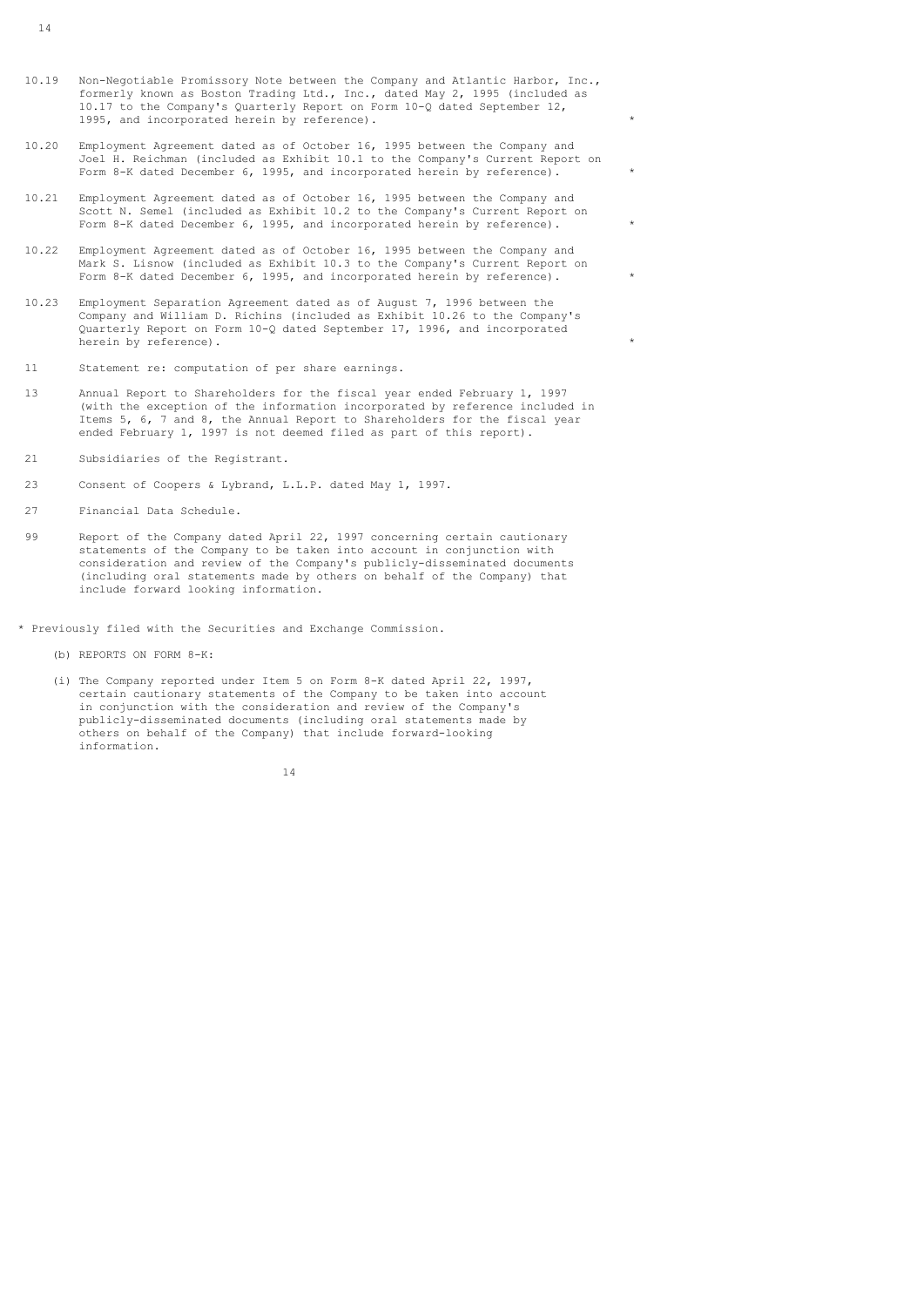# SIGNATURES

 Pursuant to the requirements of Section 13 or 15(d) of the Securities Exchange Act of 1934, the Company has duly caused this report to be signed on its behalf by the undersigned, thereunto duly authorized.

DESIGNS, INC.

| BY: /s/ JOEL H. REICHMAN                                     |  |  |
|--------------------------------------------------------------|--|--|
| JOEL H. REICHMAN<br>President and Chief Executive<br>Officer |  |  |

# May 1, 1997

 Pursuant to the requirements of the Securities Exchange Act of 1934, this report has been signed below by the following persons on behalf of the Company in the capacities indicated, on May 1, 1997.

| SIGNATURES                                                |                                                                                                                       |  |  |  |
|-----------------------------------------------------------|-----------------------------------------------------------------------------------------------------------------------|--|--|--|
| /s/ JOEL H. REICHMAN                                      |                                                                                                                       |  |  |  |
| JOEL H. REICHMAN                                          | - ------------------------------- President and Chief Executive Officer and<br>Director (Principal Executive Officer) |  |  |  |
| /s/ CAROLYN R. FAULKNER                                   | ------------------------------ Vice President and Chief Financial Officer                                             |  |  |  |
| CAROLYN R. FAULKNER                                       | (Principal Accounting Officer)                                                                                        |  |  |  |
| /s/ STANLEY I. BERGER                                     |                                                                                                                       |  |  |  |
| STANLEY I. BERGER                                         | Chairman of the Board and Director                                                                                    |  |  |  |
| /s/ JAMES G. GRONINGER                                    |                                                                                                                       |  |  |  |
| JAMES G. GRONINGER                                        | Director                                                                                                              |  |  |  |
| /s/ MELVIN I. SHAPIRO<br>________________________________ |                                                                                                                       |  |  |  |
| MELVIN I. SHAPIRO                                         | Director                                                                                                              |  |  |  |
| /s/ BERNARD M. MANUEL                                     |                                                                                                                       |  |  |  |
| BERNARD M. MANUEL                                         | Director                                                                                                              |  |  |  |
| /s/ PETER L. THIGPEN                                      |                                                                                                                       |  |  |  |
| PETER L. THIGPEN                                          | Director                                                                                                              |  |  |  |
|                                                           |                                                                                                                       |  |  |  |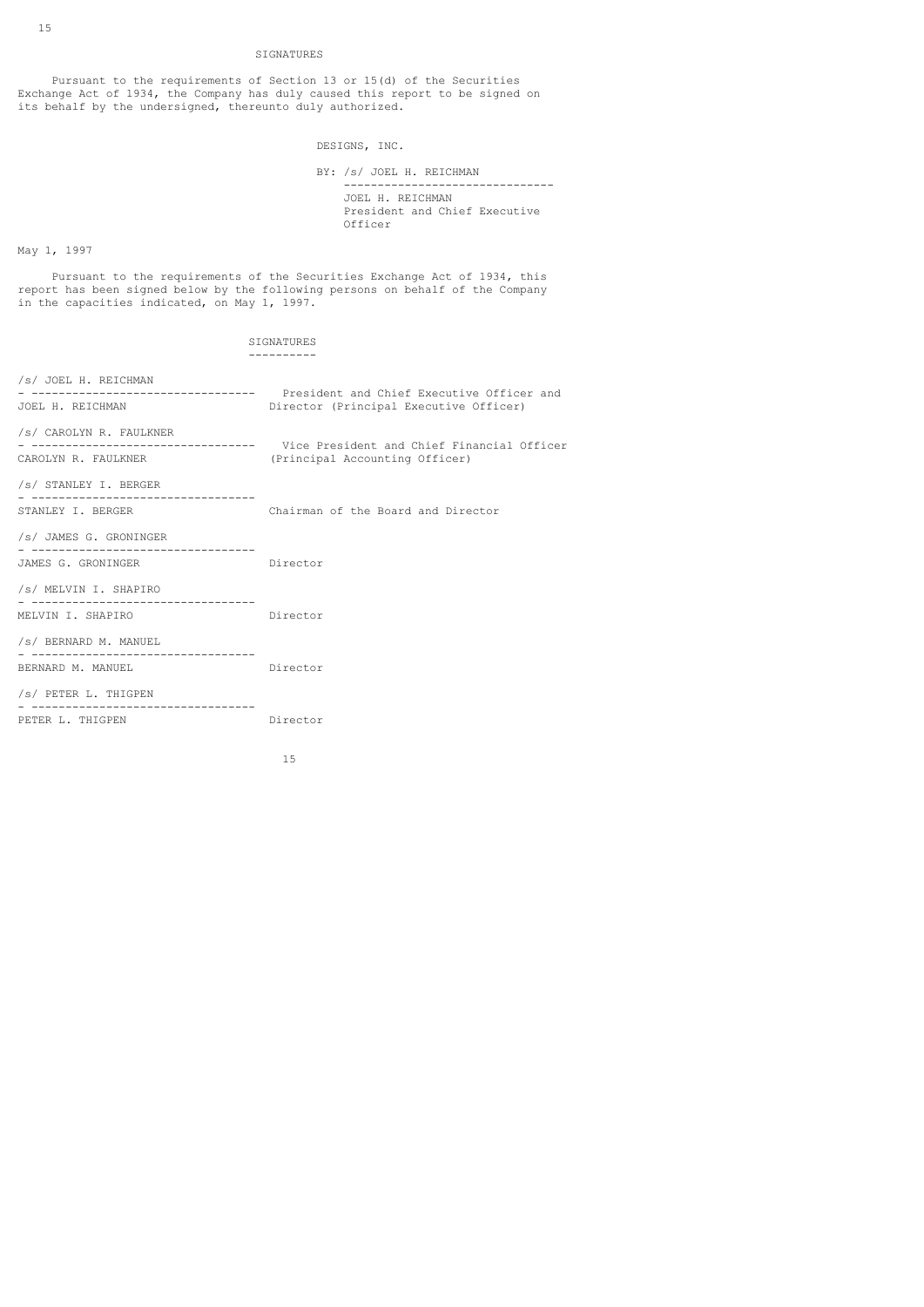## TRADEMARK LICENSE AGREEMENT

 This Agreement is made as of this 15 day of November, 1996 by and between LEVI STRAUSS & CO., a Delaware corporation, with its principal office at Levi's Plaza, 1155 Battery Street, San Francisco, California 94111 (hereinafter "LICENSOR") and DESIGNS, INC., a Delaware company, with its principal office at 66 B Street, Needham, Massachusetts, 02194, (hereinafter "LICENSEE").

 WHEREAS, LICENSOR has, since 1850, been a major producer of apparel and related products in the United States and elsewhere and owns certain valuable trademarks in the United States; and

 WHEREAS, LICENSEE is the owner of certain retail outlet stores operating under the "Levi's Outlet by Designs" name through which it sells exclusively closeouts, seconds and irregular apparel and related products which have been manufactured by LICENSOR or by third parties under license from and/or on behalf of LICENSOR; and

 WHEREAS, LICENSEE has been selling such products in such stores subject to oral and written license agreements including without limitation an agreement effective as of November 1, 1991 (the "1991 Agreement") which are now being terminated and replaced hereby with respect to the STORES listed in Exhibit E. The other retail stores currently operating under the 1991 agreement will continue to be subject to that agreement; and

 WHEREAS, the parties now wish to set forth their written agreement on the terms of such license for LICENSEE's existing and future outlet stores operating under the "Levi's Outlet" name;

 NOW, THEREFORE, for good and valuable consideration, including without limitation the mutual promises set forth below, the parties agree as follows:

1. Grant of License.

1

 a. LICENSOR grants to LICENSEE subject to Article 1(e) hereof an exclusive, royalty-free license to use the Levi's(R) "Housemark" trademark in the form shown in Exhibit A which has been registered in the United States Patent and Trademark Office having Registration Numbers 849,437; 1,122,468; 1,041,846 and 1,155,926 respectively (hereinafter "the LICENSED MARK") in combination with "Outlet by DESIGNS." as shown in Exhibit B within the territory described in Exhibit C (the "TERRITORY") in connection with the sale of closeouts, seconds, first quality end-of-season transfers from Designs stores and/or joint venture stores and irregulars of apparel and related products manufactured by LICENSOR or by third parties under license from and/or on behalf of LICENSOR (the "PRODUCTS") on exterior signage, interior signage, stationery, receipts and PRODUCT tags in retail outlets which have been individually pre-approved by LICENSOR as listed in Exhibit E hereto, as such exhibit may be amended by the parties from time to time, (the "STORES") and which are devoted exclusively to the sale of such PRODUCTS. LICENSEE may delete a retail outlet from Exhibit E by notice to LICENSOR. Exhibit E shall be amended to add a retail outlet only by written agreement of the parties. The said license is limited to the said STORES operating at the locations set forth in Exhibit E, and is not transferable to any other store without LICENSOR'S prior written consent.

 b. This Agreement does not grant LICENSEE any rights in any other trademarks, trade names or other proprietary rights of LICENSOR. Nothing in this Agreement, however, limits any rights of LICENSEE, under such other agreements or licenses as may exist from time to time, to use the LICENSED MARK standing alone, or other appropriate trademarks of LICENSOR, in the same fashion as permitted for use by other retailers authorized by LICENSOR in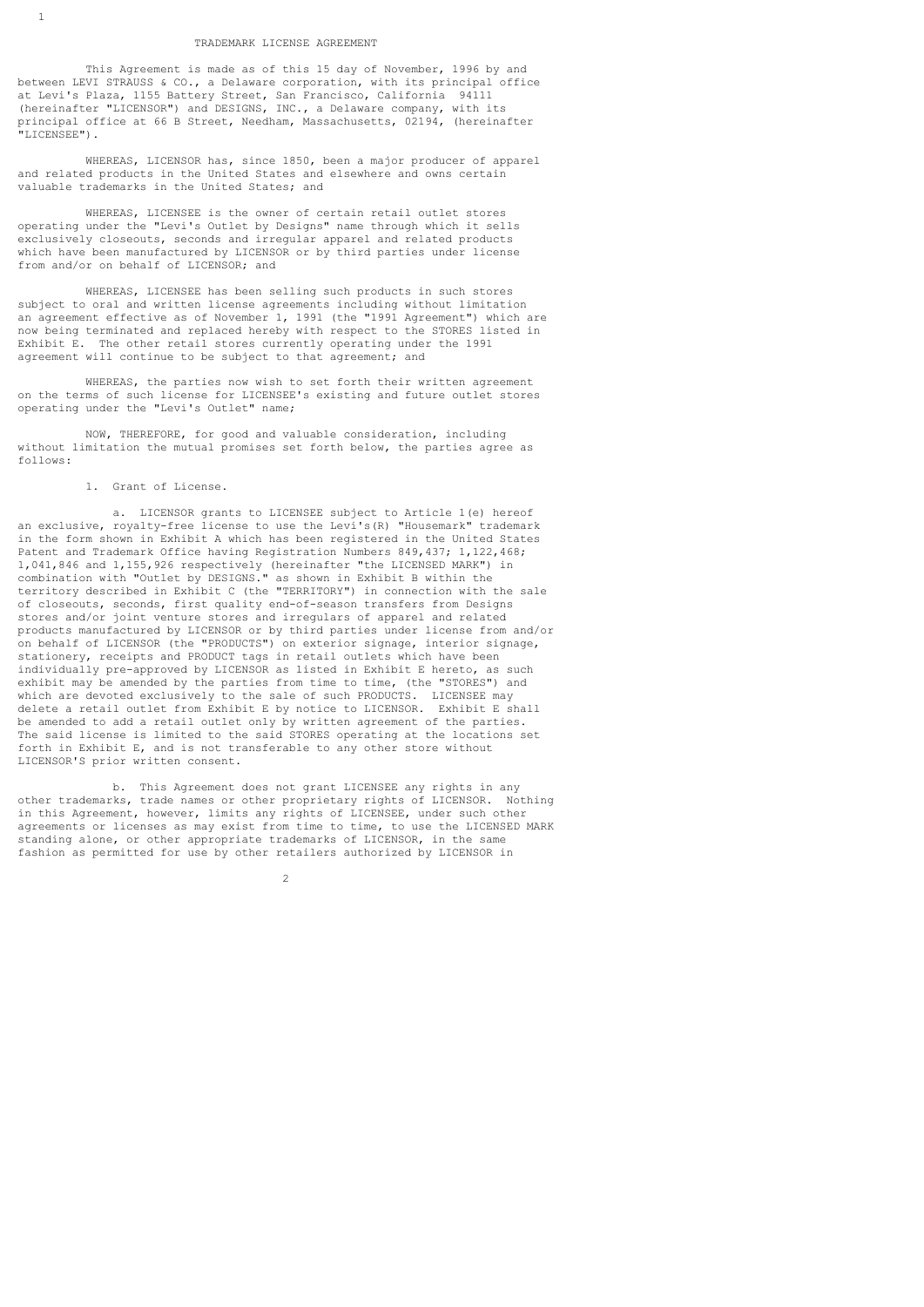conjunction with the promotion of LICENSOR's products, which fashion is consistent with LICENSOR's policies and guidelines.

 $\overline{2}$ 

 c. The combination forms of the LICENSED MARK and LICENSEE'S tradename and mark "OUTLET BY DESIGNS". shown in Exhibit B are collectively referred to as the "COMBINATION MARKS". Although the tradename and mark "OUTLET BY DESIGNS" is incorporated in the permitted combination forms, and must appear in any usage of the COMBINATION MARKS by LICENSEE, LICENSOR neither claims nor shall obtain any rights with respect to such terms.

 d. The licenses granted herein constitute both a right and an obligation to use the COMBINATION MARKS only in the manner specified herein in conjunction with the sale of the PRODUCTS through the STORES.

 e. LICENSOR reserves the right to use the LICENSED MARK with or without the word "Outlet" in connection with retail stores operated by LICENSOR within the TERRITORY during the term of this Agreement.

 2. Use of COMBINATION MARKS. LICENSEE shall use the COMBINATION MARKS as follows:

 a. LICENSEE shall prominently display the COMBINATION MARKS in one of the formats attached hereto as Exhibit B, and only in such format, when referring to the STORES, including on exterior STORE signage, interior STORE signage, stationery, receipts and PRODUCT tags. The COMBINATION MARKS shall be used in conformance with LICENSOR's written policies and guidelines. In the event that LICENSEE's lease restrictions or other factors require LICENSEE's use of the COMBINATION MARKS which is at variance with the formats shown on Exhibit B or the license granted herein, LICENSEE must obtain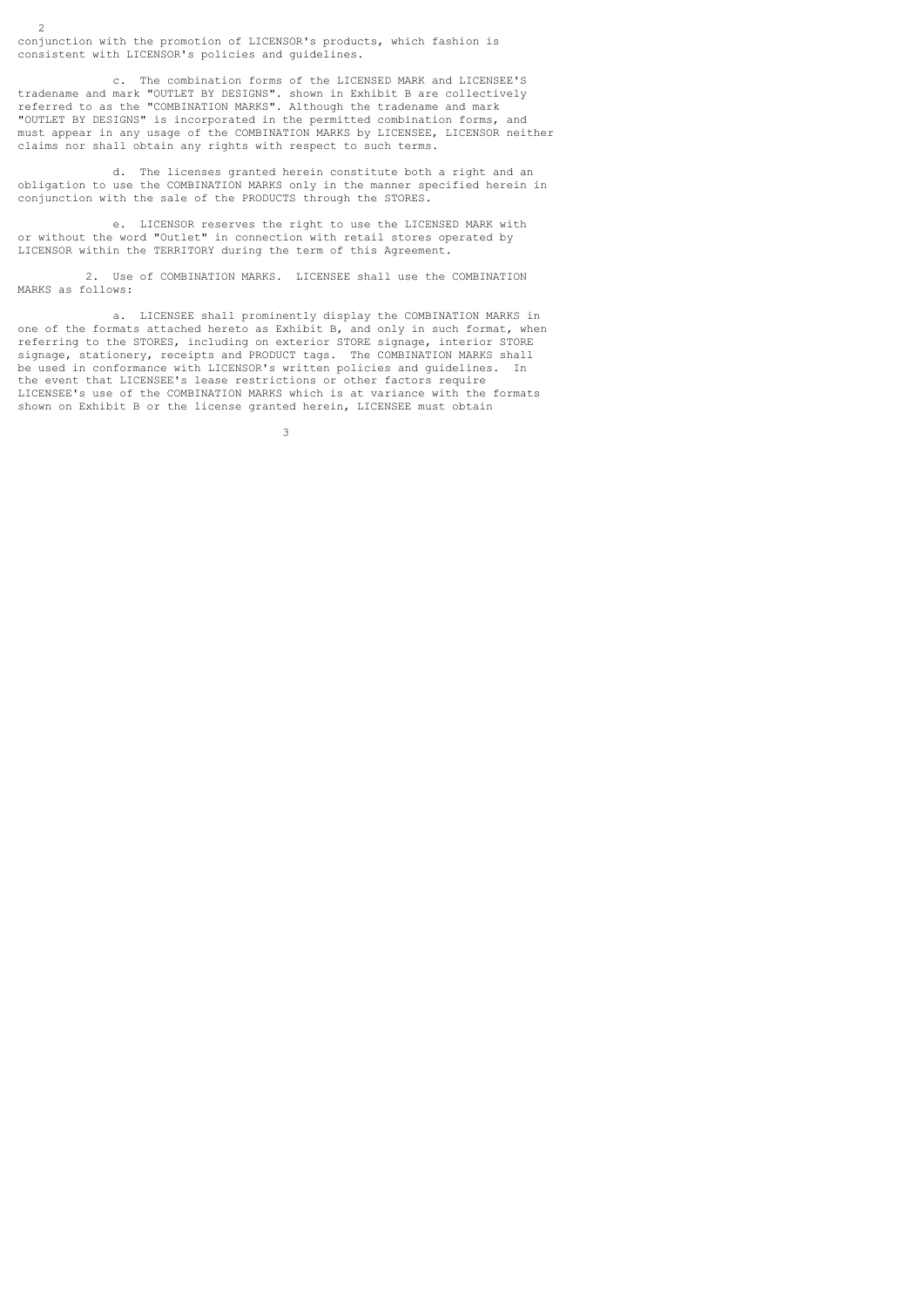LICENSOR'S prior written consent to any such variance. All existing signage approved by LICENSOR under the 1991 Agreement is deemed to conform to LICENSOR's polices and guidelines as of the date of this Agreement.

 b. LICENSEE shall sell the PRODUCTS and no other products in the STORES.

 c. LICENSEE shall not advertise the existence of STORES or their business except that LICENSEE may advertise on billboards designed to promote all retail outlet establishments within the mall in which the STORES are located, which billboards shall be located within five (5) miles of any such mall and shall advertise at least one other brand as well as the COMBINATION MARKS. LICENSEE shall also be permitted to advertise the STORES using flyers and in local newspapers.

# 3. Exclusivity.

4

3

 a. LICENSOR shall not grant licenses to third parties to use the LICENSED MARK in connection with the sale of the PRODUCTS in the TERRITORY.

 b. The licenses granted herein require LICENSEE to operate the STORES exclusively as outlets for the PRODUCTS. LICENSEE is expressly prohibited from using the COMBINATION MARKS (i) in stores which offer products from manufacturers other than or in addition to LICENSOR and (ii) in stores not devoted exclusively to selling the PRODUCTS. No COMBINATION MARK may be used hereunder in conjunction with the sale of first quality or in-season goods, except as otherwise permitted under Section 1 hereof.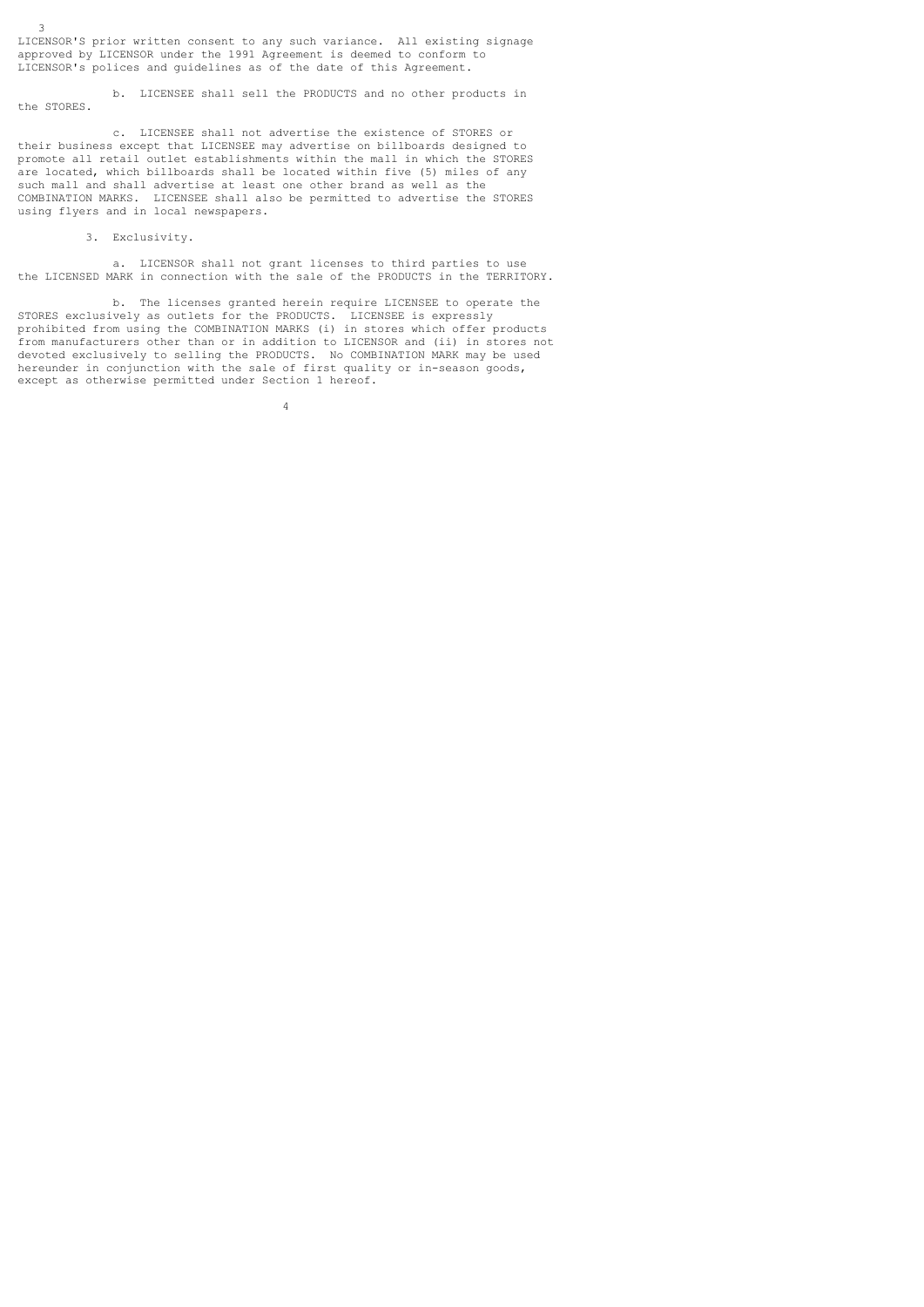### 4. Modifications of COMBINATION MARKS.

 LICENSEE understands and agrees that the prior written approval of the LICENSOR is required if LICENSEE proposes to change in any respect the formats shown in Exhibit B or any materials authorized under Section 2; and LICENSEE agrees not to use any altered version of such signage or materials without LICENSOR's prior written approval. Any violation of this Section shall be deemed to constitute a material breach and default of this Agreement, subject to the provisions of paragraph 9c. hereof.

 5. Point of Sale Notification. LICENSEE shall display a notice to its customers which conforms substantially to the form of notice set forth in Exhibit D. Such notice shall be prominently displayed in the interior of each STORE at all points of sale in a manner which clearly and conspicuously (i) notifies customers about the kinds of PRODUCTS sold (i.e., closeouts, seconds and irregulars manufactured exclusively by or on behalf of LICENSOR); (ii) defines the terms "closeout", "seconds" and "irregulars" so that customers understand the quality of the merchandise offered for sale; and (iii) gives the identity of the company leasing and operating the STORE (i.e., LICENSEE, not LICENSOR) and the fact that LICENSEE, not LICENSOR, assumes all liabilities associated with the PRODUCTS and services offered by the STORE, except for liabilities based on damage or injury caused by the PRODUCTS, taking into account the fact that such PRODUCTS are closeouts, seconds, irregular apparel and related products. All merchandise offered for sale in the STORES shall be appropriately labeled as closeouts, seconds or irregulars respectively.

 6. Other Point of Sale Material. LICENSOR may provide LICENSEE with additional point of sale displays bearing the COMBINATION MARKS. LICENSEE may also display its own point of sale materials bearing the COMBINATION MARKS, provided that such materials conform to LICENSOR's guidelines for displaying

 $5<sub>5</sub>$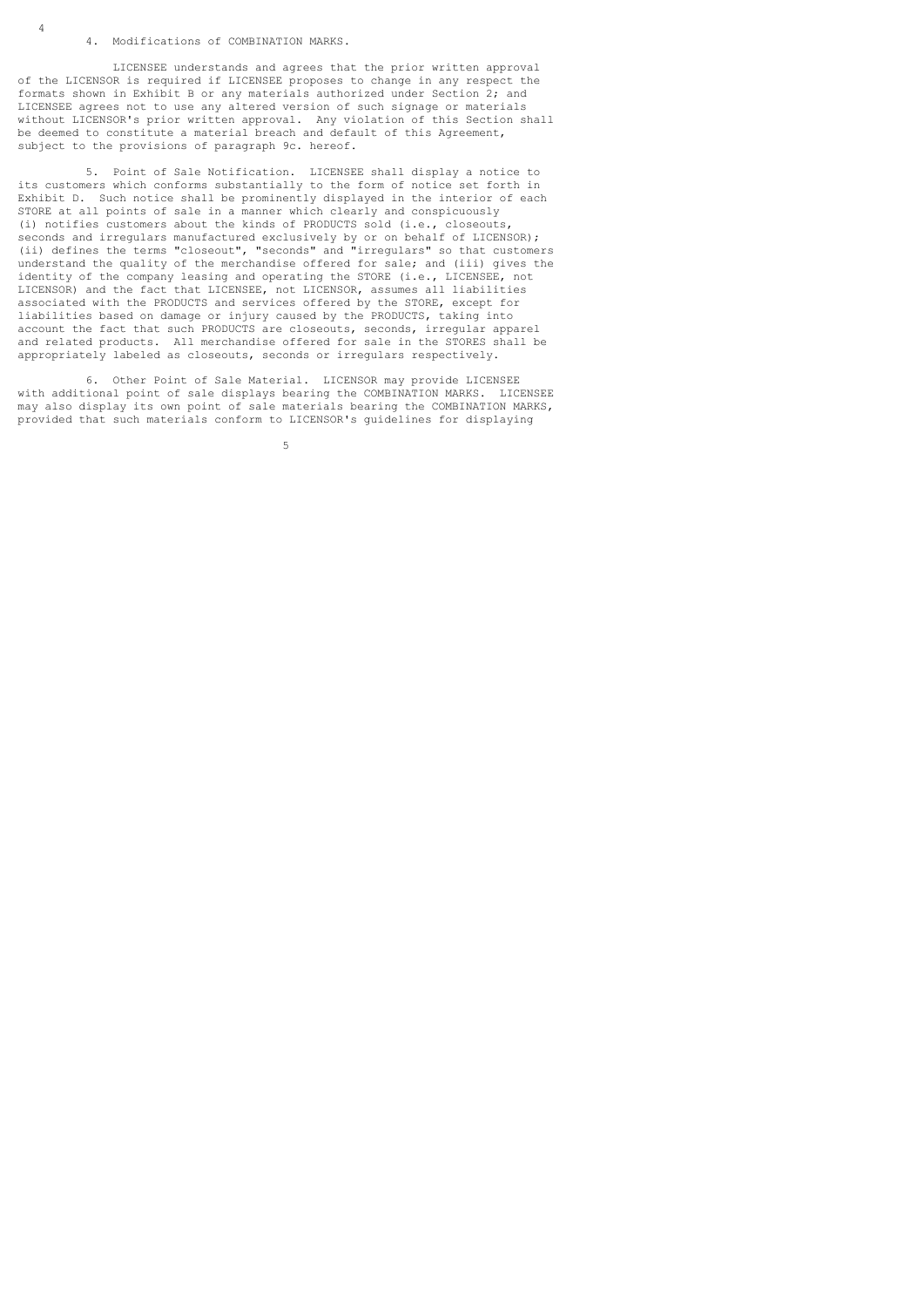5 such materials or, if LICENSEE has not been provided with such guidelines, then subject to LICENSOR's prior written approval and quality control over the display and use of such materials, which approval shall not be unreasonably withheld or delayed.

 7. Right of Inspection. LICENSOR shall have the right during regular business hours, at its own expense, to inspect any LICENSEE facility whereon or wherein the COMBINATION MARKS are displayed for the purpose of enabling LICENSOR to determine whether LICENSEE is adhering to the requirements of this Agreement.

 8. Authorized Outlets. LICENSEE has provided LICENSOR with a list of all locations at which the LICENSED MARKS are currently being used and their related lease expiration dates and renewal options. Such list is attached hereto as Exhibit E and upon execution of this Agreement, those locations shall become STORES subject to the terms of this Agreement. Upon request by LICENSEE during the term of this Agreement, additional STORES may be approved by LICENSOR on a case-by-case basis in LICENSOR's sole discretion. Such approval shall be in writing and the additional STORES shall be added to this Agreement only by amending Exhibit E.

## 9. Term, and Termination.

 a. The term of this Agreement shall commence upon execution by both parties and shall expire July 31, 2001 ("the EXPIRATION DATE"). Notwithstanding the foregoing, the license for any STORE shall be for a period co-terminous with the lease term (including options) set forth in Exhibit E, unless otherwise expressly stated in the said Exhibit E, and shall terminate upon expiration of the said lease term. If either party wishes to renew this

 $\sim$  6.6  $\sim$  6.6  $\sim$  6.6  $\sim$  6.6  $\sim$  6.6  $\sim$  6.6  $\sim$  6.6  $\sim$  6.6  $\sim$  6.6  $\sim$  6.6  $\sim$  6.6  $\sim$  6.6  $\sim$  6.6  $\sim$  6.6  $\sim$  6.6  $\sim$  6.6  $\sim$  6.6  $\sim$  6.6  $\sim$  6.6  $\sim$  6.6  $\sim$  6.6  $\sim$  6.6  $\sim$  6.6  $\sim$  6.6  $\sim$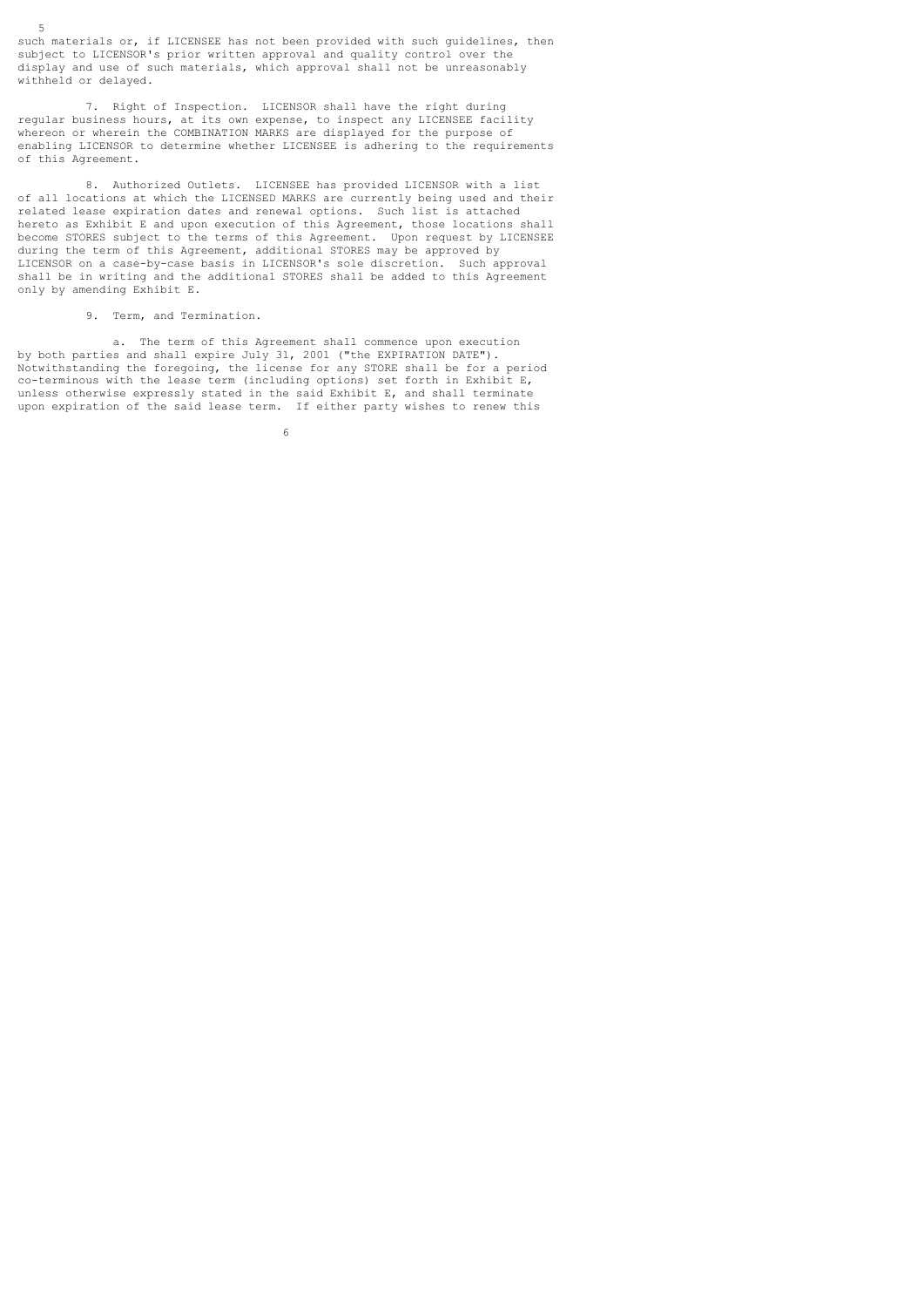Agreement the said party shall give notice to the other party not less than 180 (one hundred eighty) days before the EXPIRATION DATE and the parties shall meet within 90 (ninety) days after the date of the said notice to discuss renewal. Nothing in this Agreement shall oblige either party to renew this Agreement on any terms.

 b. If at any time LICENSOR or LICENSEE shall (i) become bankrupt; (ii) take advantage of any state or federal insolvency law; (iii) liquidate its business; (iv) cease to function as a going concern; (v) fail to pay its debts as they come due; or (vi) make any assignment for the benefit of creditors, the other party, as the case may be, shall have the right to terminate this Agreement forthwith.

 c. If either party shall cause or permit any material breach or default of this Agreement, the other party shall have the right to terminate this Agreement by written notice to the party causing or permitting the breach or default, and said termination shall be effective one hundred and twenty (120) days after the giving of such notice, unless prior thereto the party receiving said notice cures such breach or default. The rights and remedies provided in this Section shall not be exhaustive and are in addition to any other rights and remedies provided by law.

 d. Any material breach or default committed by LICENSEE with respect to any STORE shall be deemed a material breach or default giving rise to LICENSOR's right to terminate the Agreement with respect to all STORES, subject to the opportunity to cure such breach pursuant to paragraph 9c hereof.

 e. Upon termination of this Agreement for any reason, LICENSEE shall immediately cease and thereafter refrain from all use of the LICENSED

7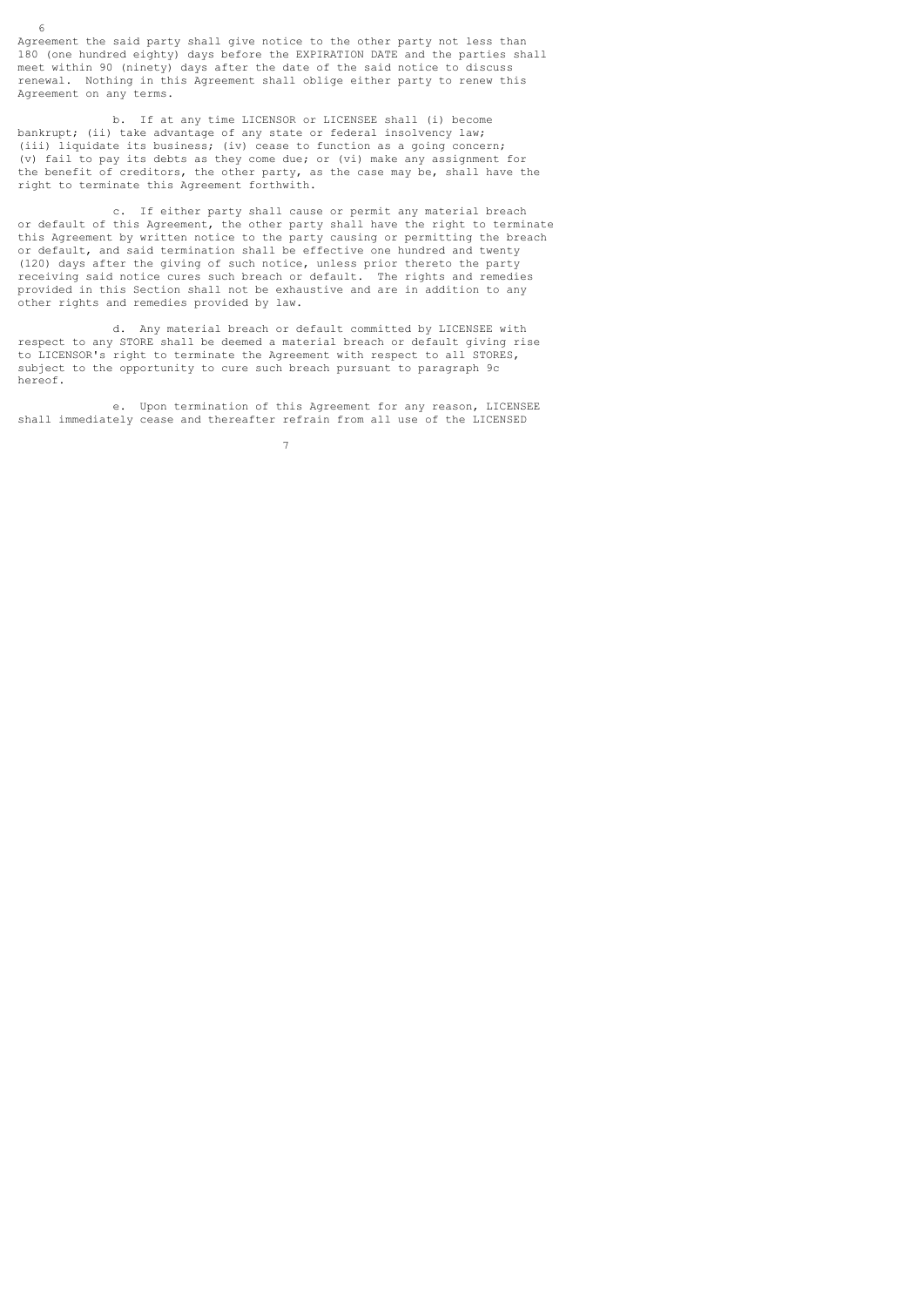MARKS and shall remove or dispose of all retail outlet STORE signage and other materials utilizing the said LICENSED MARKS.

 f. Upon termination of the licenses granted herein with respect to any STORE, LICENSEE shall cease and thereafter refrain from using the LICENSED MARKS with respect to such STORE and shall remove or dispose of all retail outlet store signage for such STORE utilizing the said LICENSED MARKS.

 10. Fictitious Names. If LICENSEE is required to file a statement of fictitious name in a state where it is using the COMBINATION MARKS on signage on its STORES, LICENSEE shall promptly so inform LICENSOR in writing.

11. LICENSEE's Representations and Warranties.

 a. LICENSEE will affirmatively and conspicuously display in all its STORES the representation that LICENSEE, not LICENSOR, owns and operates the STORES and that the relationship between LICENSOR and LICENSEE is that of a manufacturer and an independent retailer of the PRODUCTS.

 b. LICENSEE represents and warrants that its promotion and sale of the PRODUCTS in the STORES and its performance of this Agreement will be in full compliance with fair business practices and all applicable laws and regulations of the TERRITORY and the United States.

12. LICENSEE's Indemnification.

7

 a. LICENSEE agrees to defend, indemnify and hold LICENSOR harmless against any damages, liabilities and expenses LICENSOR may suffer, including reasonable attorneys' fees and costs of suit, arising from any breach

8 and 20 and 20 and 20 and 20 and 20 and 20 and 20 and 20 and 20 and 20 and 20 and 20 and 20 and 20 and 20 and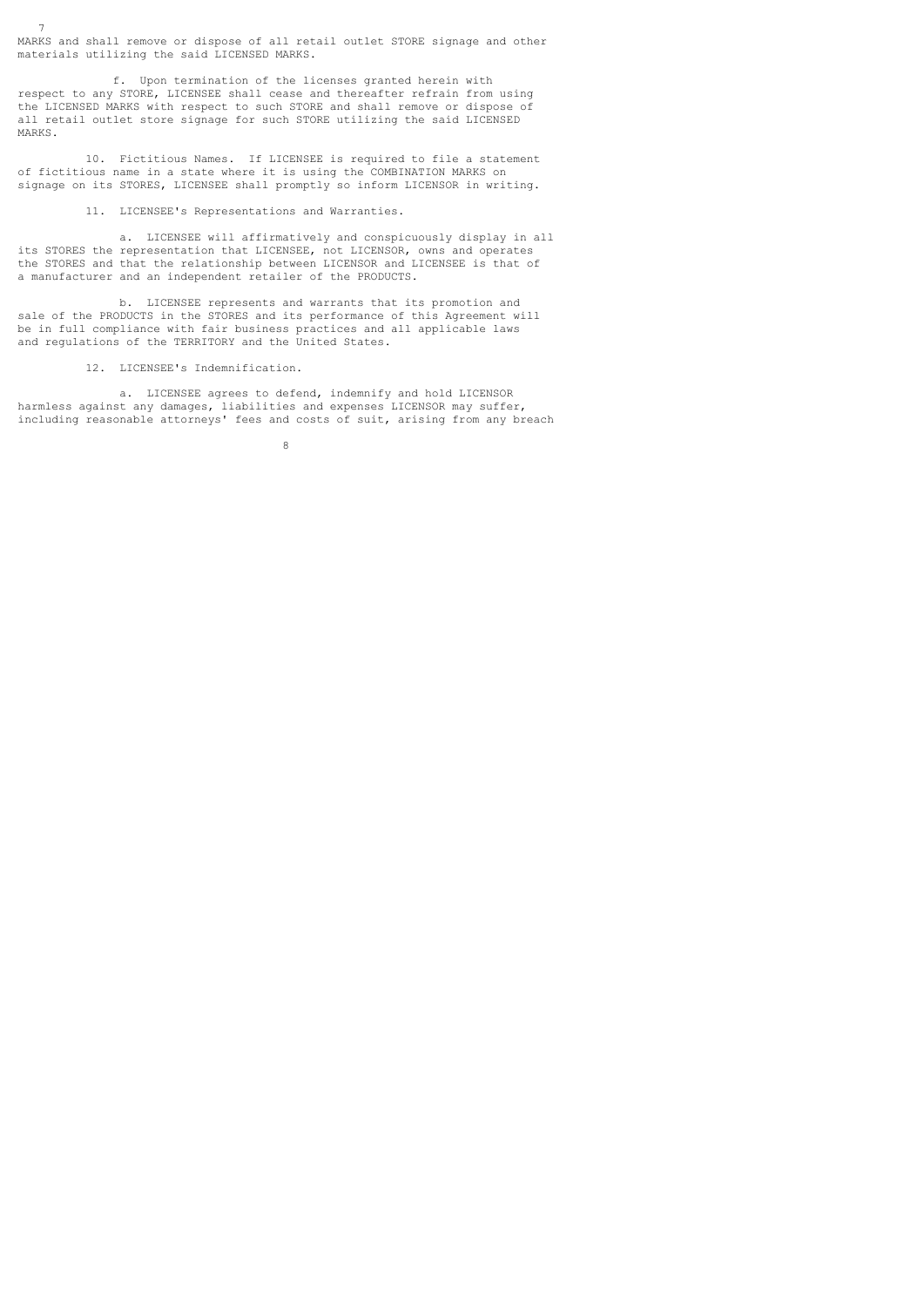of any agreement, representation or warranty given herein or from LICENSEE's business activities, including without limitation, from claims based on personal injury and property damage occurring within or around the STORES and unauthorized activities with regard to LICENSEE's use of the COMBINATION MARKS. The foregoing notwithstanding, LICENSEE's indemnification does not extend to liabilities based upon the quality, safety or other properties of the PRODUCTS, taking into account the fact that such PRODUCTS are closeouts, seconds, irregular apparel and related products, or upon a claim of trademark infringement where such infringement arises out of LICENSEE's use of the COMBINATION MARKS as permitted hereunder.

8

 b. LICENSEE's obligation to indemnify shall not be effective unless LICENSOR gives LICENSEE prompt notice of any claim which might trigger such obligation and affords LICENSEE the opportunity to assume the defense thereof. LICENSEE's obligation to indemnify shall not be effective in the event that LICENSOR settles such claim without first obtaining LICENSEE's consent thereto.

13. LICENSOR's Representations and Warranties.

 a. LICENSOR represents and warrants (i) subject only to Section 1. c. and to other license agreements with third parties, that it owns all right, title and interest in and to the LICENSED MARKS; and (ii) that it has the full power and authority to grant LICENSEE the rights and licenses granted herein.

 b. LICENSOR represents and warrants that its performance of this Agreement will be in full compliance with all applicable laws and regulations of the TERRITORY and the United States.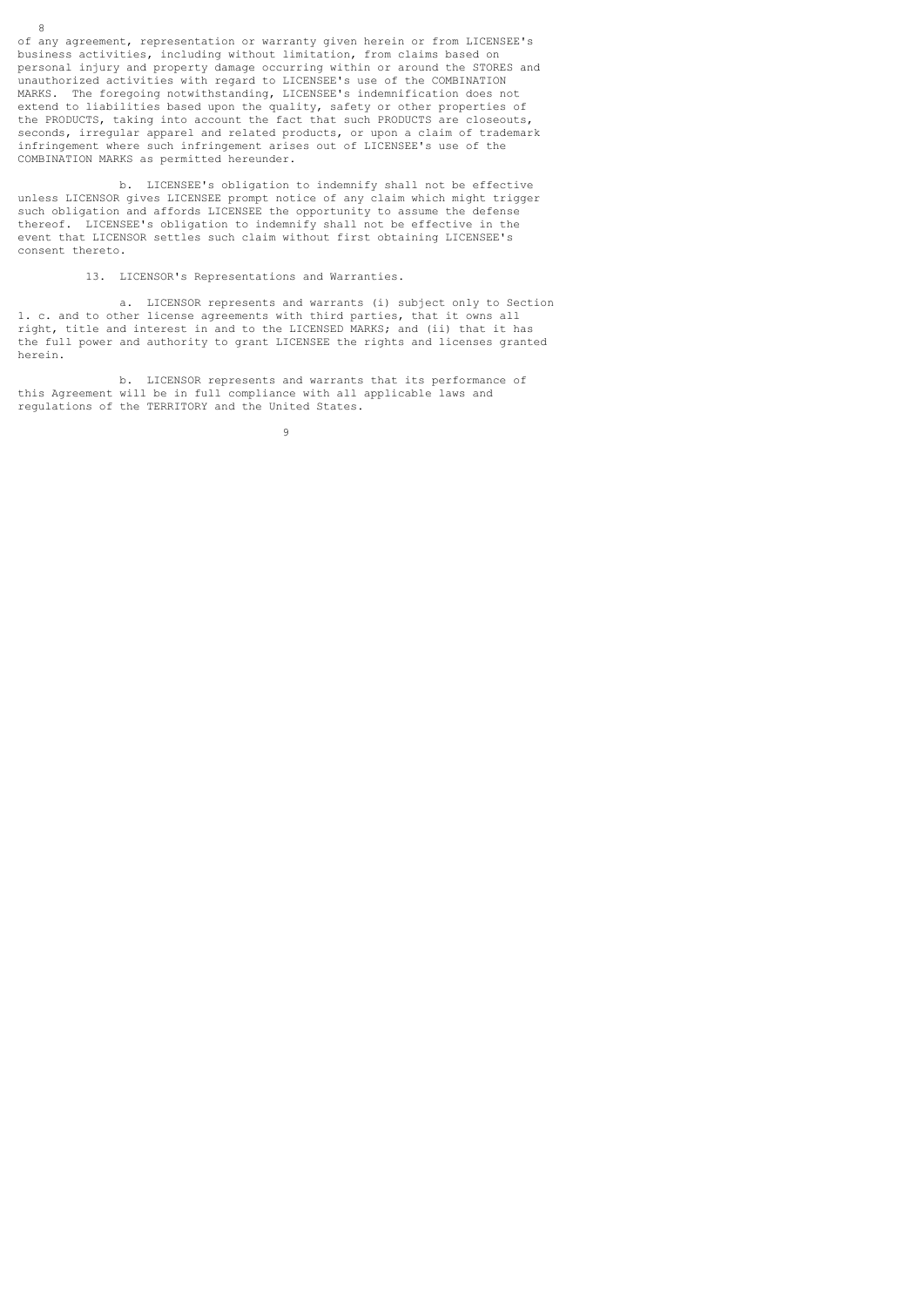## 14. LICENSOR's Indemnification.

 a. LICENSOR agrees to defend, indemnify and hold LICENSEE harmless against any damages, liabilities and expenses LICENSEE may suffer, including reasonable attorneys' fees and costs of suit, arising from a claim that the LICENSED MARKS used apart from or incorporated in the COMBINATION MARK infringe the trademark rights of a third party within the TERRITORY; except to the extent such claim results directly or indirectly, in whole or in part, from some unauthorized action or activity by LICENSEE with respect to the LICENSED MARK that is not authorized by LICENSOR.

 b. LICENSOR's obligation to indemnify shall not be effective unless LICENSEE gives LICENSOR prompt notice of any claim which might trigger such obligation and affords LICENSOR the opportunity to assume the defense thereof. LICENSOR's obligation to indemnify shall not be effective in the event that LICENSEE settles such claim without first obtaining LICENSOR's consent thereto.

15. Rights in LICENSED MARK.

 LICENSEE recognizes that there is great value to LICENSOR in the LICENSED MARK and the goodwill associated therewith. LICENSEE agrees that nothing contained in this Agreement or in any prior agreement or in any prior conduct of LICENSOR or LICENSEE gives LICENSEE any interest or property rights in the LICENSED MARK or in any other mark or trade name of LICENSOR except the right to use the LICENSED MARK as specifically set forth herein. LICENSEE agrees that all uses by LICENSEE of the LICENSED MARK shall inure to the benefit of LICENSOR. Except for the rights expressly granted herein, LICENSEE

10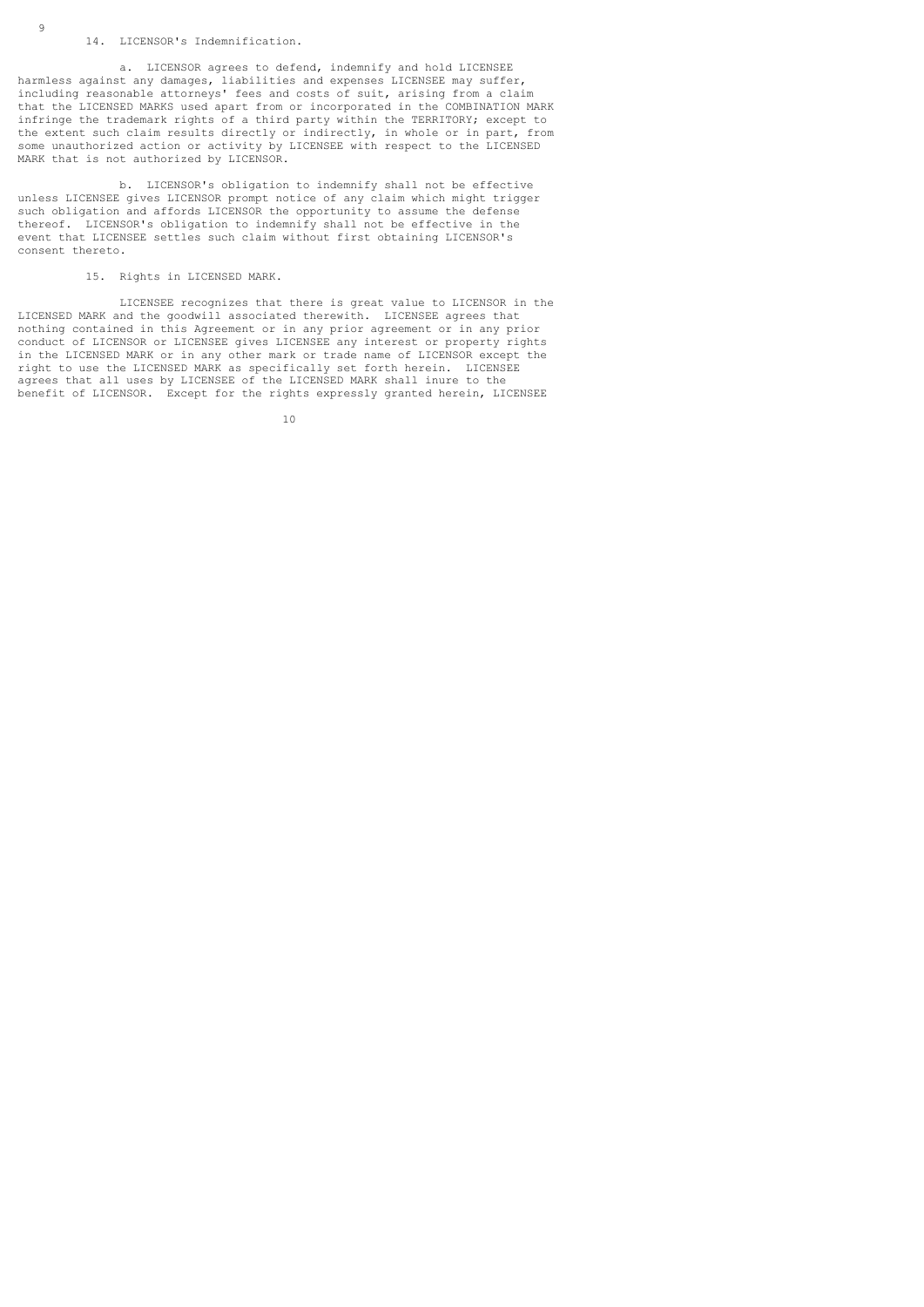agrees that it will not, during the term of this Agreement or thereafter, directly or indirectly, assert any interest in, right of use or other rights in the LICENSED MARK or in any other mark or in any trade name of LICENSOR. LICENSEE agrees to assist LICENSOR in all reasonable respects requested by LICENSOR, and at LICENSOR's expense, in the establishment, renewal, protection and enforcement of LICENSOR's rights in the LICENSED MARK. LICENSOR acknowledges that all rights to trademarks "Designs" and "Outlet by Designs" are the property of LICENSEE and agrees not to adopt or attempt to register the said marks or any trademark confusingly similar thereto.

16. Terms Governing Purchase and Transfer of Merchandise.

 a. PRODUCTS may be purchased directly from LICENSOR or from stores owned by third parties who are approved by LICENSOR on a case-by-case basis, which approval shall not be unreasonably withheld or delayed. Terms of such purchases from LICENSOR shall be negotiated separately and in writing by LICENSEE and LICENSOR.

 b. LICENSEE acknowledges that its access to PRODUCTS for STORES shall be strictly on an "as available" basis; and nothing in this Agreement or any other agreement between LICENSOR and LICENSEE shall be deemed to constitute a guarantee of such availability.

 c. LICENSEE warrants that it will dispose of its own closeouts of LICENSOR's products by transferring them from its first quality stores or any other retail store in which LICENSEE has a controlling interest or is a joint venturer to its STORES licensed hereunder.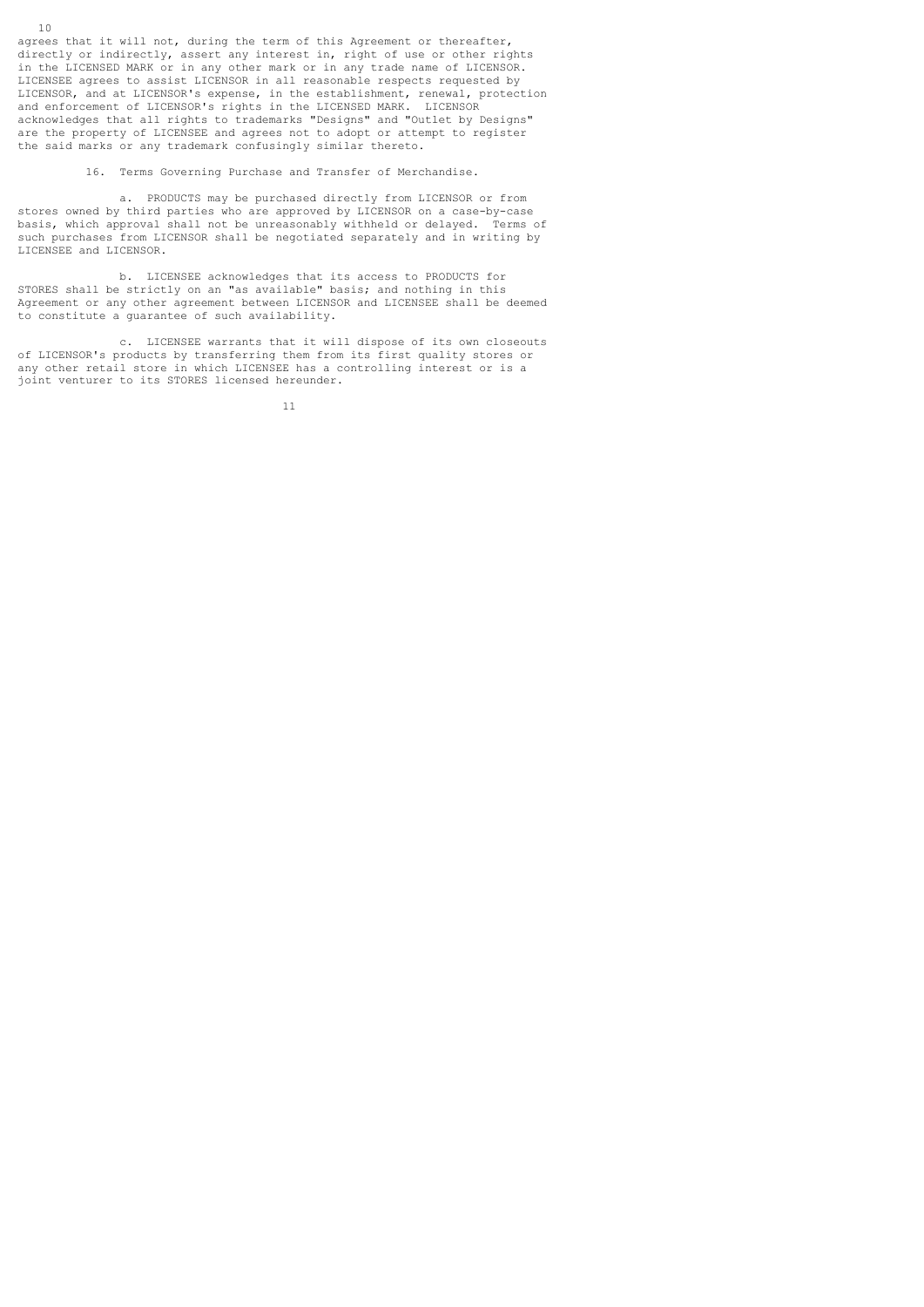17. Injunctive Relief. Any breach by LICENSEE of this Agreement which involves LICENSEE's misuse of the LICENSED MARK would result in irreparable injury to LICENSOR and therefore, in addition to all other remedies provided at law or in equity, including, without limitation, remedies provided under The Uniform Trade Secret Act, California Civil Code Sections 3426 et. seq., LICENSOR shall be entitled to seek a temporary restraining order and a permanent injunction to prevent the continuance of such breach. No notice shall be required in order to obtain such injunctive relief. In the event that LICENSOR seeks an injunction hereunder, LICENSEE hereby waives any requirement that LICENSOR post a bond or any other security. LICENSEE shall likewise be entitled to seek a temporary restraining order and a permanent injunction in accordance with all the provisions of this paragraph 17, if LICENSOR misuses LICENSEE'S trademarks "Designs" or "Outlet by Designs."

 18. No Assignment or Sublicense. LICENSEE may not assign, sublicense or otherwise transfer any of its rights or obligations hereunder absent the prior written approval of LICENSOR. For purpose of this Section , an assignment, sublicense or other transfer shall include: (i) any direct or indirect assignment, sublicense or other transfer, in whole or in part, of any of LICENSEE's rights or obligations under this Agreement, (ii) any direct or indirect transfer of any of the assets with which the COMBINATION MARKS are being used (including the STORES or their leases but excluding disposal of obsolete signage and displays in the ordinary course of business), (iii) any direct or indirect transfer of control of LICENSEE, or (iv) any transfer of any interest, direct or indirect, in LICENSEE or its assets, to a competitor of LICENSOR (provided that the ordinary purchase of LICENSEE's shares in a publicly-traded market for such shares, if any, shall not constitute a sale to a competitor for purposes of this Section 18(iv)). Any attempt to assign, sublicense or otherwise transfer any of LICENSEE's rights or obligations

12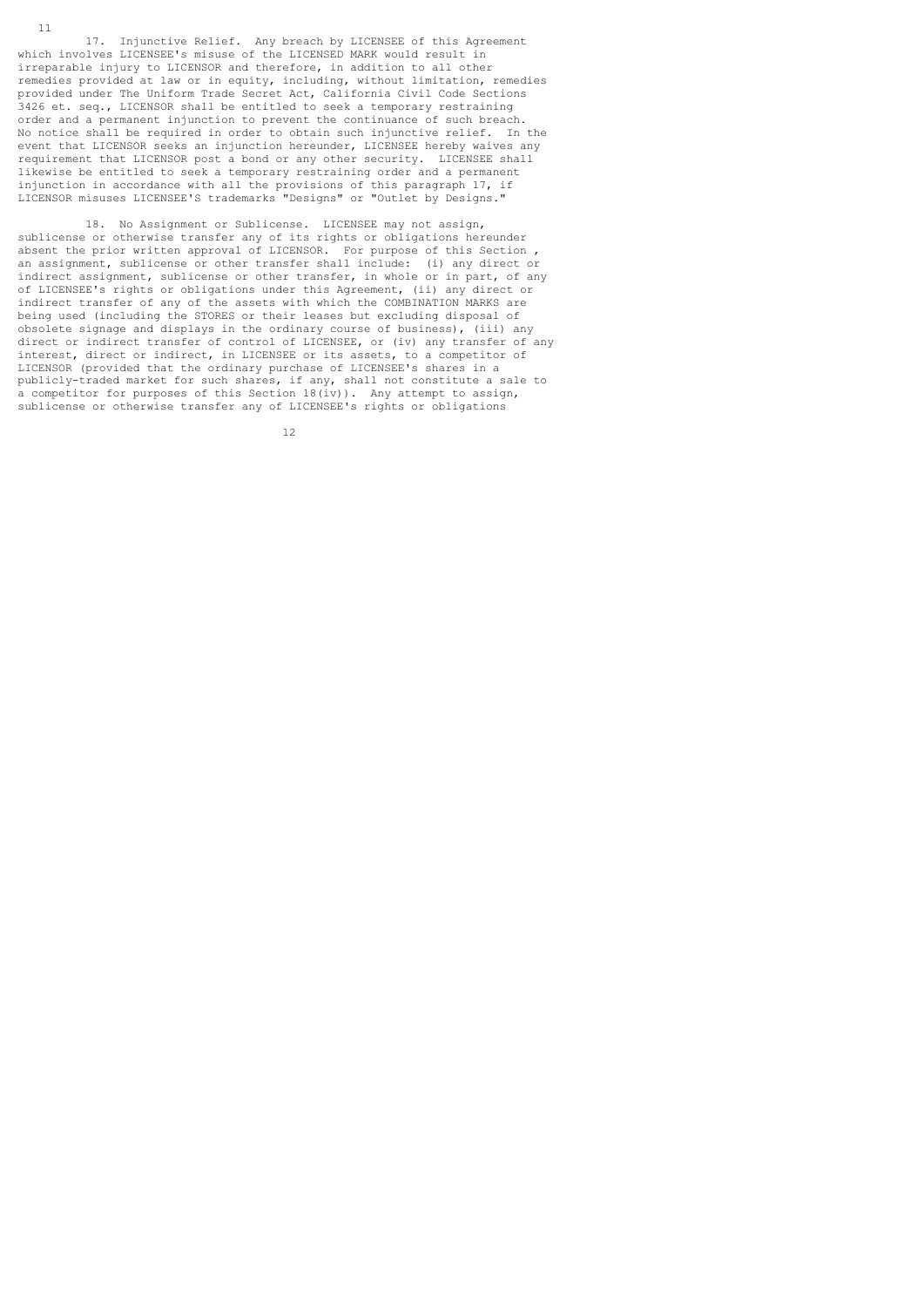12 without the prior written consent of LICENSOR shall be void and shall be deemed to be a material breach of this Agreement.

 19. Notices. All demands and requests required or permitted by this Agreement shall be given in writing and delivered by U.S. mail or overnight courier, postage prepaid. All such notices shall be deemed effective upon deposit in the U.S. mail or upon delivery to an overnight courier. All such notices shall be addressed as follows:

if to LICENSOR:

Levi Strauss & Co. Levi's Plaza 1155 Battery Street San Francisco, California 94111 Attention: Vice President, Customer Relations

with a copy to:

 General Counsel 1155 Battery Street San Francisco, California 94111

if to LICENSEE:

 Vice-President & General Counsel DESIGNS, INC. 66 B Street Needham, Massachusetts, 02194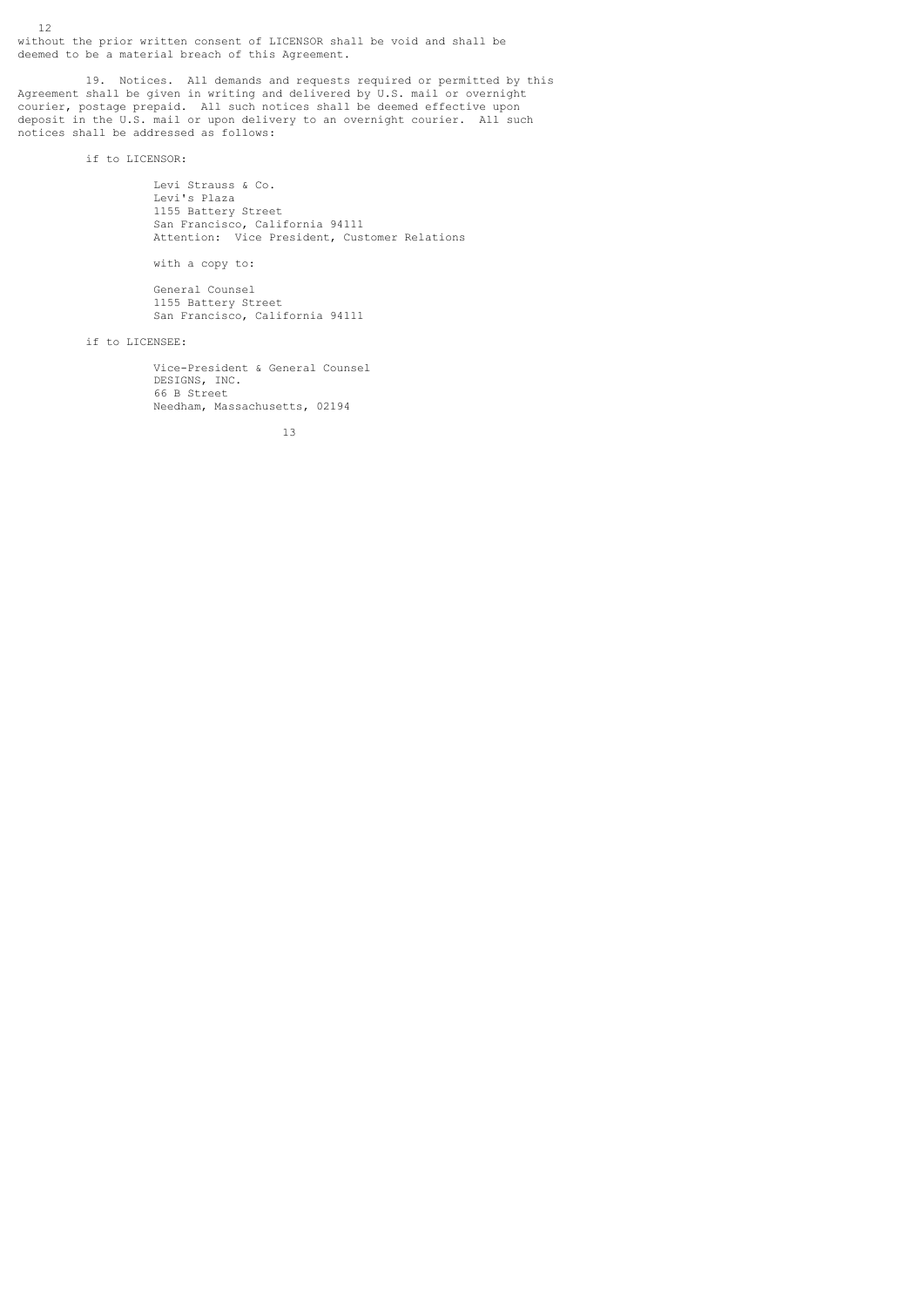13

 President DESIGNS, INC. 66 B Street Needham, Massachusetts, 02194

 20. No Agency. Nothing in this Agreement shall be construed so as to constitute either party the agent, partner or joint venturer of or with the other for any purpose whatsoever. Neither party shall have the right or authority to pledge the credit of or to represent itself as agent of or as authorized to assume or create any obligation of any kind, expressed or implied on behalf of the other party in any respect whatsoever. At all times, LICENSEE shall maintain such notices and make other arrangements in its STORES as may be reasonably necessary to enable its customers to understand that the STORES are owned and operated by LICENSEE, not LICENSOR.

 21. Governing Law; Jurisdiction. The validity, construction, performance, enforcement, termination and effect of this Agreement shall be governed by and construed under and in accordance with the laws of the State of California applicable to agreements made and to be wholly performed therein. The parties irrevocably consent to the non-exclusive jurisdiction of the state courts of California and of any federal courts located in the Northern District of California and in Massachusetts, in connection with any action or proceeding respecting this Agreement or the rights and obligations set forth herein.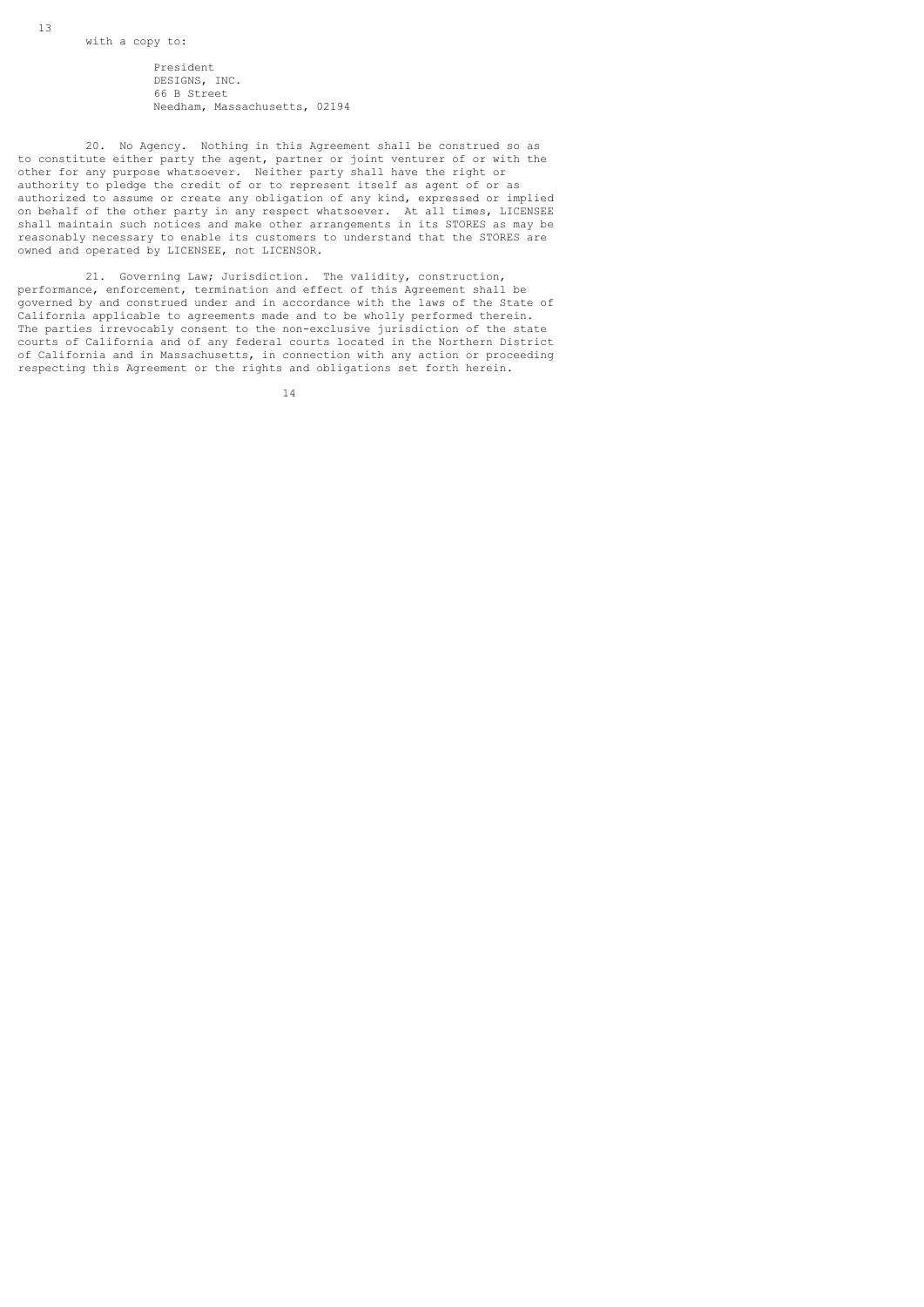22. Severability. Should any part or provision of this Agreement be held unenforceable or in conflict with applicable law, such part or provision shall be severed from this Agreement in such jurisdiction to the extent necessary to make this Agreement enforceable and the validity of the remaining parts or provisions shall remain in full force and effect. Additionally, in such event the parties shall discuss such changes as may be necessary to preserve the original intent of this Agreement and if the parties cannot agree on changes within 30 days, then either party shall have the option to terminate this Agreement by notice to the other.

 23. Entire Agreement. This Agreement constitutes the sole and entire understanding between the parties relating to the use of the COMBINATION MARKS and it replaces any prior agreement, whether written, oral, express, implied or derived from conduct between the parties relating thereto.

 24. Amendment of Agreement. This Agreement may not be amended, altered or modified except in writing signed by both of the parties hereto.

 25. Binding Effect. Except as herein otherwise specifically provided, this Agreement shall be binding upon and inure to the benefit of the parties and their legal representatives, heirs, administrators, executors, successors and assigns.

 26. Waiver. No failure on the part of either party to exercise, and no delay in exercising, any right or remedy hereunder shall operate as a waiver thereof; nor shall any single or partial exercise of any right or remedy hereunder preclude any other or further exercise thereof or the exercise of any other right or remedy granted hereby or by law.

15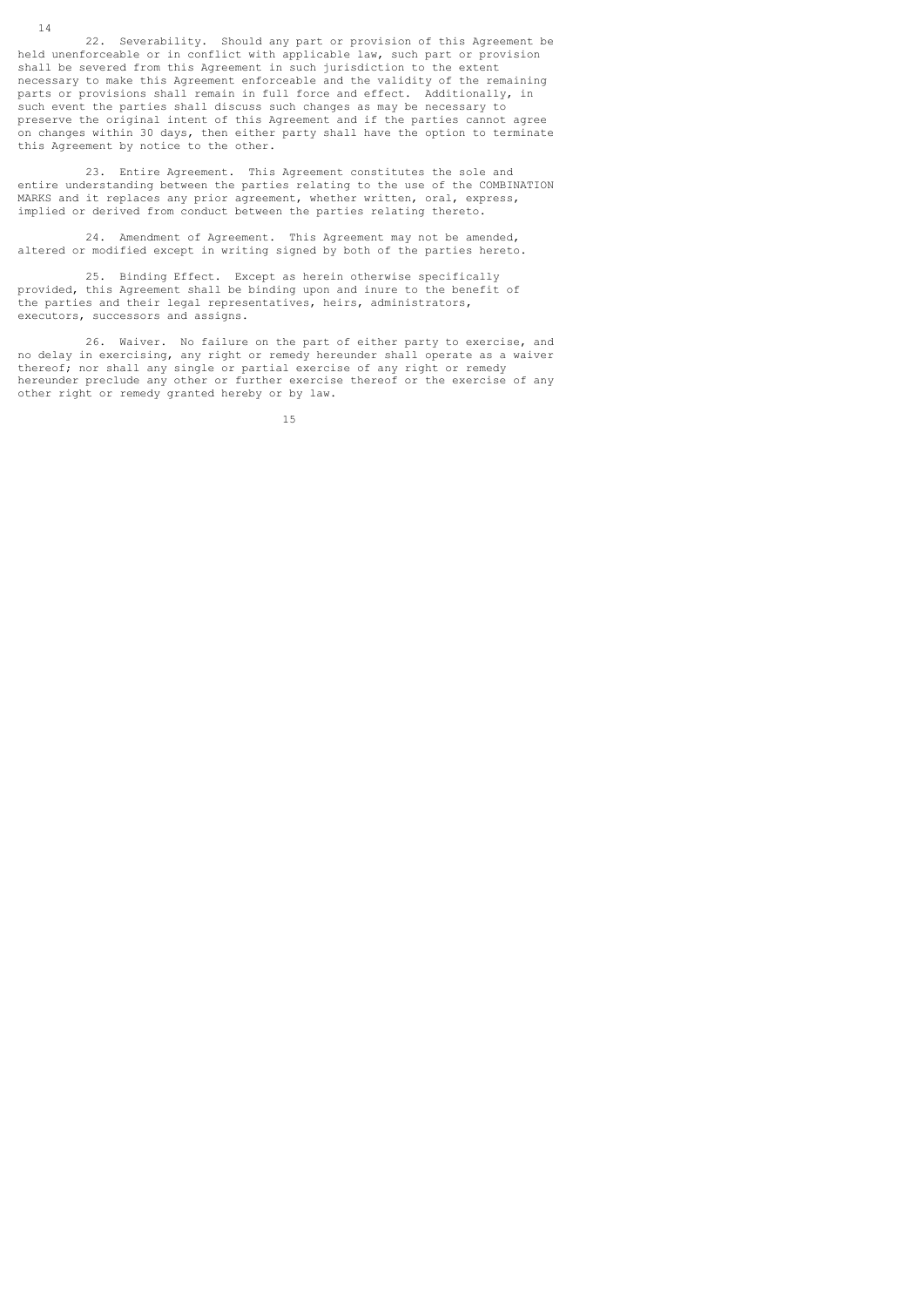15 27. Survival. The terms of Sections  $9(e)$ ,  $9(f)$ ,  $12(a)$ ,  $12(b)$ , 14(a), 15, 17, 19, 21, 22, 23, and 24 shall survive the termination of this Agreement and shall continue to bind the parties thereafter.

 IN WITNESS WHEREOF, the parties have executed this Agreement by their respective officers hereunto duly authorized as of the day and year first above written.

LEVI STRAUSS & CO. DESIGNS, INC.

By: /s/ Thomas A. Fanoe By: /s/ Joel H. Reichman

Its: Vice President, Customer 1ts: President Relations U.S.

 $\mathcal{L}_\text{max}$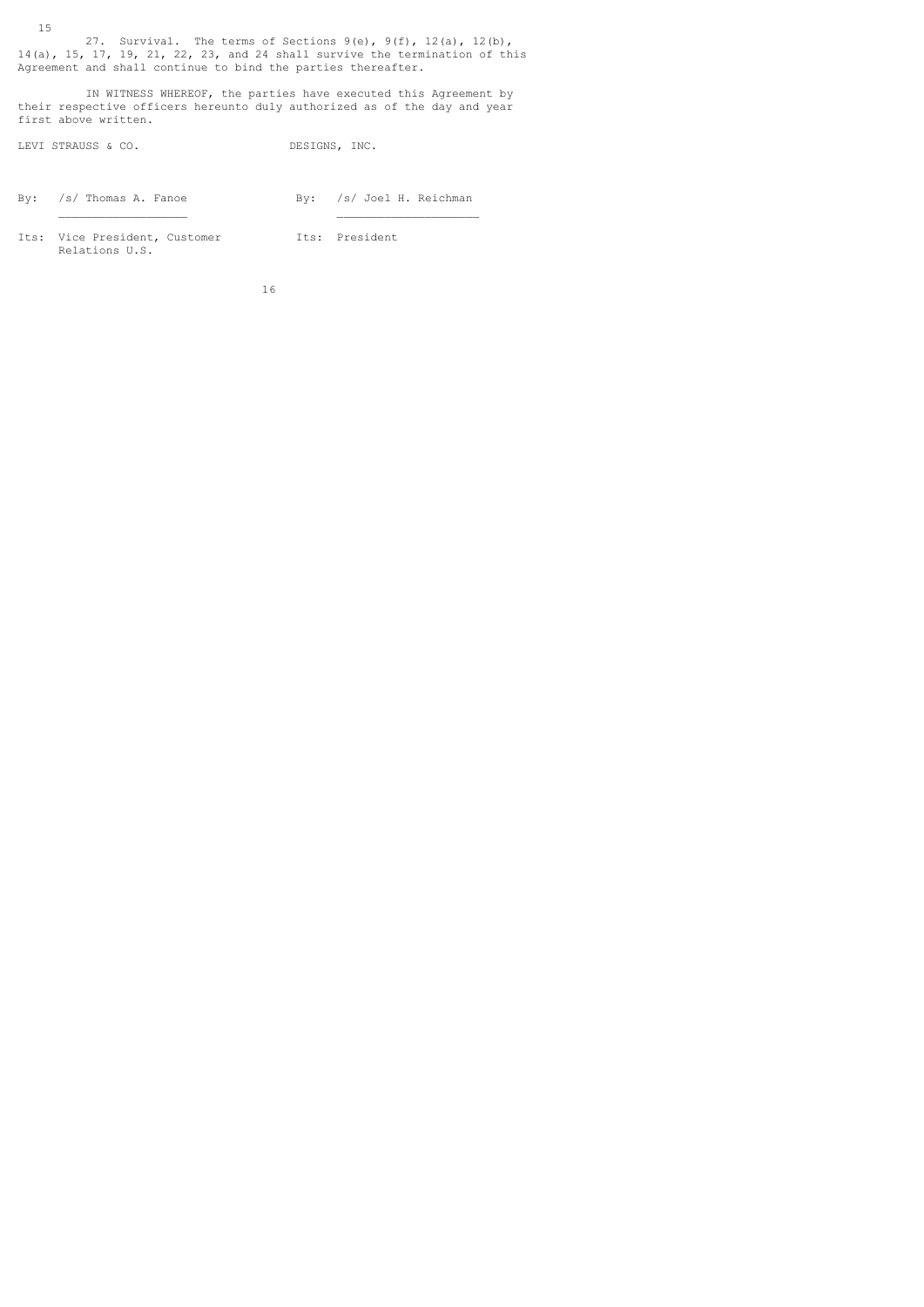|                                                                                                            | 1997                                  | Fiscal Year Ended<br>February 1, February 3, January 28,<br>1996<br>$- - - -$ | 1995<br>$- - - -$         |  |
|------------------------------------------------------------------------------------------------------------|---------------------------------------|-------------------------------------------------------------------------------|---------------------------|--|
|                                                                                                            | (In thousands, except per share data) |                                                                               |                           |  |
| Net Income                                                                                                 | \$6,264                               |                                                                               | $$9,773$ $$16,903$        |  |
| Weighted average<br>shares outstanding<br>during the period                                                | 15,775                                | 15,770                                                                        | 15,914                    |  |
| Common equivalent<br>shares                                                                                | $\star$                               | $\star$                                                                       | $\star$                   |  |
| Number of shares for<br>purposes of calculating<br>net income per common<br>and common equivalent<br>share | 15,775<br>$=$ = = = = = =             | 15,770<br>$=======$                                                           | 15,914<br>$=$ = = = = = = |  |
| Net income per common and<br>common equivalent share                                                       | \$0.40<br>$=======$                   | \$0.62<br>$=$ $=$ $=$ $=$ $=$ $=$                                             | \$1.06<br>$=$ = = = = = = |  |

\* Less than 3% dilutive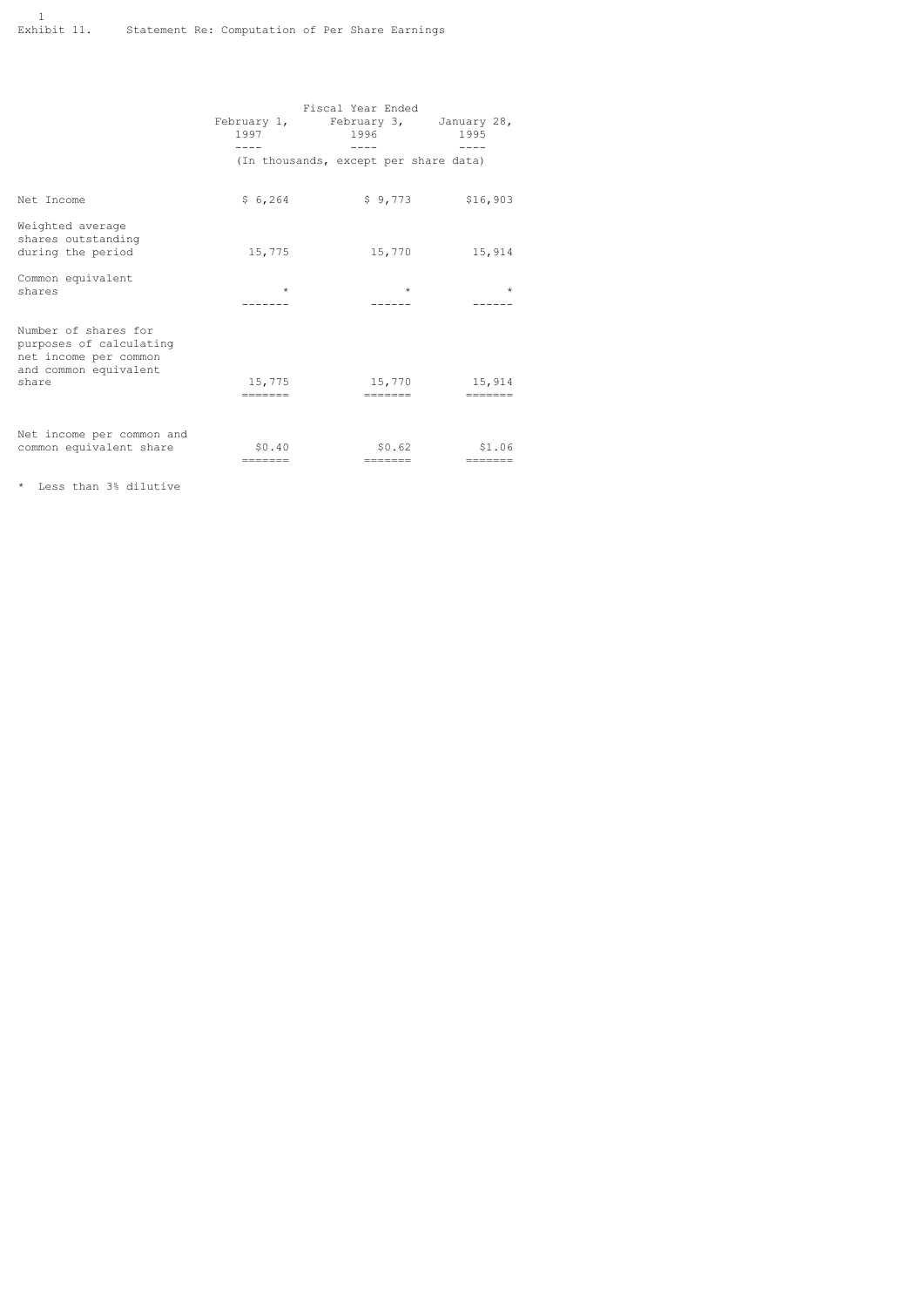[DESIGNS, INC. LOGO]

Annual Report 1996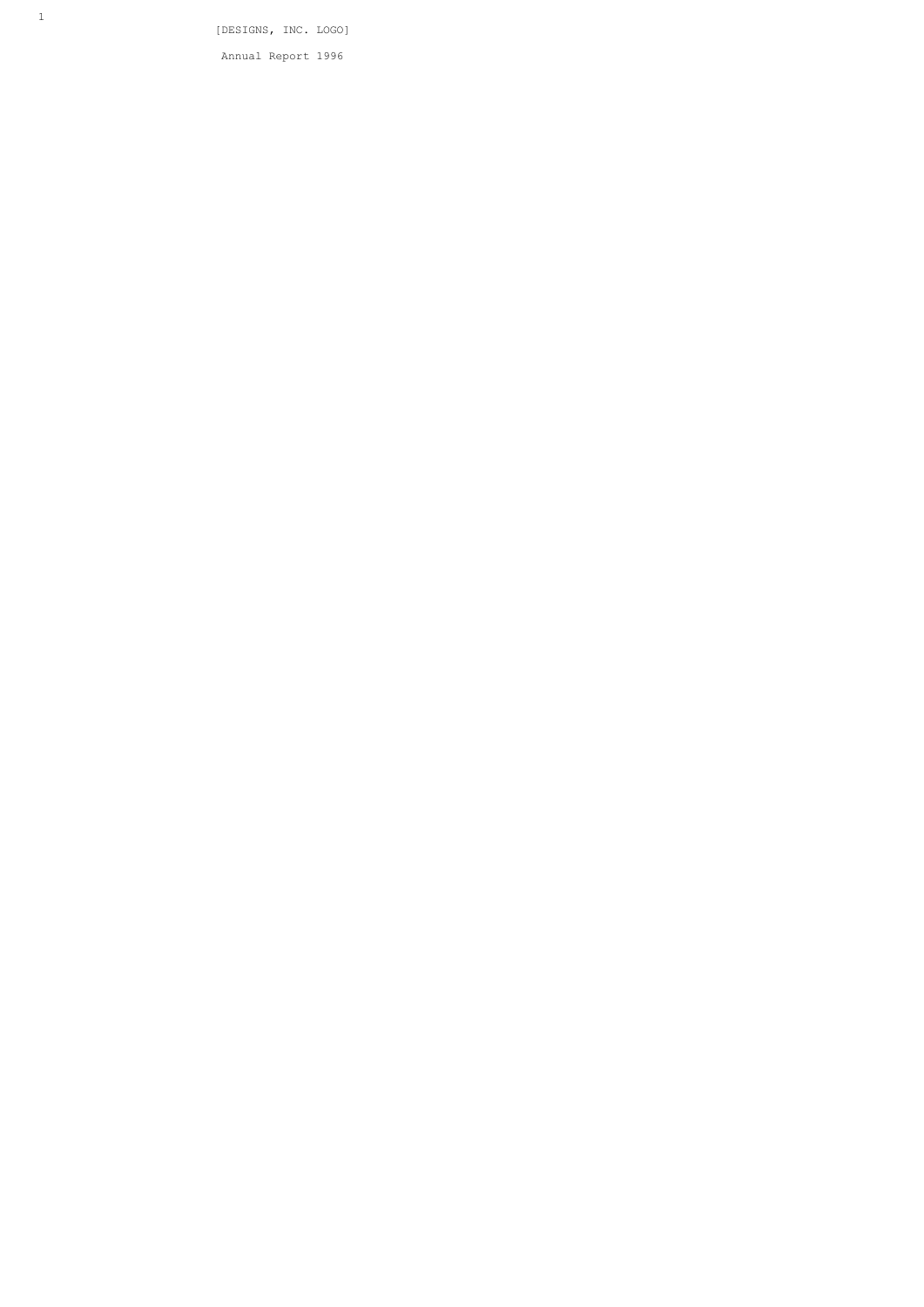$\overline{2}$ [LOGO] Annual Report 1996

(year ended february 1, 1997)

 Designs, Inc. is a specialty retailer that provides internationally recognized, quality branded merchandise in a manner which creates a shopping experience that satisfies our target customers' casual lifestyle requirements.

 The company accomplishes this through channels of distribution aimed at our customers, in an environment that optimizes our associates' and shareholders' satisfaction and is consistent with our corporate values.

 Based in Needham, Massachusetts, Designs, Inc. opened its first Designs store in 1977, selling exclusively Levi Strauss & Co. apparel and accessories.

 In 1995, Designs, Inc. began a joint venture partnership with Levi Strauss & Co. to own and operate retail stores throughout 11 northeast states and the District of Columbia, further strengthening the long-standing relationship between the two companies. Designs, Inc. purchased the Boston Traders(R) brand in May 1995 to establish the company as a vertically integrated retailer with an exclusive private label brand. To showcase the Boston Traders(R) merchandise and to establish it as a leading consumer brand, the first Boston Trading Co.(SM) stores were opened in February 1997.

 The company operates 154 retail and outlet stores located throughout the United States in enclosed regional shopping malls, urban locations and outlet centers.

## table of contents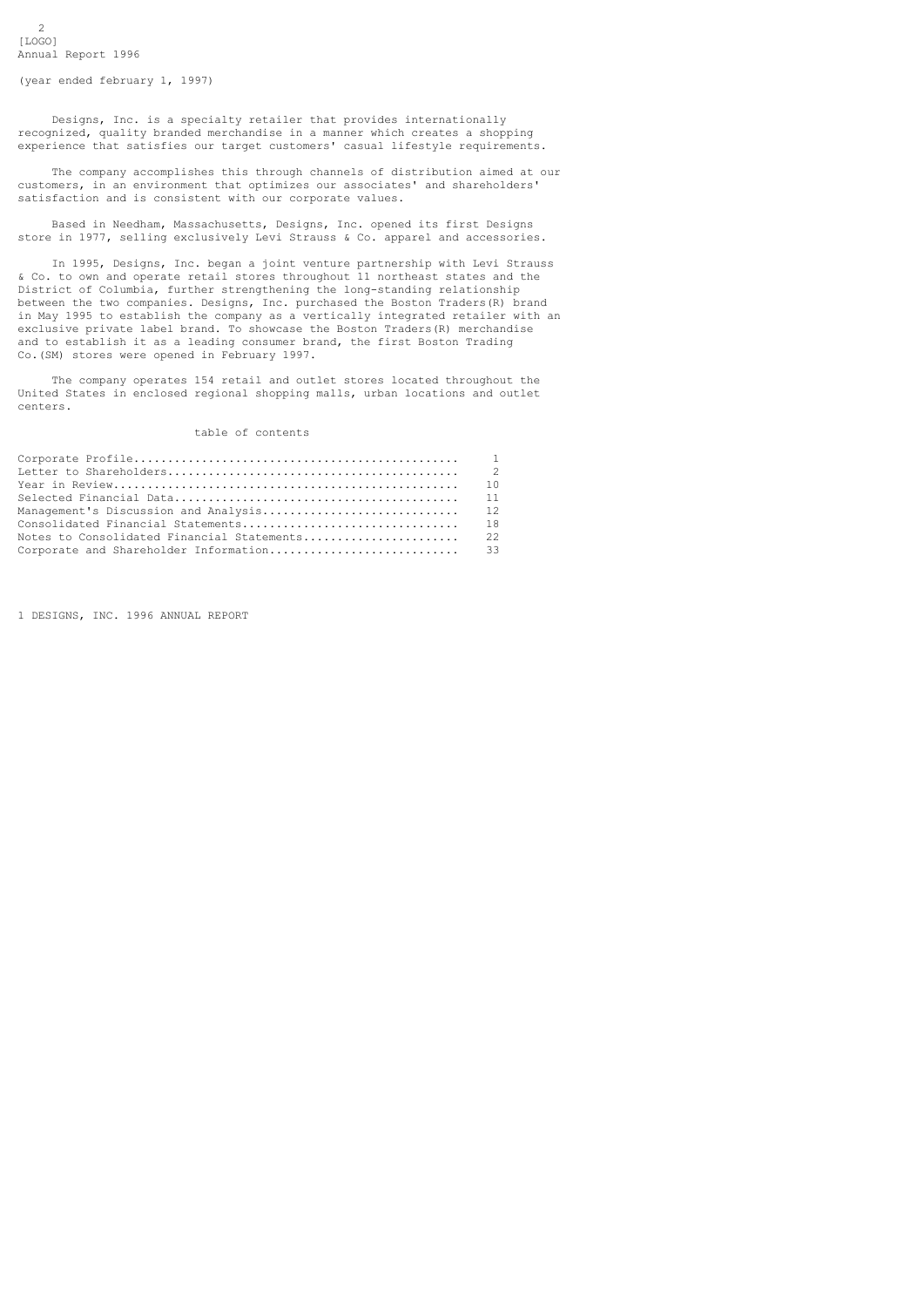3 [PHOTO: JOEL H. REICHMAN, PRESIDENT AND CHIEF EXECUTIVE OFFICER OF DESIGNS, INC.]

JOEL H. REICHMAN President and Chief Executive Officer

TO OUR SHAREHOLDERS & VALUED DESIGNS ASSOCIATES

Last year I told you about our plans for the evolution of our company. Although I am disappointed with our results for 1996, I am confident that we did accomplish a number of our strategic goals as we continued to prepare our company for the future. This year, we made progress towards the execution of a vertical strategy for the Boston Traders(R) brand as we carefully managed all aspects of our business.

We implemented our strategic goal of designing and producing our own Boston Traders(R) brand clothing and accessories while continuing our strategic alliance with Levi Strauss & Co. and our strong Levi's(R) and Dockers(R) brand based businesses.

It has been over two years since we first set out to acquire and develop our own brand. Our first challenge was to acquire or develop a brand that would appropriately supplement the highly regarded Levi Strauss & Co. brands we have sold since Designs was founded in 1976. After a long search, we acquired the established Boston Traders(R) brand and began to assemble a team of experienced merchandising, design and product development professionals to update the brand. To begin building a private label brand we have had to conceptualize, design, produce, distribute, market and sell a new product which many of our customers have not seen before. The task is complex and has challenged us to develop new skills in a highly competitive marketplace. We first began to test the new Boston Traders(R) apparel with our Designs store customers in Fall of 1996 and have incorporated customer feedback from that test into our product offerings for 1997.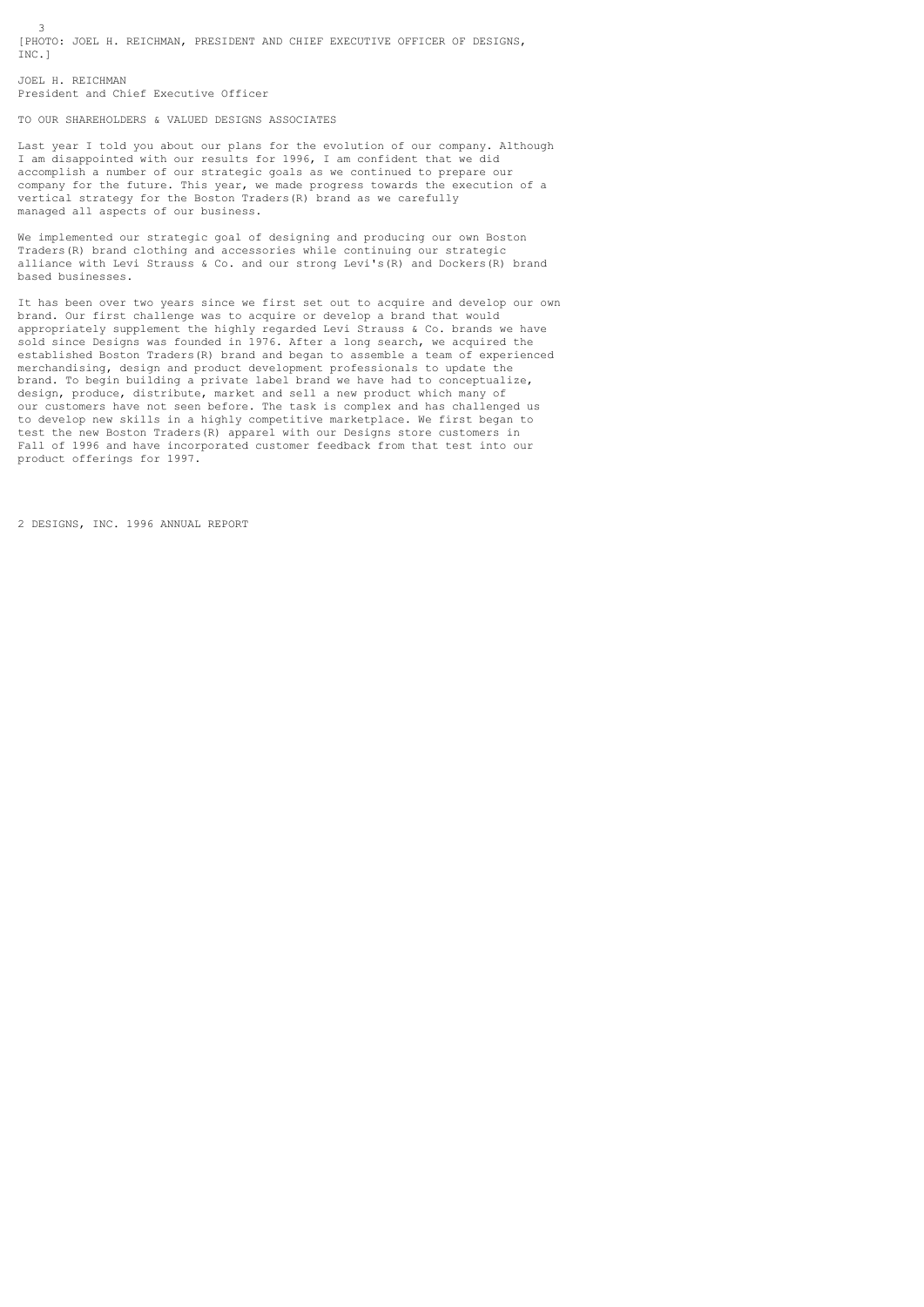Our primary objective for fiscal 1997 is to focus on the aggressive execution of our strategies, with the goal of producing comparable store sales growth, further testing the Boston Trading Co.(SM) concept, building the Boston Traders(R) brand and improving our earnings performance. We will also continue to focus on producing additional cost savings from operational improvements and enhanced efficiencies in key areas of our business.

I want to take this opportunity to explain to you some of the key elements of our strategy for fiscal 1997. Our merchandising strategy is to consistently deliver superior product to our customers in each of these formats. Our merchandise mix and price points are tailored to reach the target customer in each of our retail formats. Each of our formats focuses on a different customer who wants something special.

[PHOTO: BOSTON TRADING CO.(SM) STORE, ATLANTA, GEORGIA, VIEW OF STORE FRONT]

[PHOTO: BOSTON TRADING CO.(SM) STORE, ATLANTA, GEORGIA, VIEW OF INTERIOR OF STORE<sup>1</sup>

BOSTON TRADING CO.(SM) Atlanta, Georgia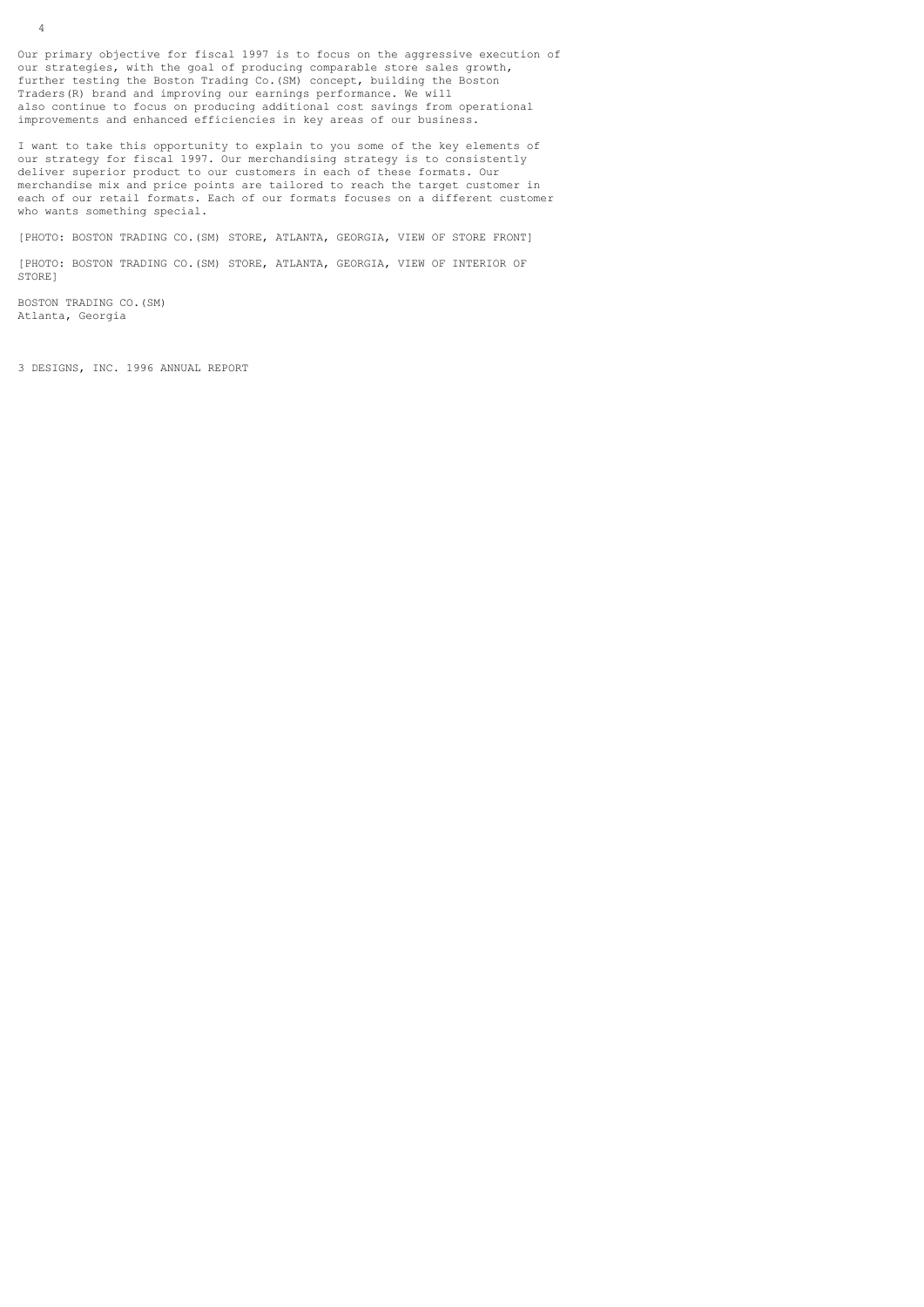[PHOTO: ORIGINAL LEVI'S(R) STORE(TM), 3 EAST 57TH STREET, NEW YORK, NEW YORK VIEW OF STORE FRONT]

[PHOTO: ORIGINAL LEVI'S(R) STORE(TM), 3 EAST 57TH STREET, NEW YORK, NEW YORK VIEW OF INTERIOR OF STORE]

ORIGINAL LEVI'S(R) STORE(TM) New York, New York

5

Our Designs stores are located in regional malls with a middle market customer base. The Designs store customer is looking for the high quality, basic styling, comfort and value offered by our Levi's(R) and Dockers(R) brand tops and bottoms and Traders Collection(R) tops. These customers want the quality, value and excellent customer service for which our Designs stores are known. We have over 20 years of experience with the Levi's(R) brand and have developed our Traders Collection(R) line of tops to complement the strengths of the Levi's(R) and Dockers(R) brands in these stores. This year, we learned a great deal more about the likes and dislikes of our Designs store customers. As a result, we have made substantial changes in the product mix and clothing designed for these stores in 1997.

Our Original Levi's(R) Stores(TM) are located in major regional malls and in New York City, Boston and Washington, DC. Our Original Levi's(R) Store(TM) customer wants the latest and most fashion forward styles of Levi's(R) brand jeans and tops in the broadest selection available. Our customers and our product mix vary between our urban or mall locations. In New York City and Boston our customers are often foreign tourists attracted by the authentic American Levi's(R) brand. The Original Levi's(R) Store(TM) mall customer is typically young and fashion conscious.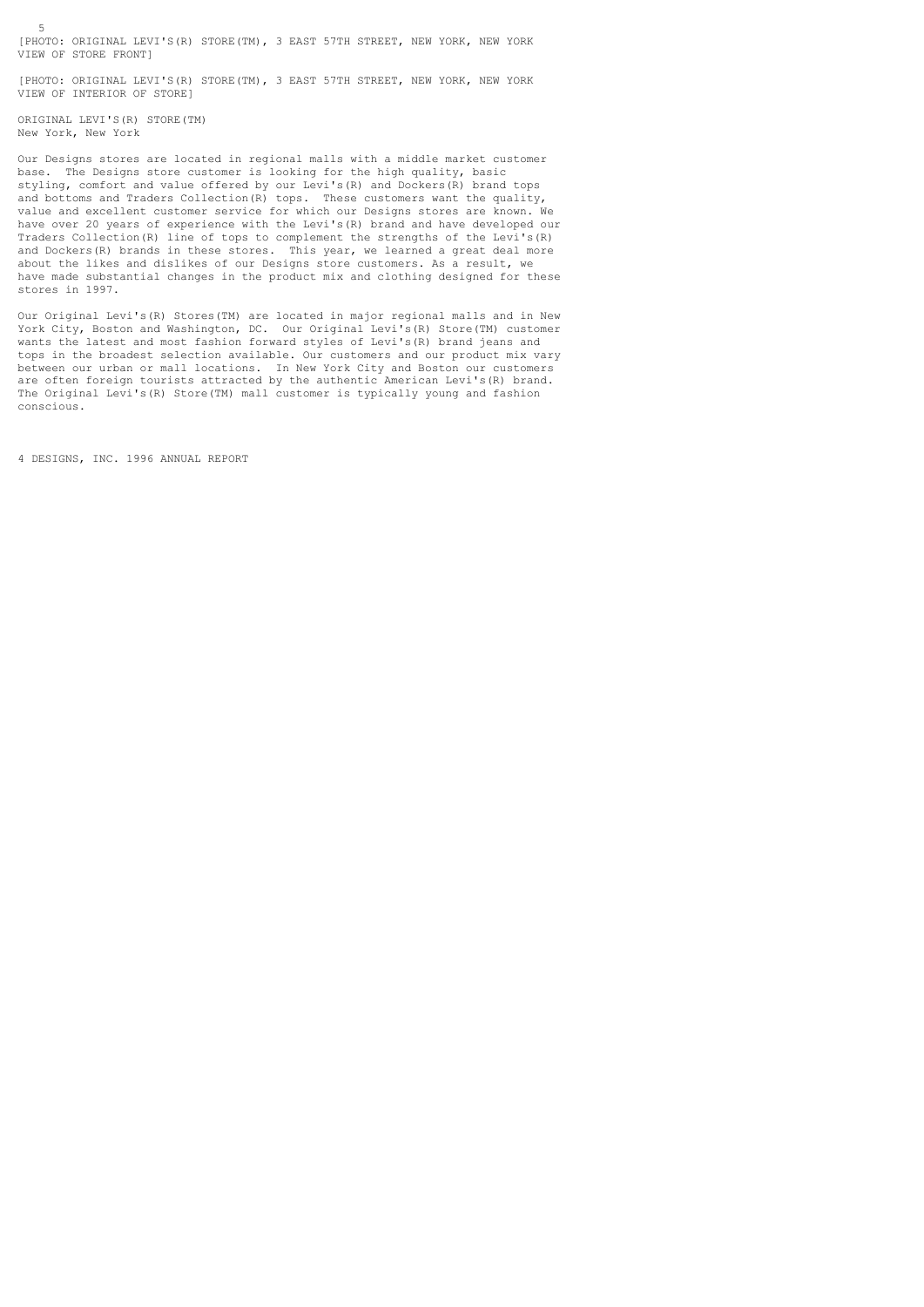Our Boston Trading Co.(SM) stores and the clothes in these stores were designed by a team charged with giving our customer a real alternative to the sameness of specialty retail in this country. Working as a team, our product designers, merchants and a respected retail store designer with a proven track record for creating innovative, entertaining and exciting new store concepts, developed this new store concept. Boston Trading Co.(SM) stores are located in urban and upscale premier mall locations in major metropolitan and suburban shopping areas. Boston Trading Co.(SM) incorporates, in one store, three different elements of clothing: casual sportswear, which includes modern classics-classics with a twist; activewear, which people only wore to the gym in the 1970's and began to wear beyond the gym in the 1980's; and performance wear, technical fabrics and specific functional products for active sports participation. Our customer needs and wants all three of these elements in clothing. They do not think of these elements as three different styles or categories, but they mix them and incorporate them as one style of dress with an overarching sense of casual, easy and active.

[PHOTO: LEVI'S(R) OUTLET BY DESIGNS STORE, FREEPORT, MAINE, VIEW OF STORE FRONT]

[PHOTO: LEVI'S(R) OUTLET BY DESIGNS STORE, FREEPORT, MAINE, VIEW OF INTERIOR OF STORE]

LEVI'S(R) OUTLET by DESIGNS Freeport, Maine

Although in its infancy, I am pleased to report that our Boston Traders(R) licensee in Japan has opened its first Boston Trading Co.(SM) shop, featuring Boston Traders(R) brand clothing, in the city of Senri. They currently plan to open more shops over the next year. Our Taiwanese licensee has opened its first Boston Trading Co.(SM) shop in the city of Tainan and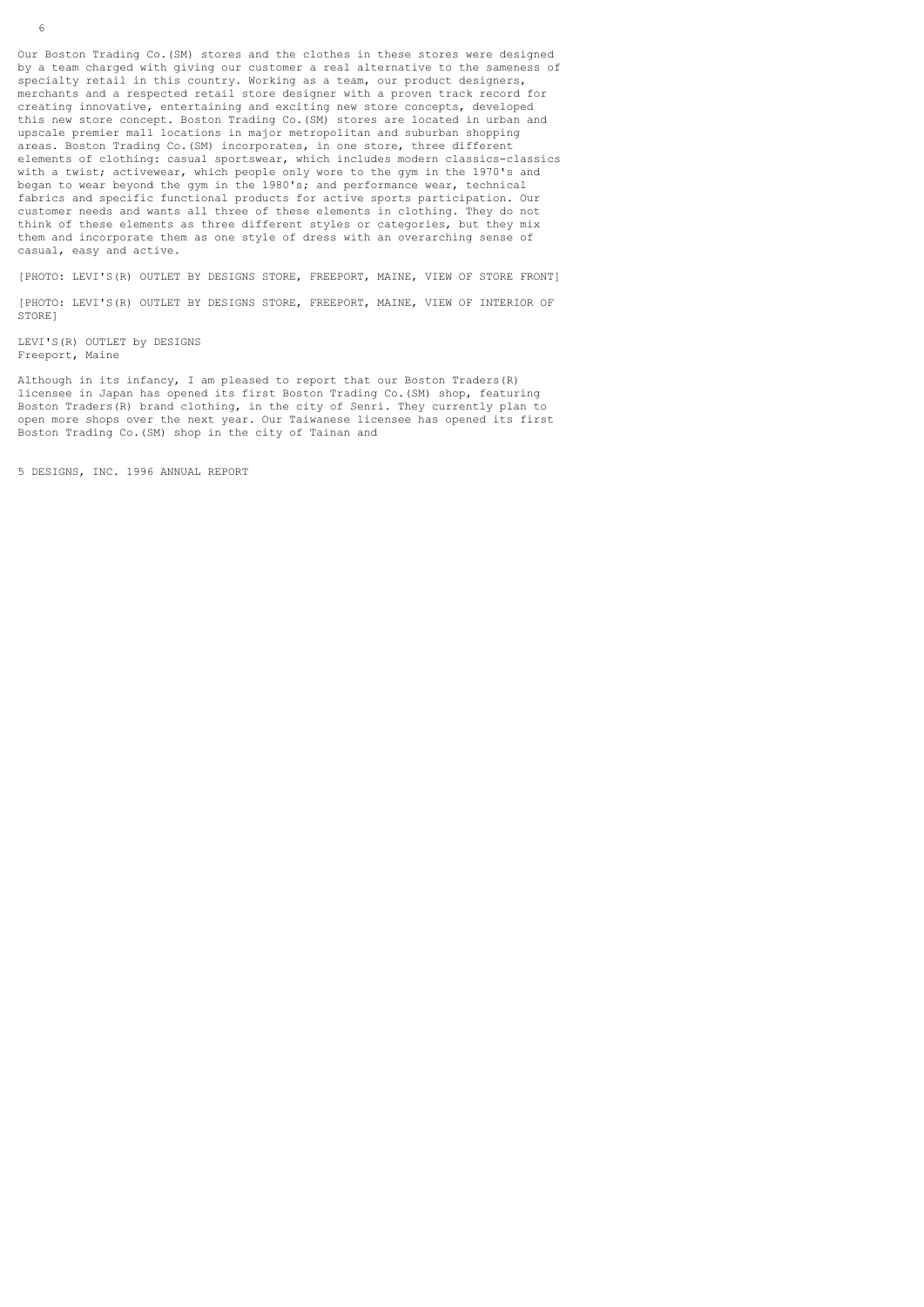will open another in the Sogo department store in the city of Taipei. We are looking forward to exploring additional opportunities in licensing in other countries next year.

Outlet store shoppers want brands at a value. We strive to provide them with a quality branded product at prices which make the trip to the outlet "worth it." Operating ten Levi's(R) Outlet stores under the joint venture partnership with a subsidiary of Levi Strauss & Co. and 58 owned and operated Levi's(R) Outlet by Designs stores, the Levi's(R) Outlet stores will continue to offer exclusively Levi Strauss & Co. brands at an excellent value. By offering our Levi's(R) Outlet by Designs customers a complete Levi's(R) and Dockers(R) brand casual wardrobe that consistently provides them with quality,selection and value, we continue to satisfy the needs of the outlet shopper. Boston Traders(R) outlets will carry end-of-season Boston Traders(R) and Traders Collection(R) brands which have been transferred from our Designs and Boston Trading Co.(SM) stores.

We will continue to review our overall real estate strategy for all of our divisions and we will make necessary adjustments depending on marketplace opportunities and individual business needs. We will strive to improve all of our retail formats to provide our customers with a productive, enjoyable shopping experience, offering them the best in customer service.

[PHOTO: DESIGNS' SENIOR MANAGEMENT TEAM, JOEL H. REICHMAN, MARK S. LISNOW, SCOTT N. SEMEL, CAROLYN R. FAULKNER]

JOEL H. REICHMAN, MARK S. LISNOW, SCOTT N. SEMEL, CAROLYN R. FAULKNER Designs' Senior Management Team

As part of our ongoing strategy of continuous improvement, this year we reviewed every functional area of your company and upgraded or made changes to meet not only our current needs, but those that lie ahead. We have created a merchant-driven organization to consistently deliver quality, selection and value to our customers season after season.

To complement the merchandising and product development teams, we realigned our field and store operations functions from a structure based on geographic territories to one based on divisions, each of which operates all of the stores in the same retail format. This approach recognizes the uniqueness of each retail format and the need for a store concept focused approach to conducting our business. In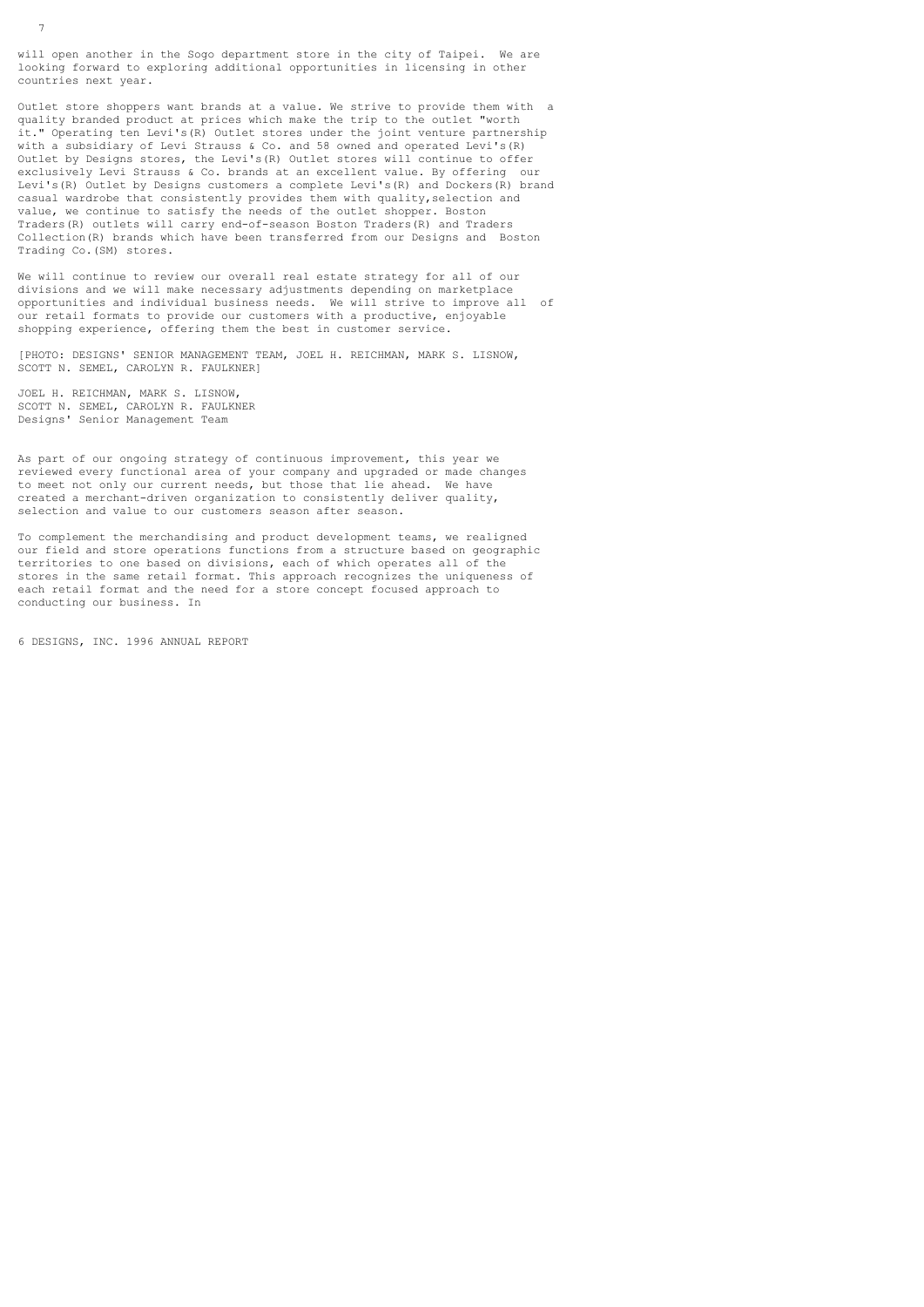[PHOTO: DESIGNS STORE, ATTLEBORO, MASSACHUSETTS, VIEW OF STORE FRONT]

# DESIGNS

Attleboro, Massachusetts

addition, we updated our information systems hardware and merchandise management software in our corporate offices and installed a new point-of-sale register system in all of our stores to improve the collection of customer information at the point of sale. We also established education and training facilities for the centralized training of our store and office associates, as well as a model store workshop for our product and visual merchandising teams to formulate visual merchandising formats, fixtures and designs for our stores. Our infrastructure investments are designed to leverage information technology and overhead functions across all of our store divisions.

These are just a few of the profound structural and people changes happening throughout the business. As a result, we are well positioned to capitalize on the changing retail environment. Throughout this transformation we operated profitably, as we continued to manage our business and control related overhead expenses. Net income for fiscal 1996 equaled \$6.3 million, or \$0.40 per share, compared with the prior year's net income of \$9.8 million, or \$0.62 per share.

Having the right merchandise mix with highly regarded consumer brand names, powerful store formats and locations, and the people and systems to implement our corporate strategy are all critical elements on the road to success. We know that we have the ingredients that we need to reach our goals, ensure the continued profitable contribution of our stores and plan for future growth.

7 DESIGNS, INC. 1996 ANNUAL REPORT

8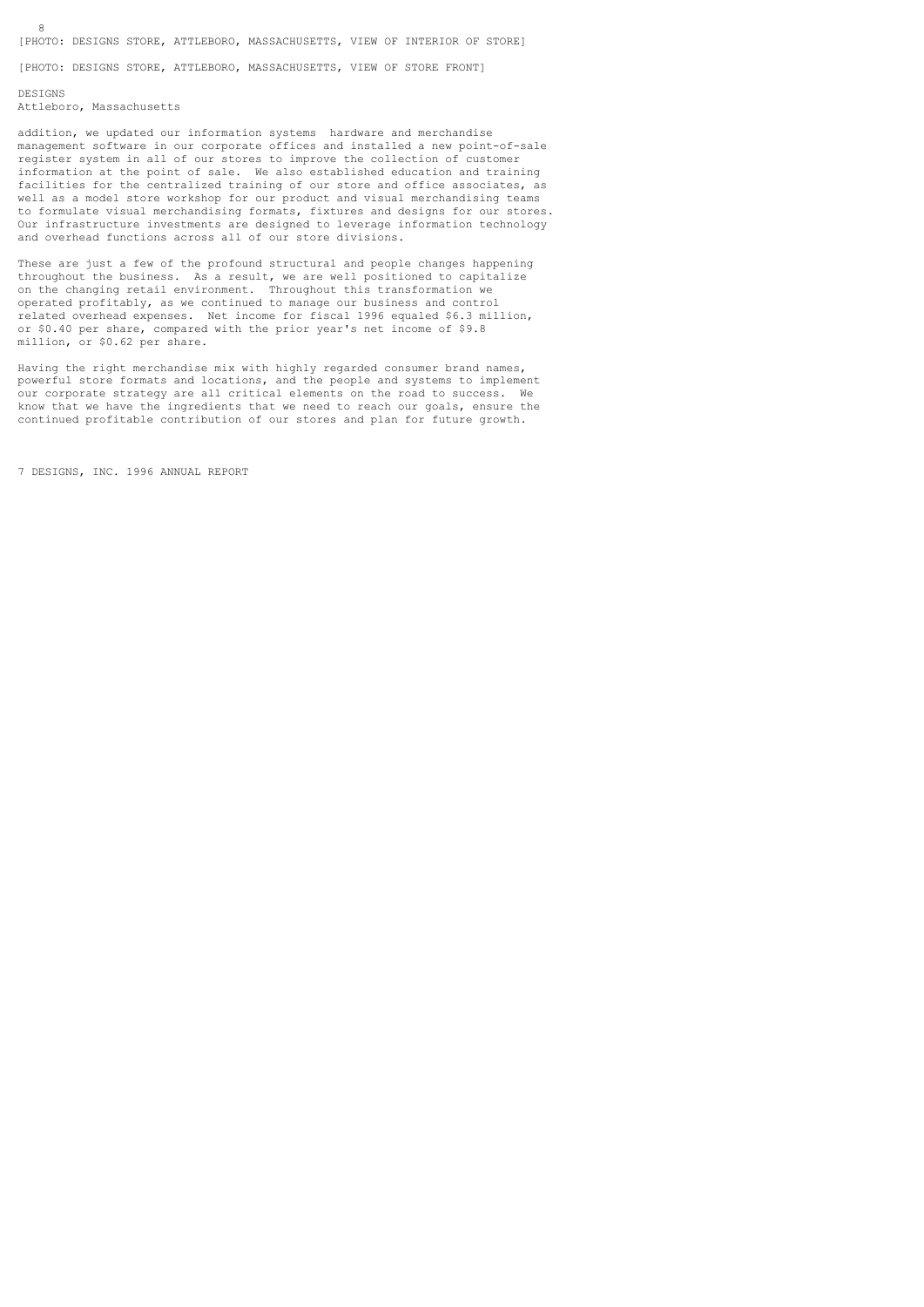First and foremost we strive to attain customer satisfaction with our merchandise, service and ease in shopping. Satisfied customers who come back to our stores time and time again are critical to our success as a specialty retailer. We routinely conduct customer satisfaction surveys and market studies to maintain contact with our customers. We listen to our customers and respond to their needs and suggestions. This approach always has been and will remain a hallmark of Designs' commitment to its customers.

Designs, Inc. is a company built on energy and enthusiasm. Each associate at Designs strives to generate excitement, satisfaction and loyalty for everyone who has a stake in the company: our shareholders, customers, fellow associates, communities and business partners. This is an exciting time for us as we work together to establish our own brand, offer customers the casual apparel they want and provide them with a pleasing and rewarding shopping experience. If we do these things well, we are confident that we will create productive, profitable growth and generate a return to our shareholders. Our commitment to establish our company and our stores as a leading retailer of quality branded merchandise, as well as to create opportunity and strengthen the long-term performance of our company, is unwavering.

[PHOTO: BOSTON TRADERS(R) OUTLET STORE, GURNEE, ILLINOIS, VIEW OF INTERIOR OF STORE]

[PHOTO: BOSTON TRADERS(R) OUTLET STORE, GURNEE, ILLINOIS, VIEW OF STORE FRONT]

BOSTON TRADERS(R) OUTLET Gurnee, Illinois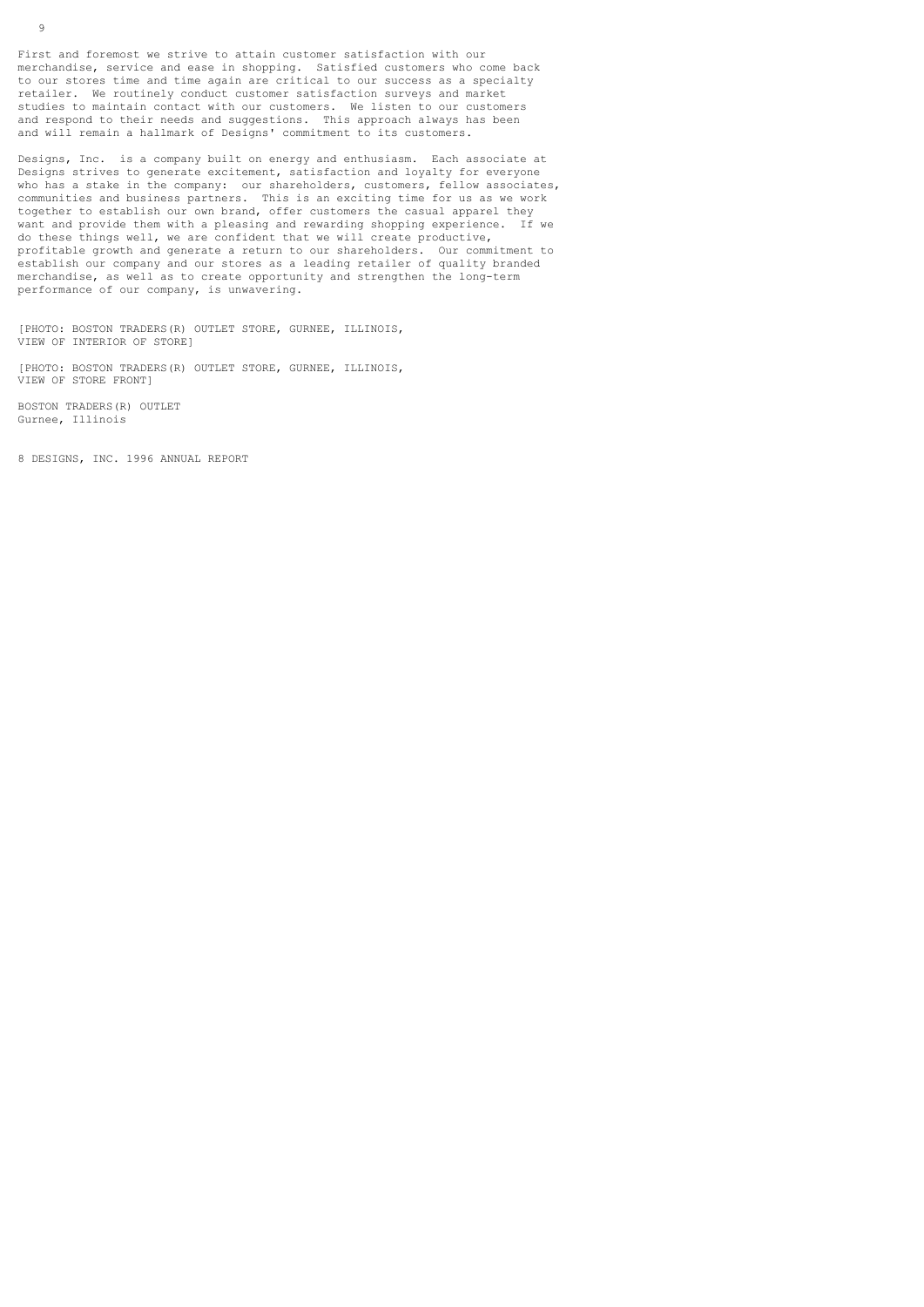Designs is achieving an exciting transformation, one that dictates significant change and growth. In such times of change, it is essential to maintain and preserve a company's values and culture. For Designs, Inc. this means that all of our plans must be accomplished in an environment that exhibits: dedication to service and a superior work ethic; a commitment to honesty, fairness and trustworthiness; a balance between work and family; and support and respect for one another. Above all, it should be an atmosphere that encourages fellowship and fun.

As always, we encourage our associates to think creatively and strive for excellence. Our continued success depends upon it. We always have believed that setting the highest standards for quality and innovation will reap the greatest rewards for all of us--shareholders, customers and associates. We are in the midst of this process and appreciate your loyalty and continued support as we take the steps required to move us forward. We will continue to build for the future, guided by our values and long term goals.

Sincerely,

/s/ Joel H. Reichman

Joel H. Reichman President and Chief Executive Officer April 18, 1997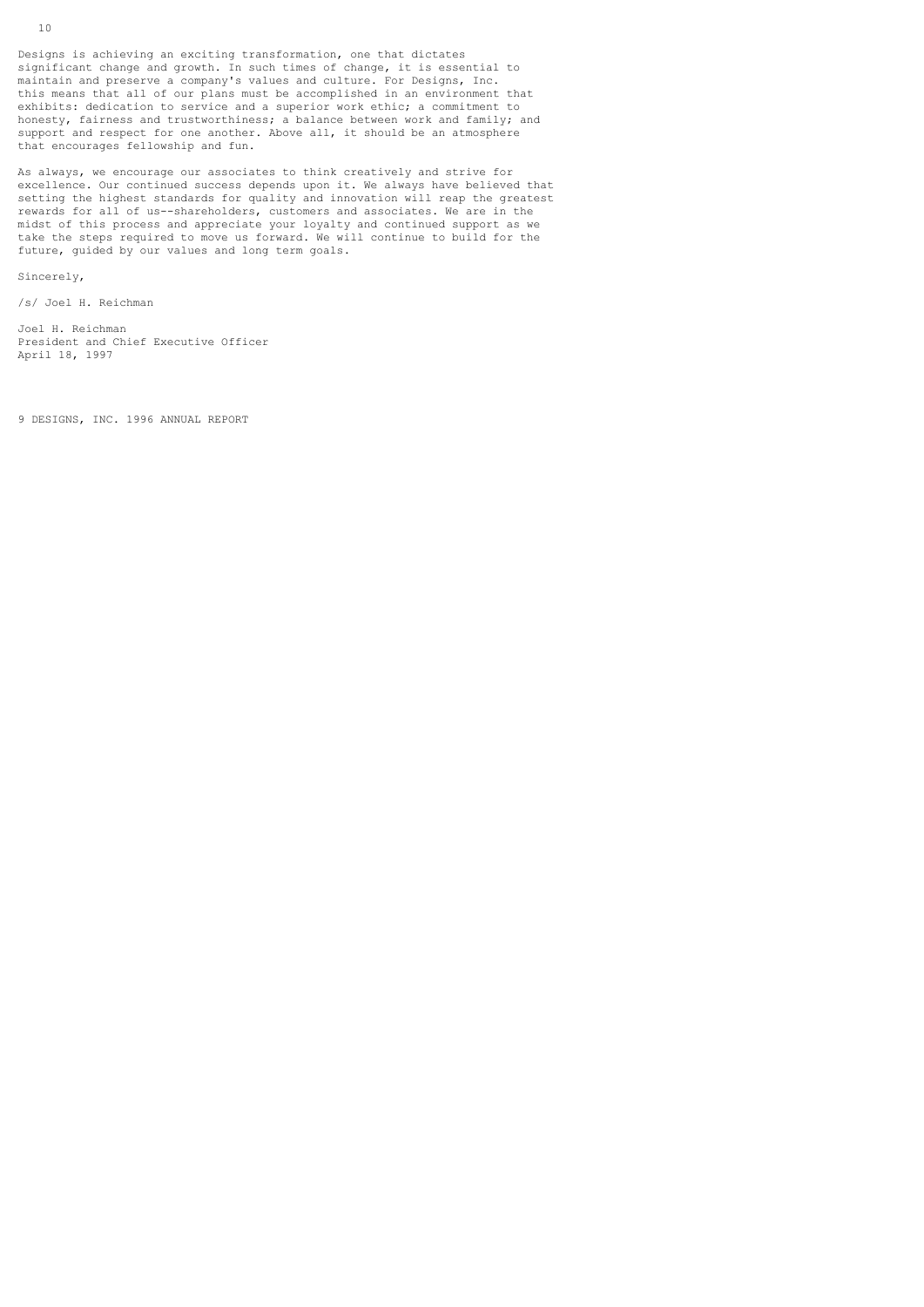In April, Designs, Inc. moved and expanded its corporate offices, relocating to Needham, Massachusetts, to support the company's growing and evolving needs.

In May, Designs, Inc. introduced the Designs, Inc. Shareholder Information Line in order to provide shareholders with a timely and convenient way to access the company's most recent financial information and major news developments, including sales and earnings releases.

The first Fall offering of the Boston Traders(R) product lines arrived in the Designs stores during the month of July. Inspired by sports, nature, technology and active lifestyles, the Boston Traders(R) brand clothes offer the customer comfortable, multifunctional "wear now" casual clothing.

Effective July 15, Carolyn R. Faulkner was promoted to the position of Chief Financial Officer.

During the third and fourth quarters, the company repurchased an additional 280,900 shares of stock under its stock repurchase program. To date, a total of 580,900 shares have been repurchased. The program authorizes the company to repurchase up to two million shares from time to time in open market transactions.

In November, Designs, Inc. hired the New York City-based marketing and advertising firm Mad Dogs & Englishmen to deliver the Boston Traders(R) brand message to our target customer. In conjunction with the Boston Traders(R) brand advertising campaign, the company announced plans to open a new store format called Boston Trading Co.(SM) to showcase the new Boston Traders(R) brand product lines.

Effective February 1997, Designs, Inc. reorganized its field and store operations by store format and business segment, thus implementing a single store concept management approach to conducting its business. The expected benefits are twofold: to more effectively address the demands of a vertically integrated retail operation; and to better serve the needs of the company's stores and customers.

In February 1997, the company opened the first three of its new Boston Trading Co.(SM) stores.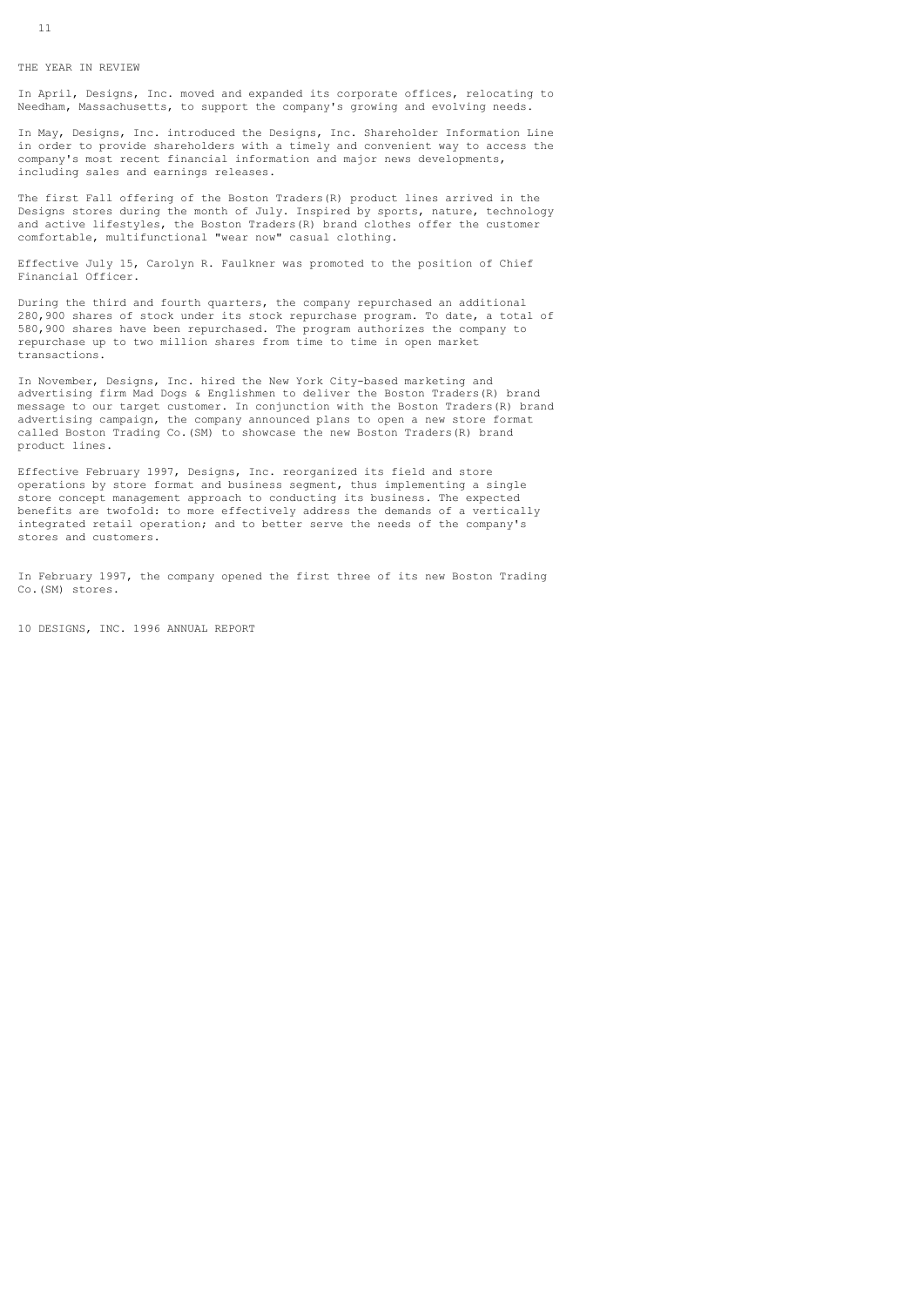|                                                          | Fiscal Years Ended(1) |               |                                                                     |               |                     |  |  |
|----------------------------------------------------------|-----------------------|---------------|---------------------------------------------------------------------|---------------|---------------------|--|--|
| (In Thousands, Except Per Share and Operating Data) 1997 |                       | 1996          | February 1, February 3, January 28, January 29, January 30,<br>1995 | 1994          | 1993                |  |  |
| INCOME STATEMENT DATA:                                   |                       |               |                                                                     |               |                     |  |  |
| Sales                                                    | \$289,593             | \$301,074     | \$265,910 \$240,925                                                 |               | \$204,329           |  |  |
| Gross profit, net of occupancy costs                     | 86,229                | 89,085        | 84,126 75,221                                                       |               | 65,465              |  |  |
| Pre-tax income                                           |                       |               | $10,859$ $16,940(2)$ $28,399(2)$ $9,507(3)$                         |               | 20,587              |  |  |
| Net Income                                               |                       |               | 6,264 9,773 16,903                                                  | 5,748         | 12,320              |  |  |
| Earnings per share (4)                                   | \$0.40                | \$0.62        | \$1.06                                                              | \$0.36        | \$0.84              |  |  |
| Weighted average common and common                       |                       |               |                                                                     |               |                     |  |  |
| equivalent shares outstanding (4)                        | 15,755                | 15,770        | 15,914                                                              | 15,916        | 14,666              |  |  |
| Balance Sheet Data:                                      |                       |               |                                                                     |               |                     |  |  |
| Working capital                                          | \$72,320              | \$64,557      | \$55,725                                                            | \$35,671(3)   | \$55,913            |  |  |
| Inventories                                              | 79,958                | 58,008        |                                                                     | 52,649 46,664 | 42,578              |  |  |
| Property and equipment, net                              |                       | 39,216 36,083 | 26,503 22,922                                                       |               | 20,747              |  |  |
| Total assets                                             | 141,760               | 132,649       | 127,295                                                             | 119,556       | 102,465             |  |  |
| Long-term debt (5)                                       | 1,000                 | 1,000         | $--$                                                                | 10,000        | 13,000              |  |  |
| Shareholders' equity                                     | 111,045               | 106,085       | 95,702                                                              | 81,183        | 102,503             |  |  |
| Operating Data:                                          |                       |               |                                                                     |               |                     |  |  |
| Net sales per square foot                                | $\mathsf{S}$<br>234   | S.<br>265     | $\mathsf{S}$                                                        | S.<br>265     | $\mathsf{S}$<br>248 |  |  |
| Number of stores open at fiscal year end                 | 150                   | 157(6)        | 120(7)                                                              | 120           | 110                 |  |  |

(1) The Company's fiscal year is a 52 or 53 week period ending on the Saturday closest to January 31. The fiscal year ended February 3, 1996 covered 53 weeks.

(2) Includes \$2.2 million and \$3.2 million of non-recurring income related to the fiscal 1993 restructuring program recognized in the fiscal years ended February 3, 1996 and January 28, 1995, respectively.

- (3) Includes \$15.0 million restructuring charge.
- (4) Adjusted to give retroactive effect to two 50% stock dividends paid on June 22, 1993 and June 1, 1992 to holders of Common Stock at the close of business on June 8, 1993 and April 21, 1992, respectively.
- (5) Includes current portion of long-term debt. Fiscal 1996 and fiscal 1995 include the \$1 million promissory note issued in conjunction with the acquisition of certain assets of Boston Trading Ltd., Inc. on May 2, 1995.
- (6) Includes the 33 Boston Traders(R) outlet stores which were acquired as part of the Boston Trading Ltd., Inc. acquisition.
- (7) Excludes the two Dockers(R) Shops and one Original Levi's(R) Store(TM) in Cambridge, Massachusetts and Minneapolis, Minnesota, which were sold on January 28, 1995 as well as the fifteen Designs stores which were closed in connection with the restructuring program.

11 Designs, Inc. 1996 annual report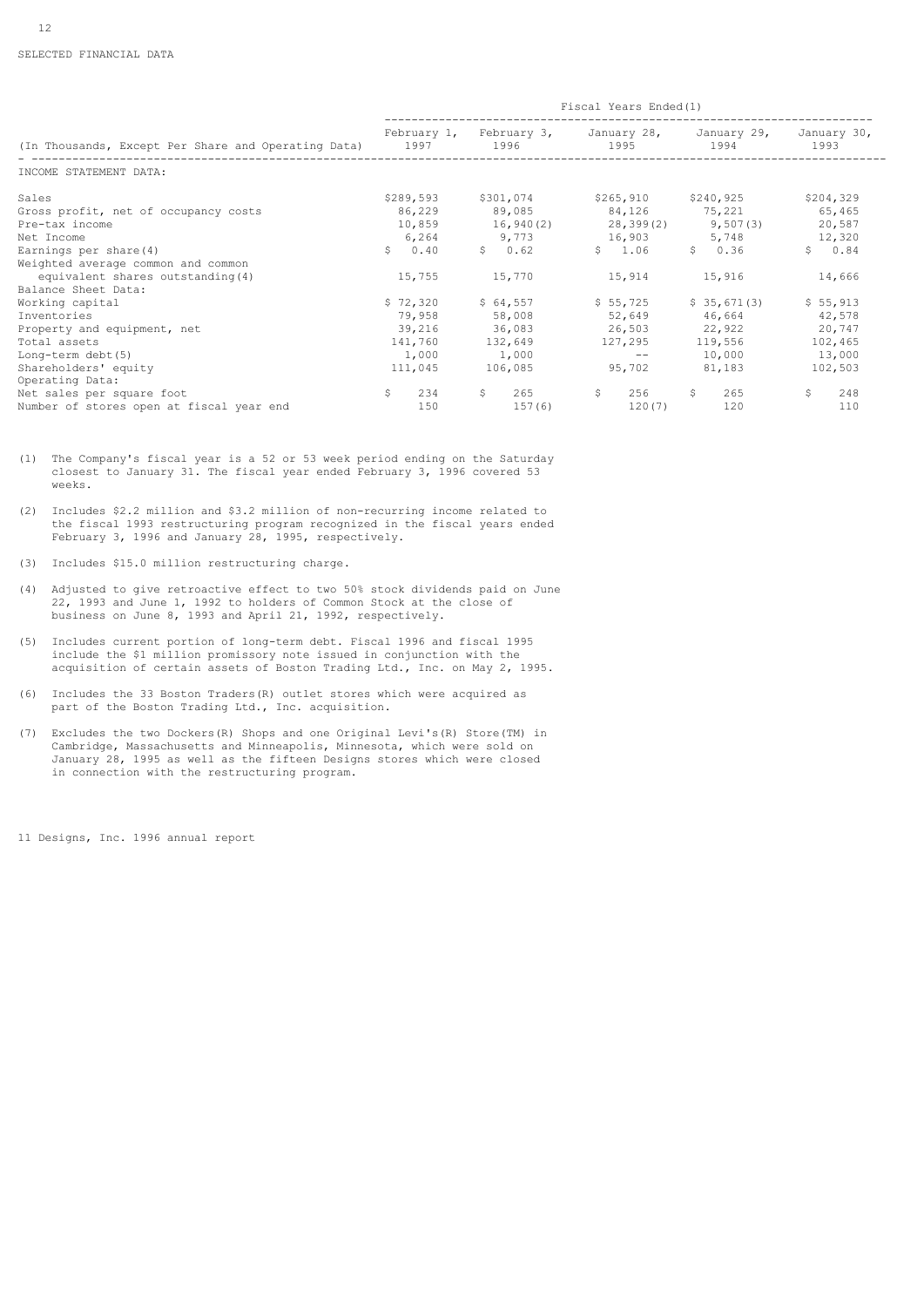The following table provides a five-year history of the total sales results of the Company, together with a summary of the number of stores in operation and the change in comparable store sales. In fiscal 1996, comparable stores were those stores open for at least one full fiscal year. In prior fiscal years, comparable stores were those stores open for at least one full fiscal year as of the beginning of the fiscal year.

|                                                          | Fiscal Years Ended (1) |                                                                                                                                              |                 |           |           |  |
|----------------------------------------------------------|------------------------|----------------------------------------------------------------------------------------------------------------------------------------------|-----------------|-----------|-----------|--|
|                                                          | 1997                   | February 1, February 3, January 28, January 29, January 30,<br>1996<br>(Fiscal 1996) (Fiscal 1995) (Fiscal 1994) (Fiscal 1993) (Fiscal 1992) | 1995            | 1994      | 1993      |  |
| Total Sales (\$000's)                                    | \$289,593              | \$301,074                                                                                                                                    | \$ 265,910      | \$240,925 | \$204,329 |  |
| Number of stores in operation at end of the fiscal year: |                        |                                                                                                                                              |                 |           |           |  |
| Store Type                                               |                        |                                                                                                                                              |                 |           |           |  |
| Designs                                                  | 44                     | 49                                                                                                                                           | 51              | 64        | 64        |  |
| Levi's (R) Outlets by Designs                            | 58                     | 58                                                                                                                                           | 61              | 48        | 41        |  |
| Boston Traders (R) outlets                               | 27                     | 35                                                                                                                                           |                 |           |           |  |
| Joint Venture (2):                                       |                        |                                                                                                                                              |                 |           |           |  |
| Original Levi's (R) Stores (TM)                          | 11                     | 11                                                                                                                                           | 8               | 8         | 5         |  |
| Levi's (R) Outlet stores                                 | 10                     |                                                                                                                                              |                 |           |           |  |
| Total stores                                             | 150                    | 157                                                                                                                                          | 120             | 120       | 110       |  |
| Comparable stores                                        | 142                    | 97                                                                                                                                           | 91              | 102       | 97        |  |
| Changes in total sales                                   | $(4\%)$                | 13%                                                                                                                                          | 10 <sub>8</sub> | 18%       | 35%       |  |
| Changes in comparable store sales                        | $(5\%)$                | 0.5%                                                                                                                                         | $(5\%)$         | $6\%$     | 26%       |  |

(1) The Company's fiscal year is a 52 or 53 week period ending on the Saturday closest to January 31. The fiscal year ended February 3, 1996 covered 53 weeks. Comparable store sales for fiscal 1996 were based upon 52 week comparisons.

(2) Until January 28, 1995, the eight then existing Original Levi's(R) Stores(TM) were 100% owned by the Company. See discussion of joint venture below.

RESULTS OF OPERATIONS

#### Sales

Sales for fiscal 1996 were \$289.6 million, a decrease of 4%, compared with fiscal 1995 sales of \$301.1 million. Sales for fiscal 1995 increased by 13.2% to \$301.1 million compared with fiscal 1994 sales of \$265.9 million. There were 53 weeks in fiscal 1995 and 52 weeks in each of fiscal 1996 and 1994. The decrease in sales in fiscal 1996 as compared to fiscal 1995 was due to a 5% decrease in comparable store sales, 15 store closings and a 52 versus 53 week fiscal year, partially offset by sales from new stores that were opened during the fiscal year. Comparable store sales decreases in Designs stores and Boston Traders(R) outlet stores were due in part to the performance of Boston Traders(R) brand products and to decreases in Levi's(R) brand product inventory levels in the Designs stores related to the introduction of Boston Traders(R) brand products. Sales were also adversely affected by lower than planned inventory levels in the Levi's(R) Outlet by Designs stores during the first half of the fiscal year.

Gross Margin

Gross margin rate (including the costs of occupancy) equaled 29.8% of sales for fiscal 1996, 29.6% in fiscal 1995 and 31.6% in fiscal 1994. The increase in fiscal 1996 as compared to fiscal 1995 was primarily attributable to a 1.2 percentage point increase in merchandise margins as a result of increased initial margins, partially offset by markdowns associated with Boston Traders(R) brand products and a \$391,000 provision for LIFO. Gross margin rate was also adversely affected by a one percent increase in occupancy costs due to the effect of a lower sales base compared to the prior year. The decrease in fiscal 1995 of 2.0 percentage points as compared to fiscal 1994 was primarily attributable to a 1.3 percentage point decrease in merchandise margins as a result of increased promotional activities associated with the competitive retail environment, partially offset by a \$924,000 benefit for LIFO. In addition, there was an increase in occupancy costs of 0.7 percentage points. The Company continually reviews its inventory levels in order to identify slow-moving merchandise and records markdowns to clear such merchandise.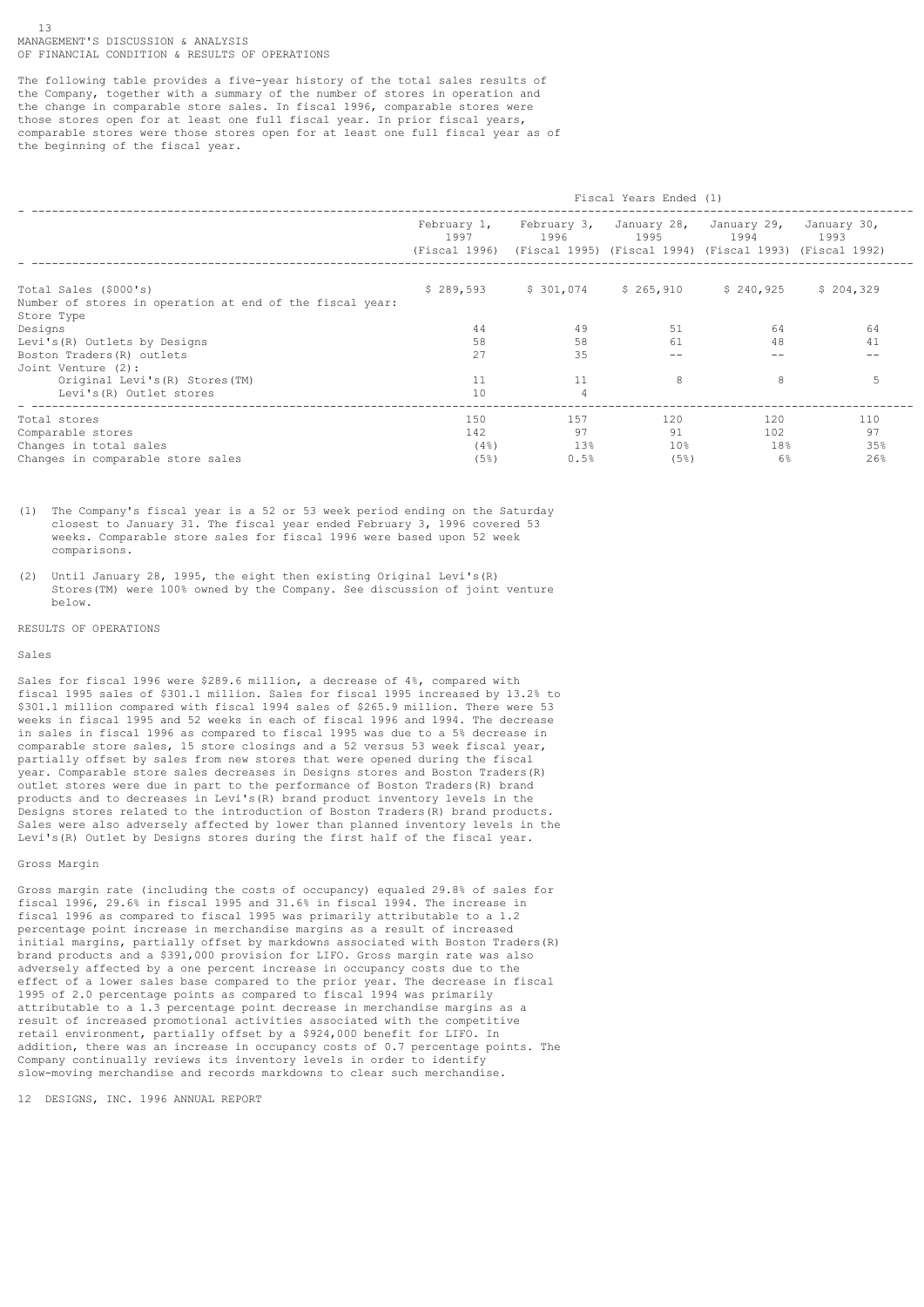Selling, General and Administrative

14

Selling, general and administrative expenses as a percentage of sales increased to 22.8% or \$65.9 million in fiscal 1996, from 22.2% of sales or \$67.0 million in fiscal 1995. Selling, general and administrative expenses for fiscal 1996 included costs incurred to design, source and distribute Boston Traders(R) brand products totaling \$5.1 million, or 1.8% of sales. Selling, general and administrative expenses incurred to design, source and distribute Boston Traders(R) brand products in fiscal 1995 totaled \$2.5 million, or 0.8% of sales. Continued management of expenses such as store payroll, advertising and store supplies in fiscal 1996 partially offset costs associated with the development of the Boston Traders(R) brand. The Company anticipates that advertising expenses will increase in connection with the promotion of the Boston Trading Co.(SM) store format. Selling, general and administrative expenses as a percentage of sales were 22.2% in fiscal 1995 as compared to 19.9% in fiscal 1994. The increase was primarily attributable to infrastructure expenses incurred in fiscal 1995 associated with the development of the Boston Traders(R) brand. This increase was offset by one half of a percentage point decrease in store payroll. Selling, general and administrative expenses in fiscal 1994 included increased advertising costs attributed to enhanced corporate marketing efforts. Increases were partially offset by a \$1.0 million gain recognized in 1994 related to the sale of the Company's Original Levi's(R) Store(TM) in Minneapolis, Minnesota, and the Company's two Dockers(R) Shops located in Minneapolis, Minnesota and Cambridge Massachusetts. In addition, Levi's Only Stores, Inc. paid the Company \$875,000 for services, contributions, and risks taken by the Company for its assistance in the development of the Original Levi's(R) Store(TM) concept in the United States. A substantial portion of this amount was offset by previously recognized costs which were incurred by the Company during fiscal 1994.

### Restructuring

In fiscal 1993, the Company recorded a non-recurring pre-tax charge of \$15.0 million to cover the costs associated with the closing of 15 of its poorest performing Designs stores. Total costs to close these 15 stores totaled \$9.6 million, which was less than the original pre-tax \$15.0 million estimate, primarily due to favorable negotiations with landlords. The remaining reserve was recognized in fiscal 1995 and fiscal 1994 as non-recurring pre-tax income in the amounts of \$2.2 million and \$3.2 million, respectively.

#### Depreciation and Amortization

Depreciation and amortization expense for fiscal year 1996 increased to \$10.4 million from \$8.8 million in fiscal 1995 and \$6.9 million in fiscal 1994, primarily due to capital expenditures associated with new and remodeled stores, the Company's new corporate offices and the upgrade of information and technology systems. "See Liquidity and Capital Resources--Capital Expenditures."

#### Interest Expense

Interest expense for fiscal 1996 was \$197,000 compared to \$196,000 in fiscal 1995 and \$609,000 in 1994. The Company anticipates that interest expense will increase in fiscal 1997 as a result of borrowings under the Company's credit facility. The decrease from fiscal 1994 to 1995 was primarily attributable to interest cost savings associated with the prepayment of \$6.0 million in the first quarter of fiscal year 1994 and the retirement of the remaining \$4.0 million of the Company's 1989 Senior Notes in the second quarter of fiscal 1994. Fiscal 1994 interest expense also included a prepayment penalty and accelerated write-off of debt issuance cost of approximately \$350,000 related to the prepayment.

#### Interest Income

Interest income for fiscal 1996 decreased to \$1.2 million from \$1.6 million in fiscal 1995 and \$1.5 million in fiscal 1994. The decrease of \$425,000 in fiscal 1996 was primarily attributable to lower investment balances as compared to the prior year. The Company anticipates that interest income will computed to the prior fear. The computer material continue to decline in fiscal 1997 reflecting further declines in investment balances. The increase in interest income in fiscal 1995 as compared to 1994 was primarily attributable to improved interest rates. See "Liquidity and Capital Resources."

### Net Income

Net income for fiscal 1996 was \$6.3 million, or \$0.40 per share compared with \$9.8 million, or \$0.62 per share, in fiscal 1995 and \$16.9 million, or \$1.06 per share, in fiscal 1994. Fiscal 1995 and 1994 include income related to the 1993 restructuring, as discussed above, of \$2.2 million, or \$0.08 per share, and \$3.2 million, or \$0.12 per share, respectively. In fiscal 1994, the Company also recognized non-recurring pre-tax income of \$1.0 million, or \$0.04 per share, related to the sale of certain stores, as discussed above under "Selling, General and Administrative."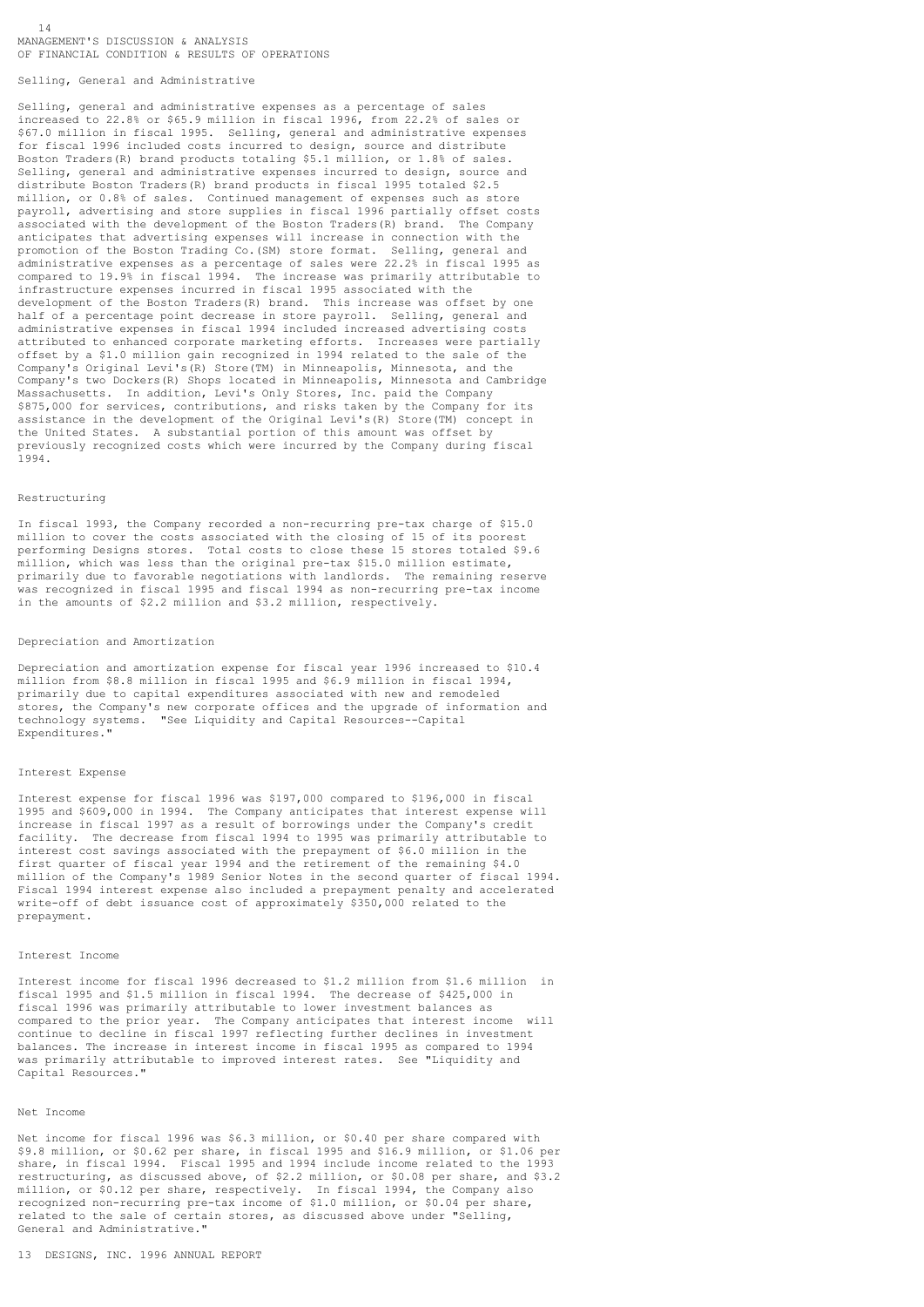### SEASONALITY

A comparison of sales for each quarter in the past three fiscal years is presented below. The amounts shown are not necessarily indicative of actual trends, since such amounts also reflect the addition of new stores and the remodeling of others during these periods. Historically, the Company has experienced seasonal fluctuations in revenues and income, with increases occurring during the Company's third and fourth quarters as a result of "Fall" and "Holiday" seasons. A comparison of quarterly sales, gross profit, net income and net income per share for the past two fiscal years is presented in Note N of Notes to Consolidated Financial Statements.

| (Sales Dollars in Thousands) |           | Fiscal 1996 | Fiscal 1995 |        | Fiscal 1994 |        |
|------------------------------|-----------|-------------|-------------|--------|-------------|--------|
| First quarter                | \$59,336  | 20.5%       | \$57.337    | 19.0%  | \$48,960    | 18.4%  |
| Second quarter               | 66,524    | 23.0%       | 66,993      | 22.3%  | 56,390      | 21.2%  |
| Third quarter                | 84,958    | 29.3%       | 89,217      | 29.6%  | 80,755      | 30.4%  |
| Fourth quarter               | 78,775    | 27.2%       | 87.527      | 29.1%  | 79,805      | 30.0%  |
|                              | \$289,593 | 100.0%      | \$301,074   | 100.0% | \$265,910   | 100.0% |

#### LIQUIDITY AND CAPITAL RESOURCES

The Company's primary cash needs are for operating expenses, including cash outlays associated with inventory purchases, the development of the Boston Traders(R) brand product line and capital expenditures for new and remodeled stores, information technology and acquisitions.

In June 1994, Levi Strauss & Co. informed the Company that it wanted to focus the future relationship between the two companies on the Original Levi's(R) Stores(TM) joint venture and to reduce the Company's dependency on Levi Strauss & Co. brands. Levi Strauss & Co. informed the Company that it did not see a growth opportunity for the Company's Designs stores in the exclusively Levi's(R) format. However, Levi Strauss & Co. informed the Company that it did see an opportunity for growth of the Company's Designs stores if the format was changed to a multi-brand format. Levi Strauss & Co. advised the Company that it believed that this would avoid customer confusion between the Original Levi's(R) Stores(TM) and Designs stores. According to Levi Strauss & Co., this would require that not more than 70% of the product mix in the Designs stores be Levi Strauss & Co. product, that the format and presentation of the stores be "supportive" of its marketing and brand objectives and that Levi Strauss & Co. approve that format beforehand. If the Company does change the format and expand the Designs store chain, Levi Strauss & Co. said that it will require that the Company's existing Designs stores be converted to the new multi-brand format in a mutually agreeable period of time.

In the second quarter of fiscal 1995 the Company acquired certain assets of Boston Trading Ltd., Inc. ("Boston Trading"). This acquisition was completed so that the Company would own an existing brand and accelerate the transformation into a company with the capacity to produce a vertically integrated product line. Late in fiscal 1995, a team was assembled to design, source and distribute the Boston Traders(R) brand product. In the fall of 1996, the Boston Traders(R) brand product lines were reintroduced in the Designs stores. The continuing costs associated with supporting the growth of the Boston Traders(R) brand product line were approximately \$5.1 million in fiscal 1996. In fiscal 1997, the Company plans to open six specialty stores under the name Boston Trading Co.(SM) which will predominantly feature Boston Traders(R) brand products. Five of such stores were open as of May 1, 1997. Depending upon the level of customer acceptance of the brand, the Company plans, barring any unforeseen circumstances, to expand this concept nationally. Since the Boston Trading Co.(SM) stores will carry certain Levis(R) brand products, the Company believes that Levi Strauss & Co. will apply the same new branch opening policies and practices to the Company's expansion of this new store format that are applicable to other retailers of Levi Strauss & Co. products.

# WORKING CAPITAL AND CASH FLOWS

The following table sets forth financial data regarding the Company's liquidity position at the end of the past three fiscal years:

|                                  | Fiscal Years    |                 |                 |  |  |
|----------------------------------|-----------------|-----------------|-----------------|--|--|
| (Dollars in Thousands)           | 1996            | 1995            | 1994            |  |  |
| Cash provided by operations      | \$(2, 145)      | \$10,770        | \$20,818        |  |  |
| Working Capital<br>Current Ratio | 72,320<br>4.0:1 | 64,557<br>4.3:1 | 55,725<br>3.1:1 |  |  |

To date, the Company has financed its working capital requirements and expansion program with cash flow from operations, borrowings and proceeds from Common Stock offerings. Cash (used in) provided by operating activities was (\$2.1) million, \$10.8 million and \$20.8 million in fiscal 1996, 1995, and 1994, respectively. The Company's reduced cash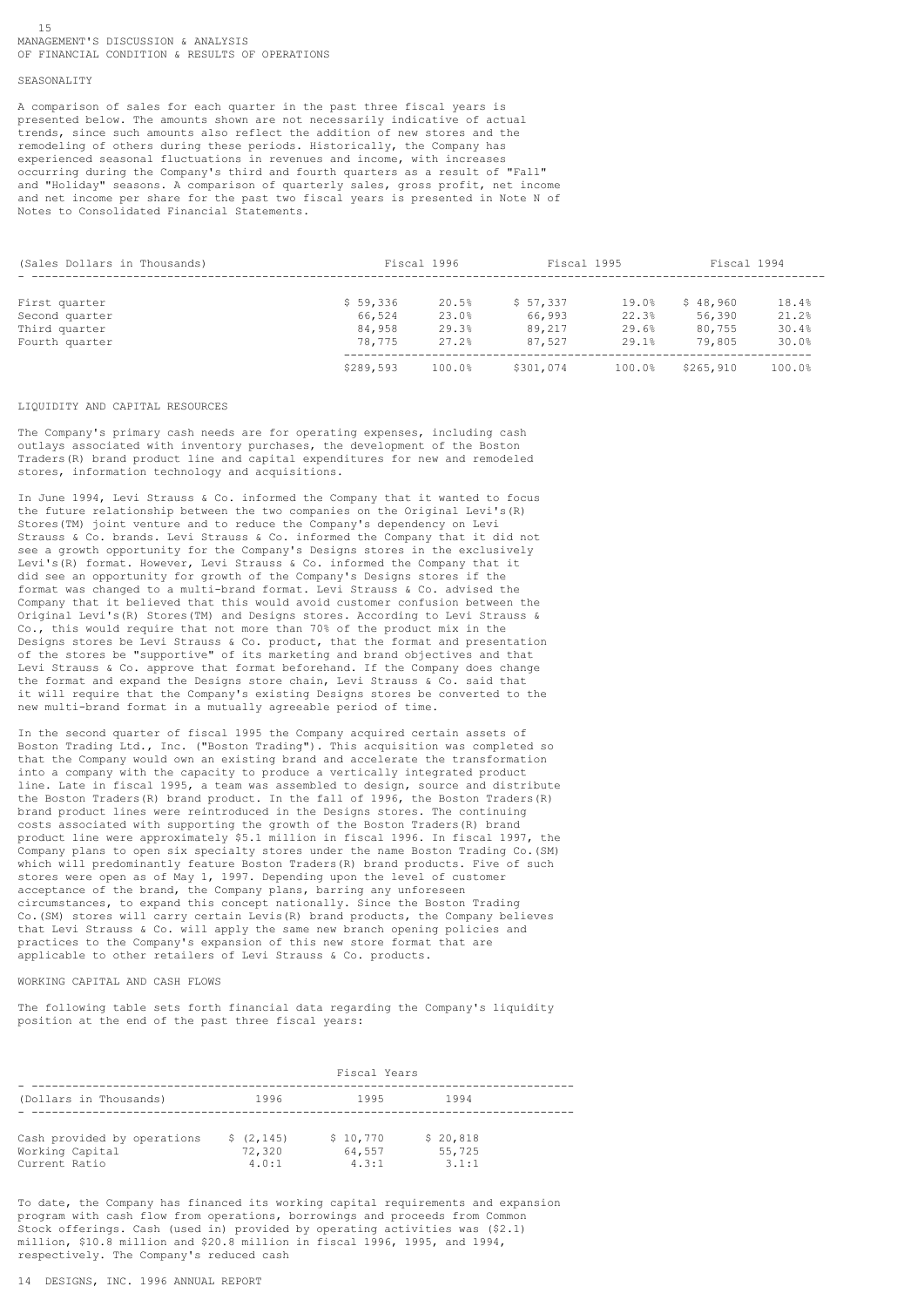flow from operations in fiscal 1996 reflects an increase in inventory purchases due to the timing of payment for Spring 1997 Boston Traders(R) brand products and increased inventory levels in the Levi's(R) Outlet stores, as well as the timing of other working capital accounts.

At February 1, 1997, the Company had cash and investments totaling \$9.3 million. Subsequent to February 1, 1997, the Company borrowed under its credit facility and was in a net borrowing position, expending such funds for operations. The following table provides a comparative analysis of the Company's cash and investments at the end of fiscal 1996 and fiscal 1995.

|                            | February 1,<br>1997 | February 3,<br>1996<br>(Fiscal 1996) (Fiscal 1995) |
|----------------------------|---------------------|----------------------------------------------------|
|                            |                     |                                                    |
| Cash and cash equivalents  | \$3,390             | \$13,941                                           |
| Short-term investments     | 5,887               | 5,978                                              |
| Long-term investments      |                     | 6,050                                              |
| Total cash and investments | \$9,277             | \$25,969                                           |

Short-term investments of \$5.9 million at February 1, 1997 consisted of government securities with a weighted average maturity of approximately 1.7 years and a weighted average interest rate of 5.33%. These investments were sold subsequent to the end of fiscal 1996 for a realized loss of \$102,300. Long-term investments of \$6.1 million at the end of fiscal 1995 consisted of government securities with a weighted average maturity of 2.7 years and a weighted average interest rate of 5.1%.

At February 1, 1997, total inventories increased 38% or \$22 million as compared to February 3, 1996. This increase is primarily attributable to special purchases for the Levi's(R) Outlet stores for Spring 1997, the opening of new Levi's(R) Outlet stores by the joint venture and the receipt of Spring 1997 Boston Traders(R) brand products, combined with slower than expected sales of Boston Traders(R) brand products. The Company continues to evaluate and, within the discretion of management, act upon opportunities to purchase substantial quantities of Levi's(R) brand products for its Levi's(R) Outlet by Designs stores.

During fiscal 1996, the Company's payment structure began to change as the Company's percentage of inventory purchases of Boston Traders(R) brand product increased. The Boston Traders(R) brand product requires the Company to source its own product predominantly with various offshore vendors. To date, payment to these vendors has been through the use of letters of credit, which require payment upon presentation of shipping documents. The Company anticipates that the use of this payment method will be proportional to its Boston Traders(R) brand product purchases. Conversely, payments to Levi Strauss & Co., the Company's principal vendor, are due 30 days after invoice.

On July 24, 1996, the Company entered into an amended and restated credit agreement (the "Credit Agreement") with BayBank, N.A. and State Street Bank and Trust Company under which these banks established a credit facility for the Company. This credit facility, which terminates on June 30, 1999, consists of: (i) a revolving line of credit permitting the Company to borrow up to \$15 million, and (ii) a commercial and trade letters of credit facility under which letters of credit, in aggregate amounts up to \$45 million, may be issued for the Company's inventory purchases. Under the revolving line of credit portion of the facility, the Company has the ability to issue standby letters of credit up to \$750,000. Loans made under this portion of the facility bear interest, subject to adjustment, at BayBank, N.A.'s prime rate or LIBOR-based fixed rate. The Company may increase the commercial and trade letters of credit portion of the facility in increments of \$15 million up to a total of \$45 million. The terms of the Credit Agreement require the Company to maintain specific net worth, inventory turnover and cash flow ratios. At February 1, 1997, the Company had outstanding commercial and trade letters of credit totaling approximately \$9.7 million.

During the third quarter of fiscal 1994, the Company's Board of Directors authorized the repurchase of up to two million shares of the Company's Common Stock. During fiscal 1996, the Company repurchased and held in treasury 280,900 shares at a cost of \$1.8 million. In fiscal 1994, the Company repurchased and retired 300,000 shares at a cost of \$2.3 million. The retirement of shares in fiscal 1994 was reflected as a reduction in Common Stock and Additional Paid-In Capital.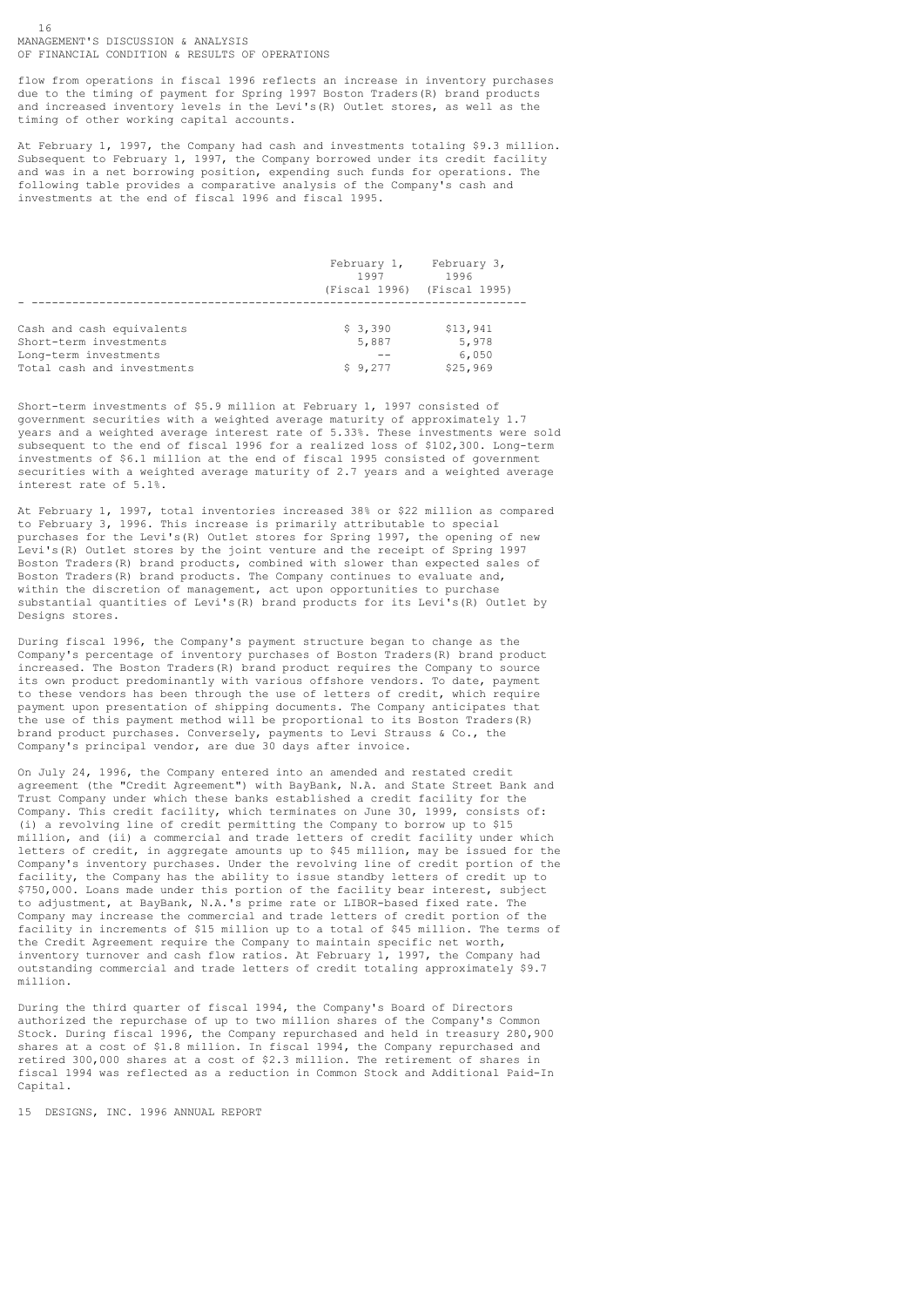# CAPITAL EXPENDITURES

The following table sets forth the stores opened and remodeled and related capital expenditures for the fiscal years presented:

|                                        | 1996    | 1995(1)        | 1994    |
|----------------------------------------|---------|----------------|---------|
|                                        |         |                |         |
| Levi's (R) Outlet by Designs           |         |                | 15      |
| Designs                                |         |                |         |
| Boston Traders (R) outlets             |         | $\mathfrak{D}$ |         |
| Joint Venture:                         |         |                |         |
| Original Levi's (R) Stores (TM)        |         | 3              | 4       |
| Levi's (R) Outlet stores               | 6       | 4              |         |
|                                        |         |                |         |
|                                        |         |                |         |
| Total new stores                       |         | 10             | 20      |
| Remodeled Levi's (R) Outlet by Designs | 5       |                | 14      |
| Remodeled Designs                      |         | 11             | 3       |
| Remodeled Boston Traders (R) outlets   | 1       |                |         |
| Total remodeled stores                 | 6       | 18             | 17      |
| Capital expenditures (000's)           | \$2,775 | \$10,971       | \$9,500 |
|                                        |         |                |         |

(1) Excludes 33 Boston Traders(R) outlet stores acquired in fiscal 1995.

The Company incurred additional capital expenditures of \$9.5 million in fiscal 1996 related to the relocation of its corporate office, enhanced management information systems and the development of the Boston Trading Co.(SM) store concept.

On May 2, 1995, the Company acquired certain assets of Boston Trading in accordance with the terms of an Asset Purchase Agreement dated April 21, 1995. The Company paid \$5.4 million in cash, financed by operations, and delivered a non-negotiable promissory note in the principal amount of \$1.0 million (the "Purchase Note"). The principal amount of the Purchase Note is payable in two equal installments through May 1997. In the first quarter of fiscal 1996, the Company asserted certain indemnification rights under the Asset Purchase Agreement. In accordance with the Asset Purchase Agreement, the Company, when exercising its indemnification rights, has the right, among other courses of action, to offset against the payment of principal and interest due and payable under the Purchase Note. Accordingly, the Company did not make the \$500,000 payment of principal on the Purchase Note that was due on May 2, 1996. The Company has paid all interest in accordance with the terms of the Purchase Note. In conjunction with the Asset Purchase Agreement, the Company also issued a total of 50,000 shares of its Common Stock, to the former stockholders of Boston Trading, subject to certain rights and restrictions. These shares are considered outstanding for purposes of calculating weighted average shares outstanding. The fair value of these shares on the date of issuance was included in the acquisition price.

On January 28, 1995, Designs JV Corp., a wholly-owned subsidiary of the Company, and a wholly-owned subsidiary of Levi's Only Stores, Inc., a wholly-owned subsidiary of Levi Strauss and Co., entered into a partnership agreement (the "Partnership Agreement") to sell Levi's(R) brand jeans and jeans-related products. The joint venture that was established by the Partnership Agreement is known as The Designs/OLS Partnership (the "OLS Partnership"). The term of the joint venture is ten years, however, the Partnership Agreement contains certain exit rights that enable either partner to buy or sell its interest in the joint venture after five years. The Company previously announced that the OLS Partnership may open up to thirty-five to fifty Original Levi's(R) Stores(TM) and Levi's(R) Outlets throughout eleven Northeast states and the District of Columbia through the end of fiscal 1999. At the end of fiscal 1996, the OLS Partnership operated eleven Original Levi's(R) Stores(TM) and ten Levi's(R) Outlets.

In connection with the formation of the joint venture, Designs JV Corp. contributed, for a 70% interest in the joint venture, eight of the Company's then existing Original Levi's(R) Stores(TM) and three leases for then unopened stores. At the same time, LDJV Inc., the joint venture subsidiary of Levi's Only Stores, Inc., contributed approximately \$4.7 million in cash to the joint venture in exchange for a 30% interest. During fiscal 1996,the OLS Partnership opened six Levi's(R) Outlet stores which were funded by working capital and partner contributions in fiscal 1995 of \$3.6 million and \$1.6 million from Designs JV Corp. and LDJV Inc., respectively. The Partnership Agreement requires the OLS Partnership to distribute excess cash to its partners. Accordingly, during April 1997, the OLS Partnership distributed \$1,820,000 and \$780,000 to Designs JV Corp. and LDJV Inc., respectively, pursuant to this requirement.

During the third quarter of fiscal 1996, the Company entered into a Credit Agreement (the "OLS Credit Agreement") with the OLS Partnership and Levi's Only Stores, Inc. under which the Company and Levi's Only Stores, Inc. are committed to make advances to the OLS Partnership in amounts up to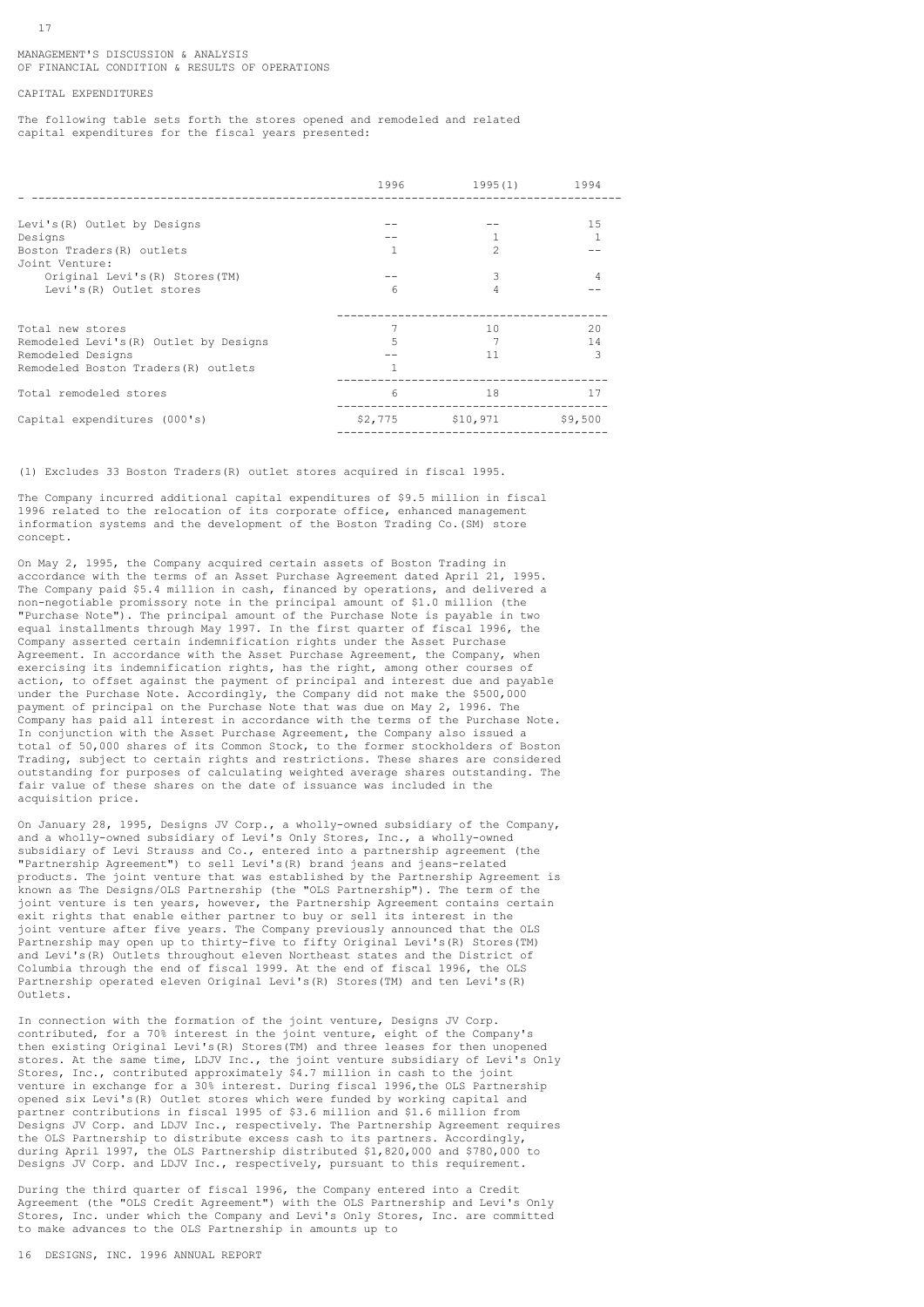\$3.5 million and \$1.5 million, respectively. This credit facility bears interest at BayBank, N.A.'s prime rate and expires on September 30, 1997, unless terminated earlier pursuant to other provisions of the OLS Credit Agreement. The OLS Credit Agreement also provides that there may not be credit advances outstanding on the last day of the fiscal year. There were no advances under this facility during fiscal 1996. The Company has not established a cash reserve to fund this commitment. It is the intention of the partners in the joint venture that additional working capital for the joint venture's expansion will come from its operations, capital contributions, loans from the partners and borrowings from third parties.

 In June 1994, Levi Strauss & Co. advised the Company that it did not see any additional growth in the Levi's(R) Outlet by Designs store format, other than additional outlet stores that might be opened by the OLS Partnership. As such, the Company does not currently plan to open any Levi's (R) Outlet by Designs stores during fiscal 1997. In addition, the OLS Partnership is opening its own outlets, which may have an impact on the availability of goods to the Levi's(R) Outlet by Designs stores.

 Present plans are that the future growth of the Company will be derived from the opening of new stores that will feature the Boston Traders(R) brand and stores opened by the OLS Partnership. The Company estimates that capital expenditures during fiscal 1997 will be approximately \$14.2 million, which will be used to remodel existing stores, open up to six new Boston Trading Co.(SM) stores, fund several special projects and enhance management information systems.

In November 1996, the Company and Levi Strauss & Co. replaced an existing license agreement by entering into a new trademark license agreement (the "Outlet License Agreement") which provides the terms upon which the Company is permitted to use the Levi Strauss & Co. batwing trademark in connection with the operation of the Company's Levi's(R) Outlet by Designs stores. The Outlet License Agreement authorizes the Company, subject to certain terms and conditions, to operate the Levi's(R) Outlet by Designs stores using the Levi's(R) batwing trademark in 25 states in the eastern portion of the United States. Subject to certain default provisions, the term of the Outlet License Agreement will expire on July 31, 2001, and the license for any particular store will be for a period co-terminous with the lease term for such store (including extension options), unless Levi Strauss & Co. otherwise extends the term of the license for that particular store. Levi Strauss & Co. has no obligation to extend beyond the initial term of the license described above. The leases (including extension options) relating to approximately one-half of the Levi's(R) Outlet by Designs stores open at the end of fiscal 1996 expire in or prior to fiscal 2009 and all except four such leases expire in or prior to fiscal 2011.

The Company continually evaluates discretionary investments in new projects that may complement its existing business. Further, as leases expire, the Company may lose the right to use the Levi's(R) trademark in connection with relevant Levi's(R) Outlet by Designs stores, and it will continue to evaluate the performance of all of its existing stores. As a result of this process, certain store locations could be closed or relocated within a shopping center in the future.

#### RECENT ACCOUNTING PRONOUNCEMENTS

In February 1997, Statement of Financial Accounting Standards No. 128, "Account for Earnings Per Share (EPS)" (FAS 128) was issued establishing standards for calculating and presenting earnings per share. FAS 128 requires dual presentation of basic and diluted EPS and requires a reconciliation of the numerator and denominator from basic EPS to the diluted EPS calculation. The Company has not yet determined the impact of this standard.

# EFFECTS OF INFLATION

Although the Company's operations are influenced by general economic trends, the Company does not believe that inflation has had a material effect on the results of its operations in the last three fiscal years.

The foregoing discussion of the Company's results of operations, liquidity, capital resources and capital expenditures includes certain forward-looking information. Such forward-looking information requires management to make certain estimates and assumptions regarding the Company's expected strategic direction and the related effect of such plans on the financial results of the Company. Accordingly, actual results and the Company's implementation of its plans and operations may differ materially from forward-looking statements made by the Company. The Company encourages readers of this information to refer to the Company's Current Report on Form 8-K, previously filed with the United States Securities and Exchange Commission on April 22, 1997, which identifies certain risks and uncertainties that may have an impact on future earnings and the direction of the Company.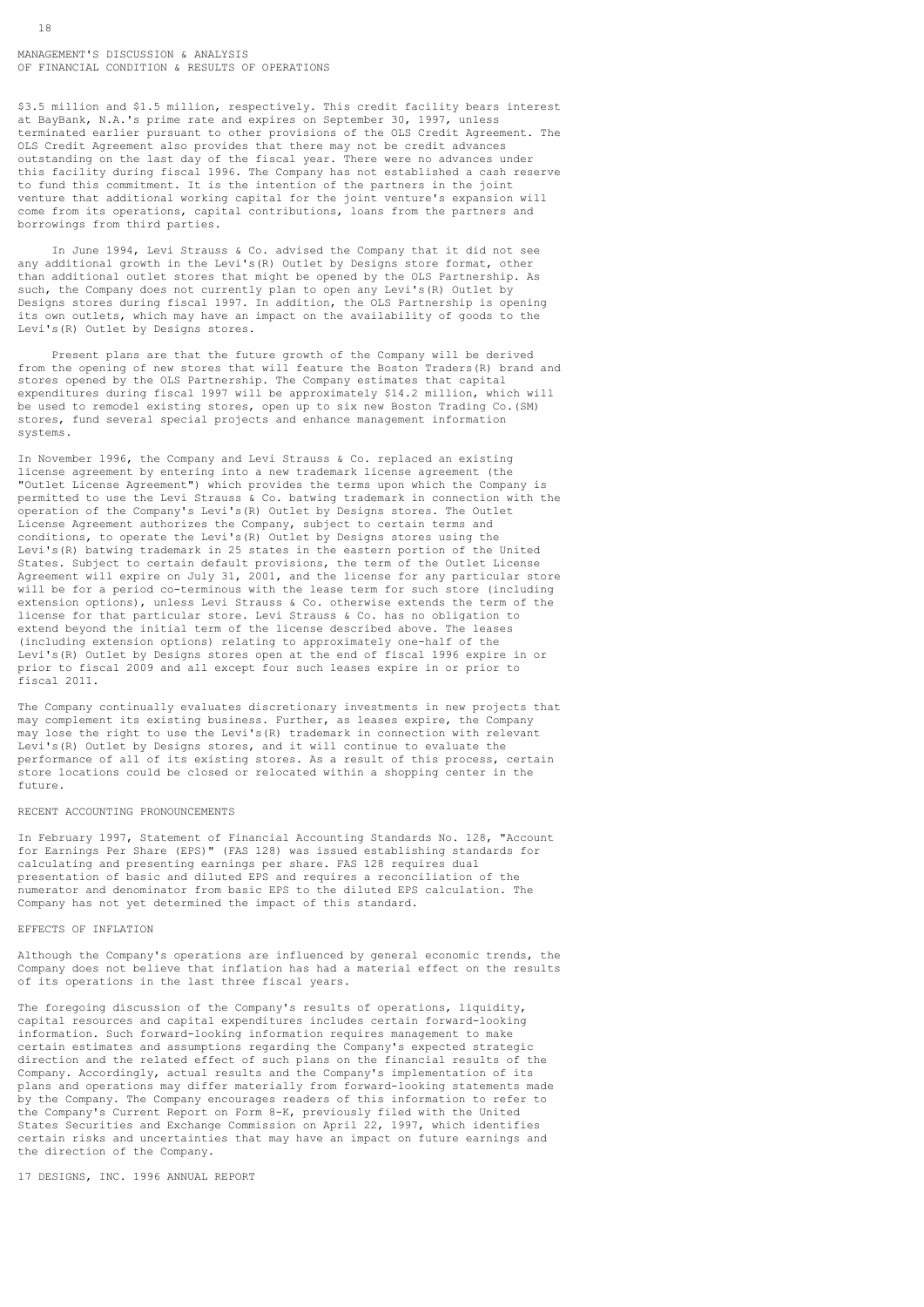19 CONSOLIDATED BALANCE SHEETS

| February 1, 1997 and February 3, 1996                           |                             |                                                                  |
|-----------------------------------------------------------------|-----------------------------|------------------------------------------------------------------|
| (In Thousands)                                                  |                             | February 1, 1997 February 3, 1996<br>(Fiscal 1996) (Fiscal 1995) |
|                                                                 |                             |                                                                  |
| ASSETS                                                          |                             |                                                                  |
| Current assets:                                                 |                             |                                                                  |
| Cash and cash equivalents                                       |                             | $$3,390$ $$13,941$                                               |
| Short-term investments (Note C)                                 | 5,887                       | 5,978                                                            |
| Accounts receivable                                             | 558                         | 473                                                              |
| Inventories                                                     | 79,958                      | 58,008                                                           |
| Deferred income taxes (Note E)                                  | 1,160                       | 922                                                              |
| Pre-opening costs, net                                          | 524                         | 884                                                              |
| Prepaid expenses                                                |                             | 4,834 3,968<br>__________________________                        |
| Total current assets                                            |                             | 96, 311 84, 174                                                  |
| Property and equipment, net of accumulated depreciation         |                             |                                                                  |
| and amortization (Note B)<br>Other assets:                      | 39,216                      | 36,083                                                           |
| Long-term investments (Note C)                                  | <b>Service</b> Construction | 6,050                                                            |
| Deferred income taxes (Note E)                                  | 2,743                       | 2,698                                                            |
| Intangible Assets, net                                          |                             | 2,901                                                            |
| Other assets                                                    | $2, 12$<br>3,078            | 743                                                              |
| Total assets                                                    |                             | ___________________________<br>$$141,760$ $$132,649$             |
|                                                                 |                             | _________________________                                        |
| LIABILITIES AND STOCKHOLDERS' EQUITY                            |                             |                                                                  |
| Current liabilities:                                            |                             |                                                                  |
| Accounts payable                                                |                             | $$12,194$ $$8,185$                                               |
| Accrued expenses and other current liabilities                  | 7,046                       | 8,346                                                            |
| Accrued rent                                                    | 2,398                       | 2,586                                                            |
| Income taxes payable                                            | 1,353                       | $\sim$ $-$                                                       |
| Current portion of long-term note (Note L)                      | 1,000                       | 500                                                              |
|                                                                 |                             | --------------------------                                       |
| Total current liabilities                                       |                             | 23,991 19,617<br>___________________________                     |
| Long-term note payable (Note L)                                 | $- -$                       | 500                                                              |
| Commitments and contingencies (Note F)                          |                             |                                                                  |
| Minority interest (Note K)                                      |                             |                                                                  |
|                                                                 | 6,724                       | 6,447                                                            |
| STOCKHOLDERS' EQUITY (NOTE G):                                  |                             |                                                                  |
| Preferred Stock, \$0.01 par value, 1,000,000 shares authorized, |                             |                                                                  |
| none issued                                                     |                             |                                                                  |
| Common Stock, \$0.01 par value, 50,000,000 shares authorized,   |                             |                                                                  |
| 15,873,000, and 15,818,000 shares issued at February 1, 1997    |                             |                                                                  |
| and February 3, 1996, respectively                              | 159                         | 158                                                              |
| Additional paid-in capital                                      | 53,320                      |                                                                  |
| Retained earnings                                               | 59,393                      | 52,767<br>53,160                                                 |
| Treasury stock at cost, 281,000 shares at February 1, 1997      | (1, 827)                    |                                                                  |
| Total stockholders' equity                                      |                             | ___________________________<br>111,045 106,085                   |
| Total liabilities and stockholders' equity                      |                             | ___________________________<br>$$141,760$ $$132,649$             |
|                                                                 |                             | ========================                                         |

The accompanying notes are an integral part of the consolidated financial statements.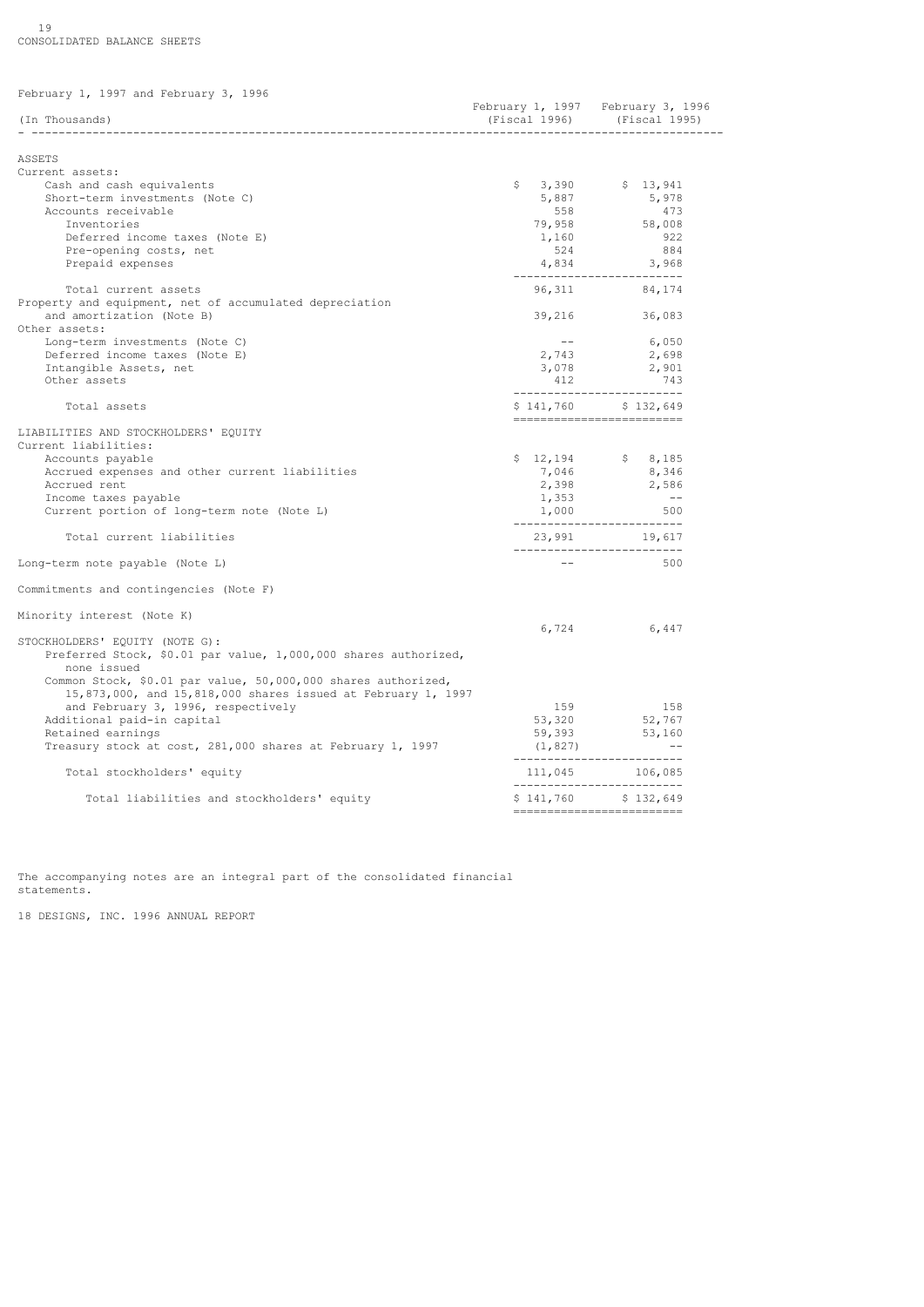# CONSOLIDATED STATEMENTS OF INCOME

For the fiscal years ending February 1, 1997, February 3, 1996 and January 28, 1995

| (In Thousands, Except Per Share Data)                                               | Fiscal 1996 Fiscal 1995 Fiscal 1994           |  |
|-------------------------------------------------------------------------------------|-----------------------------------------------|--|
| Sales                                                                               | \$289,593 \$301,074 \$265,910                 |  |
| Cost of goods sold including occupancy                                              | 203, 364 211, 989 181, 784                    |  |
| Gross profit                                                                        | 86,229 89,085 84,126                          |  |
| Expenses:                                                                           |                                               |  |
| Selling, general and administrative<br>Restructuring income (Note J)                | 65,936 66,988 52,916<br>$---$ (2,200) (3,200) |  |
| Depreciation and amortization                                                       | 10,403 8,752 6,879                            |  |
| Total expenses                                                                      | 76,339 73,540 56,595                          |  |
| Operating income                                                                    | 9,890 15,545 27,531                           |  |
| Interest expense                                                                    | 197 196 609                                   |  |
| Interest income                                                                     | $1,166$ $1,591$ $1,477$                       |  |
| Income before minority interest and income taxes<br>Less minority interest (Note K) | 10,859 16,940 28,399<br>$495$ $425$ $-$       |  |
| Income before income taxes                                                          | 10,364 16,515 28,399                          |  |
| Provision for income taxes (Note E)                                                 | 4,100 6,742 11,496                            |  |
| Net income                                                                          | $$6,264$ $$9,773$ $$16,903$                   |  |
| Net income per common and common equivalent share                                   | $$0.40$ $$0.62$ $$1.06$                       |  |
| Weighted average common and common equivalent shares<br>outstanding                 | 15,755 15,770 15,914                          |  |

The accompanying notes are an integral part of the consolidated financial statements.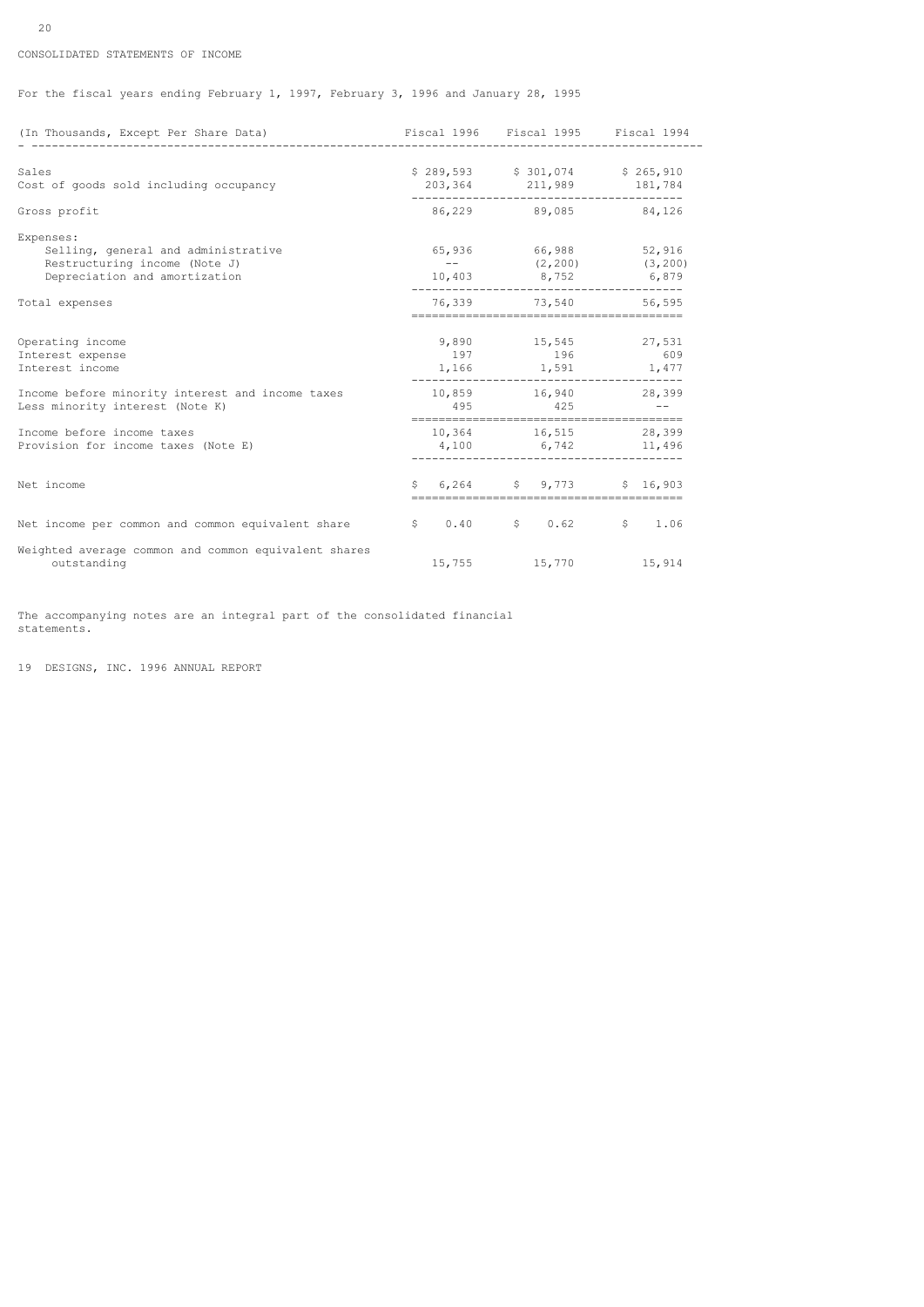# 21 STATEMENTS OF CHANGES IN STOCKHOLDERS' EQUITY

For the fiscal years ending February 1, 1997, February 3, 1996 and January 28, 1995

| (In Thousands)                                                                                                                                                                                                                                                          |              |                         | Common Stock Treasury Stock Paid-in<br>Shares Amounts Shares Amounts Capital Earnings | Additional                    | Retained<br>-------------------------- | Total                                        |
|-------------------------------------------------------------------------------------------------------------------------------------------------------------------------------------------------------------------------------------------------------------------------|--------------|-------------------------|---------------------------------------------------------------------------------------|-------------------------------|----------------------------------------|----------------------------------------------|
| Balance at January 29, 1994                                                                                                                                                                                                                                             | 15,960 \$160 |                         |                                                                                       |                               | $$54,507$ $$26,516$                    | \$81,183                                     |
| Issuance of Common Stock:<br>Exercises under option programs<br>Retirement of shares under the stock                                                                                                                                                                    |              | 9.5                     |                                                                                       | 438(1)                        |                                        | 438                                          |
| repurchase program<br>Unrealized loss on investments<br>Net income                                                                                                                                                                                                      |              | $(300)$ (3)             |                                                                                       | (2, 326)                      | 16,903 16,903                          | (2, 329)<br>$(493)$ $(493)$                  |
| Balance at January 28, 1995                                                                                                                                                                                                                                             |              | 15,755 \$ 157           |                                                                                       | $$52,619$ $$42,926$ $$95,702$ |                                        |                                              |
| Issuance of Common Stock:<br>Exercises under option programs<br>Unrealized gain on investments<br>Net income                                                                                                                                                            |              | $63 \qquad \qquad 1$    |                                                                                       | 148(1)                        |                                        | 149<br>461 461<br>9,773 9,773                |
| Balance at February 3, 1996                                                                                                                                                                                                                                             |              | 15,818 \$158            | $\frac{1}{2}$ = \$52,767 \$53,160 \$106,085                                           |                               |                                        |                                              |
| Issuance of Common Stock:<br>Exercises under option programs<br>Repurchase of 281,000 shares<br>under the stock repurchase program<br>Issuance of 50,000 shares as part of the<br>Boston Trading Ltd., Inc. acquisition<br>Unrealized loss on investments<br>Net income | 5            | 50 - 10<br><sup>1</sup> | $(281)$ $\frac{281}{7}$ $(1, 827)$                                                    | 24(1)<br>529                  | (31)                                   | 24<br>(1, 827)<br>530<br>(31)<br>6,264 6,264 |
| Balance at February 1, 1997                                                                                                                                                                                                                                             |              |                         | $15,873$ \$ 159 \$ (281) \$ (1,827) \$ 53,320 \$ 59,393 \$ 111,045                    |                               |                                        |                                              |

(1) Net of related tax benefit.

The accompanying notes are an integral part of the consolidated financial statements.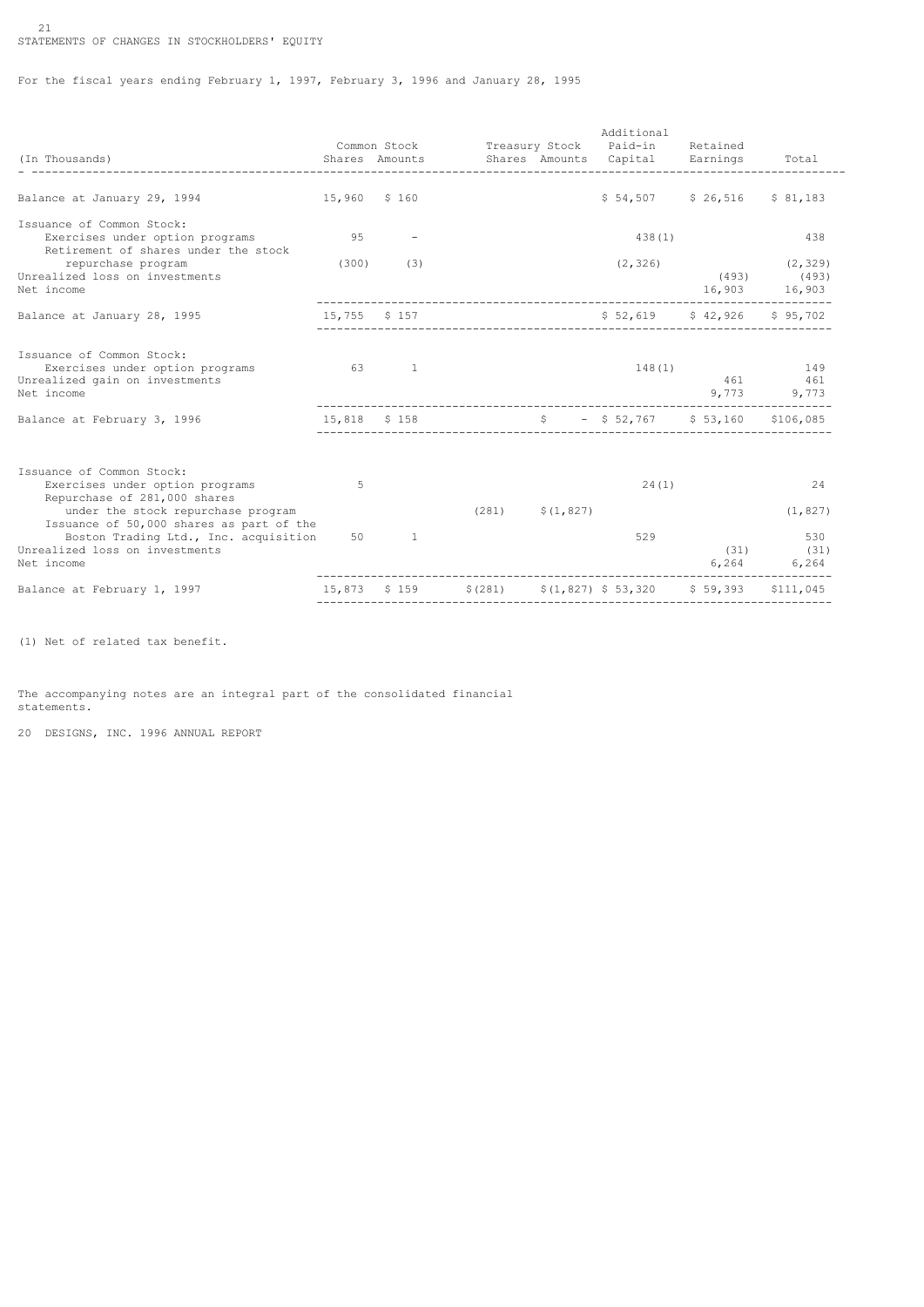# 22 STATEMENTS OF CASH FLOWS

For the fiscal years ending February 1, 1997, February 3, 1996 and January 28, 1995

| (In Thousands)                                                                      |                                                            | Fiscal 1996 Fiscal 1995 Fiscal 1994<br>---------------------------------                    |                    |
|-------------------------------------------------------------------------------------|------------------------------------------------------------|---------------------------------------------------------------------------------------------|--------------------|
| Cash flows from operating activities:                                               |                                                            |                                                                                             |                    |
| Net income                                                                          |                                                            | $$6,264$ $$9,773$ $$16,903$                                                                 |                    |
| Adjustments to reconcile to net cash provided by operating activities:              |                                                            |                                                                                             |                    |
| Depreciation and amortization                                                       | 10,403                                                     | 8,752                                                                                       | 6,879              |
| Deferred income taxes                                                               | (262)                                                      | (560)                                                                                       | 4,251              |
| Minority interest                                                                   | 495                                                        | 425                                                                                         | $\sim$ $  -$       |
| Gain on sale of stores                                                              | $\omega = 1$ , and $\omega$                                |                                                                                             | (1,069)            |
| Loss from sale of investments                                                       | 17                                                         | 71                                                                                          | 464                |
| Loss (Gain) from disposal of property and equipment                                 |                                                            | $(35)$ 1,382                                                                                | 134                |
| Changes in operating assets and liabilities, net of acquisition:                    |                                                            |                                                                                             |                    |
| Accounts receivable                                                                 |                                                            | $(85)$ 3,750                                                                                | (13)               |
| Inventories                                                                         | (21, 950)                                                  | (2, 342)                                                                                    | (8, 360)           |
| Prepaid expenses                                                                    | (993)                                                      | (2, 656)                                                                                    | 15                 |
| Prepaid income taxes                                                                | $\frac{1}{2}$ and $\frac{1}{2}$ . The set of $\frac{1}{2}$ | $\mathcal{L}_{\mathcal{A}}$ and $\mathcal{L}_{\mathcal{A}}$ and $\mathcal{L}_{\mathcal{A}}$ | (28)               |
| Income taxes payable                                                                | 1,480                                                      |                                                                                             | $(98)$ $(1, 374)$  |
| Accounts payable                                                                    |                                                            |                                                                                             | 6,502              |
| Restructuring reserve                                                               | <b>Common</b>                                              | $4,009$ (5,025)<br>$\mathcal{L}_{\text{max}}$ and $\mathcal{L}_{\text{max}}$                | (6, 422)           |
| Accrued expenses and other current liabilities                                      |                                                            | $(1, 300)$ 2,402                                                                            | 2,948              |
| Accrued rent                                                                        |                                                            | $(188)$ $(5, 104)$                                                                          | (12)               |
|                                                                                     |                                                            |                                                                                             |                    |
| Net cash (used for) provided by operating activities                                |                                                            | $(2, 145)$ 10,770 20,818                                                                    |                    |
| Cash flows from investing activities:                                               |                                                            |                                                                                             |                    |
| Additions to property and equipment                                                 |                                                            | $(12, 290)$ $(18, 021)$ $(12, 604)$                                                         |                    |
|                                                                                     |                                                            |                                                                                             |                    |
| Incurrence of pre-opening costs<br>Proceeds from disposal of property and equipment | 151                                                        | $(640)$ $(1,582)$ $(809)$<br>92                                                             | 75                 |
| Sale of investments                                                                 |                                                            |                                                                                             |                    |
|                                                                                     |                                                            | $6,072$ $4,483$ $8,971$                                                                     |                    |
| (Increase) Reduction in other assets                                                |                                                            | $322 \qquad (218) \qquad (486)$                                                             |                    |
| Net cash used for investing activities                                              |                                                            | $(6, 385)$ $(15, 246)$ $(4, 853)$                                                           |                    |
| Cash flows from financing activities:                                               |                                                            |                                                                                             |                    |
| Payment for acquisition of a business                                               | $\frac{1}{2}$ and $\frac{1}{2}$ and $\frac{1}{2}$          |                                                                                             |                    |
| Repayments of long-term debt                                                        | $\sim$ $\sim$ $\sim$                                       | (5, 428)                                                                                    | (10, 000)          |
| Repurchase of common stock                                                          |                                                            | $(1, 827)$ --<br>-- $1,560$                                                                 |                    |
|                                                                                     |                                                            |                                                                                             | (2, 329)<br>4,749  |
| Proceeds from minority shareholder of joint venture                                 |                                                            |                                                                                             |                    |
| Distributions to minority shareholder                                               |                                                            | $(218)$ $(287)$<br>$24$ $148$                                                               | $\sim$ $ -$<br>438 |
| Issuance of common stock under option program (1)                                   |                                                            |                                                                                             |                    |
| Net cash used for financing activities                                              |                                                            |                                                                                             |                    |
| Net increase (decrease) in cash and cash equivalents                                |                                                            | $(10, 551)$ $(8, 483)$ $8, 823$                                                             |                    |
|                                                                                     |                                                            |                                                                                             |                    |
| Cash and cash equivalents:                                                          |                                                            |                                                                                             |                    |
| Beginning of the year                                                               |                                                            | $13,941$ $22,424$ $13,601$                                                                  |                    |
| End of the year                                                                     |                                                            | $$3,390$ $$13,941$ $$22,424$                                                                |                    |

(1) Net of related tax benefit.

The accompanying notes are an integral part of the consolidated financial statements.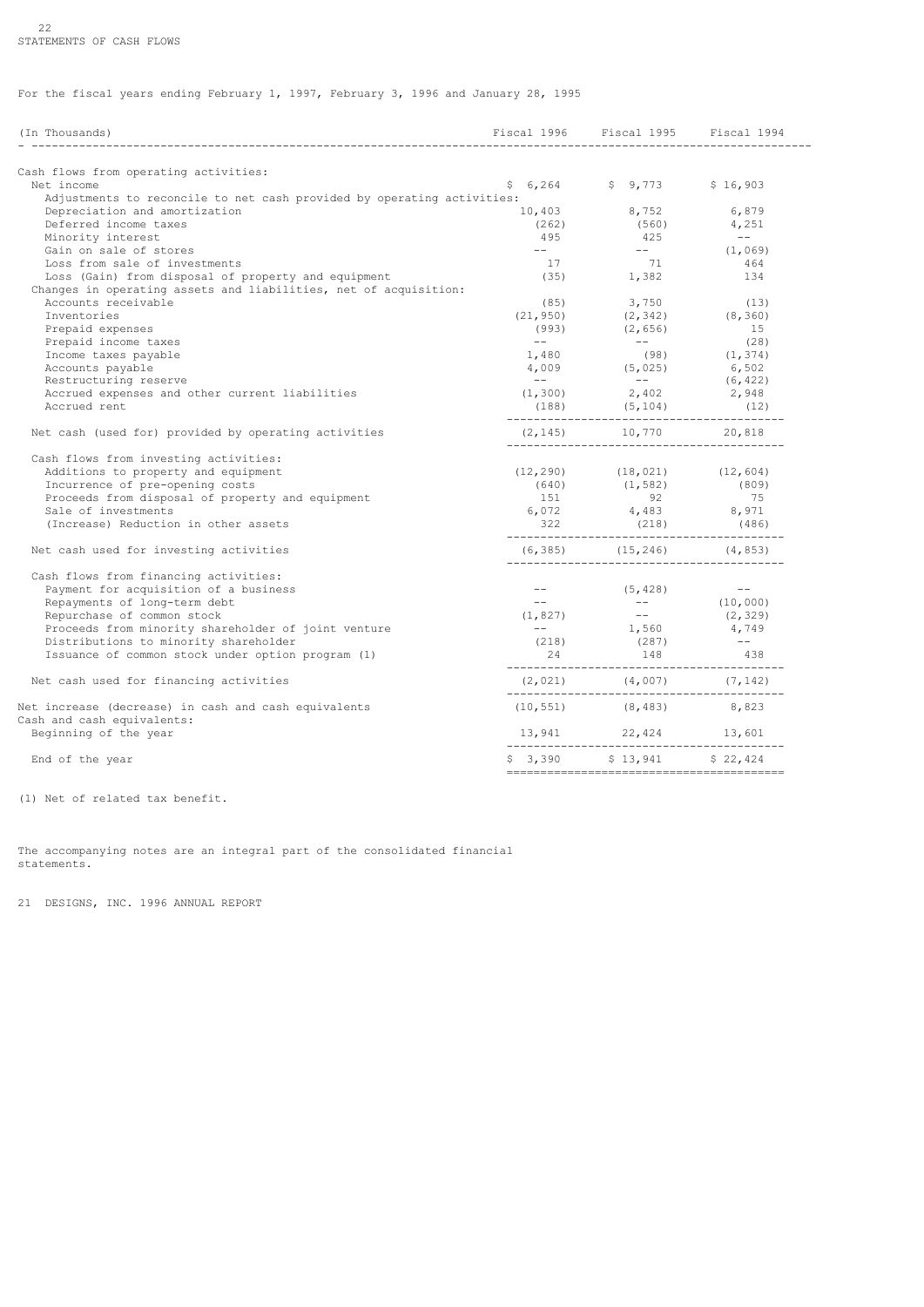#### NOTES TO CONSOLIDATED FINANCIAL STATEMENTS

A. SUMMARY OF SIGNIFICANT ACCOUNTING POLICIES

#### LINE OF BUSINESS

Designs, Inc. (the "Company") is engaged in the retail sales of clothing and accessories. Levi Strauss & Co. is the most significant vendor of the Company, representing a substantial portion of the Company's merchandise purchases.

### BASIS OF PRESENTATION

The consolidated financial statements include the accounts of the Company and its subsidiaries and affiliates. All intercompany accounts, transactions and profits are eliminated.

The accompanying financial statements have been prepared in accordance with generally accepted accounting principles. The preparation of financial statements in conformity with generally accepted accounting principles requires management to make estimates and assumptions that affect the reported amounts of assets and liabilities and disclosures of contingent liabi lities as of the date of the financial statements and the reported amounts of revenue and expenses during the reporting period. Actual results could differ from estimates.

### FISCAL YEAR

The Company's fiscal year is a 52 or 53 week period ending on the Saturday closest to January 31. Fiscal years 1996, 1995, and 1994 ended on February 1, 1997, February 3, 1996, and January 28, 1995, respectively. Fiscal year 1995 was a 53 week period, whereas fiscal years 1996 and 1994 were 52 week periods.

#### CASH AND CASH EQUIVALENTS

Short-term investments, which have a maturity of ninety days or less when acquired, are considered cash equivalents. The carrying value approximates fair value.

# INVENTORIES

Merchandise inventories are valued at the lower of cost or market using the retail method on the last-in first-out basis ("LIFO"). If inventories had been valued on the first-in first-out basis ("FIFO"), inventories at February 1, 1997 and February 3, 1996 would have been approximately \$81,150,000 and \$58,809,000 respectively. The (provision) benefit for LIFO was (\$391,000), \$924,000 and \$200,000 in fiscal 1996, 1995 and 1994, respectively.

### PROPERTY AND EQUIPMENT

Property and equipment are stated at cost. Major additions and improvements are capitalized, while repairs and maintenance are charged to expense as incurred. Upon retirement or other disposition, the cost and related depreciation of the assets are removed from the accounts and the resulting gain or loss is reflected in income. Depreciation is computed on the straight-line method over the estimated useful lives as follows:

| Motor vehicles         | Five years                                   |
|------------------------|----------------------------------------------|
| Store furnishings      | Five to ten years                            |
| Equipment              | Five to eight years                          |
| Leasehold improvements | Lesser of useful lives or related lease life |
| Software development   | Three to five years                          |

### INVESTMENTS

The Company's investments, consisting primarily of government securities, are classified as available for sale and are recorded at fair value, in accordance with Statement of Financial Accounting Standards No. 115, "Accounting for Certain Investments in Debt and Equity Securities". Fair value is based upon quoted market prices on the last day of the fiscal year. Unrealized changes in value are recorded as a component of stockholders' equity, net of the related deferred tax asset or liability. The Company recorded unrealized losses of \$105,000 and \$68,000 for fiscal years 1996 and 1995, respectively.

### INTANGIBLES

Trademarks and licensing agreements are amortized on a straight line basis over 15 years and three years, respectively. Accumulated amortization for trademark and licensing was \$577,000 and \$216,000 for fiscal 1996 and 1995, respectively.

### PRE-OPENING COSTS

Store opening costs, consisting primarily of payroll and rent, are capitalized when incurred and charged to expense during the first 12 months of store operations. Amortization expense of pre-opening costs was \$1,000,000, \$1,180,000 and \$433,000 for fiscal 1996, 1995 and 1994, respectively.

# MINORITY INTEREST

As more fully discussed in Note K, minority interest at February 1, 1997 and February 3, 1996 represents LDJV Inc.'s 30% interest in The Designs/OLS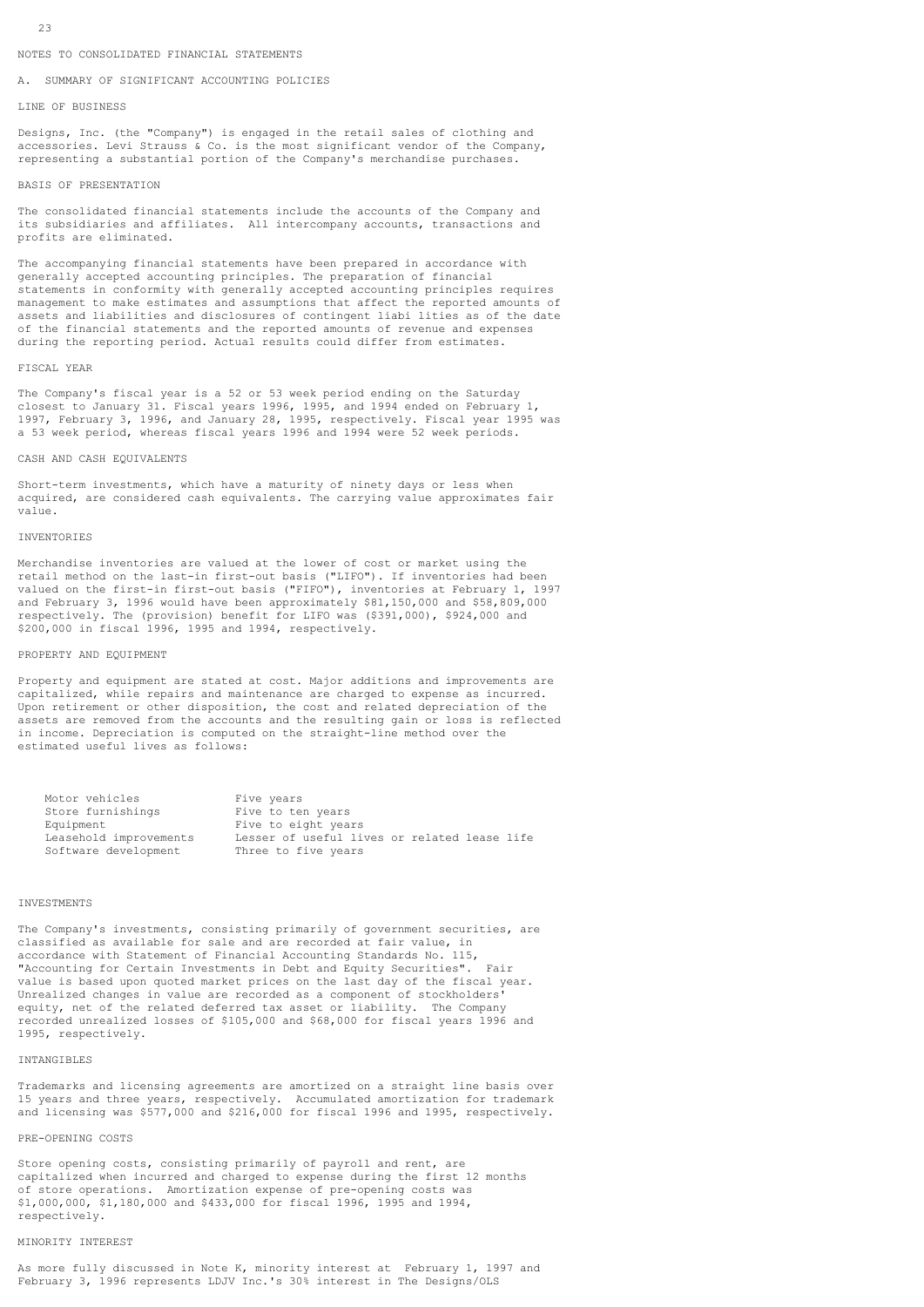Partnership, a joint venture between Designs JV Corp., a wholly-owned subsidiary of the Company, and LDJV Inc., a wholly-owned subsidiary of Levi's Only Stores, Inc., which is a wholly-owned subsidiary of Levi Strauss & Co.

BANK CHARGES

Bank charges related to credit card sales are recorded as selling expenses.

ADVERTISING COSTS

Advertising costs are expensed as incurred.

NET INCOME PER SHARE

Net income per share of Common Stock is based upon the weighted average number of common, and when greater than 3% dilutive, common equivalent shares outstanding during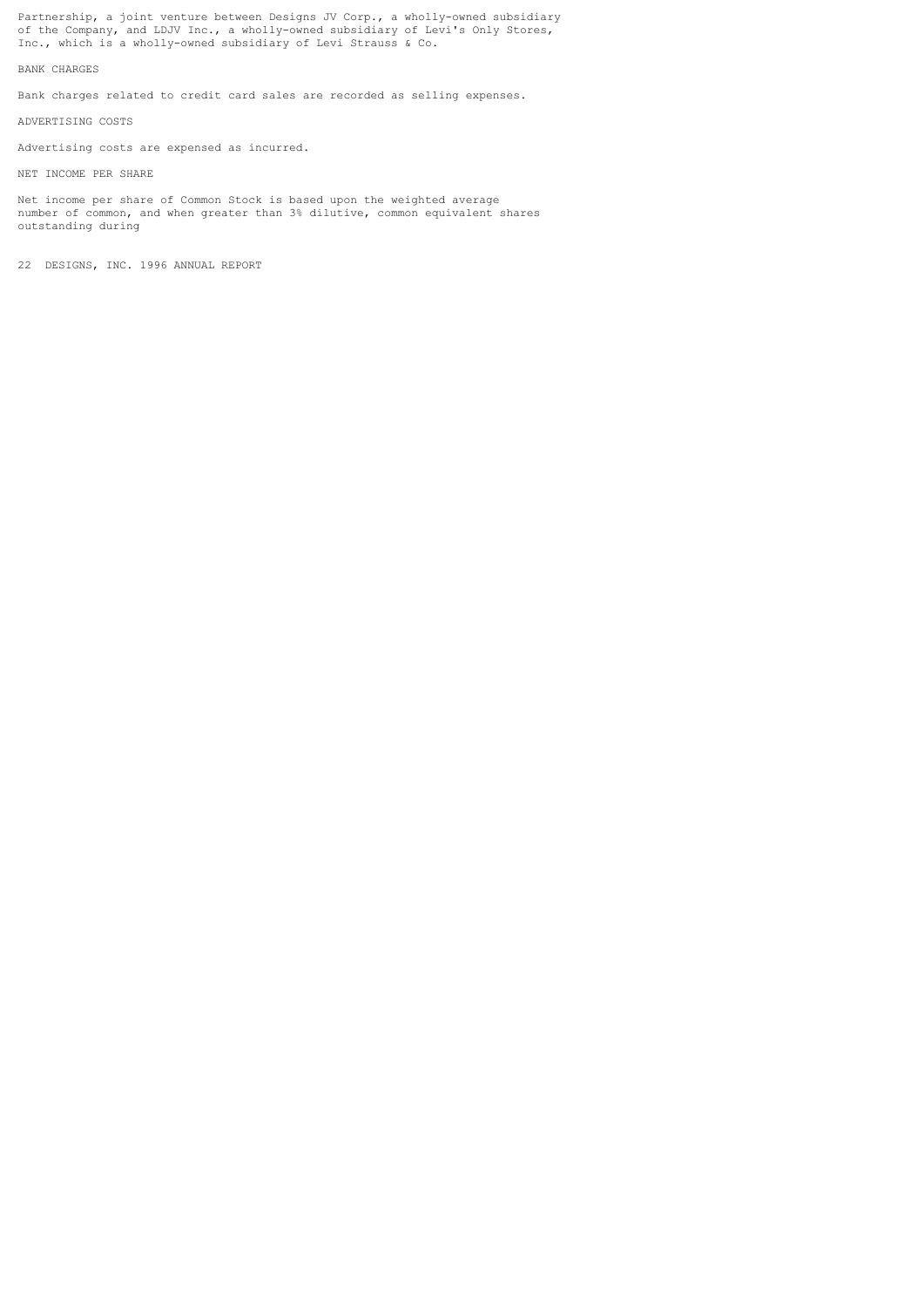#### NOTES TO CONSOLIDATED FINANCIAL STATEMENTS (CONTINUED)

the period. Common equivalent shares result from the assumed exercise of dilutive stock options.

During fiscal 1994, the Company's Board of Directors authorized the repurchase of up to two million shares of the Company's Common Stock. The Company repurchased 280,900 shares of the Company's Common Stock during fiscal 1996 at an aggregate cost of \$1,827,000. These shares were recorded by the Company as treasury stock, which were reflected as a reduction in shareholders' equity. Shares owned by the Company are not considered outstanding for the computation of earnings per share until re-issued by the Company. In fiscal 1994, the Company repurchased and retired 300,000 shares at a cost of \$2,329,000. The retirement of these shares were reflected as a reduction in Common Stock and Additional Paid-in Capital.

### NEW ACCOUNTING PRONOUNCEMENT

In February 1997, the Financial Accounting Standards Board issued Statement of Financial Accounting Standards No. 128 "Earnings Per Share" (SFAS 128), which is effective for fiscal years ending after December 15, 1997, including interim periods. Earli er adoption is not permitted. However, an entity is permitted to disclose pro forma earnings per share amounts computed under SFAS 128 in the notes to the financial statements in periods prior to adoption. The Statement requires restatement of all prior-period earnings per share data presented after the effective date. SFAS 128 specifies the computation, presentation, and disclosure requirements for earnings per share and is substantially similar to the standard recently issued by the International Accounting Standards Committee entitled "International Accounting Standards, Earnings Per Share." The Company plans to adopt SFAS in 1997 and has not yet determined the impact.

### B. PROPERTY AND EQUIPMENT

Property and equipment consisted of the following:

| (In Thousands)                | February 1,<br>1997 | February 3,<br>1996 |
|-------------------------------|---------------------|---------------------|
|                               |                     |                     |
| Motor vehicles                | \$ 379              | S<br>169            |
| Store furnishings             | 23,100              | 20,589              |
| Equipment                     | 8,357               | 7,708               |
| Leasehold improvements        | 33,901              | 30,978              |
| Purchased software            | 5,982               | 2,576               |
| Construction in progress      | 2.57                | 365                 |
|                               |                     |                     |
|                               | 71,976              | 62,385              |
| Less accumulated depreciation | 32,760              | 26,302              |
|                               |                     |                     |
| Total property and equipment  | \$39,216            | \$36,083            |
|                               |                     |                     |

Depreciation expense for fiscal 1996, 1995 and 1994 was \$9,042,000, \$7,357,000 and \$5,452,000, respectively.

### C. INVESTMENTS

At February 1, 1997, and February 3, 1996, the Company's investment securities at cost and fair value were as follows:

|                                                               | February 1, February 3,<br>1997                 | 1996                      |                   |
|---------------------------------------------------------------|-------------------------------------------------|---------------------------|-------------------|
| (In Thousands)                                                | Cost Fair-Value - Cost - Fair-Value             |                           |                   |
| Short-term investments:<br>U.S. Government<br>Mortgage-backed | $$5,992$ $$5,887$                               |                           |                   |
| securities                                                    |                                                 |                           | $$5,993$ $$5,978$ |
| Total                                                         | \$5,992 \$5,887 \$5,993 \$5,978                 |                           |                   |
| Long-term investments:<br>U.S. Government<br>Municipal bonds  | $\frac{1}{2}$ = $\frac{1}{2}$ \$ 5,834 \$ 5,781 | 269 269                   |                   |
| Total                                                         |                                                 | $-$ \$ 6,103 \$ 6,050     |                   |
| The Company's<br>investment portfolio<br>matures as follows:  |                                                 | ------------------------- |                   |
| Less than one year<br>$1 - 5$ years                           | \$5,887                                         | ---------------------     | \$5,978<br>6,050  |
|                                                               | \$5,887                                         |                           | \$12,028          |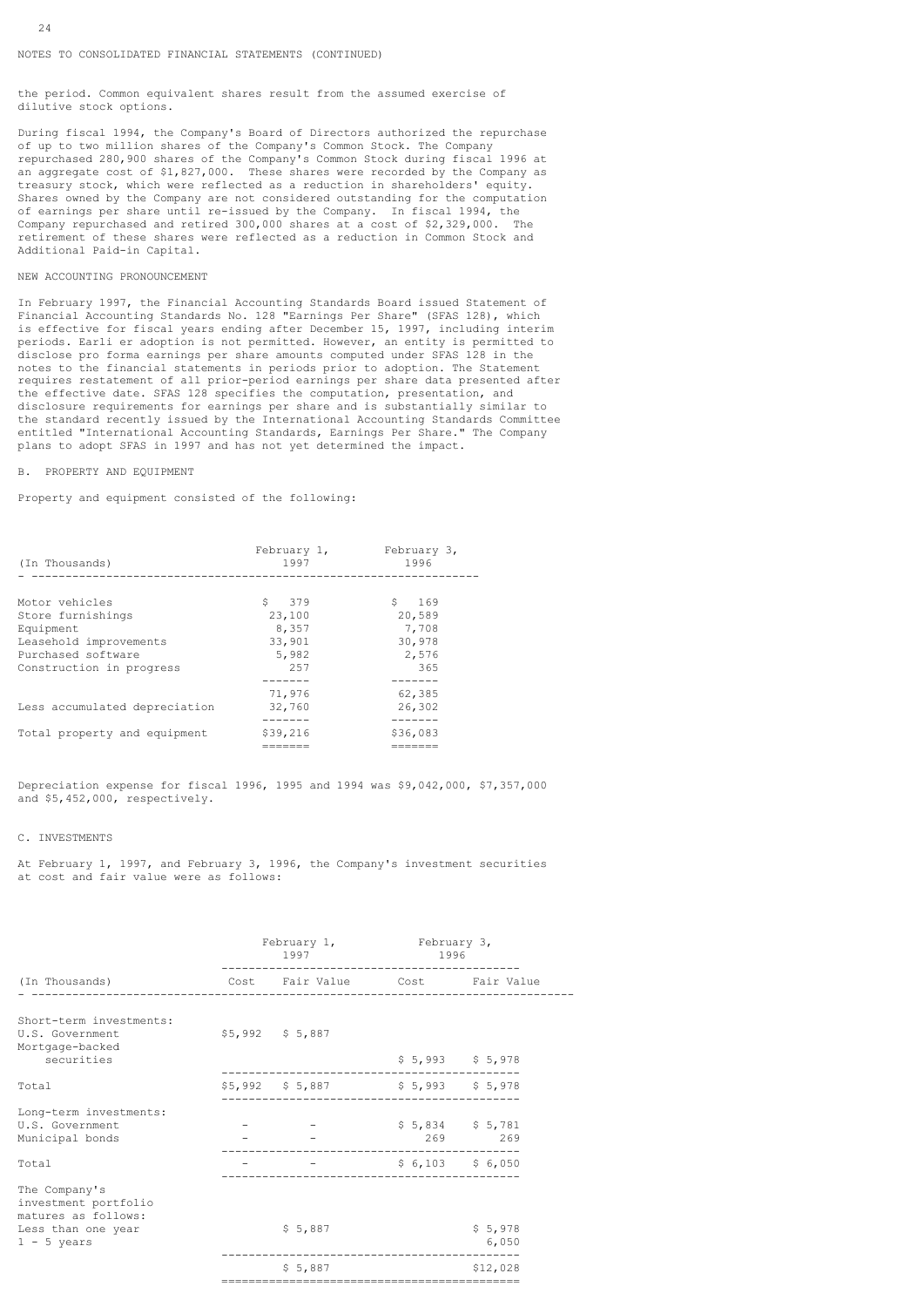The Company realized losses on the sale of certain investments of \$17,200 and \$71,000 in fiscal 1996 and 1995, respectively.

### D. DEBT OBLIGATIONS

On July 24, 1996, the Company entered into an amended and restated credit agreement (the "Credit Agreement") with BayBank, N.A. and State Street Bank and Trust Company under which these banks established a credit facility for the Company. This credit facility, which terminates on June 30, 1999, consists of: (i) a revolving line of credit permitting the Company to borrow up to \$15 million, and (ii) a commercial and trade letters of credit facility under which letters of credit, in aggregate amounts up to \$45 million, may be issued for the Company's inventory purchases. Under the revolving line of credit portion of the facility, the Company has the ability to issue standby letters of credit up to a total of \$750,000. Loans made under this portion of the facility bear interest, subject to adjustment, at BayBank, N.A.'s prime rate or LIBOR-based fixed rate. The Company may increase the commercial and trade letters of credit portion of the facility in increments of \$15 million, up to a total of \$45 million. Under the Credit Agreement, the Company has agreed not to pay dividends on its Common Stock if such payment would cause the Company to be in default of certain financial ratios. The Company did not pay any dividends in fiscal years 1996 and 1995. The terms of the Credit Agreement require the Company to maintain specific net worth, inventory turnover and cash flow ratios. At February 1, 1997 the Company had outstanding commercial and trade letters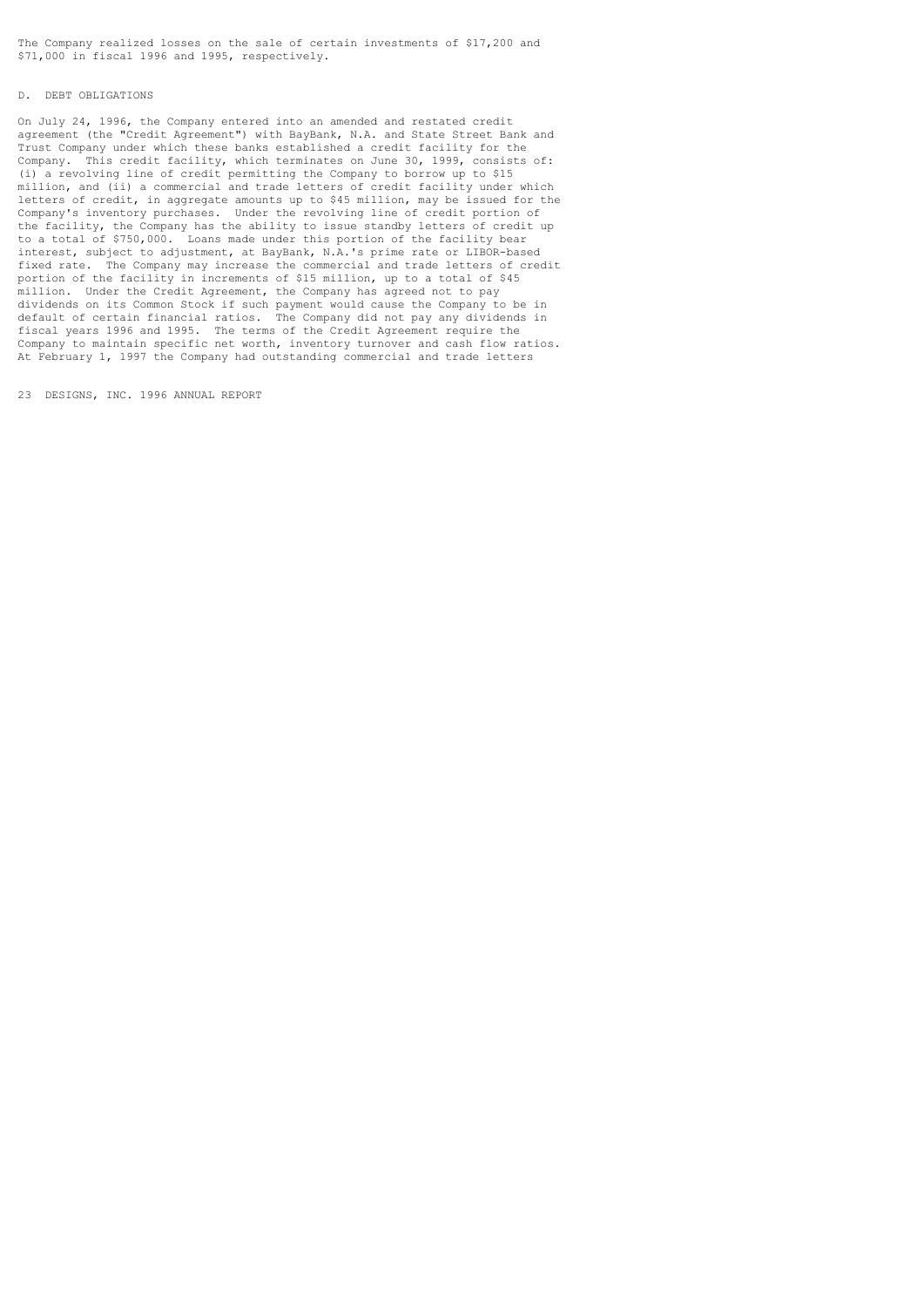NOTES TO CONSOLIDATED FINANCIAL STATEMENTS (CONTINUED)

of credit totaling approximately \$9.7 million and two outstanding standby letters of credit totaling \$451,000.

The Company paid interest and fees of \$253,000, \$172,000 and \$799,000 for the fiscal years 1996, 1995 and 1994, respectively. Fiscal year 1994 includes a prepayment penalty and accelerated write-off of debt issuance of \$350,000.

#### E. INCOME TAXES

25

The Company accounts for income taxes in accordance with Statement of Financial Accounting Standards No. 109 (SFAS 109), "Accounting for Income Taxes." Under SFAS 109, deferred tax assets and liabilities are recognized based on temporary differences between the financial statement and tax basis of assets and liabilities using enacted tax rates in effect in the years in which the differences are expected to reverse. SFAS 109 requires current recognition of net deferred tax assets to the extent that it is more likely than not that such net assets will be realized. To the extent that the Company believes that its net deferred tax assets will not be realized, a valuation allowance must be placed against those assets.

The components of the net deferred tax asset as of February 1, 1997 and February 3, 1996 are as follows:

|                                        |                       | February 1, February 3, |  |
|----------------------------------------|-----------------------|-------------------------|--|
| (In Thousands)                         | 1997 1996             |                         |  |
|                                        |                       |                         |  |
| Deferred tax assets - current:         |                       |                         |  |
| Inventory reserves                     | \$716                 | \$1,145                 |  |
| LIFO reserve                           | 444                   |                         |  |
| Accrued expenses                       |                       | 641                     |  |
| Subtotal                               | 1,160 1,786           |                         |  |
| Deferred tax liabilities - current:    |                       |                         |  |
| LIFO reserve                           |                       | 864                     |  |
| Net deferred tax asset - current       | $$1,160$ $$922$       |                         |  |
| Deferred tax asset - noncurrent        |                       |                         |  |
| Excess of book over tax                |                       |                         |  |
| depreciation/amortization              | $$2,577$ $$2,560$     |                         |  |
| Capital loss carryforward              | 124                   | 117                     |  |
| Unrealized loss on investment          | 42                    | $\sim$ 21               |  |
| Total deferred tax assets - noncurrent | $$2,743$ $$2,698$     |                         |  |
|                                        | ===================== |                         |  |

The provision for income taxes consists of the following:

| (In Thousands)  | 1997    | Fiscal Years Ending<br>February 1, February 3, January 28,<br>1996 | 1995     |
|-----------------|---------|--------------------------------------------------------------------|----------|
| Current:        |         |                                                                    |          |
| Federal         | \$3,234 | \$6,241                                                            | \$5,561  |
| State           | 1,149   | 1,031                                                              | 1,783    |
|                 | 4,383   | 7,272                                                              | 7,344    |
| Deferred:       |         |                                                                    |          |
| Federal         | (223)   | (481)                                                              | 3,382    |
| State           | (60)    | (49)                                                               | 770      |
|                 | (283)   | (530)                                                              | 4,152    |
| Total Provision | \$4,100 | \$6,742                                                            | \$11,496 |

The following is a reconciliation between the statutory and effective income tax rates:

|                                                                                                    | Fiscal Years Ending<br>___________________ |                                                       |       |
|----------------------------------------------------------------------------------------------------|--------------------------------------------|-------------------------------------------------------|-------|
|                                                                                                    |                                            | February 1, February 3, January 28,<br>1997 1996 1995 |       |
| Statutory federal<br>income tax rate                                                               | 35.0%                                      | 35.0% 35.0%                                           |       |
| State income and other taxes,<br>net of federal tax benefit 5.8<br>Permanent items and tax credits | (1.2)                                      | 5.8                                                   | 5.5   |
| Effective tax rate                                                                                 | 39.6%                                      | 40.8%                                                 | 40.5% |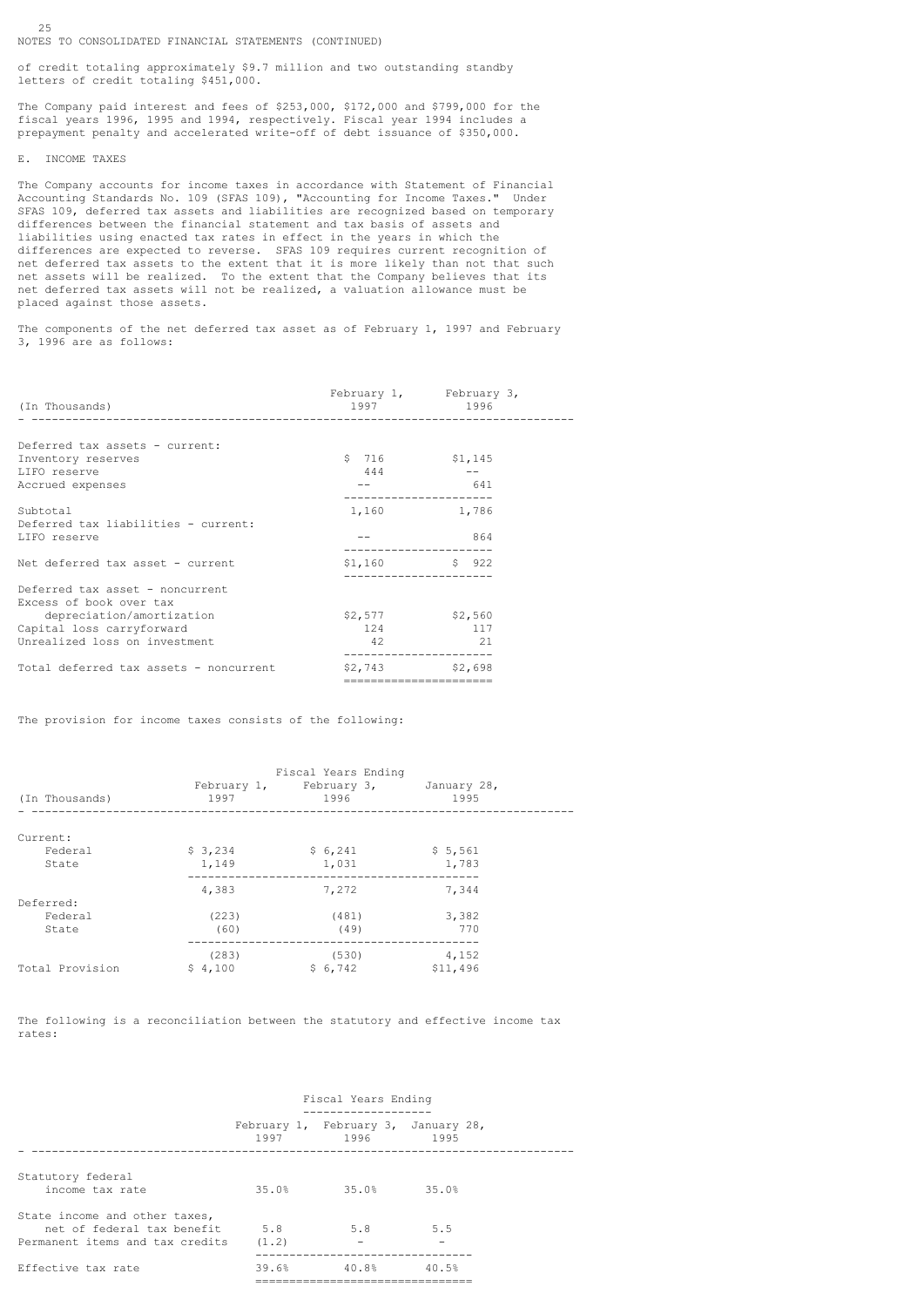The Company paid income taxes of \$2,888,000, \$7,452,000 and \$8,579,000 during fiscal years 1996, 1995 and 1994, respectively. These figures represent the net of payments and receipts.

F. COMMITMENTS AND CONTINGENCIES

At February 1, 1997, the Company was obligated under operating leases covering store and office space, automobiles and certain equipment for future minimum rentals as follows:

| Fiscal     | Total<br>(In Thousands) |
|------------|-------------------------|
|            |                         |
| 1997       | \$27,523                |
| 1998       | 26,163                  |
| 1999       | 22,990                  |
| 2000       | 20,425                  |
| 2001       | 17,888                  |
| Thereafter | 49,314                  |
|            |                         |
|            | \$164,303               |

In addition to minimum rental payments, many of the store leases include provisions for common area maintenance, mall charges, escalation clauses and additional rents based on percentage of store sales above designated levels. The Company signed a new lease for its corporate headquarters in Needham, Mass achusetts during fiscal 1995. The term of the lease is for ten years, ending in November 2005. The lease provides for the Company to pay all related costs associated with the land and headquarters building. The Company has employment agreements with certain executive officers, the initial terms of which expire, unless earlier terminated in accordance with their terms, on October 16, 1998. Such agreements provide for minimum salary levels, adjusted for cost of living increases as well as bonuses as determined by the Compensation Committee of the Company's Board of Directors. The aggregate commitment for future salaries at February 1, 1997, excluding bonuses, was \$1,593,000.

Amounts charged to operations for occupancy, excluding a related party lease, were \$35,921,000, \$32,998,000 and \$27,250,000 in fiscal years 1996, 1995 and 1994, respectively. Of these amounts charged to operations, \$780,000, \$847,000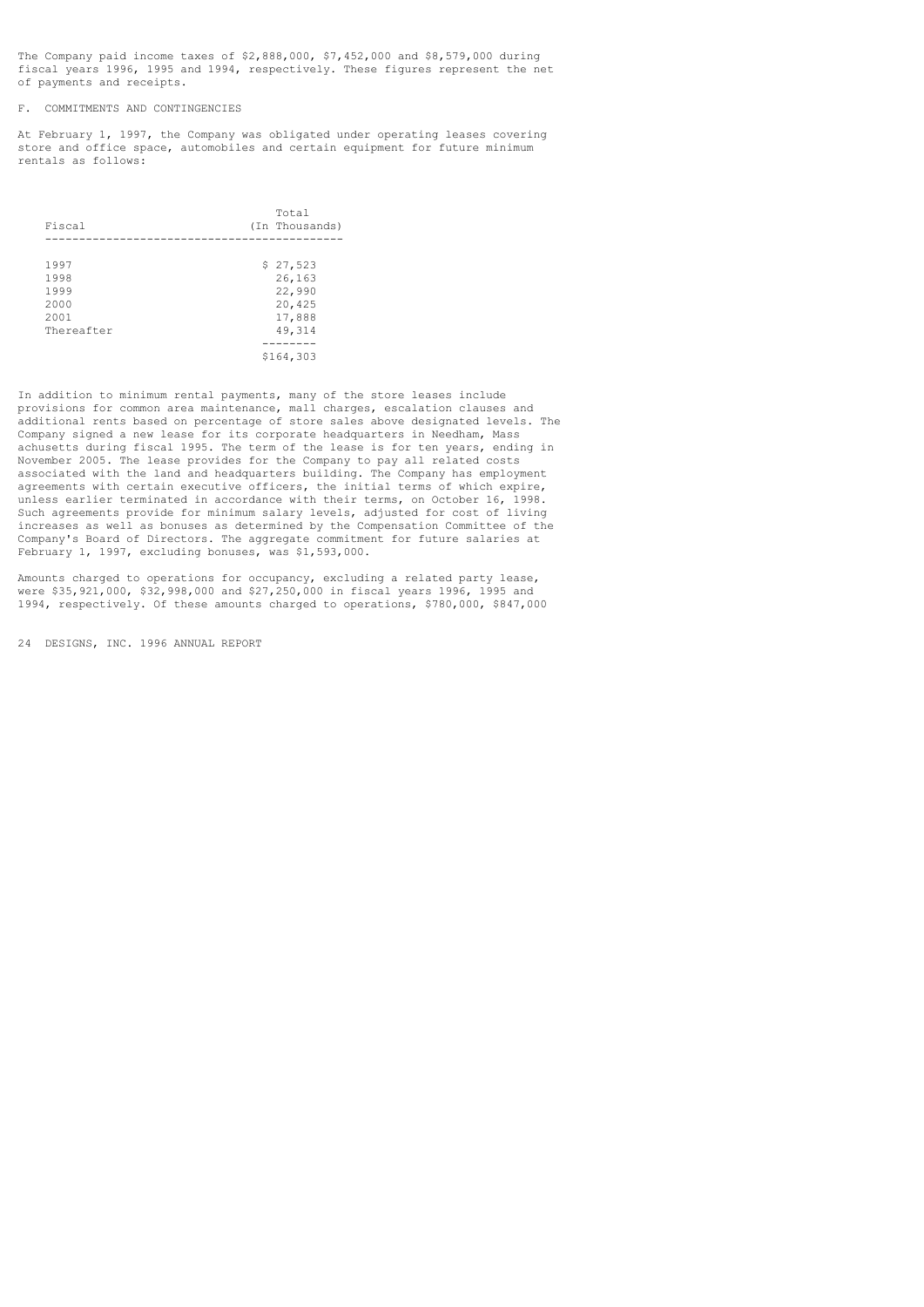#### NOTES TO CONSOLIDATED FINANCIAL STATEMENTS (CONTINUED)

and \$676,000 represent payments based upon a percentage of adjusted gross sales as provided in the lease agreement for the fiscal years ended 1996, 1995 and 1994, respectively. Amounts charged to operations for the related party lease were \$150,000, \$764,000 and \$498,000 in fiscal years 1996, 1995 and 1994, respectively. See Note H for additional information regarding the related party lease. As more fully discussed in Note K, the Company remains principally liable on three leases which were assigned to Levi's Only Stores, Inc., a wholly-owned subsidiary of Levi Strauss & Co., in connection with the sale of the Company's Original Levi's(R) Store(TM) located in Minneapolis, Minnesota and the two Dockers(R) Shops located in Minneapolis, Minnesota and Cambridge, Massachusetts. The store leases in Minneapolis and Cambridge expire in January 2003 and January 2002, respectively.

# G. STOCK OPTIONS

The Company's Board of Directors and its stockholders previously approved the 1987 Incentive Stock Option Plan (the "Incentive Plan") pursuant to which, as amended, stock options to purchase up to 787,500 shares of Common Stock may be issued to key employees (including executive officers and directors who are employees). The Incentive Plan is administered by the Compensation Committee of the Company's Board of Directors, which designates the optionees, number of shares for each option grant, option prices (which may not be less than fair value on the date of grant), date of grant, vesting schedule (ranging from three to five years) and period of option (which may not be more than ten years). All Incentive Plan options are non-assignable. The Incentive Plan terminates when all shares issuable thereunder have been issued. The Company's Board of Directors and its stockholders also previously approved the 1987 Non-Qualified Stock Option Plan (the "Non-Qualified Plan") pursuant to which stock options to purchase up to 337,500 shares of Common Stock which are not "incentive stock options" (as defined in Section 422 of the Internal Revenue Code, as amended) may be issued to key employees (including executive officers and directors of the Company) and directors who are not employees of the Company. The Non-Qualified Plan is administered by the Compensation Committee of the Company's Board of Directors, which designates the optionees, number of shares for each option grant, option prices (which may not be less than 85% of the fair market value on the date of grant), date of grant, vesting schedule (ranging from three to five years) and period of option (which may not be more than ten years). All Non-Qualified Plan options are non-assignable. The Non-Qualified Plan terminates when all shares issuable have been issued.

On April 3, 1992, the Board of Directors adopted the 1992 Stock Incentive Plan (the "1992 Plan"), which became effective on June 9, 1992, when it was approved by the stockholders of the Company. Under the 1992 Plan, as amended, up to 1,850,000 shares of Common Stock may be issued pursuant to "incentive stock options" (as defined in Section 422 of the Internal Revenue Code, as amended), options which are not "incentive stock options," conditioned stock awards, unrestricted stock awards and performance share awards. The 1992 Plan is administered by the Compensation Committee, all of the members of which are non-employee directors. The Compensation Committee makes all determinations with respect to amounts and conditions covering awards under the 1992 Plan. Options have never been granted at any price less than fair value on the date of the grant. Options granted to employees, executives and directors typically vest over five, three and three years, respectively. Options granted under the 1992 Plan expire ten years from the date of grant. The 1992 Plan terminates when all shares issuable thereunder have been issued.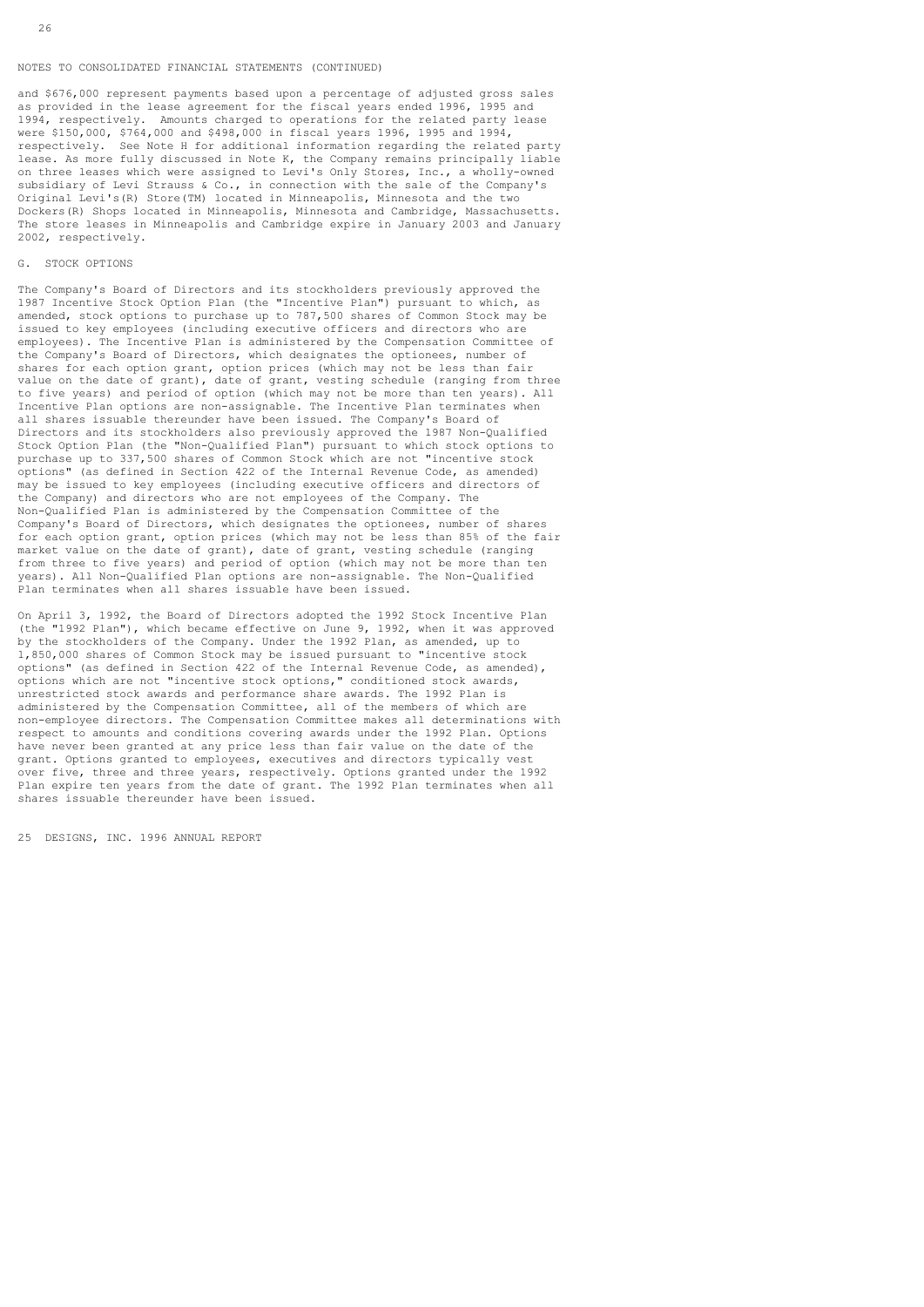# NOTES TO CONSOLIDATED FINANCIAL STATEMENTS (CONTINUED)

A summary of shares subject to the option plans described above is as follows:

1987 INCENTIVE STOCK OPTION PLAN

|                                                         | Fiscal Year |                |         |
|---------------------------------------------------------|-------------|----------------|---------|
|                                                         |             | 1996 1995 1996 | 1994    |
|                                                         |             |                |         |
| Outstanding at beginning of year                        | 96,339      | 160,561        | 241,365 |
| Options granted                                         | 18,500      |                |         |
| Options canceled                                        | 6,000       | 1,670          | 14,720  |
| Options exercised                                       |             | 11,533 62,552  | 66,084  |
| Outstanding at end of year                              | 97,306      | 96,339         | 160,561 |
| Options exercisable at end of year                      |             | 76,406 89,139  | 129,273 |
| Common shares reserved for future grants at end of year | 9,105       | 21,605         | 19,935  |
| Weighted average exercise price per option:             |             |                |         |
| Granted during the year                                 | \$6.62      |                |         |
| Canceled during the year                                | \$11.17     | \$2.37         | \$8.17  |
| Exercised during the year                               | \$2.05      | \$2.37         | \$2.40  |
| Outstanding at end year of year                         | \$4.01      | \$3.71         | \$3.18  |

The following table summarizes information about stock options outstanding at February 1, 1997:

|                                                    | Options Outstanding |                                 |                                     |                                                  |                                    |                               | Options Exercisable                |  |
|----------------------------------------------------|---------------------|---------------------------------|-------------------------------------|--------------------------------------------------|------------------------------------|-------------------------------|------------------------------------|--|
|                                                    |                     | Range of<br>Exercise Prices     | Number<br>Outstanding               | Remaining<br>Contractual Life                    | Weighted Average<br>Exercise Price | Number<br>Exercisable         | Weighted Average<br>Exercise Price |  |
| $$1.62$ to<br>$2.50$ to<br>$6.63$ to<br>$11.17$ to |                     | \$2.34<br>2.78<br>6.63<br>11.17 | 65,388<br>2,475<br>18,500<br>11,400 | 3.5 years<br>3.6 years<br>9.5 years<br>5.3 years | \$2.05<br>2.67<br>6.63<br>11.17    | 64,931<br>2,475<br>-<br>9,000 | \$2.05<br>2.67<br>11.17            |  |
| $1.62$ to                                          |                     | 11.17                           | 97,306                              |                                                  |                                    | 76,406                        |                                    |  |

1987 NON-QUALIFIED STOCK OPTION PLAN

|                                                                                   | Fiscal Year |        |                  |
|-----------------------------------------------------------------------------------|-------------|--------|------------------|
|                                                                                   | 1996        | 1995   | 1994             |
| Outstanding at beginning of year                                                  | 76,948      | 76,948 | 99,448           |
| Options granted<br>Options canceled                                               |             |        |                  |
| Options exercised                                                                 |             |        | 22,500           |
| Outstanding at end of year                                                        | 76,948      | 76,948 | 76,948           |
| Options exercisable at end of year<br>Weighted average exercise price per option: | 76,948      | 76,948 | 66,148           |
| Exercised during the year<br>Outstanding at end of year                           | \$2.53      | \$2.53 | \$2.34<br>\$2.53 |

The following table summarizes information about stock options outstanding at February 1, 1997:

| Options Outstanding         |                       |                               |                                    | Options Exercisable   |                                    |  |
|-----------------------------|-----------------------|-------------------------------|------------------------------------|-----------------------|------------------------------------|--|
| Range of<br>Exercise Prices | Number<br>Outstanding | Remaining<br>Contractual Life | Weighted Average<br>Exercise Price | Number<br>Exercisable | Weighted Average<br>Exercise Price |  |
| \$2.34 to \$2.67            | 76,948                | 3.7 years                     | \$2.53                             | 76,948                | \$2.53                             |  |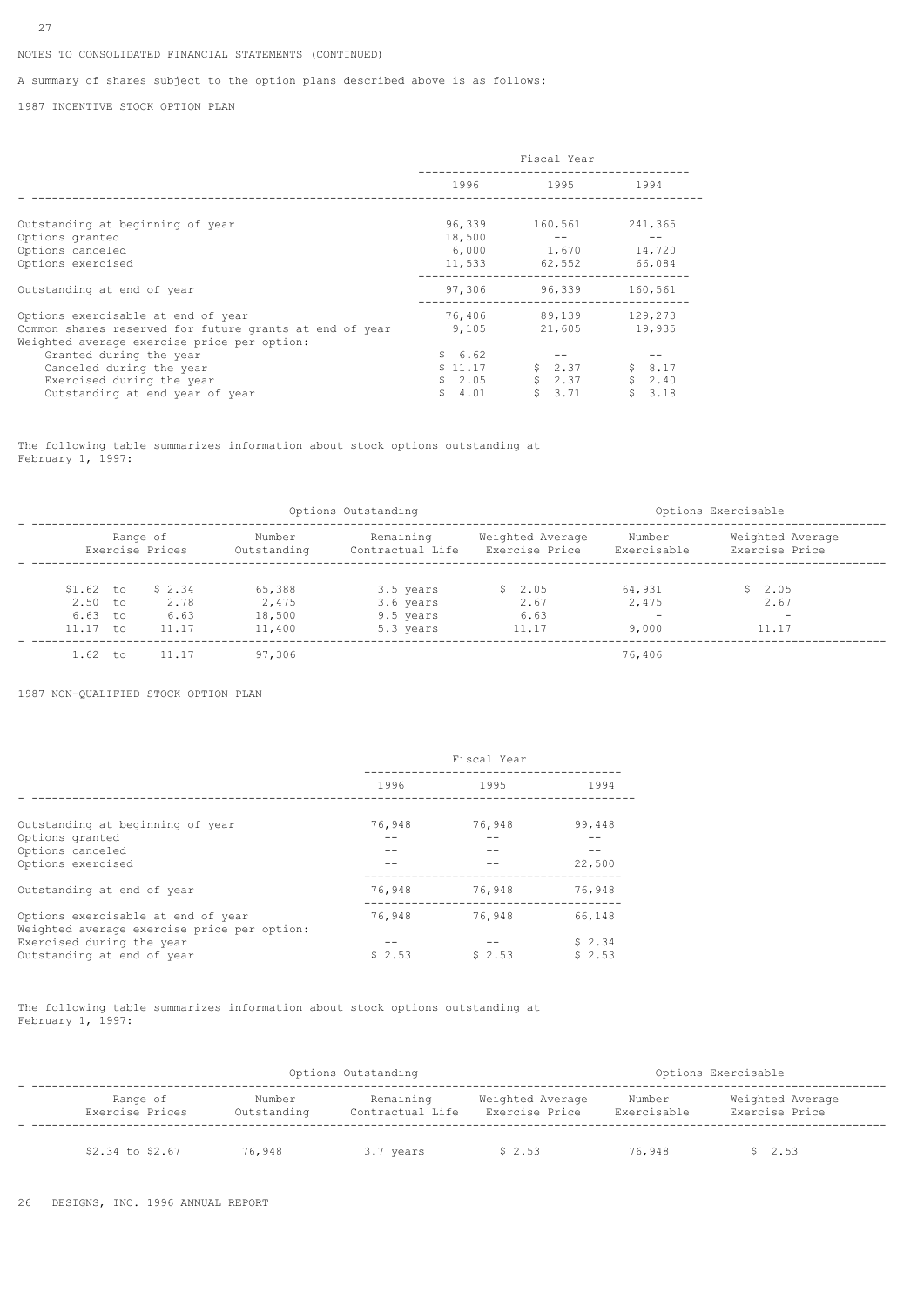1992 STOCK INCENTIVE PLAN

|                                                                                                       | Fiscal Year |                      |             |
|-------------------------------------------------------------------------------------------------------|-------------|----------------------|-------------|
|                                                                                                       | 1996        | 1995                 | 1994        |
|                                                                                                       |             |                      |             |
| Outstanding at beginning of year                                                                      | 1,520,050   | 1,298,950            | 1,091,150   |
| Options granted                                                                                       | 301,250     | 440,500              | 406,000     |
| Options canceled                                                                                      | 160,900     | 219,400              | 191,600     |
| Options exercised                                                                                     |             |                      | 6,600       |
| Outstanding at end of year                                                                            | 1,660,400   | 1,520,050            | 1,298,950   |
| Options exercisable at end of year                                                                    | 937,496     | 698,180              | 445,966     |
| Common shares reserved for future grants at end of year<br>Weighted average exercise price per option | 174,200     | 314,550              | 535,650     |
| Granted during the year                                                                               | \$<br>6.72  | $\mathsf{S}$<br>8.93 | 12.77       |
| Canceled during the year                                                                              | Ŝ<br>10.10  | Ŝ.<br>10.50          | 14.69       |
| Exercised during the year                                                                             |             |                      | 11.17       |
| Outstanding at end of year                                                                            | 12.00<br>\$ | 12.85<br>\$          | 14.59<br>\$ |

The following table summarizes information about stock options outstanding at February 1, 1997:

| Options Outstanding       |             |                  |                  | Options Exercisable |                  |  |
|---------------------------|-------------|------------------|------------------|---------------------|------------------|--|
| Range of                  | Number      | Remaining        | Weighted Average | Number              | Weighted Average |  |
| Exercise Prices           | Outstanding | Contractual Life | Exercise Price   | Exercisable         | Exercise Price   |  |
| $$6.13 \text{ to } $9.00$ | 647,050     | 8.6 years        | \$7.71           | 110,866             | \$8.52           |  |
| 10.50 to 15.25            | 547,450     | 6.2 years        | 11.90            | 409,064             | 11.85            |  |
| 16.50 to 21.50            | 465.900     | 6.3 years        | 18.08            | 417.566             | 18.13            |  |
| 6.13 to 21.50             | 1,660,400   |                  |                  | 937,496             |                  |  |

On July 26, 1993, stock options covering an aggregate of 67,500 shares of Common Stock were granted outside of the Incentive Plan, the Non-Qualified Plan and the 1992 Plan to the non-employee directors of the Company. Each of these options has an exercise price of \$17.50 per share and each remained outstanding as of the end of fiscal 1996. These options became exercisable in three equal installments commencing twelve months following the date of grant and have a 10 year term.

When shares are sold within one year of exercise or within two years from date of grant, the Company derives a tax deduction measured by the excess of the market value over the option price at the date the shares are sold, which approximated \$27,980, \$239,000 and \$511,000 in fiscal years 1996, 1995 and 1994, respectively.

The Company applies APB Opinion No. 25 and related Interpretations in accounting for its plans. FASB Statement No. 123 "Accounting for Stock-Based Compensation" (FAS 123) was issued by the FASB in 1995 and requires the company to elect either expense recognition under FAS 123 or its disclosure-only alternative for stock-based employee compensation. The Company has elected the disclosure-only alternative and accordingly has disclosed the pro forma net income or loss and per share amounts using the fair value based method.

Had compensation costs for the Company's grants for stock-based compensation been determined consistent with FAS 123, the Company's net income, and earnings per share would have been reduced to the pro forma amounts indicated below:

| (In Thousands, Except Per Share Amounts)           | Fiscal Years Ended<br>February 1, February 3,<br>1997 | 1996             |
|----------------------------------------------------|-------------------------------------------------------|------------------|
| Net income - as reported<br>Net income - pro forma | \$6,264<br>5,933                                      | \$9,773<br>9,621 |
| Earnings per share - as reported                   | \$0.40                                                | \$0.62           |
| Earnings per share - pro forma                     | 0.38                                                  | 0.61             |

The effects of applying FAS 123 in this pro forma disclosure are not likely to be representative of the effects on reported net income for future years. FAS 123 does not apply to awards prior to 1995 and additional awards are anticipated.

The fair value of each option grant is estimated on the date of grant using the Black Scholes option-pricing model with the following weighted average assumptions used for grants in fiscal 1996 and 1995: expected volatility of 51.96%; risk free interest rate of 6.3% and 6.1% in fiscal 1996 and 1995, respectively; and expected lives of 4.5 years. No dividend rate was used for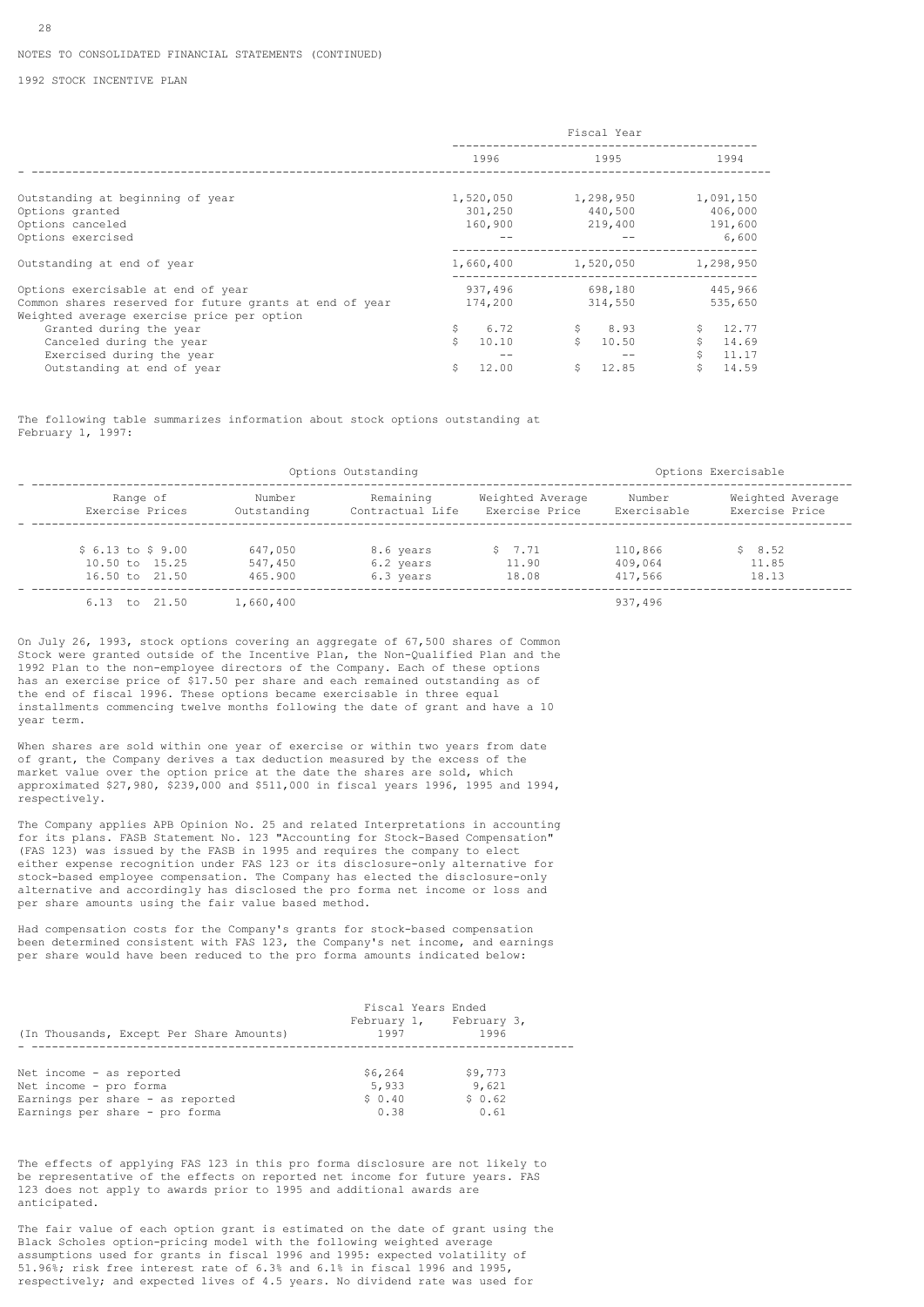fiscal 1996 or 1995. The weighted average fair value of options granted in fiscal 1996 and 1995 was \$3.35 and \$4.43, respectively.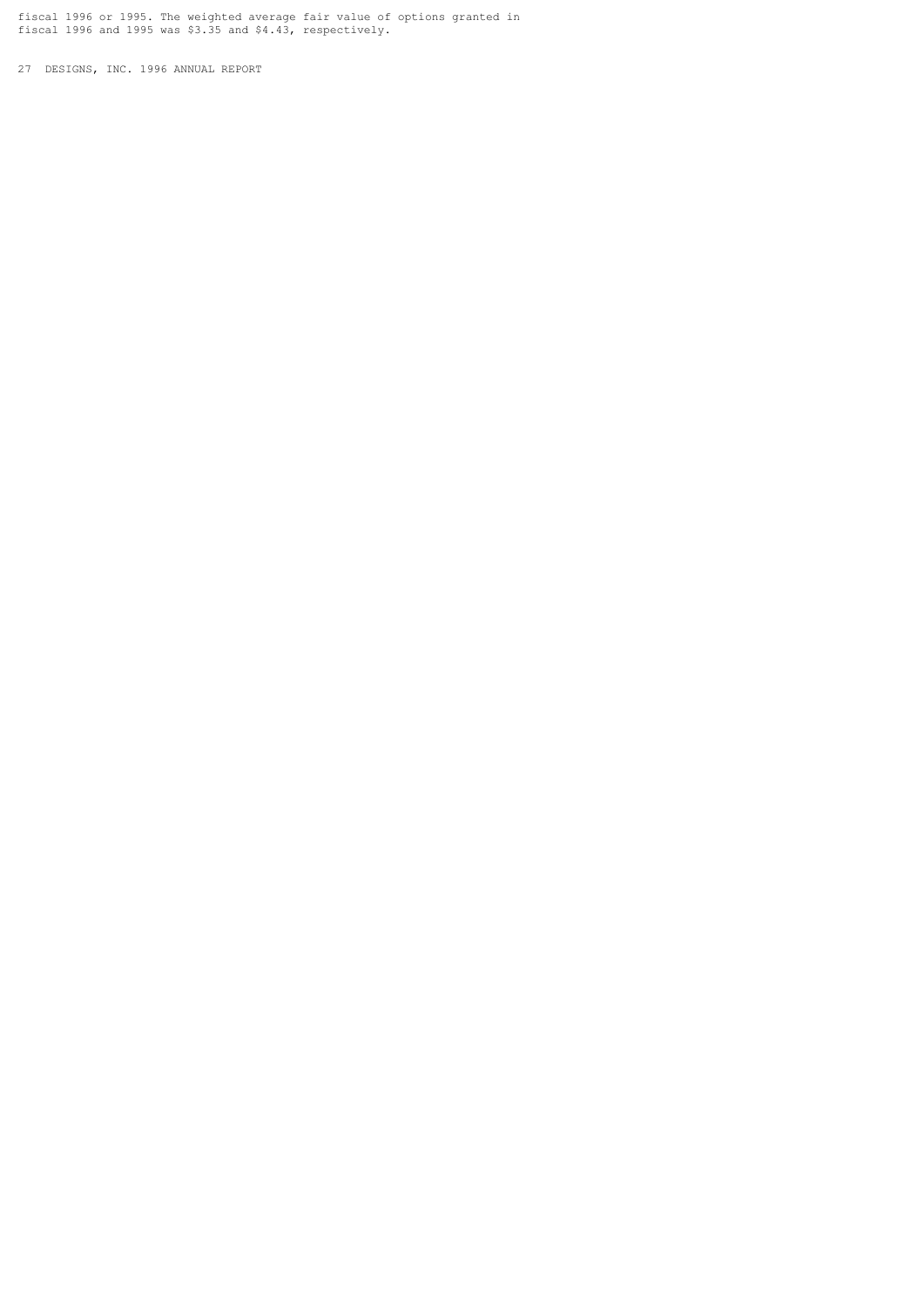# NOTES TO CONSOLIDATED FINANCIAL STATEMENTS (CONTINUED)

#### H. RELATED PARTIES

Until April 30, 1996, the Company leased its headquarters in Chestnut Hill, Massachusetts, from Durban Trust, a nominee trust of which the sole beneficiary is a partnership affiliated with Stanley I. Berger, the Chairman of the Board of the Company, and Calvin Margolis, a former director of the Company. The general partner of the beneficiary is a corporation controlled by Mr. Berger and the estate of Mr. Margolis, and the only limited partners of the beneficiary are Mr. Berger and the estate of Mr. Margolis, individually. Total rent paid to Durban Trust in fiscal 1996, 1995 and 1994 was approximately \$150,000, \$764,000 and \$491,000, respectively. When the lease expired April 30, 1996, the Company moved its headquarters to Needham, Massachusetts. See Note F. Bernard M. Manuel, a Director of the Company, is the Chairman of the Board of Cygne Designs, Inc. During fiscal year 1995, Cygne Designs, Inc. provided sourcing for the Company's private label products. The Company paid \$311,000 for merchandise purchased from Fenn Wright & Manson, Inc., a division of Cygne Designs, Inc. No products were purchased from Cygne Designs, Inc. or its affiliates in fiscal 1996.

# I. EMPLOYEE BENEFIT PLANS

The Company has a defined contribution 401(k) plan which covers all eligible employees who have completed one year of service. Under this plan, the Company may provide matching contributions up to a stipulated percentage of employee contributions. The plan is fully funded by the Company; and the matching contribution, if any, is established each year by the Board of Directors. For fiscal 1996, the matching contribution by the Company was set at 50% of contributions by eligible employees up to a maximum of 6% of salary. The Company recognized \$231,000, \$229,000 and \$205,000 of expense under this plan in fiscal 1996, 1995 and 1994, respectively.

### J. RESTRUCTURING

In fiscal 1993, the Company recorded a non-recurring pre-tax charge of \$15.0 million to cover the costs associated with the closing of 15 of its poorest performing Designs stores. The earnings and cash flow benefit derived from the restructuring totaled \$2.7 million for fiscal 1995 and \$1.6 million for fiscal 1994, respectively. The costs to close these 15 stores totaled \$9.6 million, comprised of \$6.1 million cash and \$3.5 million of noncash costs. Total costs of \$9.6 million to close the 15 stores were less than the original pre-tax \$15.0 million estimate, primarily due to favorable negotiations with landlords. The remaining reserve was recognized in fiscal 1995 and fiscal 1994 as non-recurring pre-tax income in the amount of \$2.2 million and \$3.2 million, respectively.

### K. FORMATION OF JOINT VENTURE

On January 28, 1995, Designs JV Corp., a wholly-owned subsidiary of the Company, and a subsidiary of Levi's Only Stores, Inc., a wholly-owned subsidiary of Levi Strauss & Co., entered into a partnership agreement (the "Partnership Agreement") to sell Levi's(R) brand jeans and jeans-related products. The joint venture that was established by the Partnership Agreement is known as The Designs/OLS Partnership (the "OLS Partnership"). The Company previously announced that the OLS Partnership plans to open and operate thirty-five to fifty Original Levi's(R) Stores(TM) and Levi's(R) Outlets throughout eleven Northeast states and the District of Columbia through the end of fiscal 1999. This includes the eleven Original Levi's(R) Stores(TM) and ten Levi's(R) Outlets open at the end of fiscal 1996. The Levi's(R) Outlet stores owned by the OLS Partnership sell only Levi's(R) brand products and end of season and close-out products from the Original Levi's(R) Stores(TM).

In connection with the formation of the joint venture, Designs JV Corp. contributed, for a 70% interest in the joint venture, eight of the Company's then existing Original Levi's(R) Stores(TM) and three leases for then unopened stores in New York City, Nanuet, New York, and White Plains, New York. These stores are included in the 35 to 50 stores described above. At the same time, LDJV Inc., the joint venture subsidiary of the Levi's Only Stores, Inc., contributed approximately \$4.7 million in cash to the joint venture in exchange for a 30% interest.

During October 1995, Designs JV Corp. and LDJV Inc. agreed to provide an additional capital contribution of cash totaling \$5.2 million to the OLS Partnership to fund its capital expenditures needs. Designs JV Corp. and LDJV Inc. contributed \$3,640,000 and \$1,560,000, respectively.

In accordance with the Partnership Agreement, the OLS Partnership distributed \$505,000 and \$218,000 in fiscal 1996 to Designs JV Corp. and LDJV Inc., respectively. In fiscal 1995, the OLS Partnership distributed \$670,000 and \$287,000 to Designs JV Corp. and LDJV Inc., respectively. These distributions represented funds sufficient for each of the partners to pay taxes associated with the earnings of the OLS Partnership for the fiscal years ended February 1, 1997 and February 3, 1996.

The term of the OLS Partnership is ten years; however, the Partnership Agreement contains certain exit rights that enable

28 DESIGNS, INC. 1996 ANNUAL REPORT

 $29$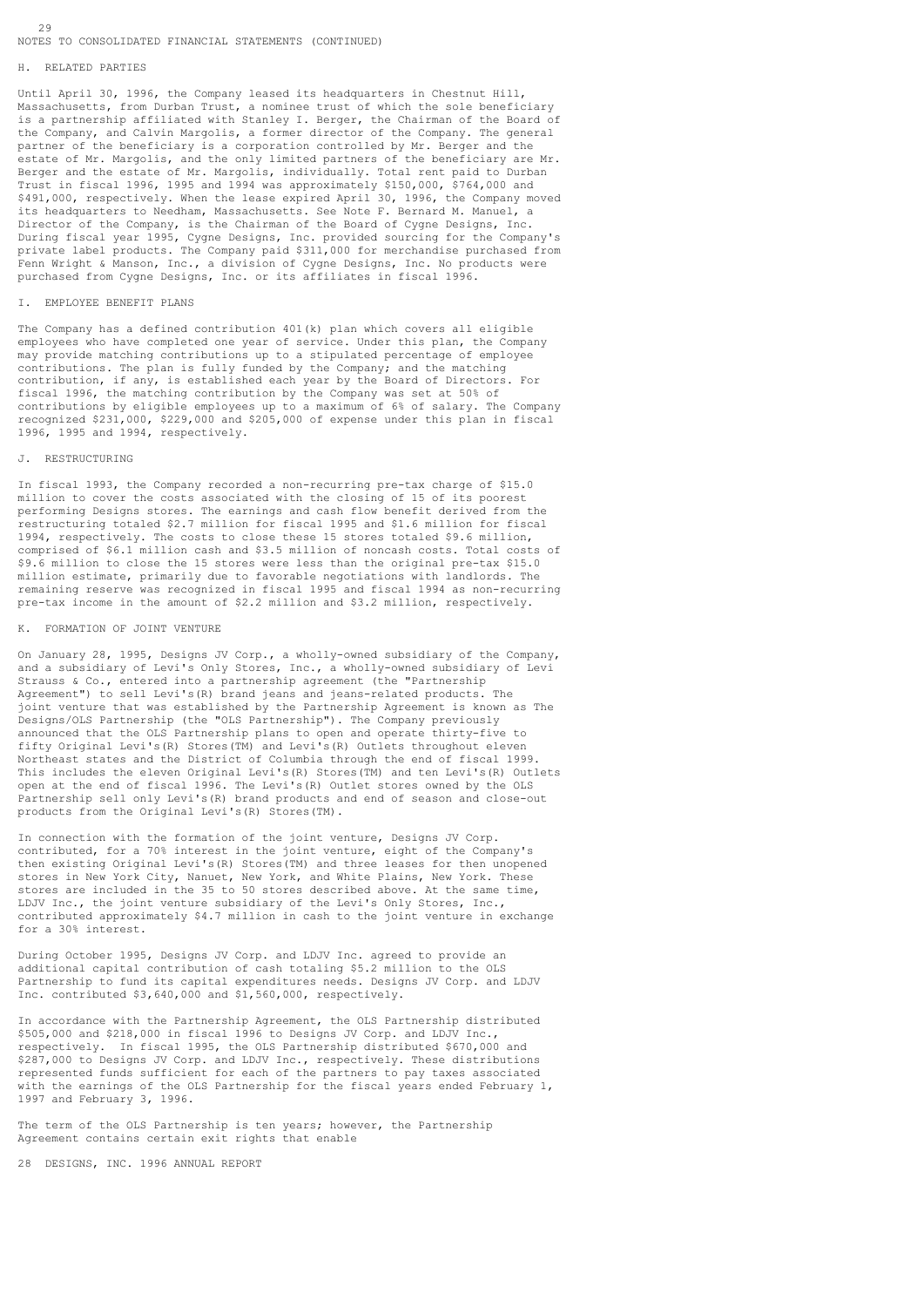#### NOTES TO CONSOLIDATED FINANCIAL STATEMENTS (CONTINUED)

30

either partner to buy or sell its interest in the OLS Partnership after five years. The Partnership Agreement provides for certain special capital account allocations and cash distributions, but otherwise allocates and distributes income in proportion to the partners' percentage ownership.

During the third quarter of fiscal 1996, the Company entered into a Credit Agreement (the "OLS Credit Agreement") with the OLS Partnership and Levi's Only Stores, Inc. under which the Company and Levi's Only Stores, Inc. are committed, when requested, to make advances to the OLS Partnership in amounts up to \$3.5 million and \$1.5 million, respectively. This credit facility bears interest at BayBank, N.A.'s prime rate and expires on September 30, 1997, unless terminated earlier pursuant to other provisions of the OLS Credit Agreement. The OLS Credit Agreement also provides that there will be no credit advances outstanding on the last day of the fiscal year. There were no credit advances outstanding under this facility at February 1, 1997.

For financial reporting purposes, the OLS Partnership's assets, liabilities and results of operations are consolidated with those of the Company and LDJV Inc.'s 30% interest in the OLS Partnership is included in the Company's financial statements as minority interest.

#### L. BOSTON TRADING LTD., INC. ACQUISITION

On May 2, 1995, the Company acquired certain assets of Boston Trading Ltd., Inc. ("Boston Trading") in accordance with the terms of an Asset Purchase Agreement dated April 21, 1995, among Boston Trading, Designs Acquisition Corp., the Company and others (the "Purchase Agreement"). The Company paid \$5,428,000 million in cash, financed by operations, and delivered a non-negotiable promissory note in the principal amount of \$1,000,000 (the "Purchase Note"). The principal amount of the Purchase Note is payable in two equal annual installments through May 1997. The note bears interest at the published prime rate and is payable semi-annually from the date of acquisition.

In conjunction with the Asset Purchase Agreement, the Company also issued a total of 50,000 shares of its Common Stock to the former stockholders of Boston Trading, subject to certain rights and restrictions. These shares are considered outstanding for purposes of calculating weighted average shares outstanding. The fair value of these shares on the date of issuance was included in the acquisition price.

In the first quarter of fiscal 1996, the Company asserted certain indemnification rights under the Asset Purchase Agreement. In accordance with the Asset Purchase Agreement, the Company, when exercising its indemnification rights, has the right, among other courses of action, to offset against the payment of principal and interest due and payable under the Purchase Note. Accordingly, the Company did not make the \$500,000 payment of principal on the Purchase Note that was due on May 2, 1996. The Company has paid all interest due through February 1, 1997, in accordance with the terms of the Purchase Note.

### M. SHAREHOLDER RIGHTS PLAN

On May 1, 1995, the Board of Directors of the Company adopted a Shareholder Rights Plan. Pursuant to the Plan, the Company entered into a Shareholder Rights Agreement ("Rights Agreement") between the Company and its transfer agent. Pursuant to the Rights Agreement, the Board of Directors declared a dividend distribution of one preferred stock purchase right (the "Right(s)") for each outstanding share of the Company's Common Stock to stockholders of record as of the close of business on May 15, 1995. Initially, these Rights are not exercisable and will trade with the shares of the Company's Common Stock. In the event that a person becomes an "acquiring person" or is declared an "adverse person" as each such term is defined in the Rights Agreement, each holder of a Right (other than the acquiring person or the adverse person) would be entitled to acquire such number of shares of preferred stock which are equivalent to the Company's Common Stock having a value of twice the then-current exercise price of the Right. If the Company is acquired in a merger or other business combination transaction after any such event, each holder of a Right would then be entitled to purchase, at the then-current exercise price, shares of the acquiring company's Common Stock having a value of twice the exercise price of the Right.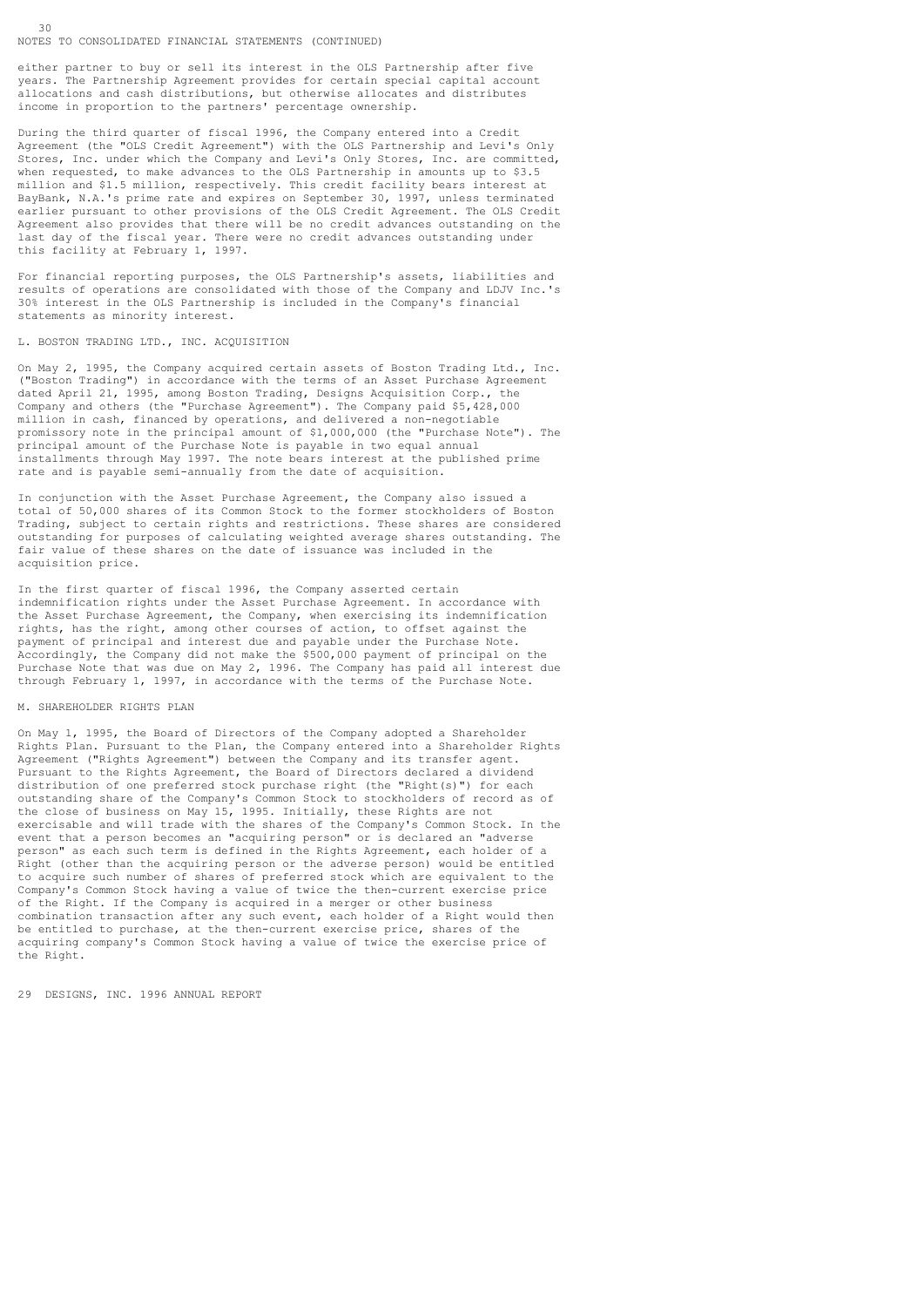# N. SELECTED QUARTERLY DATA (UNAUDITED)

| (In Thousands Except Per Share Data) | First<br>Ouarter | Second<br>Ouarter | Third<br>Ouarter | Fourth<br>Ouarter | Full<br>Year |
|--------------------------------------|------------------|-------------------|------------------|-------------------|--------------|
|                                      |                  |                   |                  |                   |              |
| Fiscal Year 1996                     |                  |                   |                  |                   |              |
| Net Sales                            | \$59,336         | \$66,524          | \$84,958         | \$78,775          | \$289,593    |
| Gross Profit                         | 16,157           | 20,565            | 27,646           | 21,861            | 86,229       |
| Net income                           | (1, 145)         | 553               | 4,664            | 2,192             | 6,264        |
| Net income per common and            |                  |                   |                  |                   |              |
| common equivalent share              | (0.07)           | 0.03              | 0.30             | 0.14              | 0.40         |
| Fiscal Year 1995                     |                  |                   |                  |                   |              |
| Net Sales                            | \$57,337         | \$66,993          | \$89,217         | \$87,527          | \$301,074    |
| Gross Profit                         | 16,197           | 19,877            | 29,314           | 23,697            | 89,085       |
| Non-recurring income                 |                  |                   |                  |                   |              |
| on restructuring                     | 2,200            |                   |                  |                   | 2,200        |
| Net income                           | 1,597            | 1,193             | 5,034            | 1,949             | 9.773        |
| Net income per common and            |                  |                   |                  |                   |              |
| common equivalent share              | 0.10             | 0.08              | 0.32             | 0.12              | 0.62         |

Historically, the Company has experienced seasonal fluctuations in net sales, gross profit and net income, with increases occurring during the Company's third and fourth quarters as a result of "Fall" and "Holiday" seasons. Quarterly sales comparisons are not necessarily indicative of actual trends, since such amounts also reflect the addition of new stores, closing of stores and the remodeling of stores during these periods.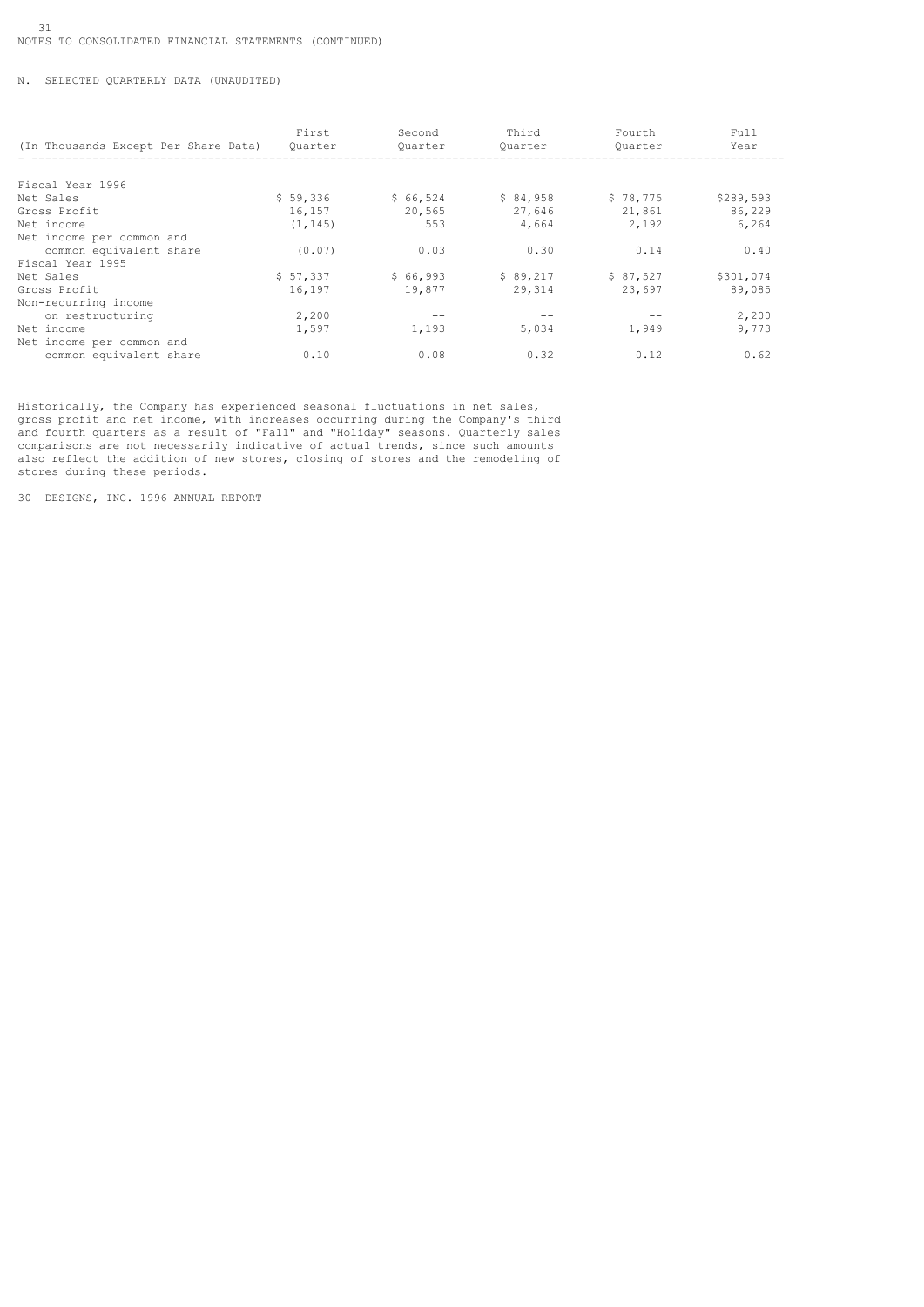MANAGEMENT'S RESPONSIBILITY FOR FINANCIAL REPORTING

The integrity and objectivity of the financial statements and the related financial information in this report are the responsibility of the management of the Company. The financial statements have been prepared in conformity with generally accepted accounting principles and include, where necessary, the best estimates and judgements of management.

The Company maintains a system of internal accounting control designed to provide reasonable assurance, at appropriate cost, that assets are safeguarded, transactions are executed in accordance with management's authorization and the accounting records provide a reliable basis for the preparation of the financial statements. The system of internal accounting control is regularly reviewed by management and improved and modified as necessary in response to changing business conditions.

The Audit Committee of the Board of Directors, consisting solely of outside directors, meets periodically with management and the Company's independent accountants to review matters relating to the Company's financial reporting, the adequacy of internal accounting control and the scope and results of audit work. The independent accountants have free access to the Committee.

Coopers & Lybrand L.L.P., independent accountants, have been engaged to examine the financial statements of the Company. The Report of Independent Accountants expresses an opinion as to the fair presentation of the financial statements in accordance with generally accepted accounting principles and is based on an audit conducted in accordance with generally accepted auditing standards.

/s/ Joel H. Reichman /s/ Carolyn R. Faulkner<br>Joel H. Reichman /s/ Carolyn R. Faulkner President and Chief Executive Officer

Carolyn R. Faulkner<br>Vice President and Chief Financial Officer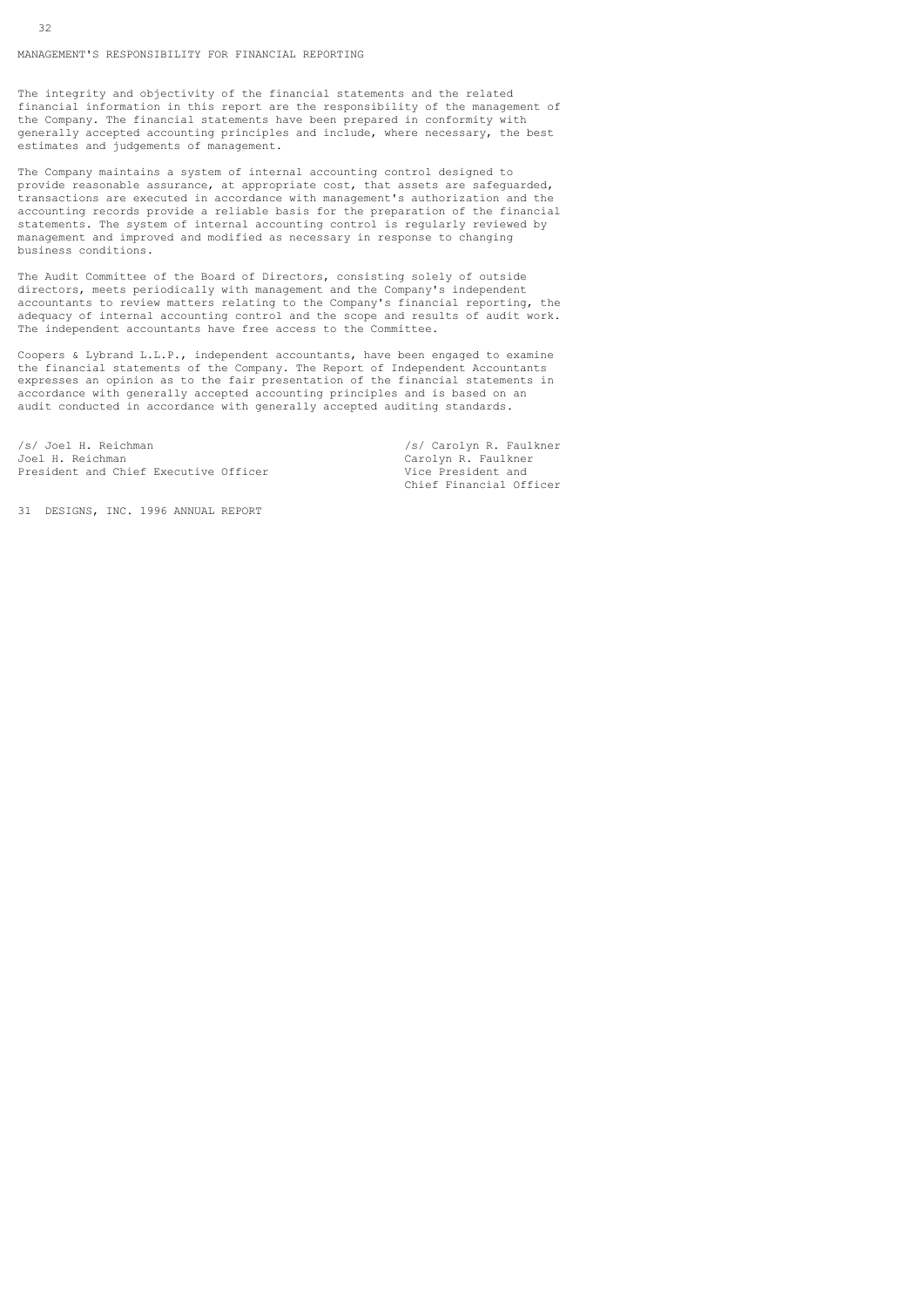REPORT OF INDEPENDENT ACCOUNTANTS

To the Board of Directors and Stockholders of Designs, Inc:

We have audited the accompanying consolidated balance sheets of Designs, Inc. as of February 1, 1997 and February 3, 1996 and the related consolidated statements of income, changes in stockholders' equity and cash flows for each of the three years in the period ended February 1, 1997. These financial statements are the responsibility of the Company's management. Our responsibility is to express an opinion on the financial statements based on our audits.

We conducted our audits in accordance with generally accepted auditing standards. Those standards require that we plan and perform the audit to obtain reasonable assurance about whether the financial statements are free of material misstatement. An audit includes examining, on a test basis, evidence supporting the amounts and disclosure in the financial statements. An audit also includes assessing the accounting principles used and significant estimates made by management, as well as evaluating the overall financial statement presentation. We believe that our audits provide a reasonable basis for our opinion.

In our opinion, the financial statements referred to above present fairly, in all material respects, the consolidated financial position of Designs, Inc. as of February 1, 1997 and February 3, 1996, and the consolidated result of its operations and its cash flows for each of the three years in the period ended February 1, 1997 in conformity with generally accepted accounting principles.

/s/ Coopers & Lybrand L.L.P.

Boston, Massachusetts March 10, 1997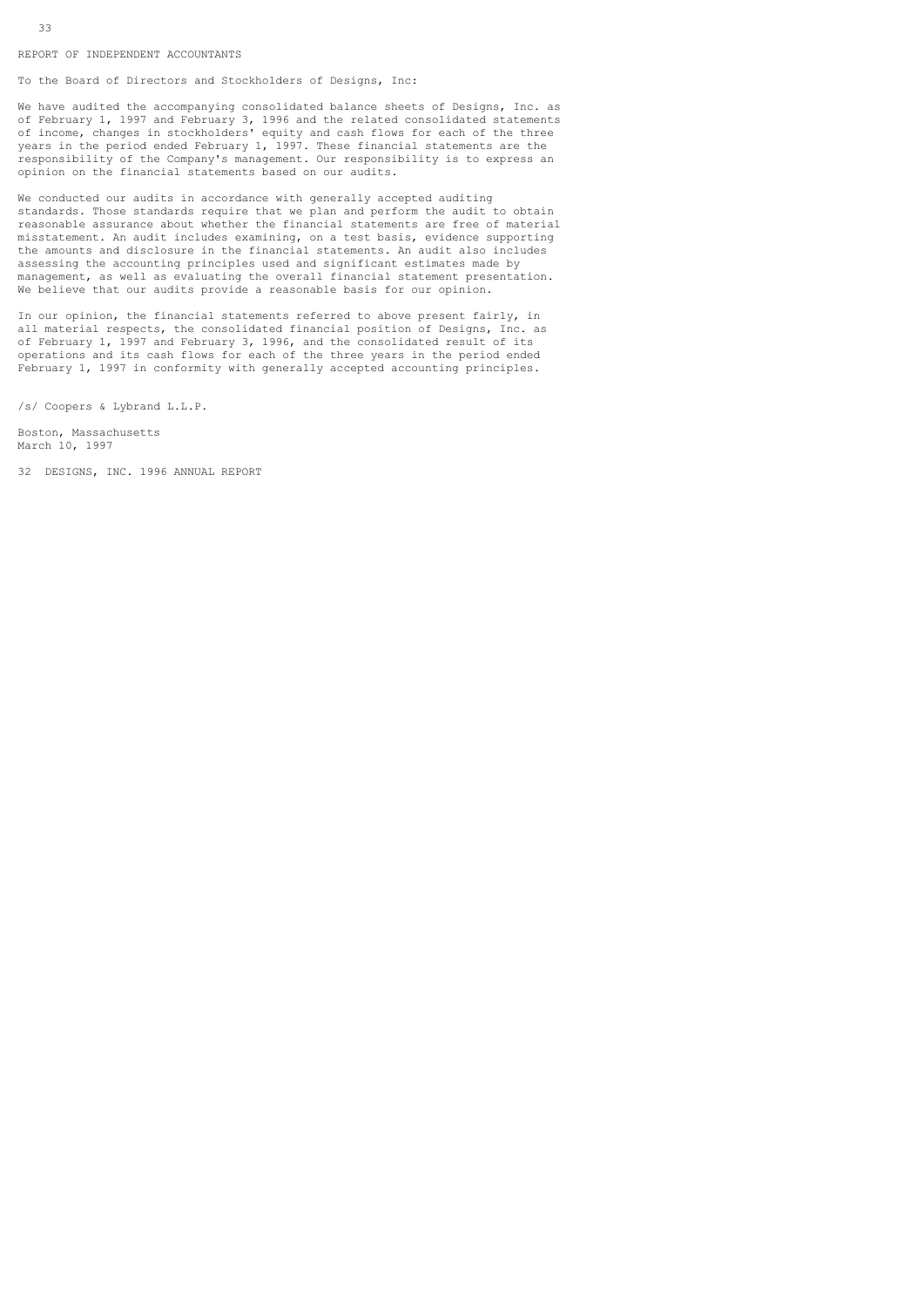CORPORATE & SHAREHOLDER INFORMATION

BOARD OF DIRECTORS

Stanley I. Berger Chairman of the Board of Directors

James G. Groninger President The BaySouth Company

Bernard M. Manuel Chairman of the Board and Chief Executive Officer Cygne Designs, Inc.

Joel H. Reichman President and Chief Executive Officer

Melvin I. Shapiro Partner Tofias, Fleishman & Shapiro & Co., P.C.

Peter L. Thigpen Partner Executive Reserves

EXECUTIVE OFFICERS

Joel H. Reichman President and Chief Executive Officer

Scott N. Semel Executive Vice President General Counsel and Secretary

Mark S. Lisnow Senior Vice President Merchandising

Carolyn R. Faulkner Vice President and Chief Financial Officer

CORPORATE OFFICERS

Curt Carlile Vice President Training and Operational Support

George F. Cavedon Divisional Vice President Levi's(R) Outlet by Designs Stores

Mary Ann Chenell Vice President Human Resources

James F. Duval Divisional Vice President Designs Stores

Jan Falcione Divisional Vice President Boston Trading Co.(SM) Stores

Martin Goldstein Vice President Construction and Design

Alan B. Gruber Vice President Ethics and Corporate Compliance

Anthony E. Hubbard Vice President Deputy General Counsel and Assistant Secretary

Ben P. Lentini Vice President General Merchandise Manager

Vincent Jay Maffucci Vice President Treasurer

Maria T. McLeod Vice President Technology and Information Systems

Daniel L. Murphy Vice President Controller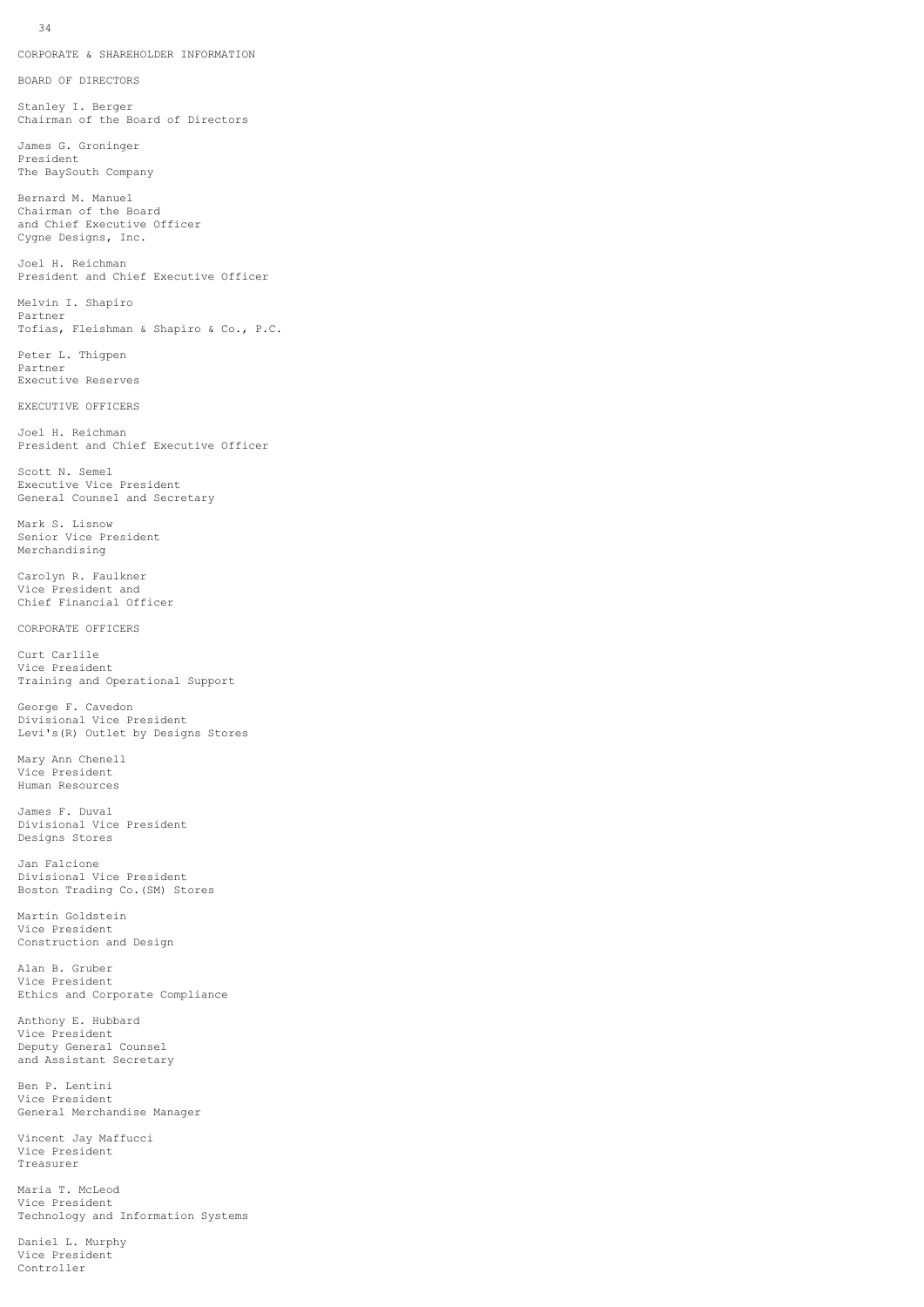Daniel O. Paulus General Manager The Designs/OLS Partnership

Janice G. Roberts Vice President Planning and Allocation

Brian J. Sequin Divisional Vice President Boston Traders(R) Outlet Stores

Michael E. Strubing Vice President Logistics

Roderick M. Wills Vice President Merchandising and Planning Boston Traders(R) Outlet Stores

CORPORATE OFFICES

66 B Street Needham, MA 02194 (617) 444-7222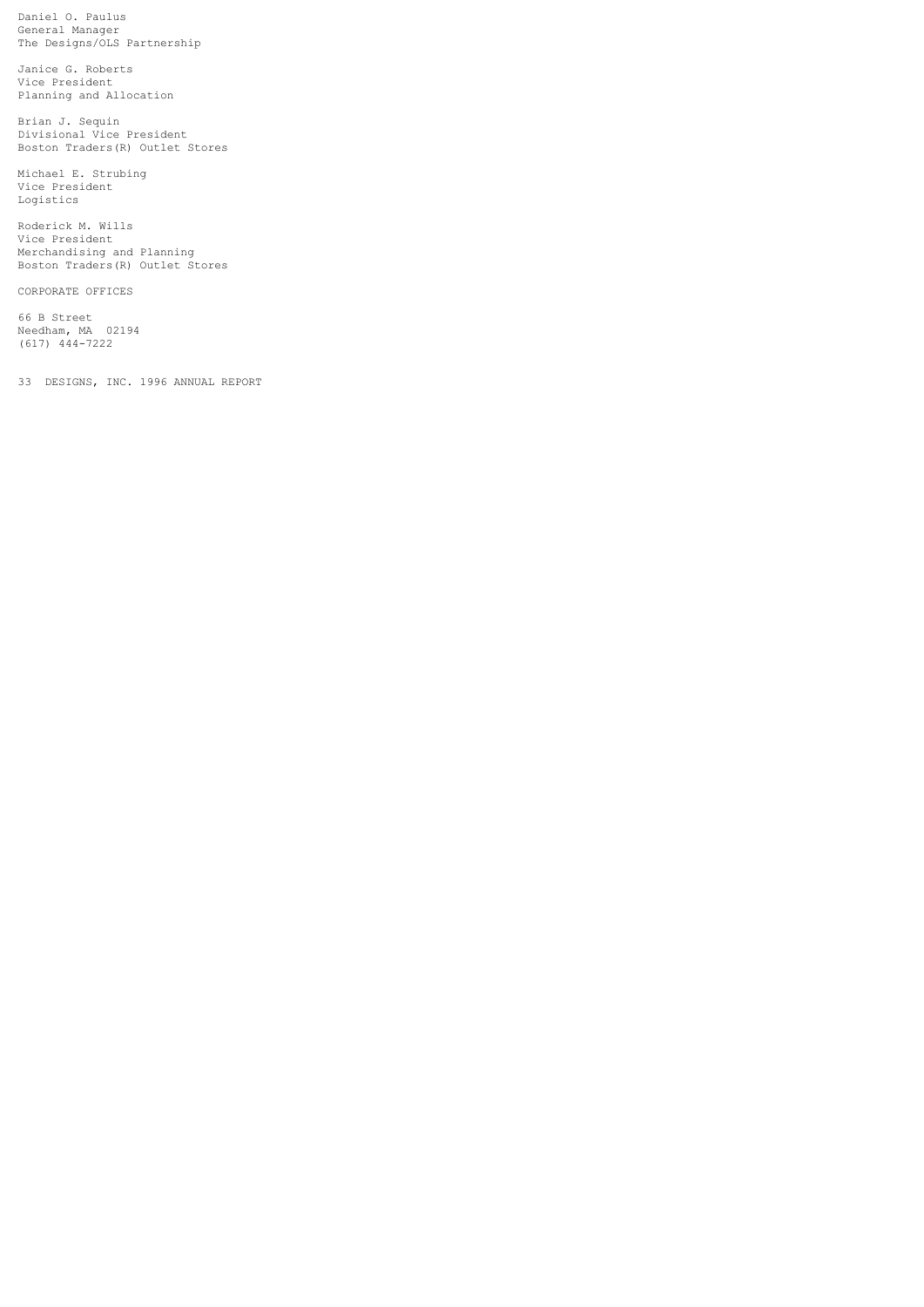#### 35 SHAREHOLDER INFORMATION

#### STOCK LISTING

The company's common stock trades on the Nasdaq National Market tier of The Nasdaq Stock Market under the symbol "DESI."

### COMMON STOCK PRICES

The following table sets forth, for the periods indicated, the high and low per share sales prices of the common stock, as reported on the Nasdaq consolidated reporting system.

| Fiscal Year Ending<br>February 1, 1997 | High                  | Low             |
|----------------------------------------|-----------------------|-----------------|
|                                        |                       |                 |
| First Ouarter                          | 7 1/8                 | $5 \frac{3}{4}$ |
| Second Quarter                         | $7 \frac{3}{4}$ 5 1/4 |                 |
| Third Ouarter                          | $7\frac{1}{8}$ 5 1/2  |                 |
| Fourth Quarter                         | $7\;1/8\;5\;1/2$      |                 |
| Fiscal Year Ending                     |                       |                 |
| February 3, 1996                       | High                  | Low             |
| First Quarter                          | $10\;\;5/8$ 7 1/4     |                 |
| Second Quarter                         | $11 \t1/4$            | 8               |
| Third Ouarter                          | 10 63/4               |                 |
| Fourth Quarter                         | 8 7 / 8               | $5 \frac{5}{8}$ |

As of March 20, 1997, based upon data provided by independent shareholder communication services and the transfer agent for the common stock, there were approximately 500 holders of record of common stock and 9,000 beneficial holders of common stock.

# DIVIDEND POLICY

The company currently pays no cash dividends on its common stock. See Note D of Notes to Consolidated Financial Statements.

# ANNUAL MEETING

The 1997 Annual Meeting of Stockholders of Designs, Inc. will be held on Tuesday, June 10, 1997 at 8:00 a.m. at the Sheraton Needham Hotel, 100 Cabot Street, Needham, Massachusetts.

### FINANCIAL INFORMATION

Requests for financial information should be directed to the Investor Relations Department at the company's headquarters: Designs, Inc., 66 B Street, Needham, MA 02194 (617) 444-7222. A copy of the company's Annual Report on Form 10-K for the fiscal year ended February 1, 1997, filed with the Securities and Exchange Commission, may be obtained without charge upon request to the Investor Relations Department.

#### DESIGNS, INC. SHAREHOLDER INFORMATION LINE

By dialing the Designs, Inc. Shareholder Information Line, shareholders can obtain the company's latest financial information and news announcements, including sales and earnings releases. The service also may be used to request printed material, to be sent via mail or fax. To access the service, call 1-888-DESI-333.

Approximate reporting dates for fiscal year 1997 quarterly earnings are:

| Ouarter 1:                     |  |  | May 19, 1997      |
|--------------------------------|--|--|-------------------|
| Ouarter 2:                     |  |  | August 18, 1997   |
| Ouarter 3:                     |  |  | November 17, 1997 |
| Ouarter 4 and Fiscal year end: |  |  | March 9, 1998     |

# TRANSFER AGENT AND REGISTRAR

Inquiries regarding stock transfer requirements, address changes and lost stock certificates should be directed to:

Bank of Boston c/o BostonEquiServe Limited Partnership P.O. Box 8040 Boston, MA 02266-8040 (617) 575-3120

### INDEPENDENT ACCOUNTANTS

Coopers & Lybrand L.L.P. Boston, Massachusetts

### TRADEMARKS

Boston Traders(R) and Traders Collection(R) are registered trademarks, and Boston Trading Co.(SM) is a trademark, of Designs, Inc.

Levi's(R) and Dockers(R) are registered trademarks, and Original Levi's(R) Store(TM) is a trademark, of Levi Strauss & Co.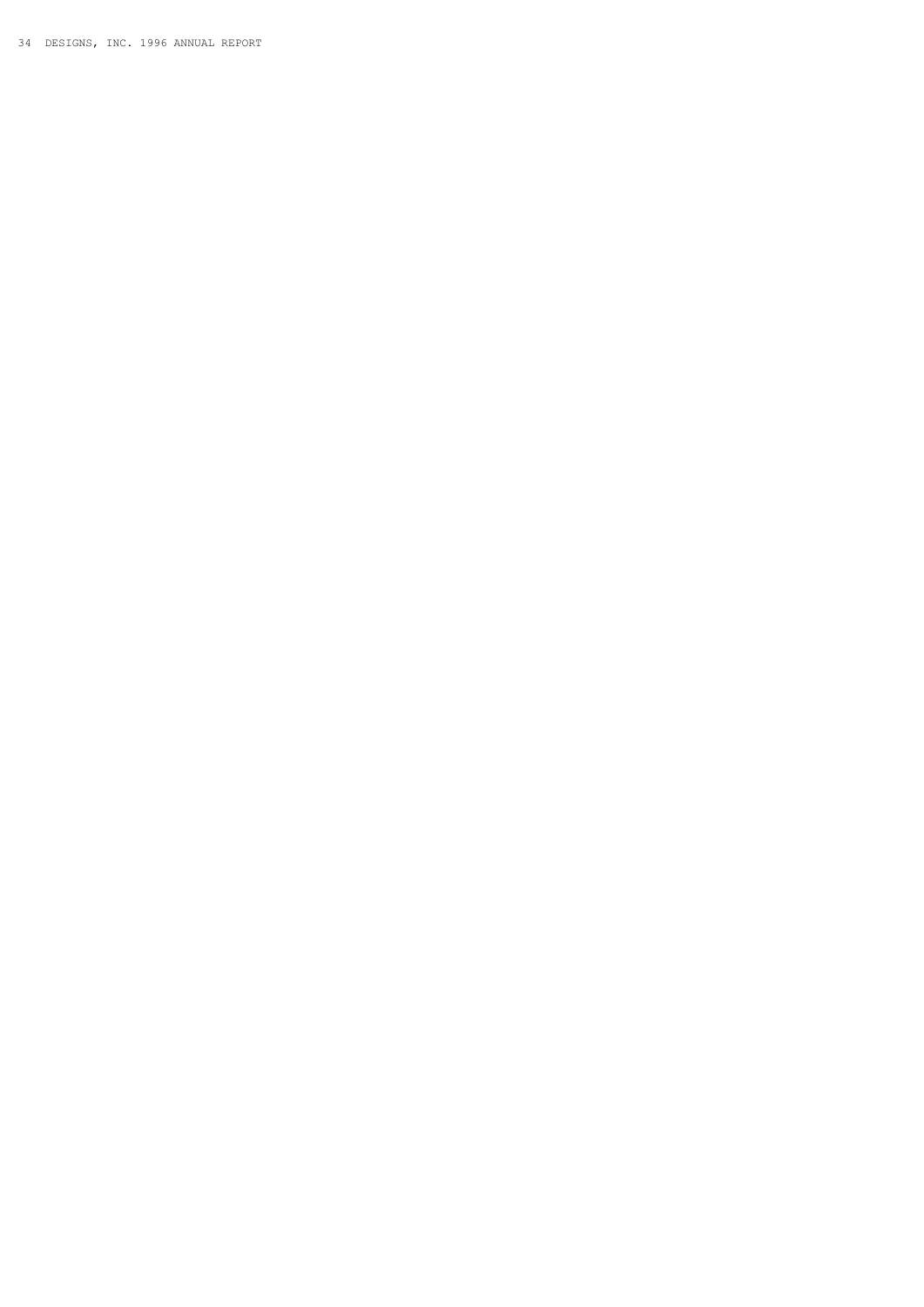66 B Street Needham, MA 02194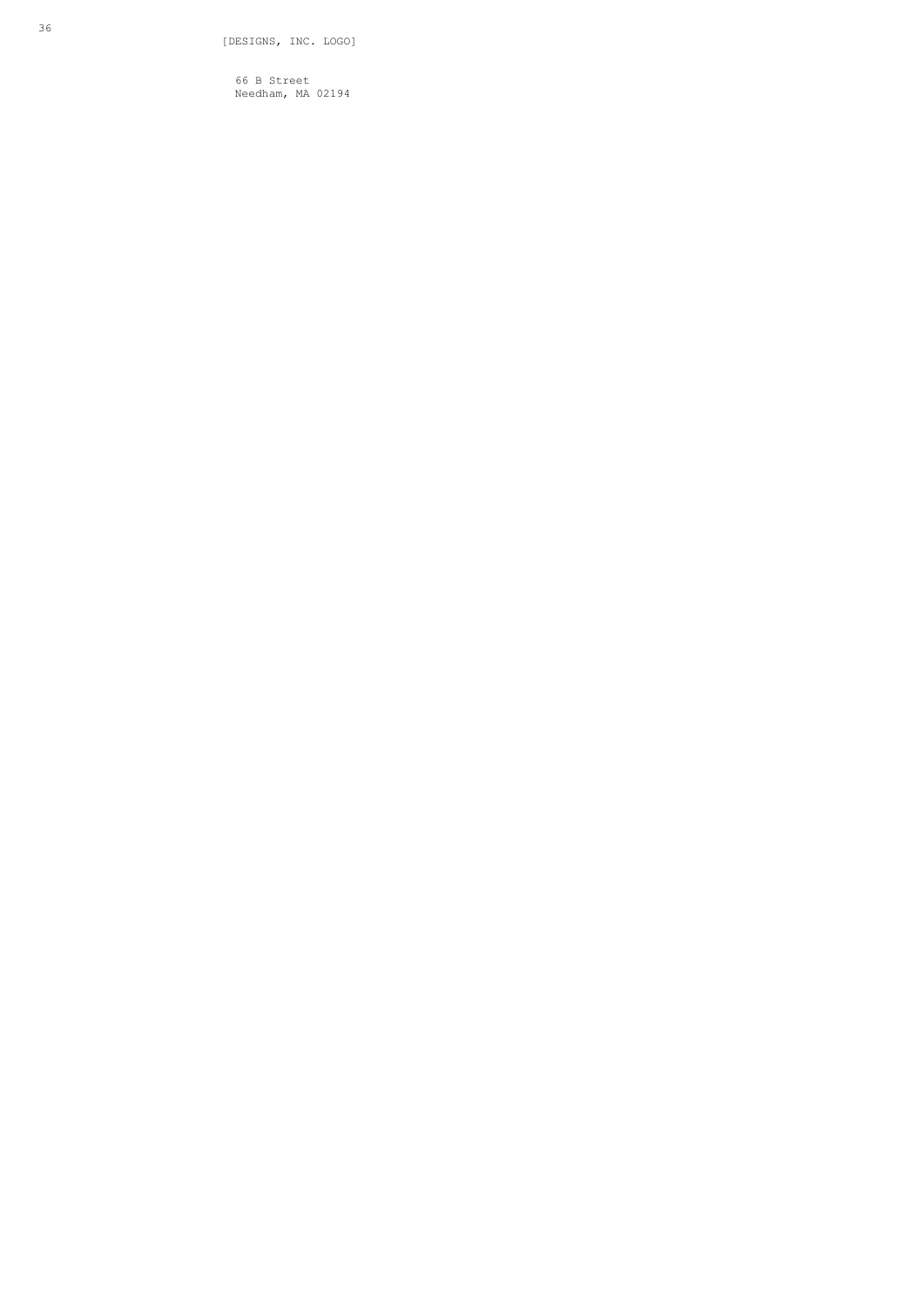1 Exhibit 21. Subsidiaries of the Registrant

Designs Securities Corporation (a Massachusetts securities corporation)

Designs JV Corp. (a Delaware corporation)

Designs Acquisition Corp. (a Delaware corporation)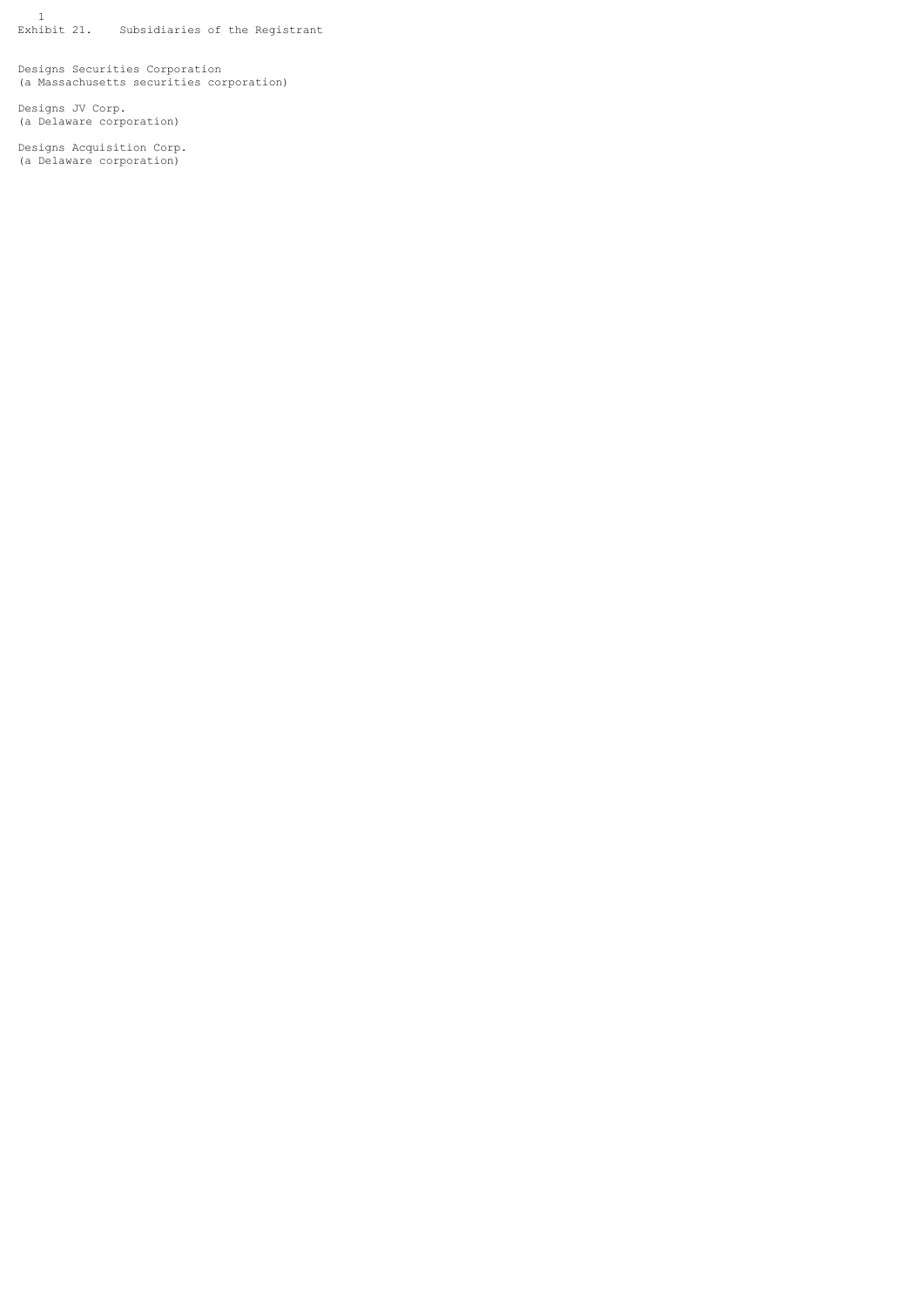# CONSENT OF INDEPENDENT ACCOUNTANTS

 We consent to the incorporation by reference in the registration statements of Designs, Inc. on Forms S-8 (Reg. Nos. 33-22957, 33-32690, 33-32687 and 33-52892) of our report dated March 10, 1997, on our audits of the consolidated financial statements of Designs, Inc. as of February 1, 1997 and February 3, 1996 and for each of the three years in the period ended February 1, 1997, which report is incorporated by reference in this Annual Report on Form 10-K.

COOPERS & LYBRAND, L.L.P.

Boston, Massachusetts May 1, 1997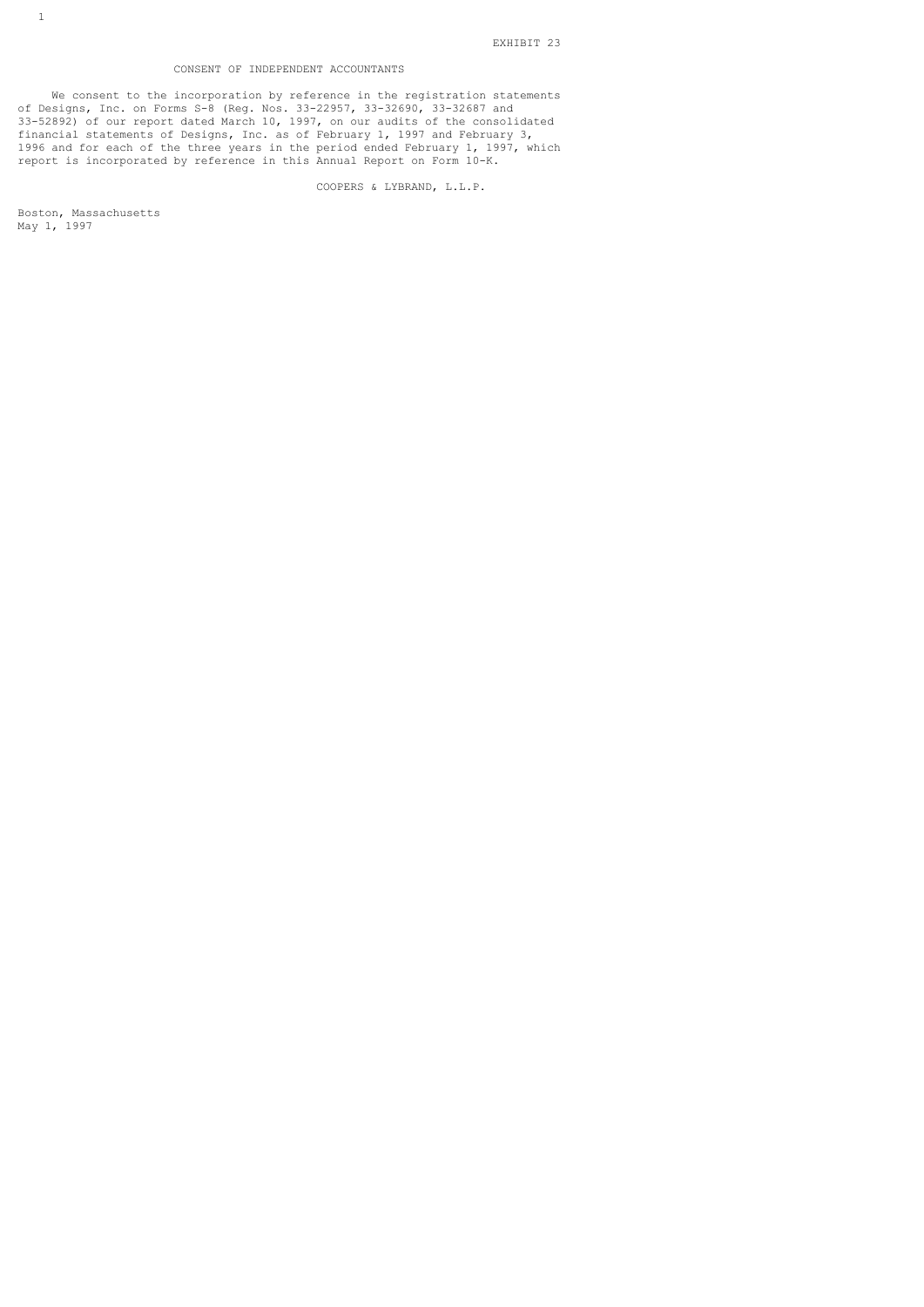5 1000 U.S. DOLLARS

```
 12-MOS
         FEB-01-1997
          FEB-04-1996
           FEB-01-1997
 1
 3,390
 5,887
558 State Contract of the Contract of the Contract of the Contract of the Contract of the Contract of the Contract of the Contract of the Contract of the Contract of the Contract of the Contract of the Contract of the Cont
 0
 79,958
 96,311
 71,976
 32,760
 141,760
 23,991
 0
 0
 0
 159
 110,886
       141,760
 289,593
 289,593
 203,364
 203,364
 76,339
 0
 197
 10,364
 4,100
 6,264
 0
 0
 0
 6,264
 0.40
             0.40
```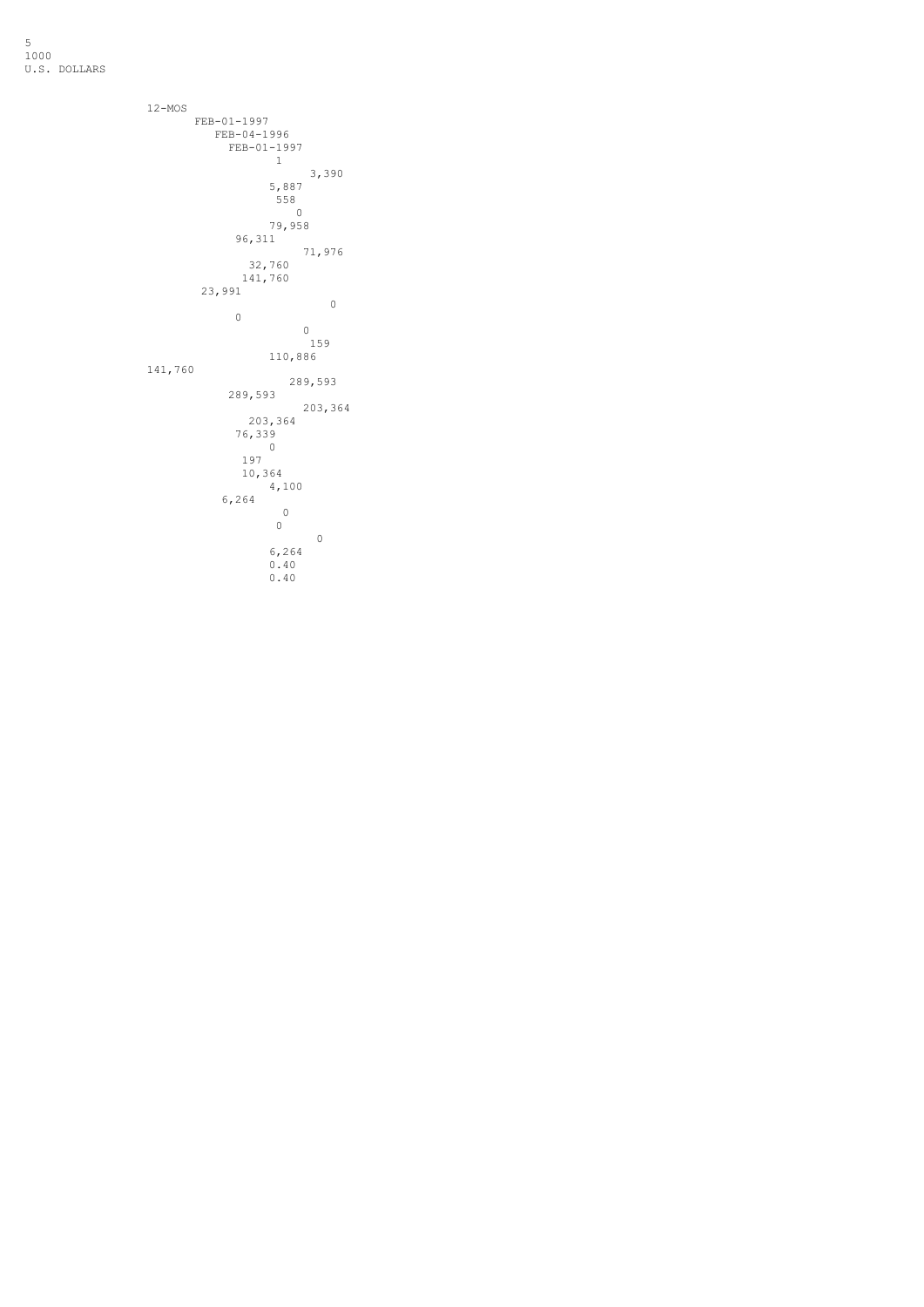Designs, Inc. (the "Company") is filing this Report with the Securities and Exchange Commission in order to set forth in a readily available document certain significant risks and uncertainties that are important considerations to be taken into account in conjunction with consideration and review of the Company's reports, registration statements, information statements, press releases, and other publicly-disseminated documents (including oral statements concerning Company business information made by others on behalf of the Company) that include forward-looking information.

 The nature of forward-looking information is that such information involves assumptions, risks and uncertainties. Certain public documents of the Company and oral statements made by authorized officers, directors, employees, agents and representatives of the Company, acting on its behalf, may include forward-looking information which will be influenced by the following and other assumptions, risks and uncertainties. Forward-looking information requires management of the Company to make assumptions, estimates, forecasts and projections regarding the Company's future results as well as the future effectiveness of the Company's strategic plans and future operational decisions. Forward-looking statements made by or on behalf of the Company are subject to the risk that the forecasts, projections, and expectations of management, or assumptions underlying such forecasts, projections and expectations, may become inaccurate. Accordingly, actual results and the Company's implementation of its plans and operations may differ materially from forward-looking statements made by or on behalf of the Company. The following discussion identifies certain important factors that could affect the Company's actual results and actions and could cause such results and actions to differ materially from any forward-looking statements made by or on behalf of the Company that related to such results and actions. Other factors, which are not identified herein, could also have such an effect.

### GENERAL ECONOMIC RISK FACTORS

 Forward-looking statements of the Company are subject to the risk that assumptions made by management of the Company concerning future general economic conditions such as recession, inflation, interest rates, tax rates, consumer spending and credit and other future conditions having an impact on retail markets and the Company's business may prove to be incorrect. Adverse changes in such future economic conditions could have an adverse affect on the Company's business.

### CONSUMER PREFERENCES

 The casual apparel industry is intensely competitive and subject to rapid changes in consumer preferences and fashion trends. A significant marketing or promotional success by one or more of the Company's existing or yet to be established competitors could adversely affect the Company's competitive position. In addition, in the United States, where the casual apparel market is mature, sales growth may depend in part on whether the Company can increase its market share at the expense of its competitors.

1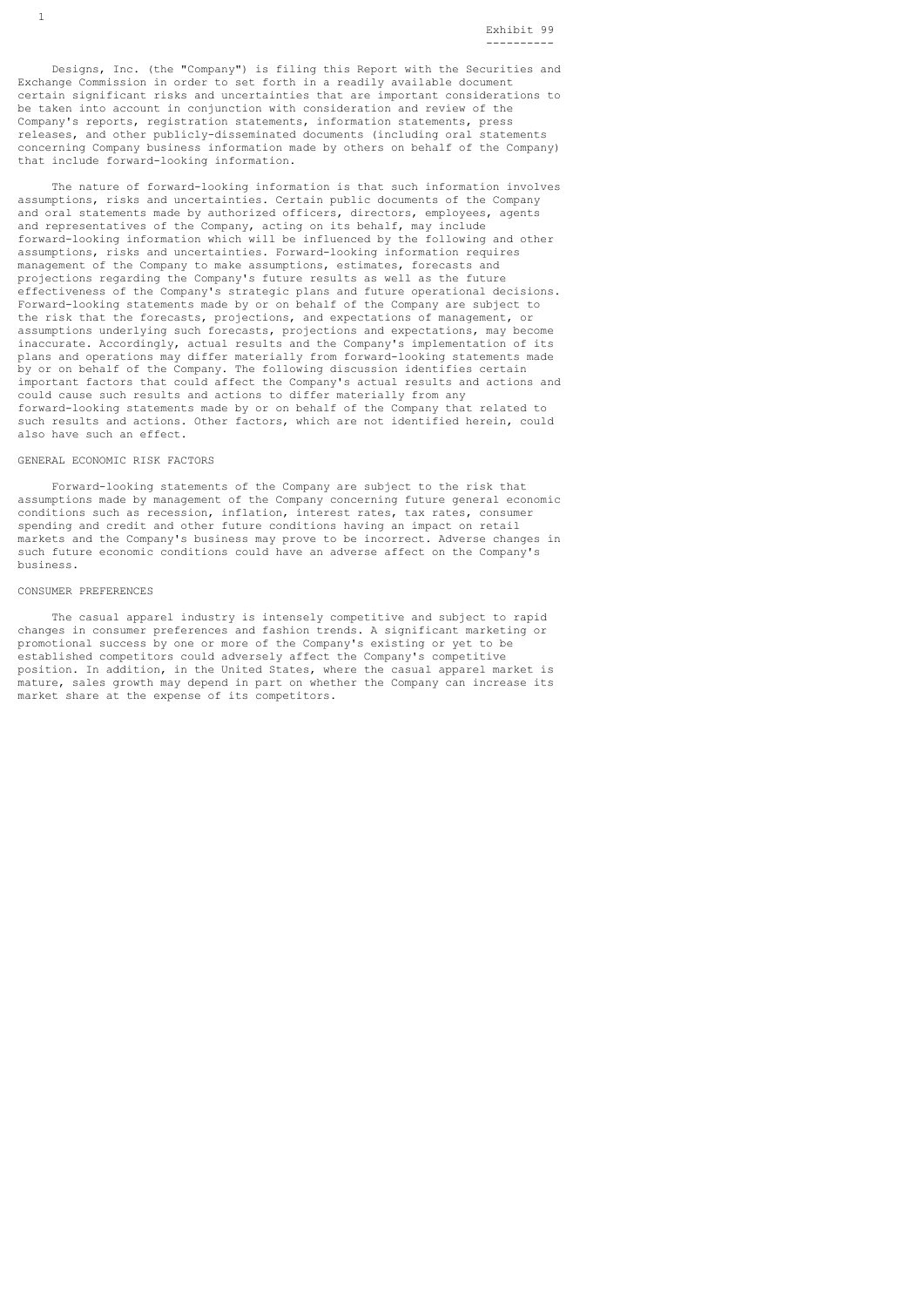Competition in markets for the Company's products occurs in a variety of ways, including, among other factors, price, quality, reputation, brand image and recognition, ability to anticipate fashion trends and customer preferences. store design and location, inventory control, quality control of the Company's products, advertising and customer service. Other factors that will affect the Company's competitive position include uncertainties associated with product procurement from foreign sources, dependence upon foreign manufacturing operations, the Company's ability to offer consumers a broad selection of merchandise, and the Company's ability to continue to manage operational changes required to transition the Company from a single vendor retailer to a vertically integrated retailer.

 The intensity of the competition faced by the Company and the rapid changes in consumer preferences that can occur in the casual apparel markets pose significant risks to the Company. Many of the Company's competitors are national and regional department, specialty and discount chain stores that offer similar products. Many of the Company's principal competitors have greater market share and financial resources than the Company and there are no assurances that the Company will be able to compete successfully with these competitors in the future.

 On January 28, 1995, Designs JV Corp., a wholly-owned subsidiary of the Company, and a subsidiary of Levi's Only Stores, Inc., a wholly-owned subsidiary of Levi Strauss & Co., entered into a partnership agreement (the "Partnership Agreement") to sell Levi's(R) brand products and jeans-related products. The joint venture established by the Partnership Agreement is known as The Designs/OLS Partnership (the "OLS Partnership"). The Company previously announced that the OLS Partnership may open up to a total of thirty-five to fifty Original Levi's(R) Stores(TM) and Levi's(R) Outlet stores throughout eleven northeast states and the District of Columbia (the "Territory") through January 2000.

 Levi Strauss & Co., through its wholly-owned subsidiary, Levi's Only Stores, Inc., has opened retail stores, including Original Levi's(R) Stores(TM) and Levi's(R) Outlet stores, in the United States and elsewhere. Levi's Only Stores, Inc. appears to be prepared to open additional retail stores throughout the United States. The Company understands that such store formats, including Original Levi's(R) Stores(TM), Levi's(R) Outlet stores, Dockers(R) Shop stores, Dockers(R) Outlet stores, and Personal Pair(TM) stores, may feature one or more Levi Strauss & Co. brands of merchandise. While the OLS Partnership remains in existence, Original Levi's(R) Stores(TM) and Levi's(R) Outlet stores opened in the Territory may only be opened by the OLS Partnership. Levi Strauss & Co. and its affiliates currently operate and are permitted to open retail stores based on other store formats that will compete with the Company's stores. As described elsewhere in this Report, the Company stocks its Levi's(R) Outlet by Designs stores and the OLS Partnership's Levi's(R) Outlet stores exclusively with manufacturing overruns, discontinued lines and irregulars purchased by the Company directly from Levi Strauss & Co. and end-of-season Levi Strauss & Co. brand merchandise transferred from the Company's Designs stores and the OLS Partnership's Original Levi's(R) Stores(TM).

 $-2$  -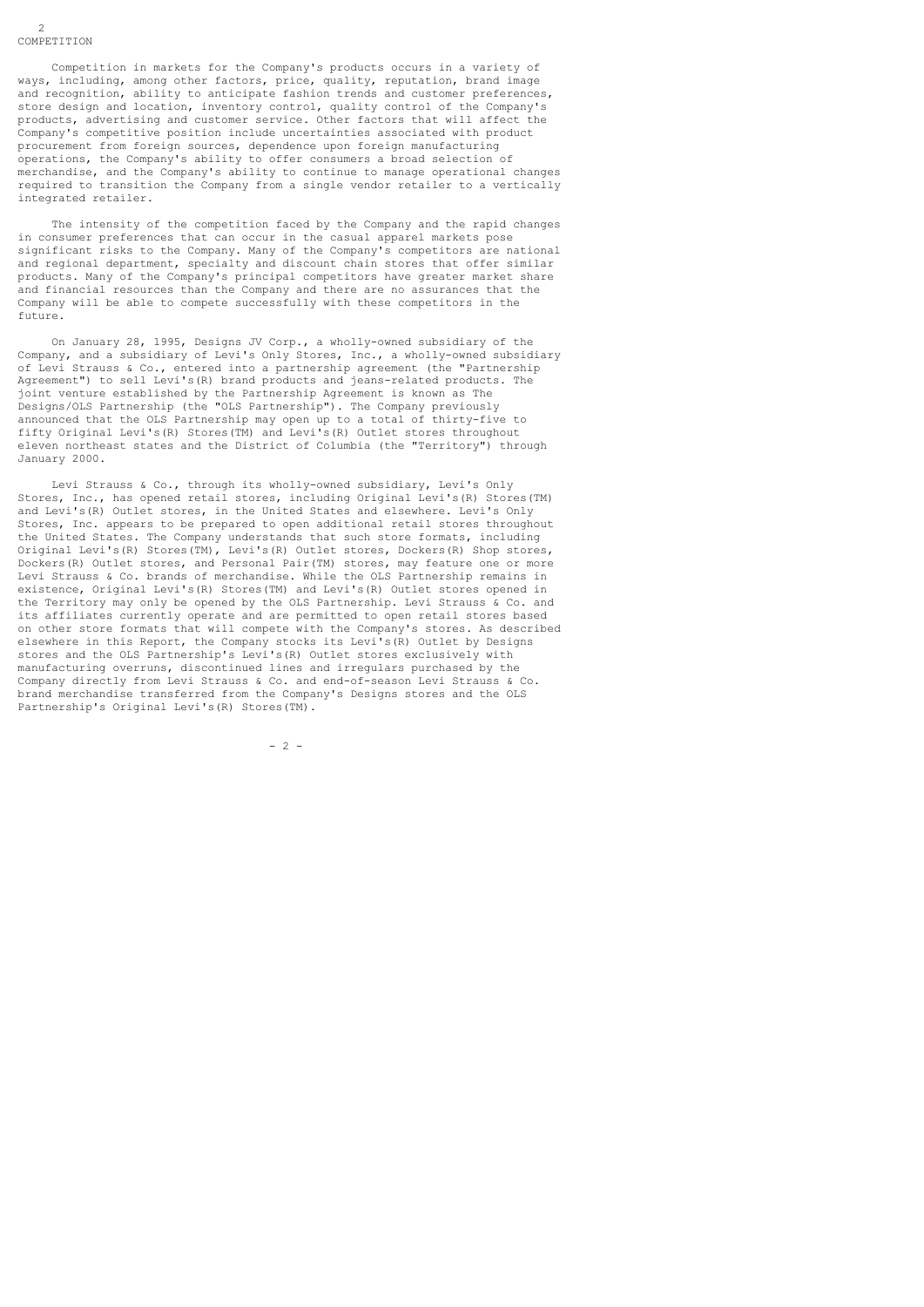By its nature, this merchandise is subject to limited availability and is allocated by Levi Strauss & Co., in its sole discretion, among Levi's Only Stores, Inc., the Company and the other authorized operators of Levi's(R) Outlet stores.

## SEASONALITY AND INVENTORY RISK

 Historically, the Company has experienced seasonal fluctuations in revenues and income, with a larger portion of each generated in the second half of the Company's fiscal year as a result of the Fall and Holiday seasons. The seasonal nature of the Company's business requires the Company to increase its inventory levels prior to the latter half of its fiscal year in preparation for such selling seasons. The casual apparel industry has a significant lead time for design, production and delivery of merchandise and, therefore, the Company must commit to purchase orders and production orders well in advance of the time when such merchandise would be available for sale to consumers. Merchandise orders normally must be placed well in advance of each selling season when customer preferences and fashion trends are not yet evident from customer purchases. Since the Company must enter into commitments and contracts for the purchase of Levi Strauss  $\alpha$  Co. brand merchandise and the manufacture of Boston Traders(R) brand merchandise well in advance of each selling season, the Company is vulnerable to changes in consumer demand and pricing shifts and to errors in selection and timing of such merchandise purchases. If the Company fails to accurately forecast consumer demand or if there are changes in consumer preferences or market demand after the Company has committed to such purchase and production orders, the Company may encounter difficulty in liquidating its inventory. These variables may have an adverse effect on the Company and the image of the brands offered for sale by the Company as well as its sales, gross margins and earning results.

# DEPENDENCE ON LEVI STRAUSS & CO. MERCHANDISE

 Almost all of the Company's revenue is derived from the operation of its retail stores. Except for the Company's Boston Trading Co.(SM) stores, Designs stores and Boston Traders(R) outlet stores, all or substantially all of the merchandise sold to consumers through the Company's stores is merchandise manufactured by Levi Strauss & Co. and its licensees. The Company does not now have, and never has had, any agreement with Levi Strauss & Co. quaranteeing minimum quantities of merchandise to be supplied to the Company, establishing a price structure for the Company's purchases of Levi Strauss & Co. merchandise, or compelling the Company to purchase minimum quantities or specific styles or colors of merchandise. The Company has no assurance that it will be able to continue to purchase merchandise from Levi Strauss & Co. in adequate quantities or on terms that are comparable to those available to other retailers. The Company would be materially and adversely affected by any material reductions in the availability of Levi Strauss & Co. merchandise, any adverse change in Levi Strauss & Co. business, marketing strategy or product mix, or any significant increase in the prices the Company must pay for Levi Strauss & Co. merchandise. The Company also may be materially and adversely affected in the event of negative publicity concerning the reputation of Levi Strauss & Co. or the reputation of its merchandise.

- 3 -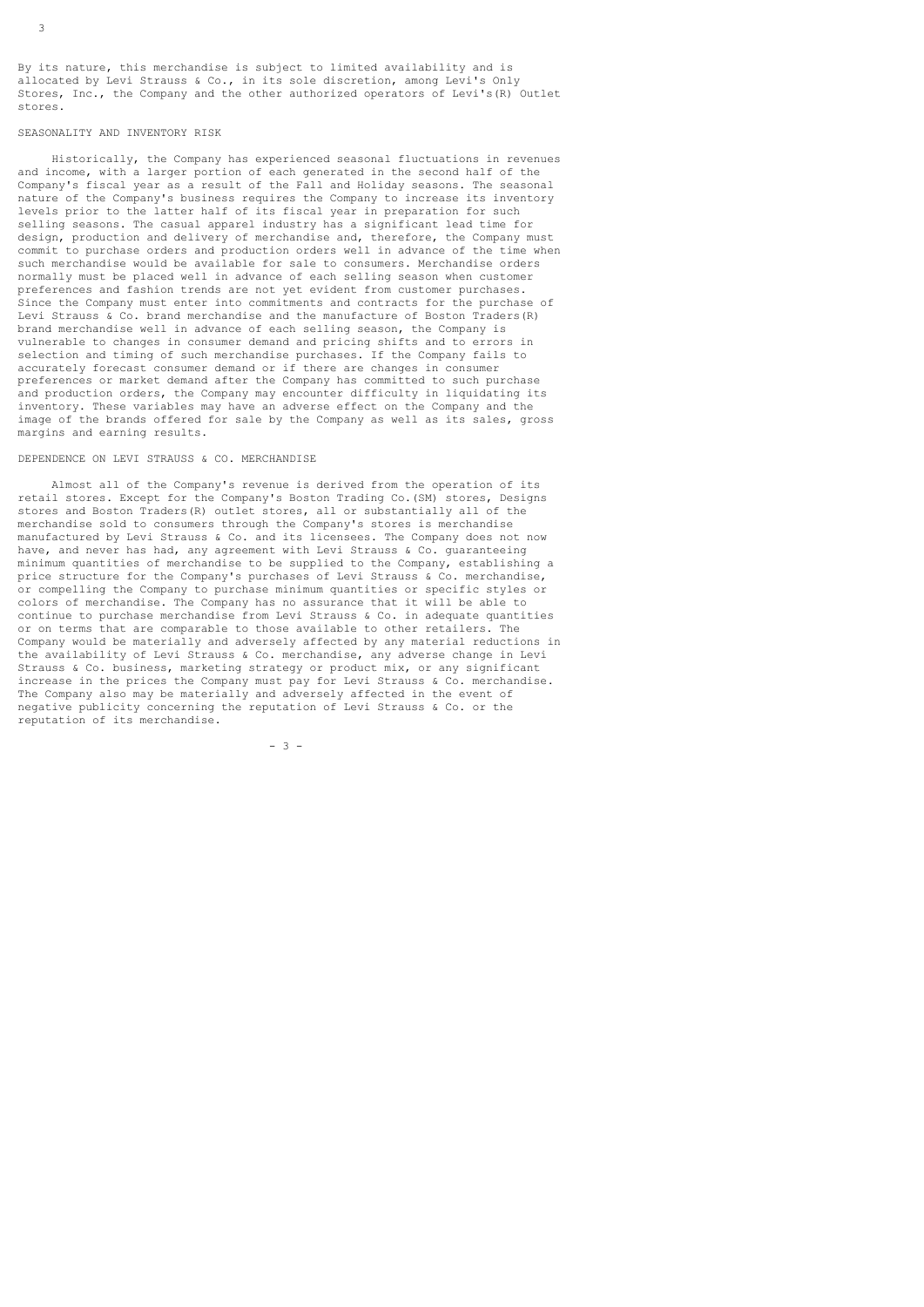RISK OF RESTRICTION ON USE OF LEVI STRAUSS & CO. TRADEMARKS, SERVICE MARKS, TRADE DRESS AND TRADE NAMES

 The Company and the OLS Partnership use certain trademarks, service marks, trade names and brand names of Levi Strauss & Co. in their store names, displays and advertising with the permission of Levi Strauss & Co. The Company has an agreement with Levi Strauss & Co. to use certain Levi Strauss & Co. trademarks on the Company's store signs. The OLS Partnership entered into a license agreement that grants the OLS Partnership the right to use certain service marks, trade names and trade dress owned by Levi Strauss & Co. The Company and the OLS Partnership make no payments to Levi Strauss & Co. or its affiliates with respect to the use of such trademarks, service marks, trade names, and trade dress. The Company, including the OLS Partnership, could be materially and adversely affected by significant limitations imposed on the use of Levi Strauss & Co. trademarks, service marks, trade names, trade dress or brand names.

# RISK OF INFRINGEMENT OF THE COMPANY'S TRADEMARKS

 The Company is the owner in the United States of the registered trademark "Boston Traders" and certain other trademarks, service marks and trade names. Certain of these marks are also registered, or are the subject of pending applications, in the trademark registries of foreign countries. The Company considers its rights in the Boston Traders(R) trademark and its other marks in the United States and in foreign countries to be valuable assets of the Company which may have a significant influence on the Company's ability to expand. Any infringement upon the Company's Boston Traders(R) trademark or its other trademarks, service marks and trade names or any piracy of the Company's other intellectual property or its products would have a negative impact upon the Company's ability to promote, market and enhance its branded merchandise.

# RISK RELATED TO TRANSITION TO A VERTICALLY INTEGRATED RETAILER

 For almost 20 years, the Company purchased merchandise exclusively from Levi Strauss & Co. and its licensees. In November 1994, and more significantly in May 1995, the Company undertook a transition from being a single vendor retailer to being a multi-brand vertically integrated retailer offering, in addition to the Levi's(R) and Dockers(R) brands, its own Boston Traders(R) brand of merchandise. As part of this transition, the Company has made significant additions to its management and staff in order to establish product development, product sourcing and logistics capabilities. This transition will require the Company to successfully manage new vertically integrated operations that develop, design, source and distribute Boston Traders(R) brand products. There are no assurances that the Company will be able to successfully continue to transition its operations from a single vendor to a vertically integrated retailer. There are no assurances that the Company will be able to successfully update, enhance and distinguish the Boston Traders(R) brand or develop merchandise that will complement the Levi Strauss & Co. brands sold by the Company. The Company may also be materially and adversely affected in the event of negative publicity concerning the reputation of the Company or its private label merchandise.

 $-4$  -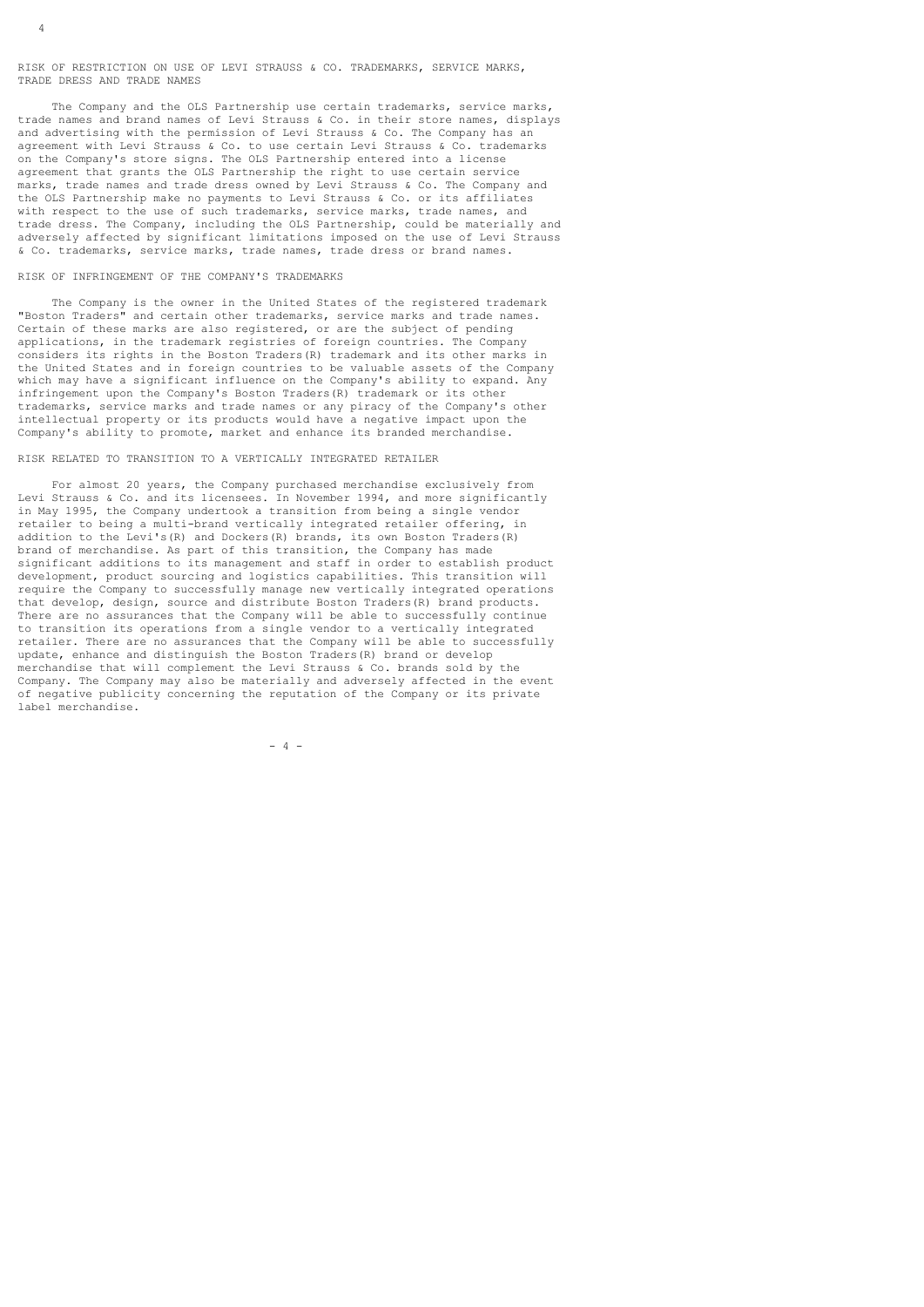#### STORE EXPANSION RISKS

5

 Levi Strauss & Co. informed the Company that it did not see an opportunity for the Company to increase the number of its Levi's(R) Outlet by Designs stores, nor the number of its Designs stores in the exclusively Levi Strauss & Co. brands format. Accordingly, the Company's ability to continue to increase the number of stores it operates depends, in part, on the Company's ability to successfully develop, open and operate stores that feature Boston Traders(R) brand merchandise and, in part, upon the OLS Partnership's ability to successfully continue to identify, secure, open and operate new Original Levi's(R) Stores(TM) and Levi's(R) Outlet stores within the Territory. Store expansion also depends upon on a number of other general factors including the Company's ability to identify and secure suitable store locations, the negotiation of acceptable lease terms, merchandise availability and the Company's future financial resources. The Company anticipates that new store locations and existing store relocations will continue to be subject to new branch opening approval policies and practices of Levi Strauss & Co. The Company expects to continue to work closely with Levi Strauss & Co. in evaluating product availability for existing and new store locations and must obtain the approval of Levi Strauss & Co. before opening new stores. There are no assurances that the Company will continue to be successful in either obtaining suitable store locations for its new or relocated stores nor in negotiating acceptable lease terms for such locations. Also, there are no assurances that new stores will achieve profitability or that existing profitable stores will remain so. There are no assurances that the Company will be able to develop a new store format featuring the Boston Traders(R) brand, or that, if developed, any new store based upon such store format will be successful.

The OLS Partnership has a ten year term. However, the Partnership Agreement contains certain exit rights that enable either partner to buy or sell their interest in the OLS Partnership, including the right to buy or sell particular stores operated by the OLS Partnership. The Company would be materially and adversely affected if, following January 2000, Levi Strauss & Co. or its affiliates were to purchase profitable Original Levi's(R) Stores(TM) and Levi's(R) Outlet stores owned and operated by the OLS Partnership and either cause to remain in the OLS Partnership or to seek to require an affiliate of the Company to purchase any unprofitable Original Levi's(R) Stores(TM) and Levi's(R) Outlet stores.

## INCREASING ADVERTISING COSTS

 For almost 20 years the Company has enjoyed the benefit of being closely identified with Levi Strauss & Co. As the Company continues to feature its own and other brands of merchandise, the Company will increasingly rely upon its own advertising and promotional efforts to build and enhance brand image. Historically, the Company has received cooperative advertising allowances from Levi Strauss & Co. that have funded as much as one third of all advertising expenditures. As the Company decreases the proportion of Levi Strauss & Co. brand merchandise, the advertising allowances associated with the Company's advertising will decrease proportionately. Accordingly, the Company's business will require increased expenditures for marketing and advertising. There are no assurances that such increased expenditures will be financially possible or, if undertaken, will result in increased sales.

- 5 -